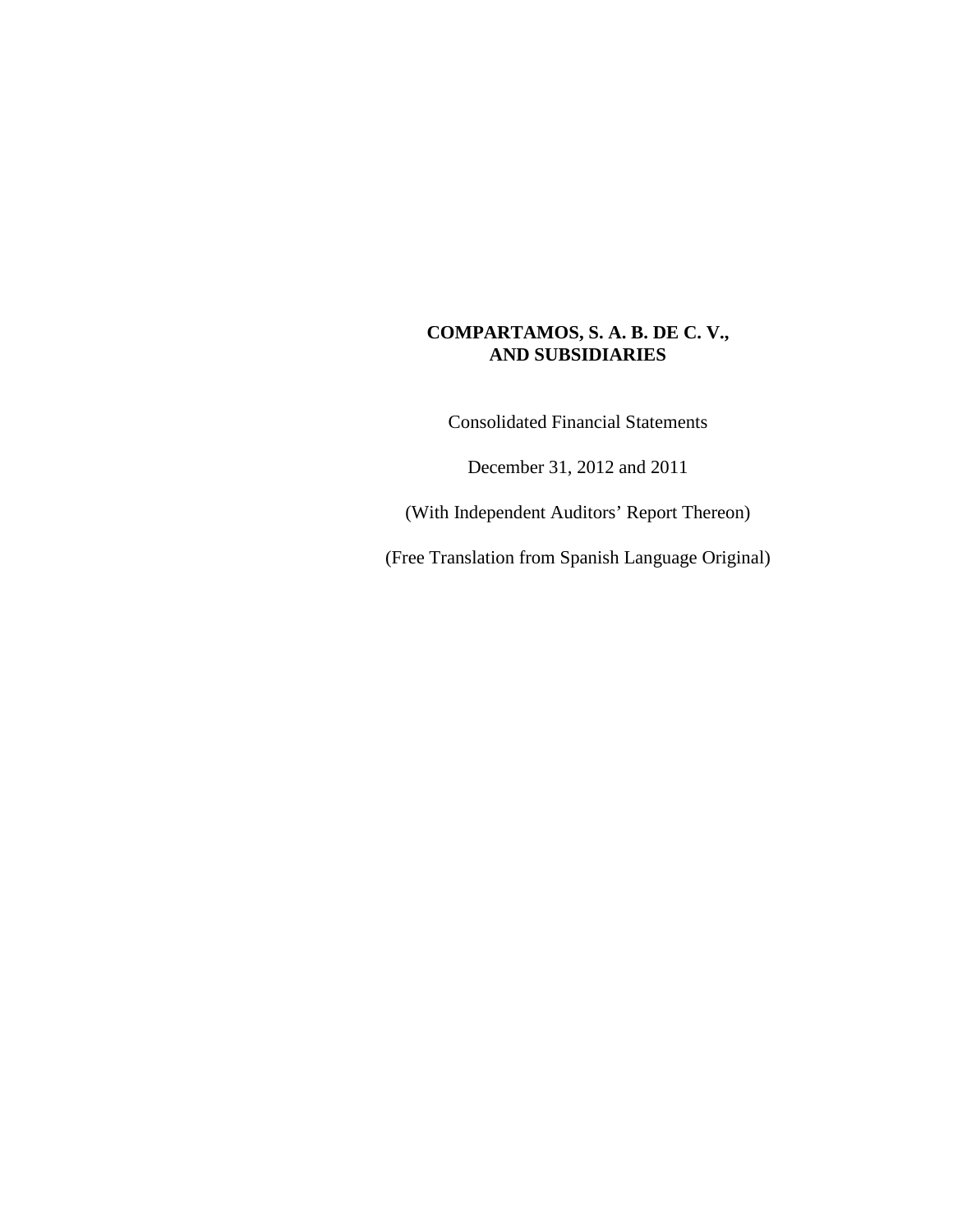

**KPMG Cárdenas Dosal** Boulevard Manuel Ávila Camacho 176 Col. Reforma Social 11650 México, D.F.

Fax:

Teléfono: + 01(55) 52 46 83 00 + 01(55) 55 96 80 60 www.kpmg.com.mx

# **Independent Auditor's Report** (Free Translation from Spanish Language Original)

The Board of Directors and Stockholders Compartamos, S. A. B. de C. V. and Subsidiaries:

We have audited the accompanying consolidated financial statements of Compartamos, S. A. B. de C. V. and subsidiaries (Compartamos), which comprise the consolidated balance sheets at December 31, 2012 and 2011, and the consolidated statements of income, changes in stockholders' equity and cash flows for the years then ended, and notes, comprising a summary of significant accounting policies and other explanatory information.

# *Management's responsibility for the consolidated financial statements*

Management is responsible for the preparation and presentation of these accompanying consolidated financial statements, since Compartamos is a public entity which main subsidiary carries out banking activities under the supervision of the National Banking and Securities Commission (the Commission), they were prepared in accordance with the accounting criteria set forth by the Commission for credit institutions in Mexico, and for such internal control as management determines is necessary to enable the preparation of consolidated financial statements that are free from material misstatement, whether due to fraud or error.

# *Auditors' responsibility*

Our responsibility is to express an opinion on these accompanying consolidated financial statements based on our audits. We conducted our audits in accordance with International Standards on Auditing (ISA). Those standards require that we comply with ethical requirements and plan and perform the audit to obtain reasonable assurance about whether the consolidated financial statements are free from material misstatement.

(Continued)

KPMG Cardenas Dosal, S.C. la firma Mexicana miembro de KPMG International, una cooperativa Suiza.

Aguascalientes, Ags. Ciudad Juarez, Chih. Culiacan, Sin. Chihuahua, Chih. Guadalajara, Jal Hermosillo, Son. Merida, Yuc. Mexicali, B.C.

Mexico, D.F. Monterrey, N.L. Puebla, Pue. Querétaro, Qro. Reynosa, Tamps. San Luis Potost, S.L.P. Tijuana, B.C. Toluca, Edo, de Mex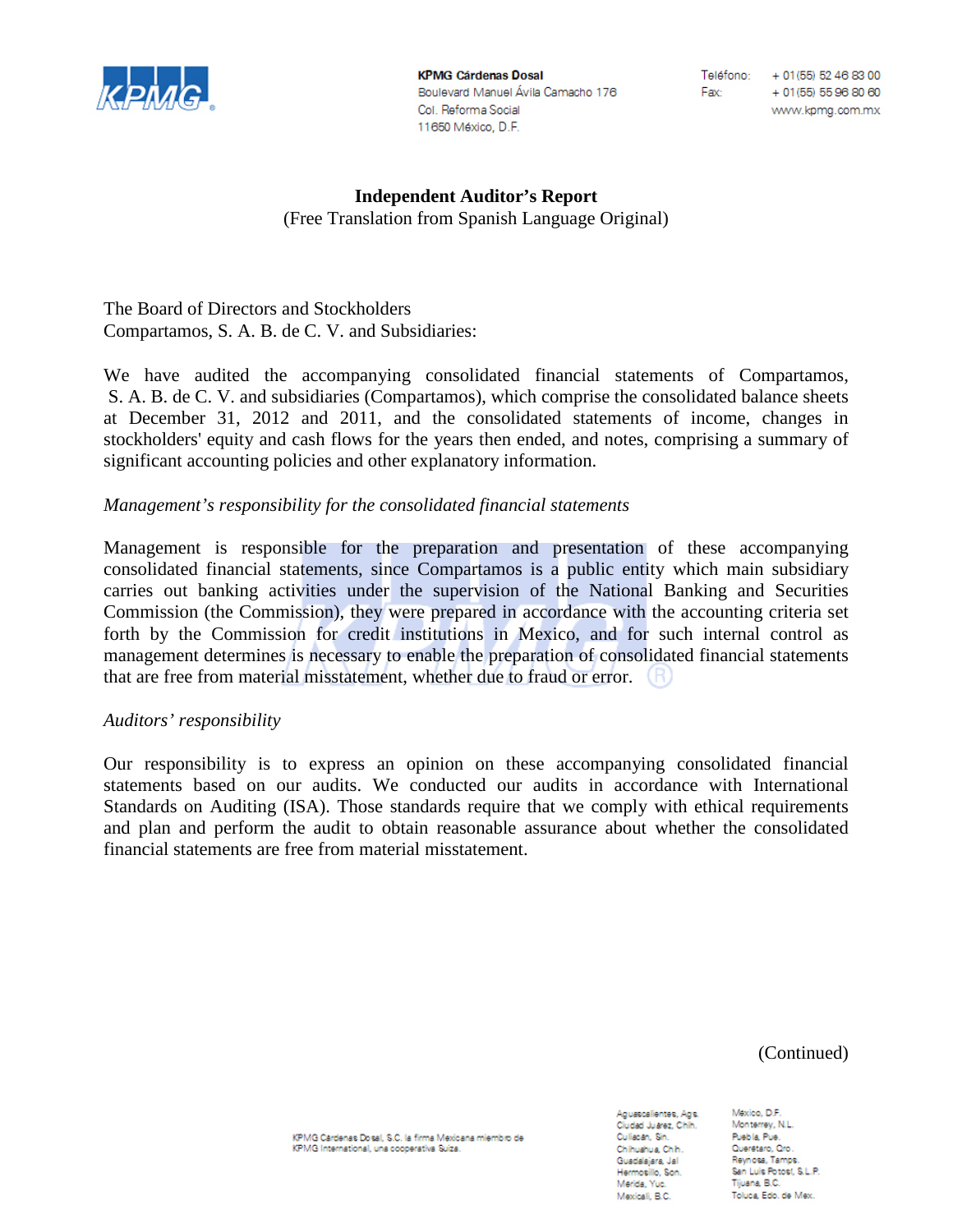An audit involves performing procedures to obtain audit evidence about the amounts and disclosures in the consolidated financial statements. The procedures selected depend on our judgment, including the assessment of the risks of material misstatement of the consolidated financial statements, whether due to fraud or error. In making those risk assessments, we consider internal control relevant to the entity's preparation and presentation of the consolidated financial statements in order to design audit procedures that are appropriate in the circumstances, but not for the purpose of expressing an opinion on the effectiveness of the entity's internal control. An audit also includes evaluating the appropriateness of accounting policies used and the reasonableness of accounting estimates made by management, as well as evaluating the overall presentation of the consolidated financial statements.

We believe that the audit evidence we have obtained is sufficient and appropriate to provide a basis for our audit opinion.

*Opinion*

In our opinion, the accompanying consolidated financial statements of Compartamos, S. A. B. de C. V. and subsidiaries, corresponding to the years ended December 31, 2012 and 2011, have been prepared, in all material respects, in accordance with the accounting criteria set forth by the Commission for credit institutions in Mexico.

*Other matters*

Previously and dated February 20, 2012, we issued our audit report on the consolidated financial statements of Compartamos, S. A. B. de C. V. and subsidiaries as of December 31, 2011 and for the year then ended in accordance with auditing standards generally accepted in Mexico. As required by the Mexican Institute of Public Accountants, ISA are mandatory in Mexico for audits of financial statements beginning from January 1, 2012; consequently, our audit report on the figures of the 2012 and 2011 consolidated financial statements of Compartamos, S. A. B. de C. V. and subsidiaries is issued in accordance to ISA.

KPMG CARDENAS DOSAL, S. C.

#### **SIGNATURE**

Alejandro De Alba Mora

February 26, 2013.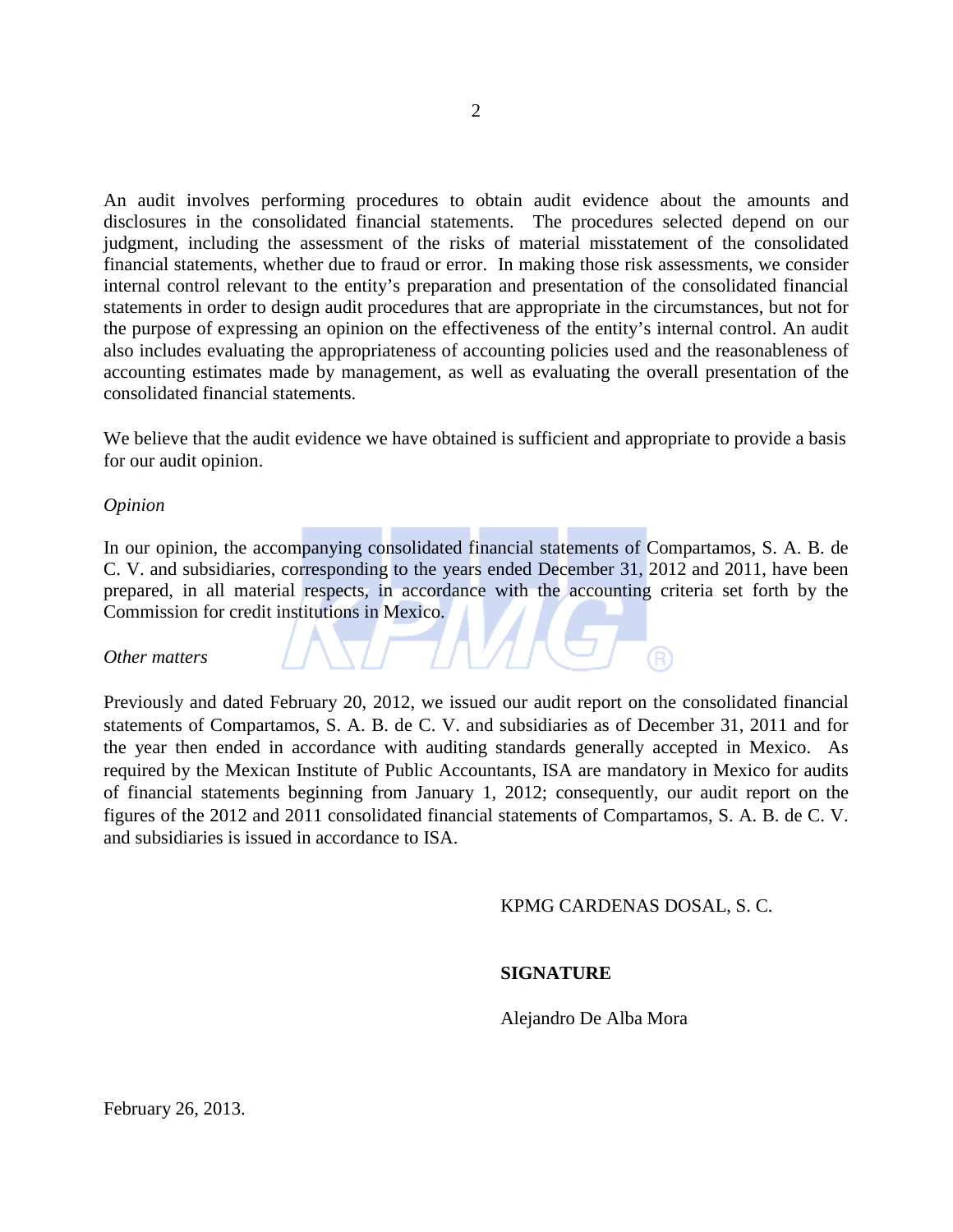# Consolidated Balance Sheets

# December 31, 2012 and 2011

(Millions of Mexican pesos)

| <b>Assets</b>                                    | 2012        | 2011   | <b>Liabilities and Stockholders' Equity</b> | 2012     | 2011   |
|--------------------------------------------------|-------------|--------|---------------------------------------------|----------|--------|
| Cash and cash equivalents (note 6)               | \$<br>2,426 | 1,606  | Liabilities:                                |          |        |
|                                                  |             |        | Deposit funding (note 14):                  |          |        |
| Investment securities (note 7):<br>Trading       | 500         | 501    | Demand deposits<br>Time deposits:           | \$<br>30 | 186    |
|                                                  |             |        | General public                              | 611      | 117    |
|                                                  |             |        | Money market                                | 601      | 202    |
| Debtors on repurchase/resell agreements (note 8) | 29          | 4      | Debt securities issued                      | 6,549    | 4,516  |
|                                                  |             |        |                                             | 7,791    | 5,021  |
| Current loan portfolio (note 10):                |             |        |                                             |          |        |
| Commercial loans:                                |             |        | Bank and other loans (note 15):             |          |        |
| Business and commercial                          | 238         | 191    | Short-term                                  | 1,200    | 1,763  |
| Consumer loans                                   | 17,370      | 13,870 | Long-term                                   | 4,137    | 2,720  |
| Residential mortgages                            | 30          | 36     |                                             | 5,337    | 4,483  |
| Total current loan portfolio                     | 17,638      | 14,097 |                                             |          |        |
|                                                  |             |        | Other accounts payable (note 18):           |          |        |
|                                                  |             |        | Income tax payable                          | 21       | 19     |
| Past-due loan portfolio (note 10):               |             |        | Employee statutory profit sharing           |          |        |
| Commercial loans:                                |             |        | payable (note 17)                           | 44       | 106    |
| Business and commercial                          | 10          | 7      | Sundry creditors and other accounts payable | 934      | 519    |
| Consumer loans                                   | 512         | 375    |                                             |          |        |
| Residential mortgages                            |             |        |                                             | 999      | 644    |
| Total past-due loan portfolio                    | 523         | 383    | Deferred credits and prepayments            | 62       | 32     |
| Total loan portfolio                             | 18,161      | 14,480 | <b>Total liabilities</b>                    | 14,189   | 10,180 |
|                                                  |             |        | Stockholders' equity (note 20):             |          |        |
|                                                  |             |        | Paid-in capital:                            |          |        |
| Less:                                            |             |        | Capital stock                               | 4,629    | 4,629  |
| Allowance for loan losses (note 10)              | (1,024)     | (687)  | Additional paid-in capital                  | 898      | 897    |
|                                                  |             |        |                                             |          |        |
| Loan portfolio, net                              | 17,137      | 13,793 |                                             | 5,527    | 5,526  |
|                                                  |             |        | Earned capital:                             |          |        |
|                                                  |             |        | <b>Statutory reserve</b>                    | 602      | 3      |
| Other accounts receivable, net (note 11)         | 493         | 166    | Prior years' results                        | 207      | 11     |
|                                                  |             |        | Cumulative translation adjustment           | 119      | 163    |
|                                                  |             |        | Net income (net of interim dividends)       |          |        |
| Property, furniture and equipment, net (note 12) | 733         | 447    | for \$452 in 2011)                          | 2,010    | 1,492  |
|                                                  |             |        |                                             |          |        |
|                                                  |             |        |                                             | 2,938    | 1,669  |
| Deferred taxes, net (note 17)                    | 209         | 105    |                                             |          |        |
|                                                  |             |        | Non-controlling interest                    | 179      | 182    |
| Other assets, deferred charges and intangibles,  |             |        | Total stockholders' equity                  | 8,644    | 7,377  |
| net (note $13$ )                                 | 1,306       | 935    |                                             |          |        |

Commitments and contingent liabilities (note 21)

|              | Subsequent event (note 25)                                      |                                            |             |        |  |
|--------------|-----------------------------------------------------------------|--------------------------------------------|-------------|--------|--|
| Total assets | 22,833<br>17,557                                                | Total liabilities and stockholders' equity | 22,833      | 17,557 |  |
|              | <b>Memorandum accounts</b>                                      | 2012                                       | 2011        |        |  |
|              | Other contingent liabilities<br>Uncollected interest accrued on | ,026<br>\$                                 | 1,086       |        |  |
|              | past due loans (note 10)<br>Other memorandum accounts           | 49<br>8,387                                | 39<br>5,500 |        |  |

The historical capital stock at December 31, 2012 and 2011, amounts to \$4,629.

<http://compartamos.com/wps/portal/InformacionFinanciera>

The accompanying notes are an integral part of these consolidated financial statements.

"These consolidated balance sheets were prepared in accordance with the accounting criteria for credit institutions issued by the National Banking and Securities Commission based on Article 78 of "General Provisions Applicable to Issuers of Securities and Other Securities Markets Participants" applied on a consistent basis. Accordingly, they reflect the transactions carried out by the Institution through the dates noted above. Furthermore, these transactions were carried out and valued in accordance with sound banking practices and the applicable legal and administrative provisions."

| <b>SIGNATURE</b>                                              | <b>SIGNATURE</b>                                                                  | <b>SIGNATURE</b>                                                   | <b>SIGNATURE</b>                                                                      |
|---------------------------------------------------------------|-----------------------------------------------------------------------------------|--------------------------------------------------------------------|---------------------------------------------------------------------------------------|
| Ing. Carlos Labarthe Costas<br><b>Chief Executive Officer</b> | Lic. Patricio Diez de Bonilla<br>García Vallejo<br><b>Chief Financial Officer</b> | C.P.C. Oscar Luis Ibarra Burgos<br><b>General Internal Auditor</b> | C.P.C. Marco Antonio<br>Guadarrama Villalobos<br>Subdirector of Financial Information |

"These consolidated balance sheets were approved by the Board of Directors under the responsibility of the following officers."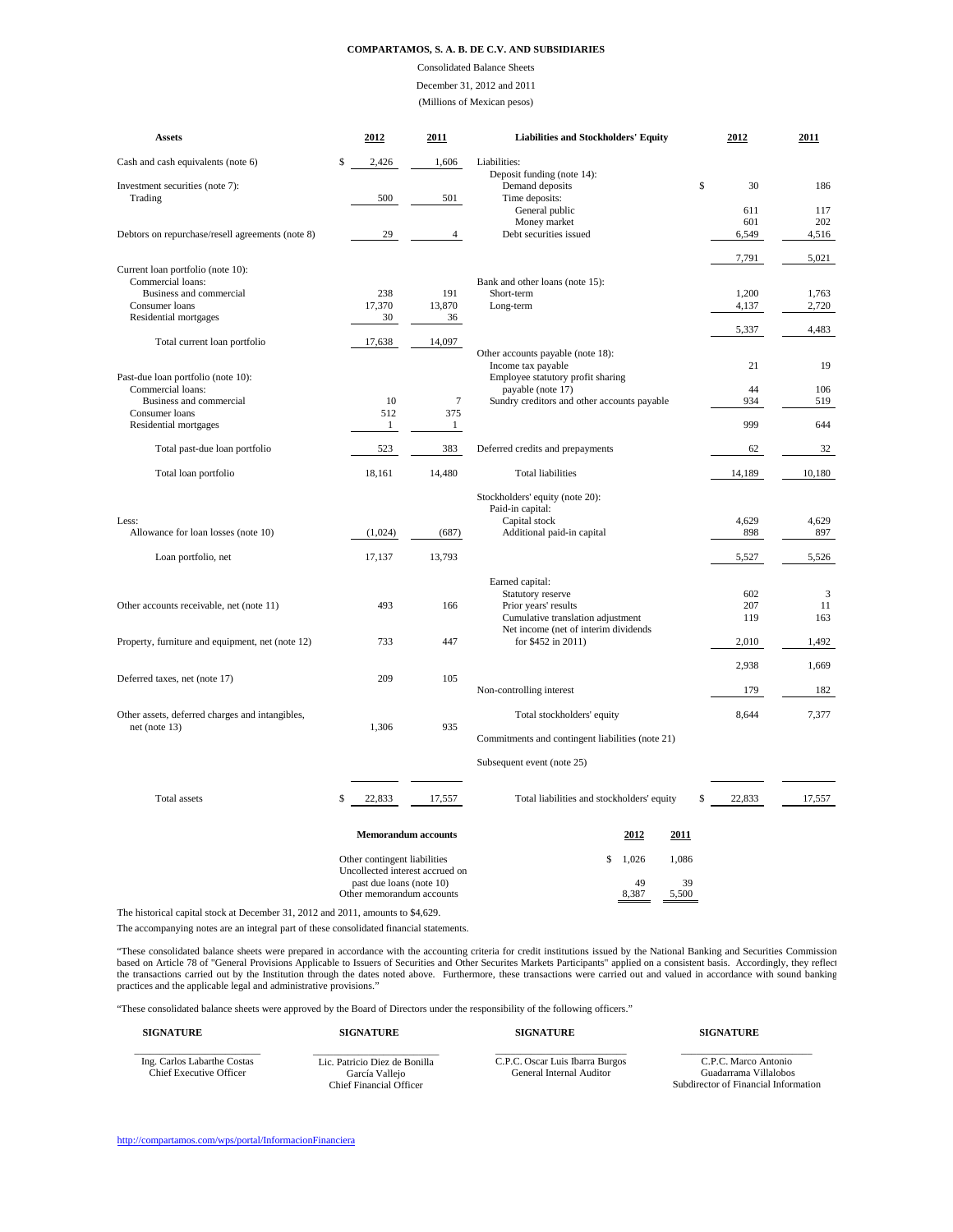Consolidated Statements of Income

Years ended December 31, 2012 and 2011

# (Millions of Mexican pesos, except earning per share)

|                                                  | <u>2012</u>  | <u>2011</u> |
|--------------------------------------------------|--------------|-------------|
| Interest income (note 23)                        | \$<br>10,102 | 8,022       |
| Interest expense (note 23)                       | (718)        | (477)       |
| Financial margin                                 | 9,384        | 7,545       |
| Provision for loan losses (note 10)              | (991)        | (537)       |
| Financial margin after provision for loan losses | 8,393        | 7,008       |
| Commissions and fees income (note 23)            | 437          | 232         |
| Commissions and fees expense (note 23)           | (428)        | (337)       |
| Financial intermediation result (note 23)        |              | (12)        |
| Other operating income (expenses), net (note 23) | 37           | 20          |
| Administrative and promotional expenses          | (5,365)      | (3,909)     |
| Operating income before income tax (IT)          | 3,074        | 3,002       |
| Current IT (note 17)                             | (1,159)      | (964)       |
| Deferred IT (note 17)                            | 106          | (41)        |
| Net income                                       | 2,021        | 1,997       |
| Non-controlling interest                         | (11)         | (53)        |
| Controlling interest net income                  | \$<br>2,010  | 1,944       |
| Earning per share (in pesos)                     | \$<br>1.21   | 1.17        |
|                                                  |              |             |

The accompanying notes are an integral part of these consolidated financial statements.

"These consolidated statements of income were prepared in accordance with the accounting criteria for credit institutions issued by the National Banking and Securities Commission based on Article 78 of "General Provisions Applicable to Issuers of Securities and Other Securites Markets Participants" applied on a consistent basis. Accordingly, they reflect the revenues and disbursements relating to the transactions carried out by the Institution during the periods noted above. Furthermore, these transactions were carried out and valued in accordance with sound banking practices and the applicable legal and administrative provisions."

"These consolidated statements of income were approved by the Board of Directors under the responsibility of the following officers."

| <b>SIGNATURE</b>                                              | <b>SIGNATURE</b>                                | <b>SIGNATURE</b>                                                   | <b>SIGNATURE</b>                              |
|---------------------------------------------------------------|-------------------------------------------------|--------------------------------------------------------------------|-----------------------------------------------|
| Ing. Carlos Labarthe Costas<br><b>Chief Executive Officer</b> | Lic. Patricio Diez de Bonilla<br>García Vallejo | C.P.C. Oscar Luis Ibarra Burgos<br><b>General Internal Auditor</b> | C.P.C. Marco Antonio<br>Guadarrama Villalobos |
|                                                               | <b>Chief Financial Officer</b>                  |                                                                    | Subdirector of Financial                      |

Information

<http://compartamos.com/wps/portal/InformacionFinanciera>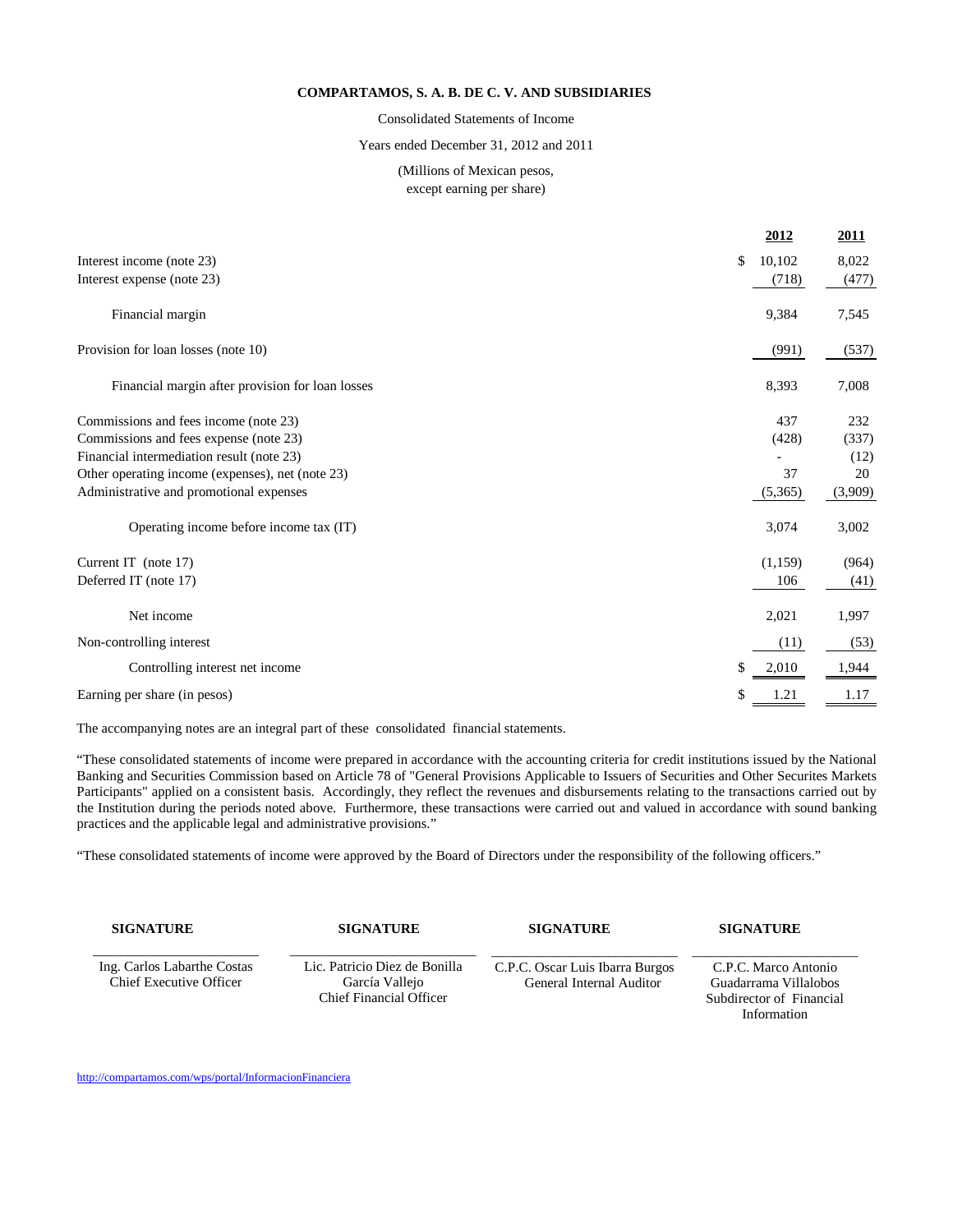Consolidated Statements of Changes in Stockholders' Equity

Years ended December 31, 2012 and 2011

(Millions of Mexican pesos)

|                                                                                                                                                                                                    |                  | Paid-in<br>capital                      |                                | <b>Earned capital</b>                         |                                                |                      |                                 |                                         |
|----------------------------------------------------------------------------------------------------------------------------------------------------------------------------------------------------|------------------|-----------------------------------------|--------------------------------|-----------------------------------------------|------------------------------------------------|----------------------|---------------------------------|-----------------------------------------|
|                                                                                                                                                                                                    | Capital<br>stock | <b>Additional</b><br>paid-in<br>capital | <b>Statutory</b><br>reserves   | <b>Prior</b><br>years <sup>2</sup><br>results | <b>Cumulative</b><br>translation<br>adjustment | <b>Net</b><br>income | Non-<br>controlling<br>interest | <b>Total</b><br>stockholders'<br>equity |
| Balances as of December 31, 2010                                                                                                                                                                   | 4,629            | 710                                     |                                |                                               | $\sim$                                         | 52                   | 158                             | 5,549                                   |
| Changes resulting from stockholders' decisions:<br>Agreement resolution on March 31, 2011:<br>Additional paid-in capital, net of placement expenses                                                |                  | 178                                     |                                |                                               |                                                |                      |                                 | 178                                     |
| Agreements resolution on April 29, 2011:<br>Appropriation of prior year's net income (note 20)<br>Constitution of statutory reserve (note 20)                                                      |                  |                                         | 3                              | 52<br>(3)                                     |                                                | (52)                 |                                 |                                         |
| Total                                                                                                                                                                                              |                  | 178                                     | 3                              | 49                                            |                                                | (52)                 |                                 | 178                                     |
| Change related to accounting estimates:<br>Recognition of change on the allowance model<br>for the loan portfolio (note 3h)                                                                        |                  |                                         |                                | (38)                                          |                                                |                      | (1)                             | (39)                                    |
| Changes related to the recognition of comprehensive income:<br>Net income<br>Cumulative translation adjustment of subsidiaries<br>Result from valuation of cash flows hedging derivatives (note 9) |                  | 9                                       |                                |                                               | 163                                            | 1,944                | 53                              | 1,997<br>163<br>9                       |
| Total                                                                                                                                                                                              |                  | 9                                       |                                |                                               | 163                                            | 1,944                | 53                              | 2,169                                   |
| Change resulting from stockholders' decisions:<br>Dividends payment (note 20)                                                                                                                      |                  |                                         |                                |                                               |                                                | (452)                |                                 | (452)                                   |
| Non-controlling interest                                                                                                                                                                           |                  |                                         |                                |                                               |                                                |                      | (28)                            | (28)                                    |
| Balances as of December 31, 2011                                                                                                                                                                   | 4,629            | 897                                     | 3                              | 11                                            | 163                                            | 1,492                | 182                             | 7,377                                   |
| Changes resulting from stockholders' decisions:<br>Constitution of reserve for the repurchase shares fund (note 20)<br>Repurchase of shares (note 20)<br>Agreements resolution on April 23, 2012:  |                  |                                         | 700<br>(198)                   | (700)                                         |                                                |                      |                                 | (197)                                   |
| Appropriation of prior year's net income (note 20)<br>Dividends payment (note 20)<br>Constitution of statutory reserve (note 20)                                                                   |                  |                                         | $\overline{\phantom{a}}$<br>97 | 1,492<br>(499)<br>(97)                        | $\overline{\phantom{a}}$                       | (1, 492)             |                                 | (499)                                   |

| Total                                                       |                          |                          | 599                      | 196                      |                          | (1, 492) |      | (696) |
|-------------------------------------------------------------|--------------------------|--------------------------|--------------------------|--------------------------|--------------------------|----------|------|-------|
| Changes related to the recognition of comprehensive income: |                          |                          |                          |                          |                          |          |      |       |
| Net income                                                  |                          | $\overline{\phantom{0}}$ | $\overline{\phantom{0}}$ |                          |                          | 2,010    |      | 2,021 |
| Cumulative translation adjustment of subsidiaries           |                          |                          |                          |                          | (44)                     |          |      | (44)  |
| Total                                                       | $\overline{\phantom{0}}$ |                          |                          |                          | (44)                     | 2,010    |      | 1,977 |
| <b>Non-controlling interest</b>                             |                          |                          | $\overline{\phantom{0}}$ | $\overline{\phantom{0}}$ | $\overline{\phantom{0}}$ |          | (14) | (14)  |
| Balances as of December 31, 2012                            | 4,629                    | 898                      | 602                      | 207                      | 119                      | 2,010    | 179  | 8,644 |

**SIGNATURE SIGNATURE SIGNATURE SIGNATURE**

<http://www.compartamos.com/wps/portal/InformacionFinanciera>

The accompanying notes are an integral part of these consolidated financial statements.

"These consolidated statements of changes in stockholders' equity were prepared in accordance with the accounting criteria for credit institutions issued by the National Banking and Securities Commission based on Article 78 of "General Provisions Applicable to Issuers of Securities and Other Securites Markets Participants" applied on a consistent basis. Accordingly, they reflect all the stockholders' equity account entries relating to the transactions carried out by the Institution during the periods noted above. Furthermore, these transactions were carried out and valued in accordance with sound banking practices and the applicable legal and administrative provisions."

"These consolidated statements of changes in stockholders' equity were approved by the Board of Directors under the responsibility of the following officers."

\_\_\_\_\_\_\_\_\_\_\_\_\_\_\_\_\_\_\_\_\_\_\_\_\_ Ing. Carlos Labarthe Costas Chief Executive Officer

\_\_\_\_\_\_\_\_\_\_\_\_\_\_\_\_\_\_\_\_\_\_\_\_\_ Lic. Patricio Diez de Bonilla García Vallejo Chief Financial Officer

\_\_\_\_\_\_\_\_\_\_\_\_\_\_\_\_\_\_\_\_\_\_\_\_\_\_\_

C.P.C. Oscar Luis Ibarra Burgos General Internal Auditor

\_\_\_\_\_\_\_\_\_\_\_\_\_\_\_\_\_\_\_\_\_\_\_\_\_ C.P.C. Marco Antonio Guadarrama Villalobos Sudirector of Financial Information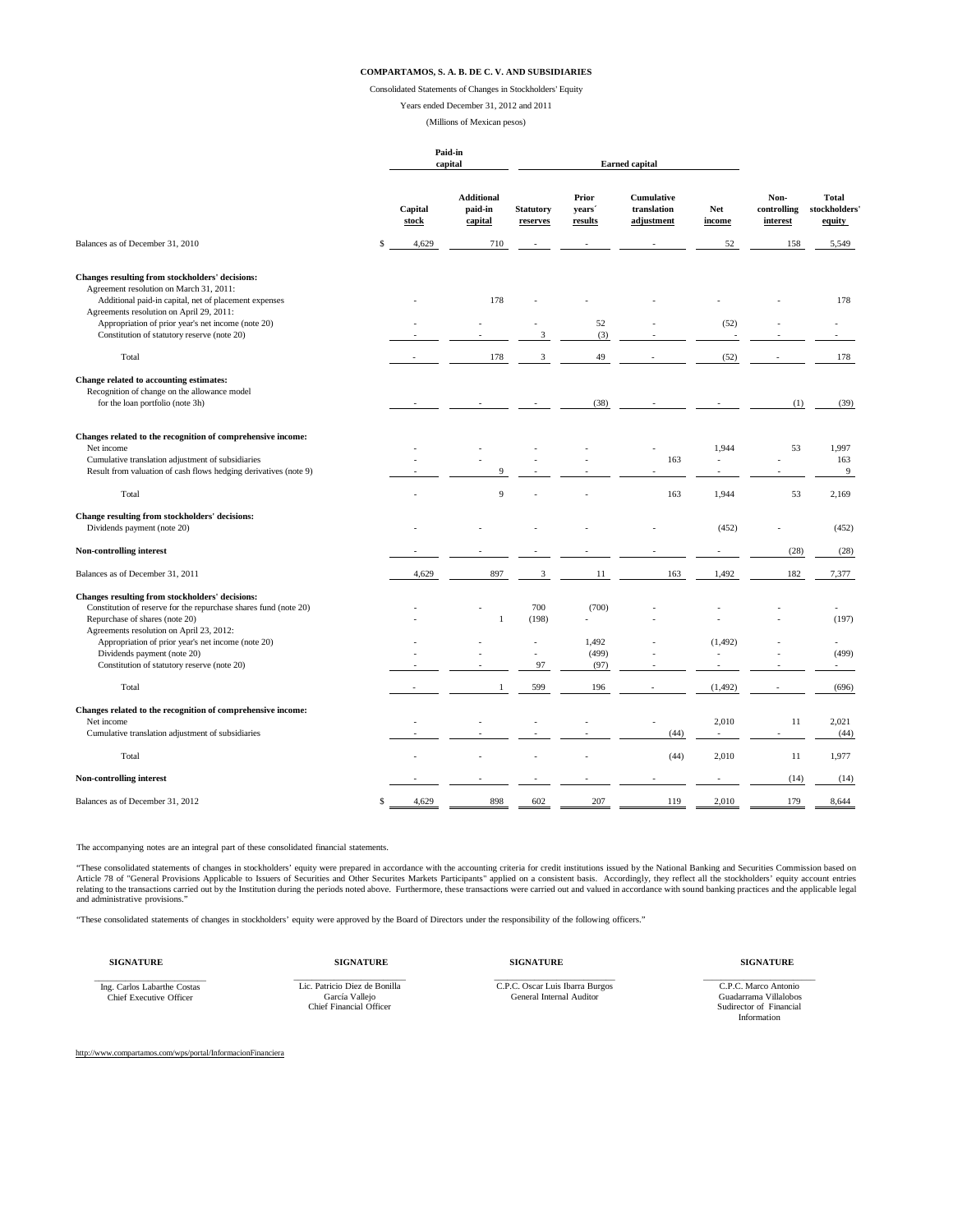|                                                         | <u>2012</u>              | <u>2011</u> |
|---------------------------------------------------------|--------------------------|-------------|
| Net income                                              | \$<br>2,010              | 1,944       |
| Adjustment for items not requiring cash flows:          |                          |             |
| Depreciation and amortization                           | 218                      | 116         |
| Provisions                                              | 315                      | 242         |
| Current and deferred income taxes                       | 1,053                    | 1,005       |
| Shares placement expenses                               |                          | (10)        |
| Result from valuation of cash flows hedging derivatives | $\overline{\phantom{a}}$ | 9           |
| <b>Operating activities:</b>                            | 1,586                    | 1,362       |
|                                                         |                          |             |
| Change in investment securities                         |                          | (102)       |
| Change in debtors on repurchase/resell agreements       | (25)                     | (4)         |
| Change in loan portfolio (net)                          | (3,344)                  | (2,742)     |
| Change in other operating assets (net)                  | (450)                    | (38)        |
| Change in deposit funding                               | 2,770                    | 2,321       |
| Change in bank and other loans                          | 854                      | 403         |
| Change in other operating liabilities                   | (1,089)                  | (1, 114)    |
| Net cash flows from operating activities                | 2,313                    | 2,030       |
| <b>Investment activities:</b>                           |                          |             |
| Payments for acquisition of subsidiaries                |                          | (634)       |
| Proceeds from the disposal of furniture and equipment   | 3                        | 3           |
| Payments in the acquisition of furniture and equipment  | (500)                    | (257)       |
| Increase in intangibles assets                          | (267)                    | (52)        |
| Net cash flows from investment activities               | (764)                    | (940)       |
| <b>Financing activities:</b>                            |                          |             |
| Payments associated to repurchase of own shares         | (198)                    |             |
| Dividends payments in cash                              | (499)                    | (452)       |
| Increase in additional paid-in capital                  |                          | 188         |
| Change in non-controlling interest                      | (3)                      | 24          |
| Net cash flows from financing activities                | (699)                    | (240)       |
| Net increase in cash and cash equivalents               | 850                      | 850         |
| Effects on changes in cash and cash equivalents         | (30)                     | 24          |
| Cash and cash equivalents at the beginning of the year  | 1,606                    | 732         |
| Cash and cash equivalents at the end of the year        | \$<br>2,426              | 1,606       |

[http://www.compartamos.com/wps/portal/InformacionFinanciera](http://compartamos.com/wps/portal/InformacionFinanciera)

# **COMPARTAMOS, S. A. B. DE C. V. AND SUBSIDIARIES**

#### Years ended December 31, 2012 and 2011

Consolidated Statements of Cash Flows

# (Millions of Mexican pesos)

The accompanying notes are an integral part of these consolidated financial statements.

"These consolidated statements of cash flows were prepared in accordance with the accounting criteria for credit institutions, issued by the National Banking and Securities Commission, based on Article 78 of "General Provisions Applicable to Issuers of Securities and Other Securites Markets Participants" applied on a consistent basis. Accordingly, they reflect the cash inflows and outflows arising from transactions carried out by the Institution during the periods noted above. Furthermore, these transactions were carried out and valued in accordance with sound banking practices and the applicable legal and administrative provisions."

"These consolidated statements of cash flows were approved by the Board of Directors under the responsibility of the following officers."

| <b>SIGNATURE</b>                                              | <b>SIGNATURE</b>                                                                  | <b>SIGNATURE</b>                                            | <b>SIGNATURE</b>                                                                        |
|---------------------------------------------------------------|-----------------------------------------------------------------------------------|-------------------------------------------------------------|-----------------------------------------------------------------------------------------|
| Ing. Carlos Labarthe Costas<br><b>Chief Executive Officer</b> | Lic. Patricio Diez de Bonilla<br>García Vallejo<br><b>Chief Financial Officer</b> | C.P.C. Oscar Luis Ibarra Burgos<br>General Internal Auditor | C.P.C. Marco Antonio<br>Guadarrama Villalobos<br>Sudirector of Financial<br>Information |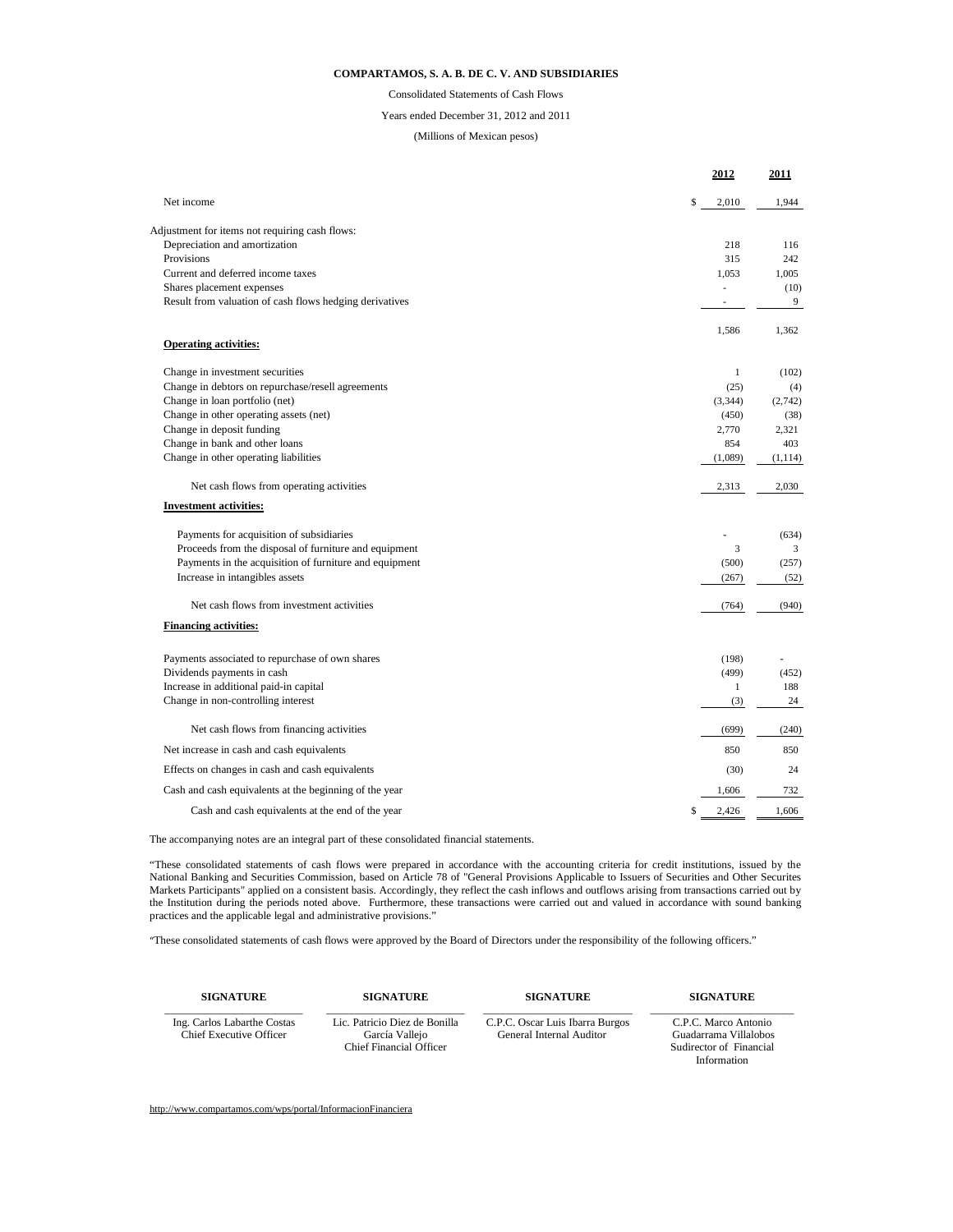Notes to the Consolidated Financial Statements

(Millions of Mexican pesos)

December 31, 2012 and 2011

*These consolidated financial statements have been translated from the Spanish language original for the convenience of foreign/English speaking readers.*

# **(1) Description of business and significant transactions-**

#### *Description of business-*

Compartamos S. A. B. de C. V. (Compartamos), is a Mexican corporation which purpose is to promote, organize and manage all types of civil or commercial entities, including but not limited to, multiple banking entities with the purpose of providing banking and credit services pursuant to the Law of Credit Institutions, as well as other financial entities, both domestic and foreign.

As of December 31, 2012, Compartamos and its consolidated subsidiaries are comprised of:

- i. Banco Compartamos, S. A., Institución de Banca Múltiple (the Bank) which in accordance with the Law for Credit Institutions, is authorized to carry out multiple banking activities which comprise, among others, granting loans, receipt of deposits, acceptance of loans, operation with securities and other financial instruments.
- ii. Compartamos, S. A. (Compartamos Guatemala) which main activity is, among others, granting any type of loans and financing to individuals or entities with own funds in Guatemala, as well as granting or obtaining loans or financing of any nature.
- iii. Financiera Créditos Arequipa S. A. (Financiera Crear) is an entity incorporated and operates following the regulations of the Republic of Peru, which its purpose is to operate as a financial services entity, and is allowed to carry out all transactions and provide all services, by any means that results applicable and correspond, according to established legal provisions that regulates entities of this nature in conformity with Peruvian legislation.
- iv. Red Yastás, S. A. de C. V. (Red Yastás) has as purpose: a) enter into agreements to provide services, either mandates or commercial commission with credit institutions to engage with other people on behalf of the credit institutions the commissions or services mandated, complying with applicable regulation on each transaction or banking service, b) service credit institutions as manager of commission agents with the purpose of organizing service providers' networks or banking commission agents to carry out certain activities and c) receive, process and distribute all types of funds or economic resources through electronic, manual or telephonic transfers or online though any other means of communication, among others.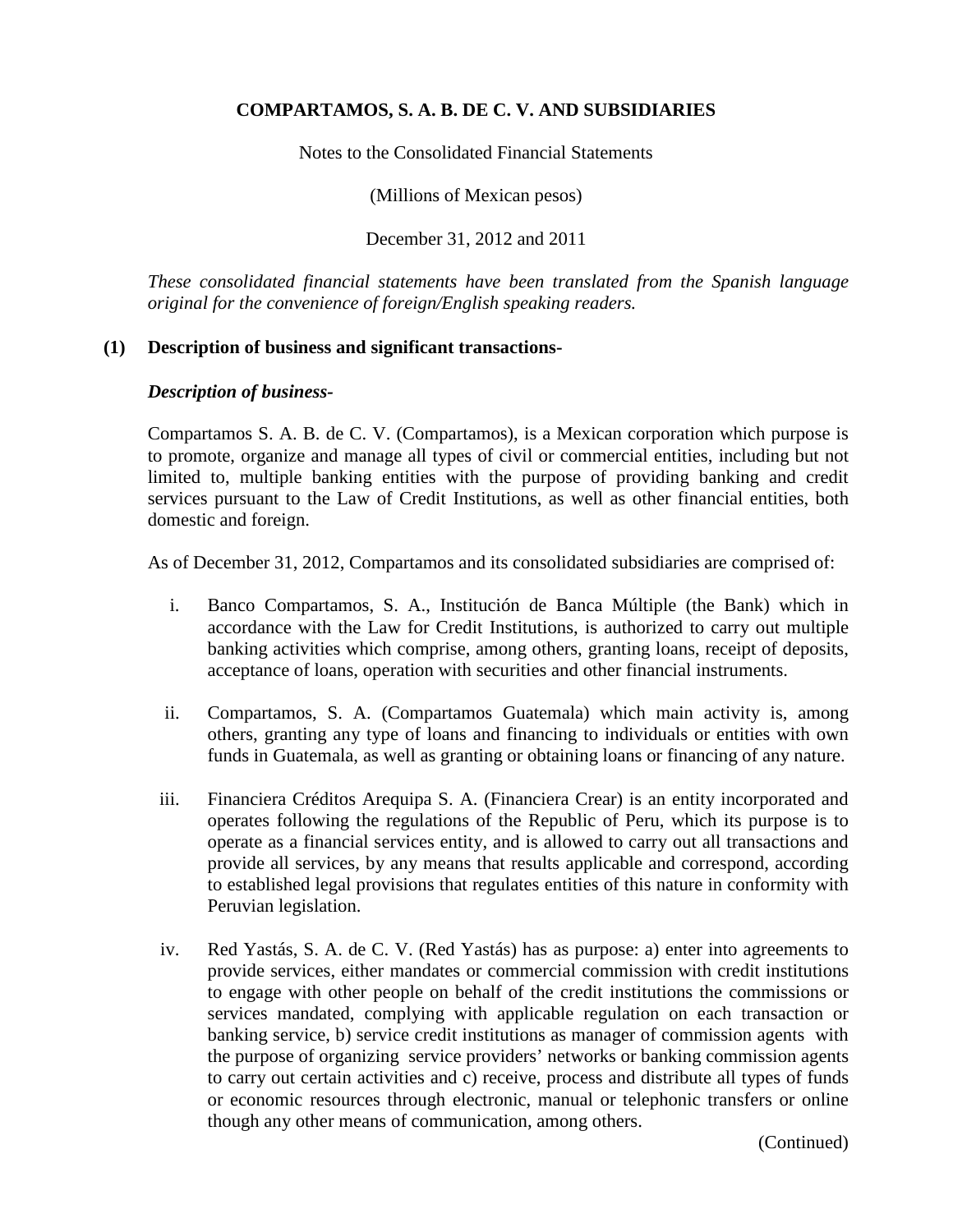Notes to the Consolidated Financial Statements

(Millions of Mexican pesos, except otherwise noted)

- v. Compartamos Servicios S. A. de C. V. (Compartamos Servicios) has as purpose to provide human resources services and personnel to the entities of the group, as well as advisory in planning, organization and management of companies among others activities.
- vi. Controladora AT, S. A. P. I. de C. V. (Controladora AT) which consolidates Libélula, Agente de Seguros y Fianzas, S. A. de C. V. (Aterna), has as purpose the purchase, sale, transfer, assessment, and in general the marketing in any way with shares, stocks, rights and interests in civil corporations, and any other entities, domestic and foreign, either as a founder or by acquiring shares in companies that were previously constituted.

### *2012 Significant transactions-*

- **I.** On January 1, 2012, employees of the Bank with the exception of the Chief Executive Officer were transferred to Compartamos Servicios (see note 16).
- **II.** On May 21, 2012, Controladora AT was incorporated in Mexico and on May 21, 2012, Controladora AT acquired 99.98% of the shares of the capital stock of Aterna; entity whose main purpose is to operate as an Insurance and Bonding Agent under the terms of the General Law of Institutions and Mutual Insurance Companies, of the Federal Law of Bonding Institutions and the Regulation of Insurance and Bonding Agents.

#### *2011 Significant transactions-*

- **III.** On March 9, 2011, Compartamos Guatemala was incorporated in Guatemala.
- **IV.** On June 16, 2011, Compartamos completed the acquisition of 82.7% of the shares of Financiera Crear (see commitment in note 21).

Compartamos paid 174 million of soles (\$741 at June 30, 2011) for its 82.7% stake in Financiera Crear, of which 35 million of soles were transferred to a trust managed by FIDUPERU, who will refund such amount to the sellers in 4 years, provided the former shareholders comply with the terms and conditions set forth in the respective agreement.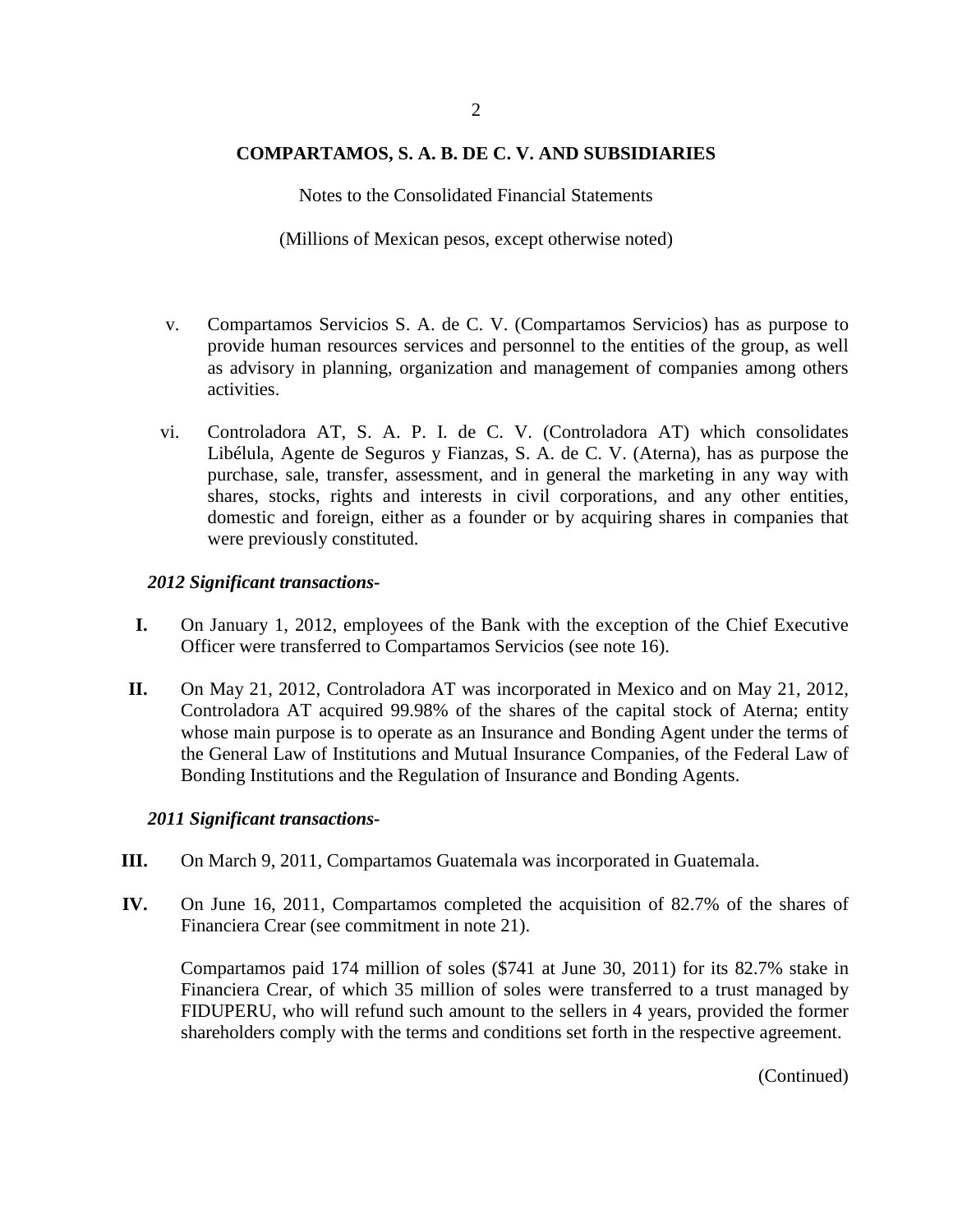Notes to the Consolidated Financial Statements

(Millions of Mexican pesos)

The fair value of the amount paid for 100% of the shares of Financiera Crear amounts to 207 million of soles, which compared with net assets for 54 million of soles resulted in a goodwill of 153 million of soles at an exchange rate of \$4.2645 Mexican pesos per sol (\$790 as of December 31, 2012), which was recorded as part of "Other assets, deferred charges and intangibles, net" and is subject to impairment testing.

- **V.** On July 21, 2011, Red Yastás was incorporated in Mexico.
- **VI.** On July 11, 2011, Compartamos Servicios was incorporated in Mexico.

#### **(2) Authorization and basis of presentation-**

On February 26, 2013, the following officers approved the issuance of the accompanying audited consolidated financial statements and their related notes.

| Carlos Labarthe Costas                  | <b>Chief Executive Officer</b>      |
|-----------------------------------------|-------------------------------------|
| Patricio Diez de Bonilla García Vallejo | <b>Chief Financial Officer</b>      |
| Oscar Luis Ibarra Burgos                | <b>General Internal Auditor</b>     |
| Marco Antonio Guadarrama Villalobos     | Sudirector of Financial Information |

Shareholders of Compartamos are empowered to modify the consolidated financial statements after issuance. The accompanying 2012 consolidated financial statements were authorized for issuance by the Board of Directors.

On March 16, 2011, the National Banking and Securities Commission (the Commission) issued the "Resolution that modifies the general regulations applicable to securities issuers and other securities market participants", which establishes that securities issuers which, through its subsidiaries, carry out mainly financial activities subject to the supervision of Mexican authorities, have to prepare and audit its financial statements under the same basis applicable to such subsidiaries, with the purpose of ensuring that the financial information of both entities is comparable. The aforementioned is determined when such activities represent more than 70% of consolidated assets, liabilities or total revenues at the prior year-end. Consequently, since the Bank comprises 75% and 90% of the consolidated assets and revenues as of and for the years ended December 31, 2012 and 2011, respectively, the accompanying consolidated financial statements have been prepared in conformity with the accounting criteria established by the Commission throughout the "Accounting criteria for credit institutions" in México.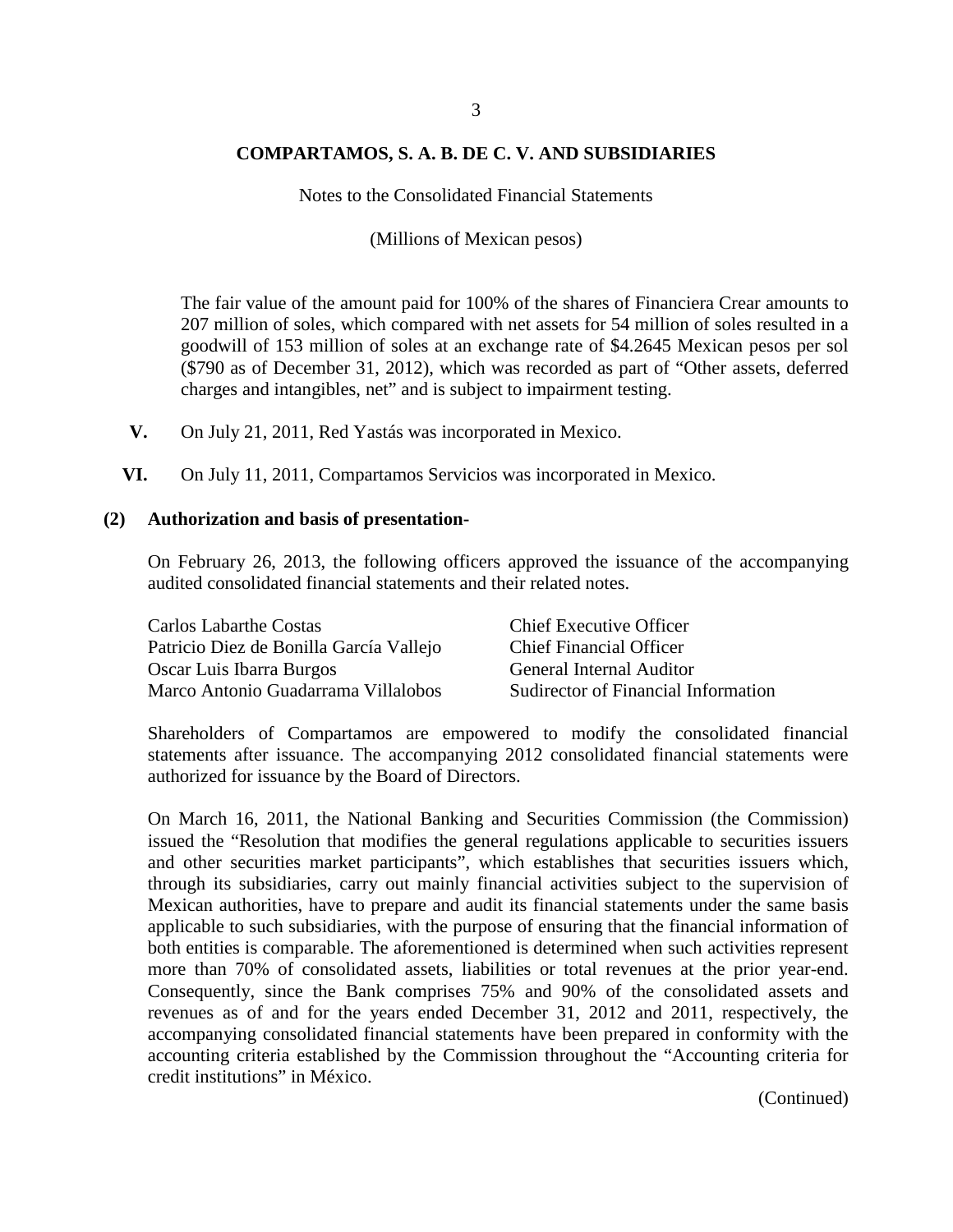Notes to the Consolidated Financial Statements

(Millions of Mexican pesos)

The accounting criteria referred to in the last paragraph from the previous page, points out that the Commission will issue particular rules for specialized operations and in the absence of specific accounting criteria of the Commission for credit institution and in a broader context the Mexican Financial Reporting Standards (Mexican FRS) supplementary use of Mexican FRS A-8 will be followed and only in the event that the International Financial Reporting Standards (IFRS) referred to by Mexican FRS A-8 do not provide guidance to the accounting treatment, another set of established accounting standards may be used in the following order: generally accepted accounting principles in the United States of America ("US GAAP") or any other formal and recognized accounting standards, that do not contravene the criteria of the Commission.

For purposes of disclosure in the notes to the consolidated financial statements, pesos or "\$" refer to millions of Mexican pesos, and when reference is made to of dollars, it means dollars of the United States of America.

The financial statements of the subsidiaries have been translated from its recording currency, prior to consolidation, to the accounting criteria set forth by the Commission, to present financial information as required by such criteria.

The financial statements of the foreign subsidiaries have been translated into Mexican pesos (reporting currency) considering that their recording and functional currency are the same, resulting in the use of the following exchange rates: a) month-end for monetary and nonmonetary assets and liabilities (\$5.085 Mexican pesos per sol and \$1.6408 Mexican pesos per quetzal as of December 31, 2012), b) historical for stockholder's equity and c) weighted average of the period (\$5.0178 Mexican pesos per sol and \$1.6312 Mexican pesos per quetzal) for revenues costs and expenses, translation effects are presented as part of stockholders' equity. The exchanged rates used in 2011 were a) month-end for monetary and non-monetary assets and liabilities (\$5.1734 Mexican pesos per sol and \$1.7857 Mexican pesos per quetzal), b) historical for stockholder's equity and c) weighted average of the period (\$4.7586 Mexican pesos per sol and \$1.6187 Mexican pesos per quetzal) for revenues, costs and expenses, presenting translation effects as part of stockholders' equity.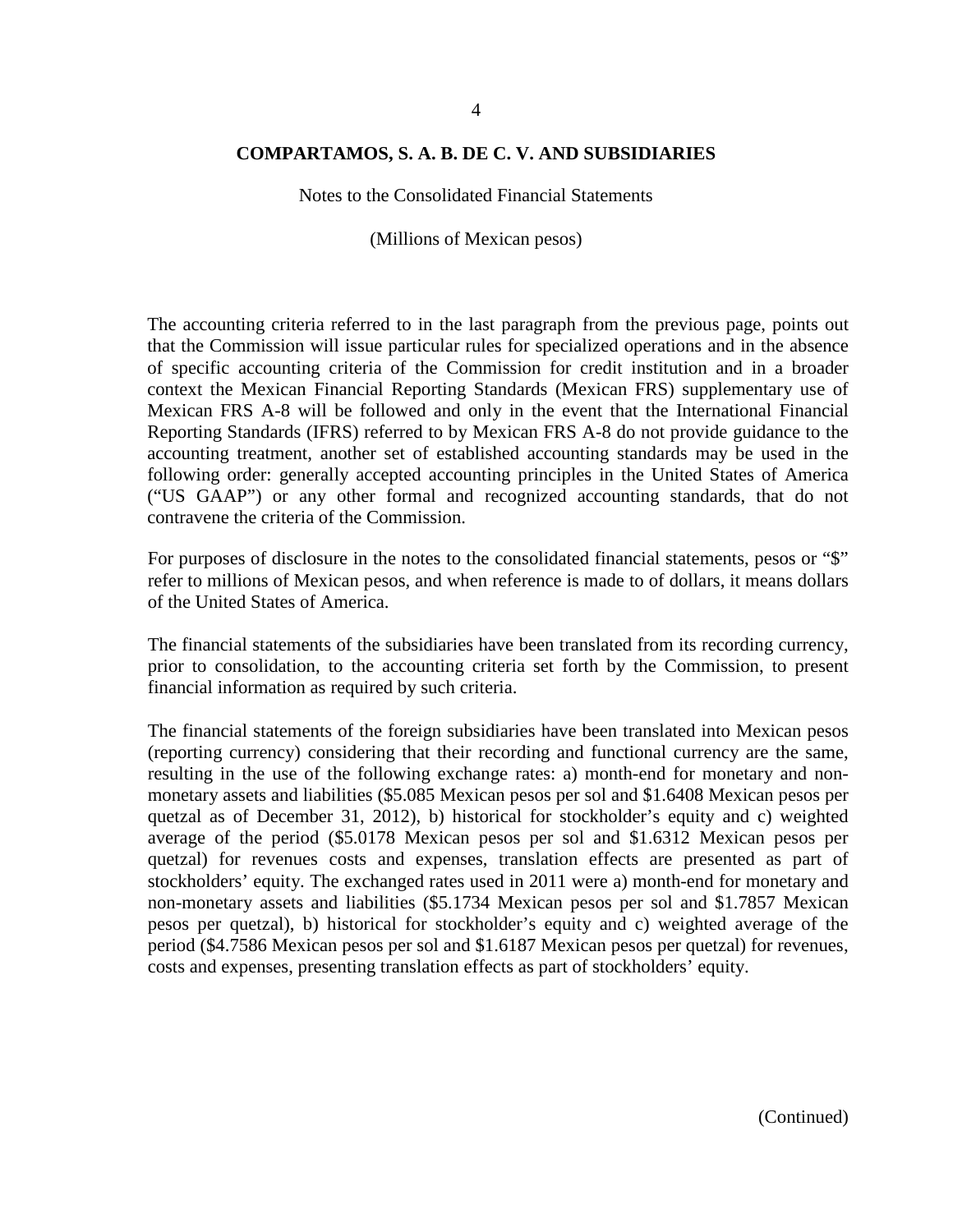Notes to the Consolidated Financial Statements

(Millions of Mexican pesos)

#### **(3) Summary of significant accounting policies-**

The preparation of the consolidated financial statements requires management to make estimates and assumptions that affect the recorded amounts of assets and liabilities and the disclosure of contingent assets and liabilities at the date of the consolidated financial statements, as well as the reported amounts of income and expenses during the reporting period. The most significant captions subject to these types of estimates and assumptions include allowances for loan losses, valuation of securities, realization of deferred tax asset and liability relating to employee benefits. The real results may differ from these estimates and assumptions.

The consolidated financial statements of Compartamos recognize assets and liabilities arising from investment securities on the trade date, regardless of the settlement date.

Following is a summary of the most significant accounting criteria followed in the preparation of the consolidated financial statements, which have been applied on a consistent basis for the years presented, unless otherwise noted.

#### *(a) Recognition of the effects of inflation-*

The accompanying consolidated financial statements include the recognition of inflation effects in the financial information through December 31, 2007, based on the measurement factor derived from the value of the Investment Unit (UDI – Spanish abbreviation) which is a unit of measurement, which value is determined by Banco de México (the Central Bank) as a result of inflation, given that beginning in 2008, in accordance with the Mexican FRS B-10 "Effects of Inflation", Compartamos operates on a non-inflationary economic environment (accumulated inflation in the prior threeyear period less than 26%). The percentage of accumulated inflation in the prior threeyear period, yearly inflation and the value of UDI at each of the year end are shown as follows:

|             |        |        | <b>Inflation</b>  |
|-------------|--------|--------|-------------------|
| December 31 | UDI    | Yearly | <b>Cumulative</b> |
| 2012        | 4.8746 | 3.94%  | 12.31 %           |
| 2011        | 4.6898 | 3.61%  | 11.62 %           |
| 2010        | 4.5263 | 4.29%  | 15.09 %           |
|             |        |        |                   |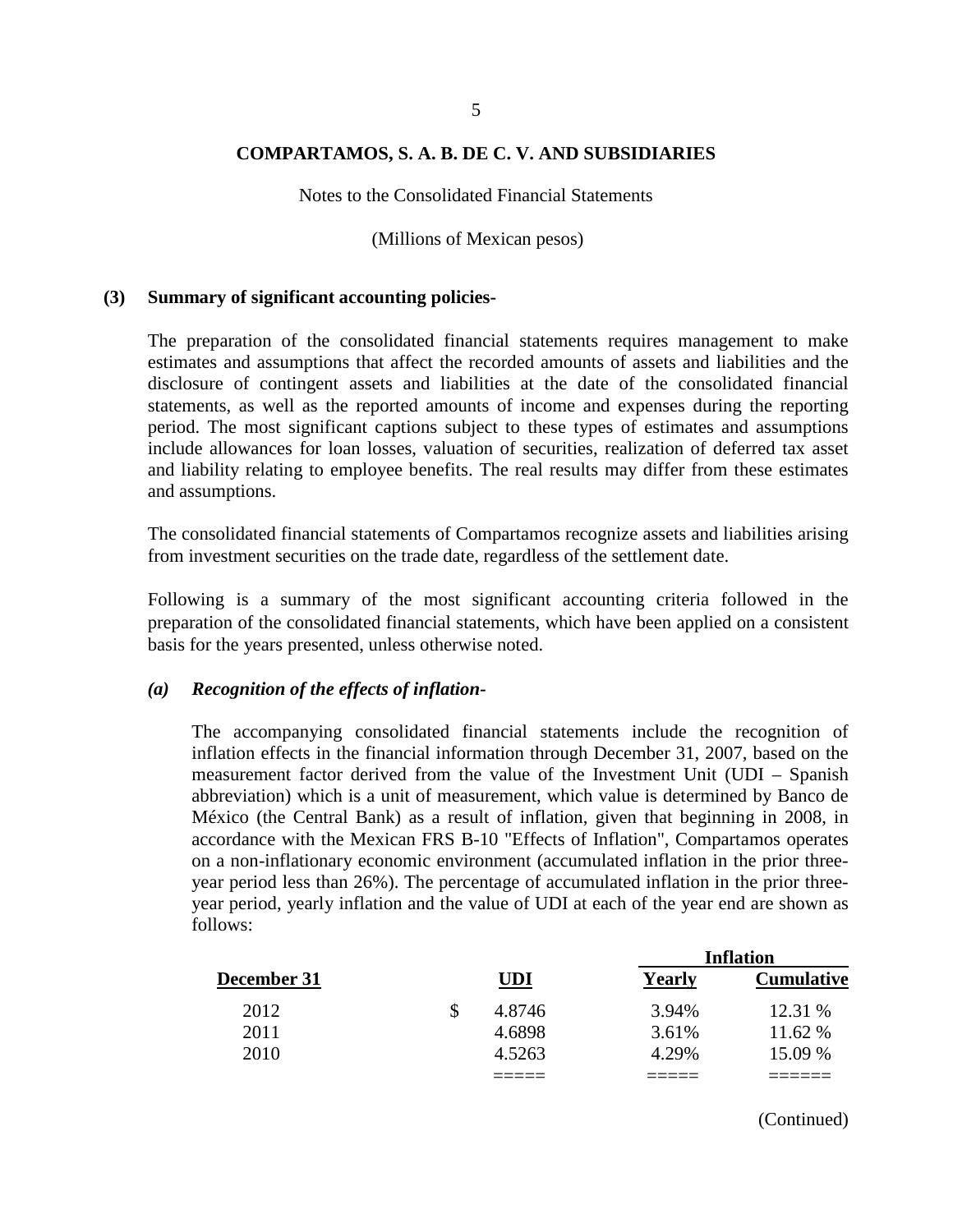Notes to the Consolidated Financial Statements

#### (Millions of Mexican pesos)

#### *(b) Basis of consolidation -*

The accompanying consolidated financial statements as of December 31, 2012 and 2011, include the balances of Compartamos and its subsidiaries, mentioned below. All significant balances and transactions between Compartamos and the subsidiaries have been eliminated upon consolidation.

| <b>Equity</b> | <b>Functional</b><br>currency |
|---------------|-------------------------------|
| 99.98%        | Mexican pesos                 |
| 99.99%        | Quetzales                     |
| 84.20%        | <b>Soles</b>                  |
| 99.99%        | Mexican pesos                 |
| 99.00%        | Mexican pesos                 |
| 50.00%        | Mexican pesos                 |
|               |                               |
|               |                               |

1 Controladora AT consolidates beginning on August 1, 2012, as Compartamos controls the financial policies and operating decisions of the subsidiary.

#### *(c) Cash and cash equivalents-*

This caption is comprised of cash, bank accounts in local and foreign banks, bank loans with original maturities of up to three days ("Call Money"), and deposits with the Central Bank, which are recognized at face value and cash and cash equivalents in foreign currency are valued at exchange rated issued by the Central Bank at the date of presentation of the consolidated financial statements. Interest earned from cash and cash equivalents are recognized in the income statement on an accrual basis.

The restricted cash and cash equivalents include the Deposit of Monetary Regulation with the Central Bank in accordance with the Law, in order to regulate the money market liquidity, such deposit bears interest at interbank funding rate.

Call Money operations with maturities up to three days as well as the saving fund of Compartamos' employees are recognized as restricted cash and cash equivalents.

(Continued)

**Functional**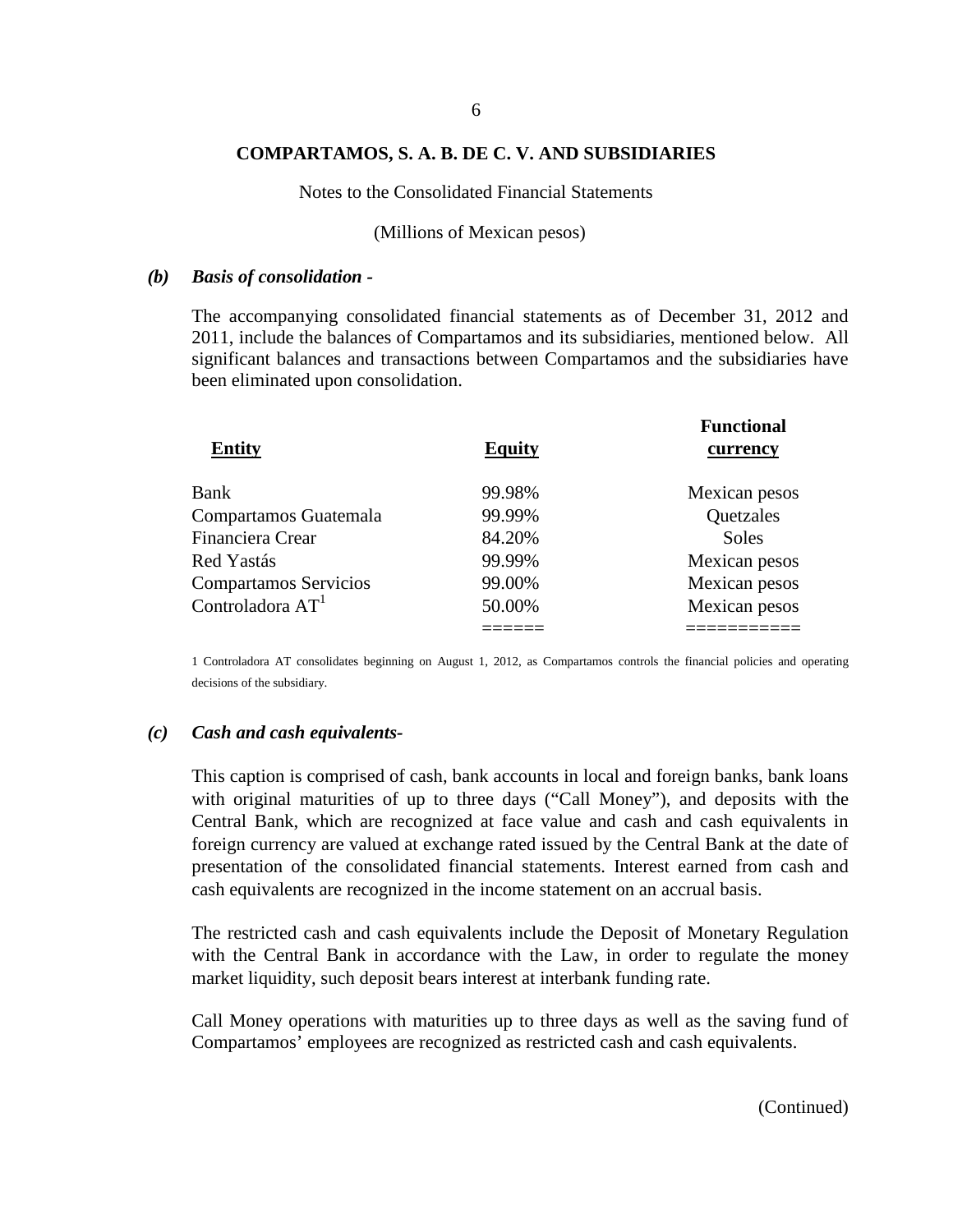Notes to the Consolidated Financial Statements

(Millions of Mexican pesos)

#### *(d) Investment securities -*

Investment securities consist of government and banking securities, listed and unlisted, which are classified in accordance with the intention of use that Compartamos assigns at the date of their acquisition as "Trading securities".

Trading securities which are held for operation in the market are carried at fair value using current prices obtained from specialists in the supply and price calculation to value securities portfolios, authorized by the Commission, known as "price vendors", in case it is unable to determine a reliable and representative fair value, market prices of financial instruments with similar characteristics are used as reference, which used prices calculated based on formal and widely accepted valuation techniques. The fair value is the amount at which interested parties are willing to exchange for the financial instrument, in an uninfluenced transaction. Valuation effects of this category are directly recognized in the income statement of the year under the caption "Financial intermediation result".

Expenses incurred in the acquisition of trading securities are recognized in the income of the year. Interest income is recognized in the consolidated income statement as accrued.

During the years ended December 31 2012 and 2011, Compartamos did not carry out transfers between categories.

#### *(e) Repurchase/resell agreements-*

The repurchase/resell agreements that do not comply with the terms of the criteria C-1 "Recognition and withdrawals of financial assets", are treated as collateralized financing transactions, which reflects the economic substance of those transactions regardless of whether it is a "cash oriented" or "securities-oriented" repurchase/resell agreements.

Compartamos acting as a seller on resell agreements recognizes cash received or a debit settlement account, as well as a payable account valued at the price at origination agreed, which represents the obligation to repay the cash to the buyer reclassifying the financial assets given as collateral presenting it as restricted. While Compartamos acting as a buyer on resell agreements recognizes the out flow of cash and cash equivalentes or a credit settlement account booking an account receivable for the agreed price, which represents the right to recover the cash given and recognizes the collateral in memorandum accounts.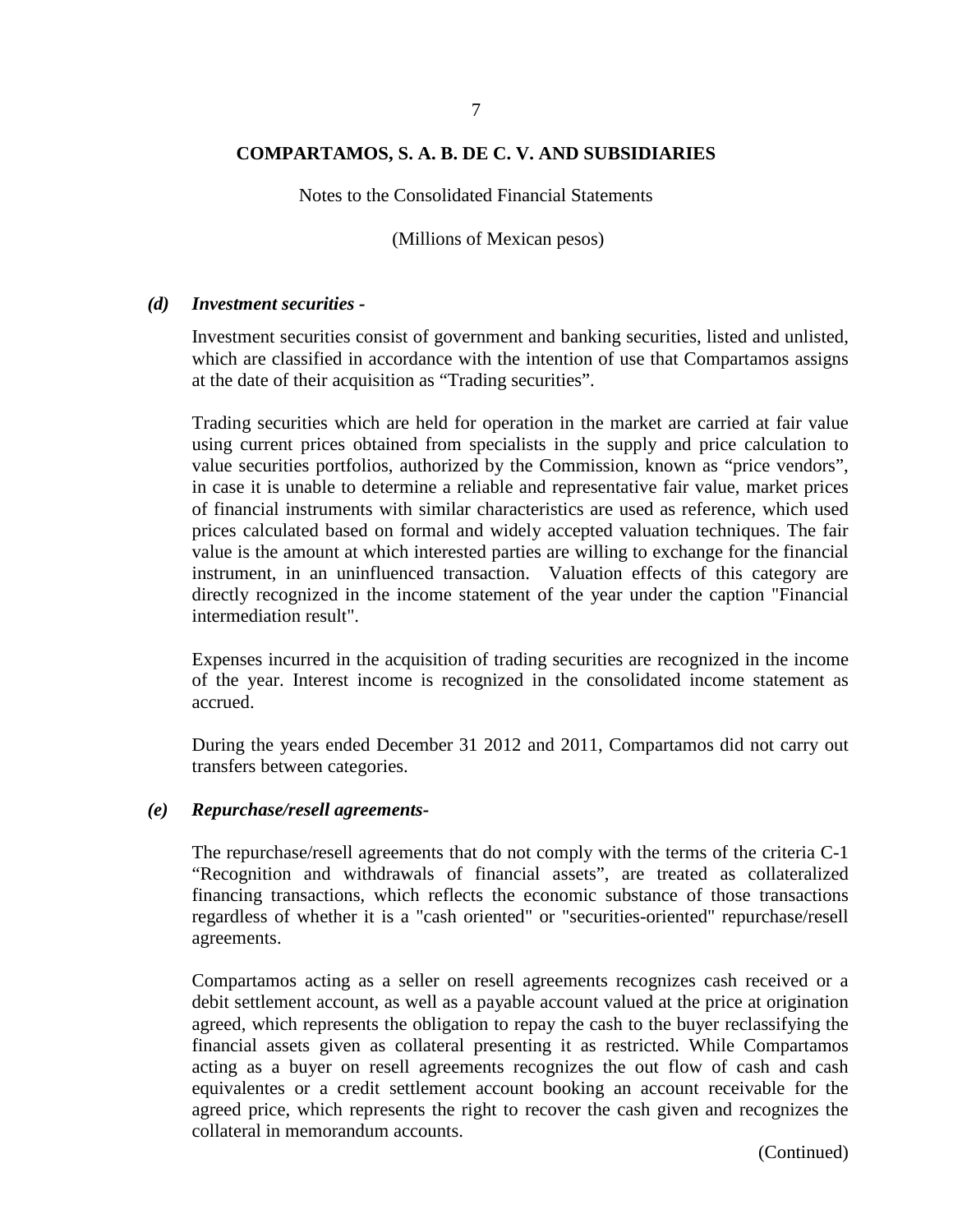Notes to the Consolidated Financial Statements

#### (Millions of Mexican pesos)

Throughout the life of the repurchase/resell agreements the account payable or receivable is presented in the consolidated balance sheet as debtors or creditors on repurchase/resell agreements as appropriate and is valued at amortized cost by recognizing the interest in for repurchase/resell agreements on the years' income as earned according to the effective interest method.

Interest earned on repurchase/resell agreements transactions are presented in the caption "Interest income or interest expense" whichever is applicable. The differential if any, generated by the sell or lieu of warranty collateral will be presented in the caption "Financial intermediation result".

#### *(f) Derivatives-*

Derivative financial instruments transactions up to December 31, 2011, classified for hedging purposes were recognized at contract value and subsequently adjusted at fair value.

Recognition or cancellation of assets and liabilities related to transactions with derivative financial instruments were realized on the day the transactions were known, regardless of the settlement date or delivery of the good.

Open-risk position of a hedging derivative transaction consists of purchasing or selling derivative financial instruments with the purpose of mitigating the risk of a transaction or pool of transactions. These operations must meet all hedging requirements, documenting their designation at the beginning of the hedging transaction, describing the objective, primary position, risk to be hedged, types of derivatives and effectiveness measurement, characteristics and accounting recognition.

Hedging derivative financial instruments of Compartamos were recognized as follows:

#### **Options**

Compartamos management entered into an option agreement (CAP) to hedge the volatility of the upward trend of the interest rate of Banking Stock Certificate (Cebures in Spanish abbreviation) (note 14), whereby the holder had the right, but not the obligation, to purchase an underlying asset. The option would be exercised when the interbank rate (TIIE Spanish abbreviation) exceeded 8% in each of the maturity dates of the Cebures coupons.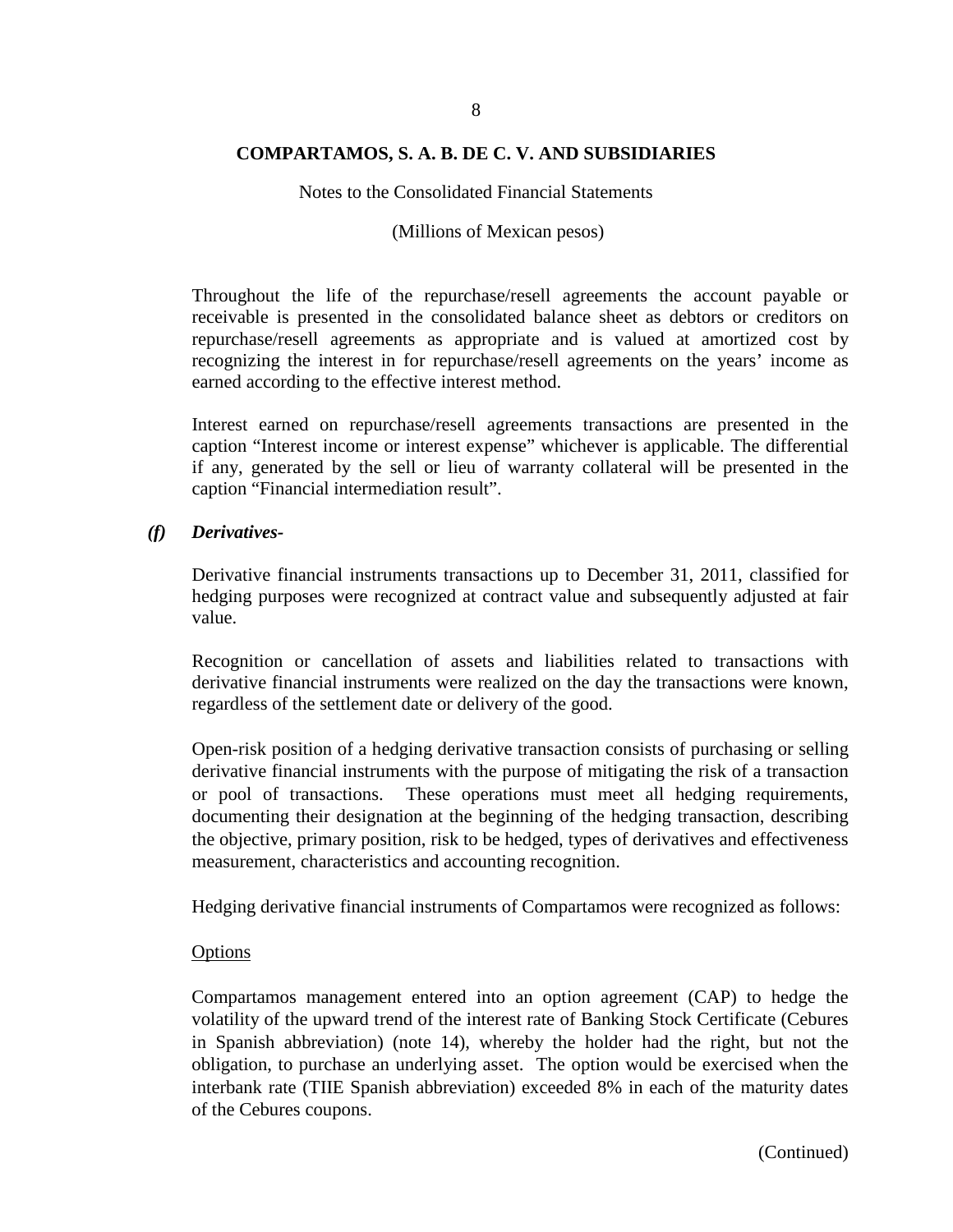Notes to the Consolidated Financial Statements

(Millions of Mexican pesos)

The exercising price is that agreed in the option and it would be exercised if it was convenient for Compartamos. The instrument on which the price is set is the reference or underlying value. The premium is the price paid by Compartamos to the issuer for the right conferred by the option.

The option premium was recorded as an asset on the date on which the operation was entered into. The effective portion of valuation to market value of the option premium of hedge transactions designated as cash flows is recognized in stockholders' equity under the caption "Result of valuation of cash flows hedging activities", while the ineffective portion of change in fair value is recognized in the income of the year.

Compartamos suspends hedge accounting when a derivative financial instrument has expired, has been sold, is exercised or terminated or the hedge does not meet the requirements of effectiveness to offset the changes in the fair value or cash flows of the instrument hedged, or when the hedging designation is revoked.

Upon suspension of the accounting of cash flow hedging, the accumulated gain or loss relating to the effective portion of the hedge derivative financial instruments recorded in stockholders' equity as part of comprehensive income remains in stockholders' equity up to the time in which the effects of the forecasted transaction or firm commitment affect the results. In the event the firm commitment or forecasted transaction are no longer likely to occur, the gain or loss recognized in the comprehensive income account is immediately applied to results of the year. When hedging of a forecasted transaction was shown as prospectively satisfactory and is subsequently shown not to be highly effective, the accrued effects on comprehensive income in stockholders' equity are proportionately applied to results of the year, to the extent that the forecasted asset or liability affects results of the year.

#### **(g)** *Loan portfolio-*

Represents the unpaid balances of the amounts granted to borrowers (including financed insurances), plus uncollected interest earned. Outstanding loan and interest balances are classified as past due according to the criteria listed below:

*Commercial loans with one principal amortization and interest payment –* 30 days after due date.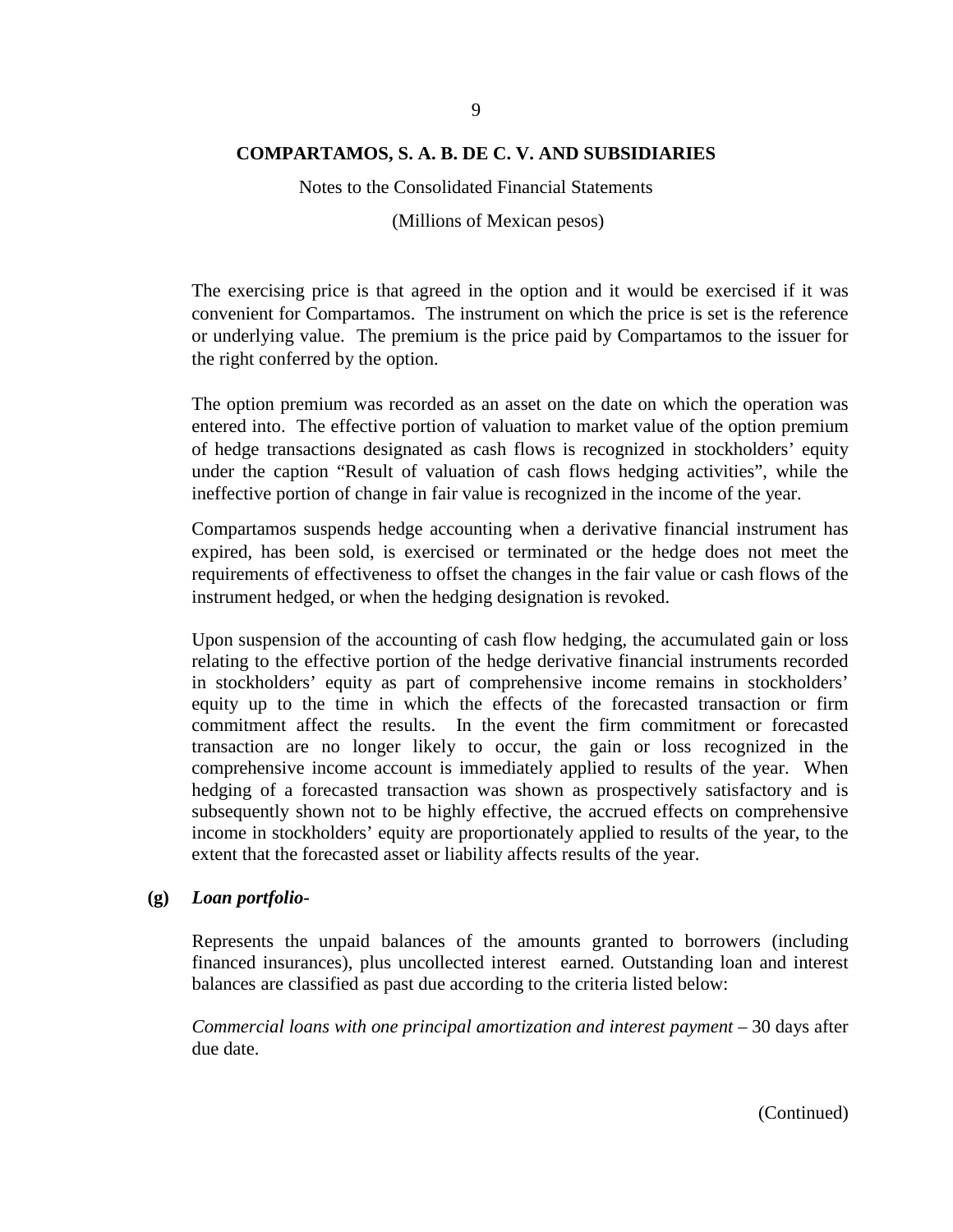Notes to the Consolidated Financial Statements

(Millions of Mexican pesos)

*Consumer and mortgage loans –* 90 or more days past due.

In addition, a loan is classified as past due when the debtor files for bankruptcy protection.

The amount of the credit facilities that Compartamos has granted and has not been used is recorded in memorandum accounts under the caption of "Credit commitments".

Consumer loans are granted based on an analysis of the customer's application, the socioeconomic study conducted and the consultations made at the credit information bureaus. In some cases, an analysis is conducted to the borrower's financial position, the economic feasibility of the investment projects and other general characteristics established in the Credit Institutions Law, Compartamos' manuals and internal policies.

Loans are controlled by periodic visits to the client by Compartamos personnel, and by daily monitoring of the payments through the system, where the personnel in question can follow-up on late payments.

Loans are collected weekly, biweekly or monthly, when clients make loan payments in the form of deposits in accounts contracted by Compartamos at other multiple banking institutions solely for that purpose, as well as correspondents to conduct this type of operations.

Evaluation and follow-up on the credit risk of each client is handled by verifying their credit history with Compartamos, and checking clients' credit ratings with the credit bureaus.

Compartamos policy for avoiding risk concentration is based mainly on setting maximum amount limits on loans by borrower.

10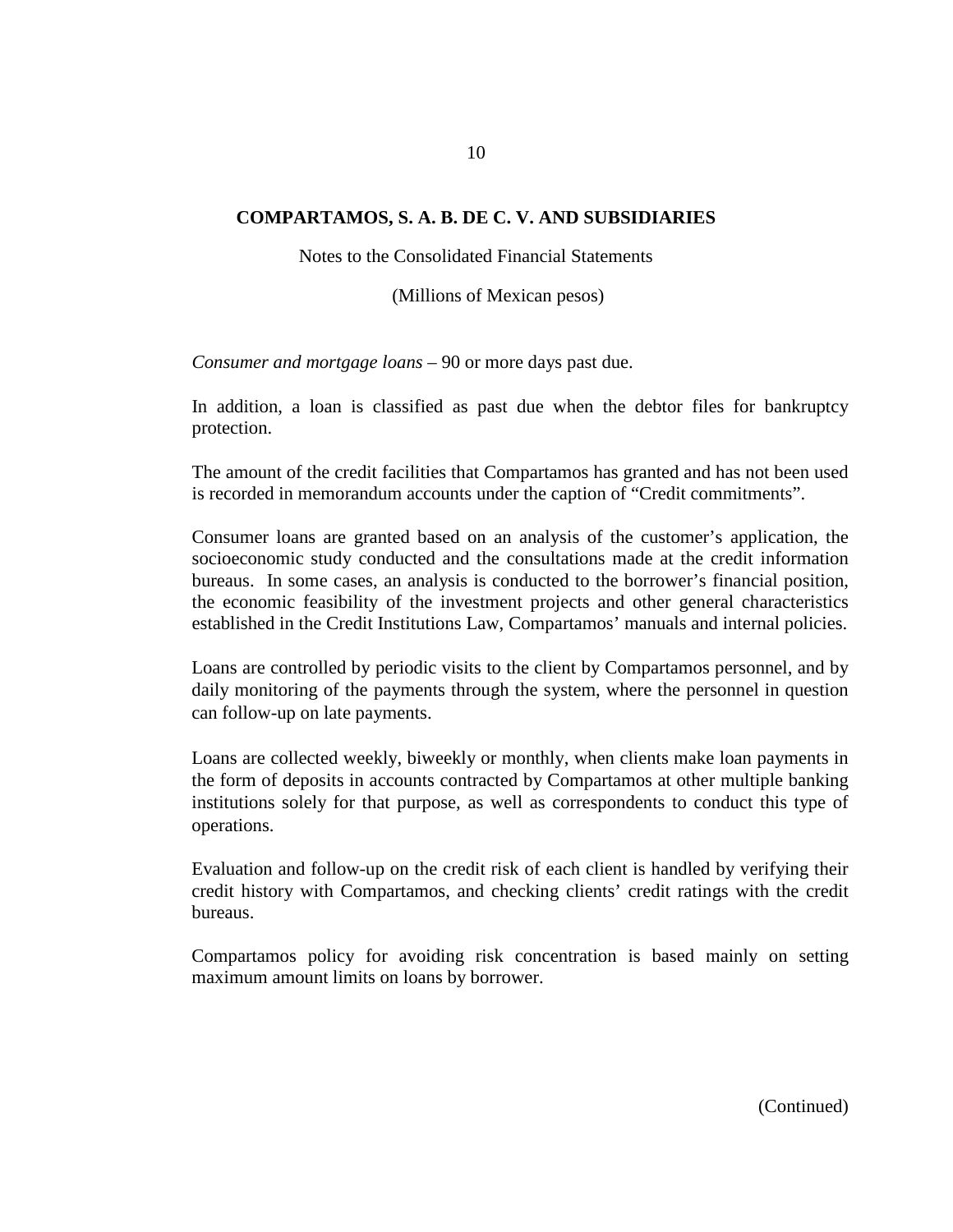#### Notes to the Consolidated Financial Statements

#### (Millions of Mexican pesos)

Interests are recognized as income as they are accrued. However, the accumulation of interests is supended when a loan is transferred to past due loan portfolio and is recorded in memorandum accounts. When such interests are collected, they are recognized as income. Reserves are created for the total balance of non-collected accrued ordinary interest, related to the loans transferred to past due loans, at the moment of transfer.

Past due loans are transferred to current loans when the outstanding balances of past-due loans (principal and interest, among others) are totally settled.

Commissions on late payment of loans are recognized in the income statement when the delay occurs.

As of December 31, 2012 and 2011, Compartamos had mainly a short-term loan portfolio (note 10).

#### **(h)** *Allowance for loan losses-*

An allowance for loan losses is maintained which, in the management's opinion, is sufficient to cover credit risks associated with the loan portfolio, as well as other credit risks.

Allowances for loan losses are based on analytical studies of the portfolio in accordance with the "General dispositions applicable to credit institutions" issued by the Commission.

For the commercial portfolio, the loan was evaluated in accordance with the methodology prescribed by the Commission.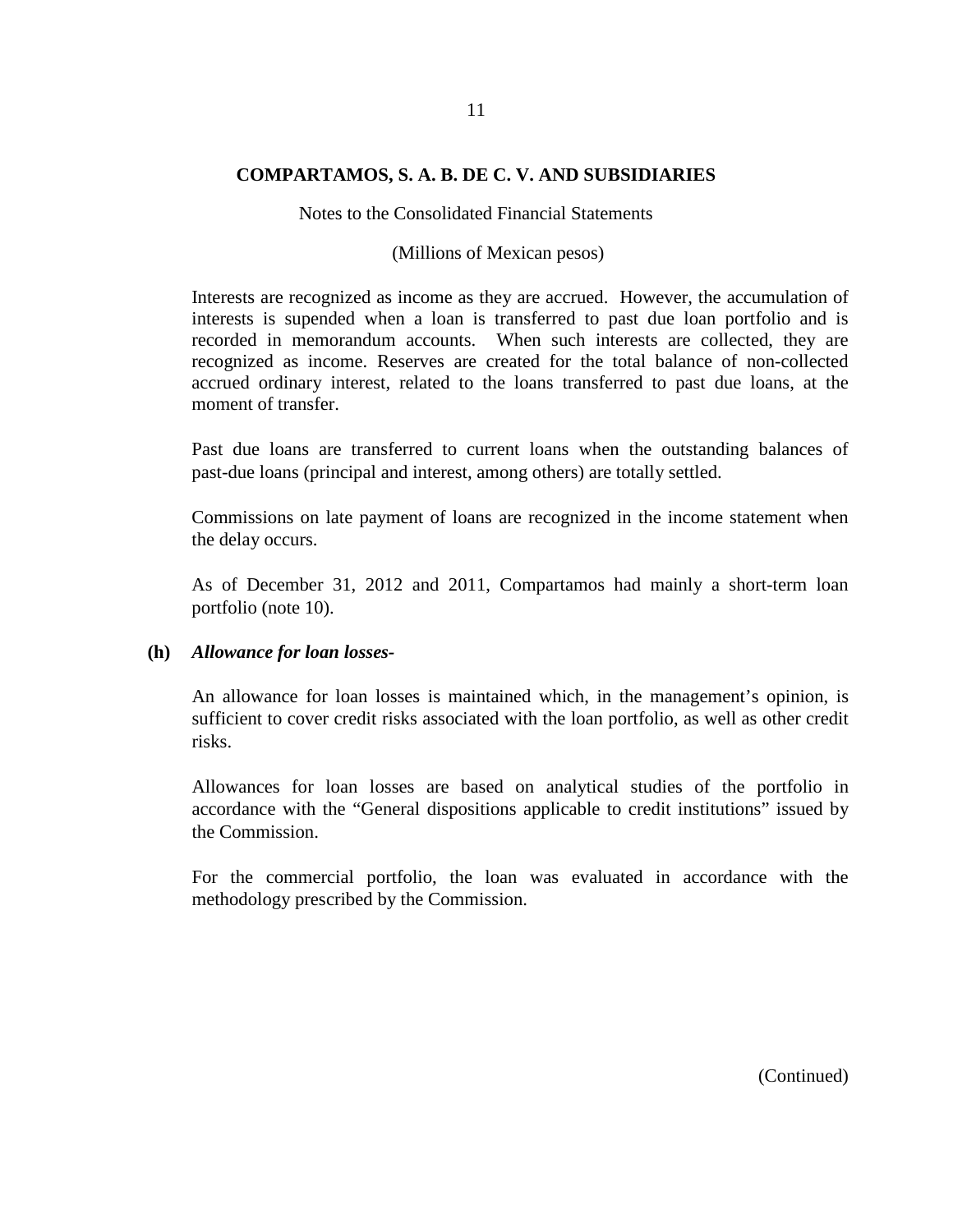Notes to the Consolidated Financial Statements

(Millions of Mexican pesos)

As of December 31, 2012 and 2011, the commercial loans have balances less than four million of UDI, therefore the commercial loans were evaluated using the collective credit rating methodology and was stratified as Portfolio 1 in accordance to Appendix 17 of the dispositions prescribed by the Commission. The percentage of allowance was assigned in accordance with the following table:

| <b>Months after</b><br>the first<br>default | Percentage of<br>allowance for<br>loan losses<br><b>Portfolio 1</b> | Percentage of<br>allowance for<br>loan losses<br><b>Portfolio 2</b> |  |
|---------------------------------------------|---------------------------------------------------------------------|---------------------------------------------------------------------|--|
| 0                                           | 0.5%                                                                | 10%                                                                 |  |
| 1                                           | 5%                                                                  | 30%                                                                 |  |
| 2                                           | 15%                                                                 | 40%                                                                 |  |
| 3                                           | 40%                                                                 | 50%                                                                 |  |
| 4                                           | 60%                                                                 | 70%                                                                 |  |
| 5                                           | 75%                                                                 | 85%                                                                 |  |
| 6                                           | 85%                                                                 | 95%                                                                 |  |
|                                             | 95%                                                                 | 100%                                                                |  |
| 8 or more                                   | 100%                                                                | 100%                                                                |  |
|                                             |                                                                     |                                                                     |  |

Troubled loans – Commercial loans with a high probability of not being collected. As of December 31, 2012 and 2011, Compartamos has troubled loans for \$6 and \$7, respectively, which come from Financiera Crear. These loans are fully reserved.

Through February 28, 2011, consumer loans were collectively evaluated for credit impairment, calculating provisions based on the percentages established on the dispositions prescribed by the Commission. Beginning March 1, 2011, the calculation of the allowance for loan losses for consumer loans is made in conformity with the modifications to the dispositions issued by the Commission, published in the Official Gazette dated October 25, 2010. The model of expected loss establishes that the allowance for loan losses is based on the probability of default, severity of loss and exposure to default, considering for the calculation of the reserve the figures at the last day of each month, without considering the scheme of payment. This new methodology for consumer loans considers variables such as: i) the amount receivable, ii) payment made, iii) past-due days, iv) total term, v) remaining term, vi) the original loan amount, vii) the original value of the property, viii) loan balance and ix) the type of loan. For mortgage loans the following variables are considered i) the amount receivable ii) payment made iii) value of the property iv) loan balance v) past-due days vi) currency of the loan and vii) integrity of the credit file.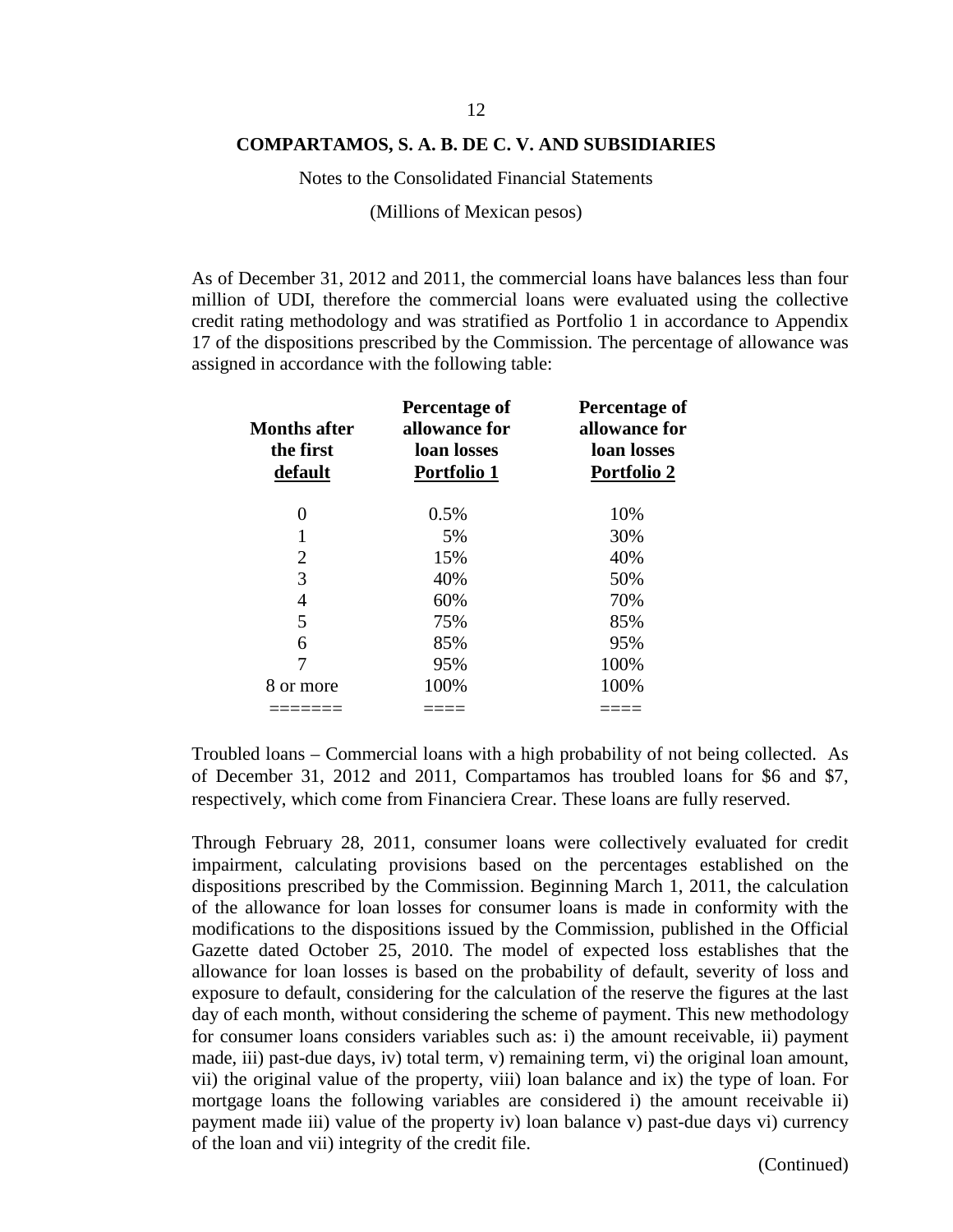#### 13

#### **COMPARTAMOS, S. A. B. DE C. V. AND SUBSIDIARIES**

Notes to the Consolidated Financial Statements

#### (Millions of Mexican pesos)

Additionally, when non-revolving consumer loans have guarantees, the covered and exposed parts must be separated, whereas if cash collateral and / or liquid collateral assignment in the severity of the loss of 10% to the covered part and in case mortgage collaterals a severity of the loss of 60% to the covered part may be assigned.

As a result of the methodology change described above, the Commission authorized credit institutions to apply the result of this change against prior year's results. The amount recognized for this concept as a charge in prior year's results amounted to \$39 (includes \$11 of deferred tax asset, fully reserved).

Allowances for loan losses are established according to the degree of assigned risk, as shown below:

| Degree of risk | Percentage ranges<br>of allowance |
|----------------|-----------------------------------|
| A - Minimum    | $0.50 - 0.99$                     |
| $B - Low$      | $1.00 - 19.99$                    |
| $C - Medium$   | $20.00 - 59.99$                   |
| $D - High$     | $60.00 - 89.99$                   |
| $E - Loss$     | $90.00 - 100.0$                   |

Compartamos periodically evaluates if a past due loan should remain in the consolidated balance sheet, or be written off once its collection is determined to be impractical. When applicable, write offs are conducted by canceling the unpaid balance of the loan against the allowance for loan losses. In the event the loan balance to be written off exceeds that corresponding to the related reserve, prior to the write off, such reserve is increased up to the amount of the difference.

Recoveries related to written off loans or loans eliminated from the consolidated balance sheet are recognized in income of the year.

The last rating of the loan portfolio was conducted as of December 31, 2012 and Management considers that the allowances resulting from such rating are sufficient to absorb the portfolio's loan loss risks.

#### **(i) Other accounts receivable-**

This caption represents, among others, loans to employees and items directly related to the loan portfolio, such as trial expenses and accounts receivable from correspondents.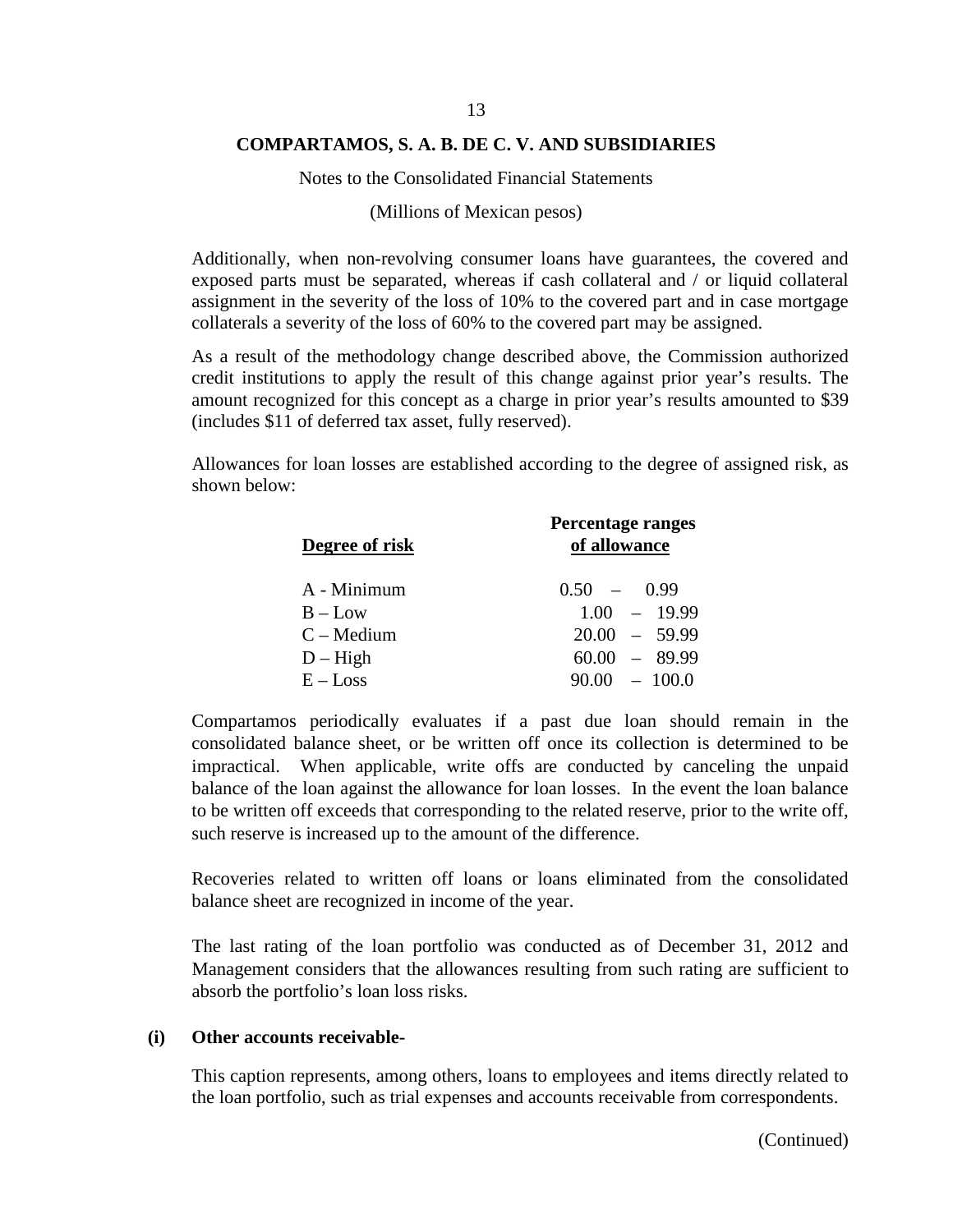Notes to the Consolidated Financial Statements

(Millions of Mexican pesos)

For the loans to employees and other receivables, including accounts receivable from correspondents, related to identified debtors with maturity exceeding 90 calendar days, a reserve is created for the total unpaid balance (60 days if balances are unidentified), except for those related to recoverable tax balances and clearing accounts.

Management considers that the reserve for doubtful accounts is sufficient to absorb losses in accordance with Compartamos' policies.

### *(j) Property, furniture and equipment-*

Property, furniture and equipment, including acquisitions from financial leases, are stated as follows: i) acquisitions conducted from January 1, 2008 at their historical cost, and ii) domestic acquisitions made up to December 31, 2007 at their restated values, determined applying factors derived from the UDI, to their acquisition costs up to December 31, 2007.

Depreciation is calculated using the straight-line method, based on the estimated assets' useful life determined by Compartamos management.

The leases are capitalized if the contract terms substantially transferred all inherent risks and benefits of ownership of the leased asset. The capitalized value is the value of the leased asset or the present value of minimum lease payments, whichever is less at lease inception. Beginning 2011, in the case of new capital lease agreements, the interest rate used for calculating the present value of minimum payments is implicit in the related agreement. If interest rate is not available, the incremental rate as established on Mexican FRS D-5 is used.

The related liability with the lessor is included in the consolidated balance sheet as an obligation for capital lease.

The financial costs of the financing granted by the lessor to acquire the leased assets are recognized in the consolidated income statement as they are accrued. Lease payments are allocated between finance charges and reduction of the lease obligation in order to achieve a constant interest rate on the remaining balance of the liability. Assets held under capitalized leases are included in furniture and computer equipment, and its depreciation is calculated according to the term of the lease.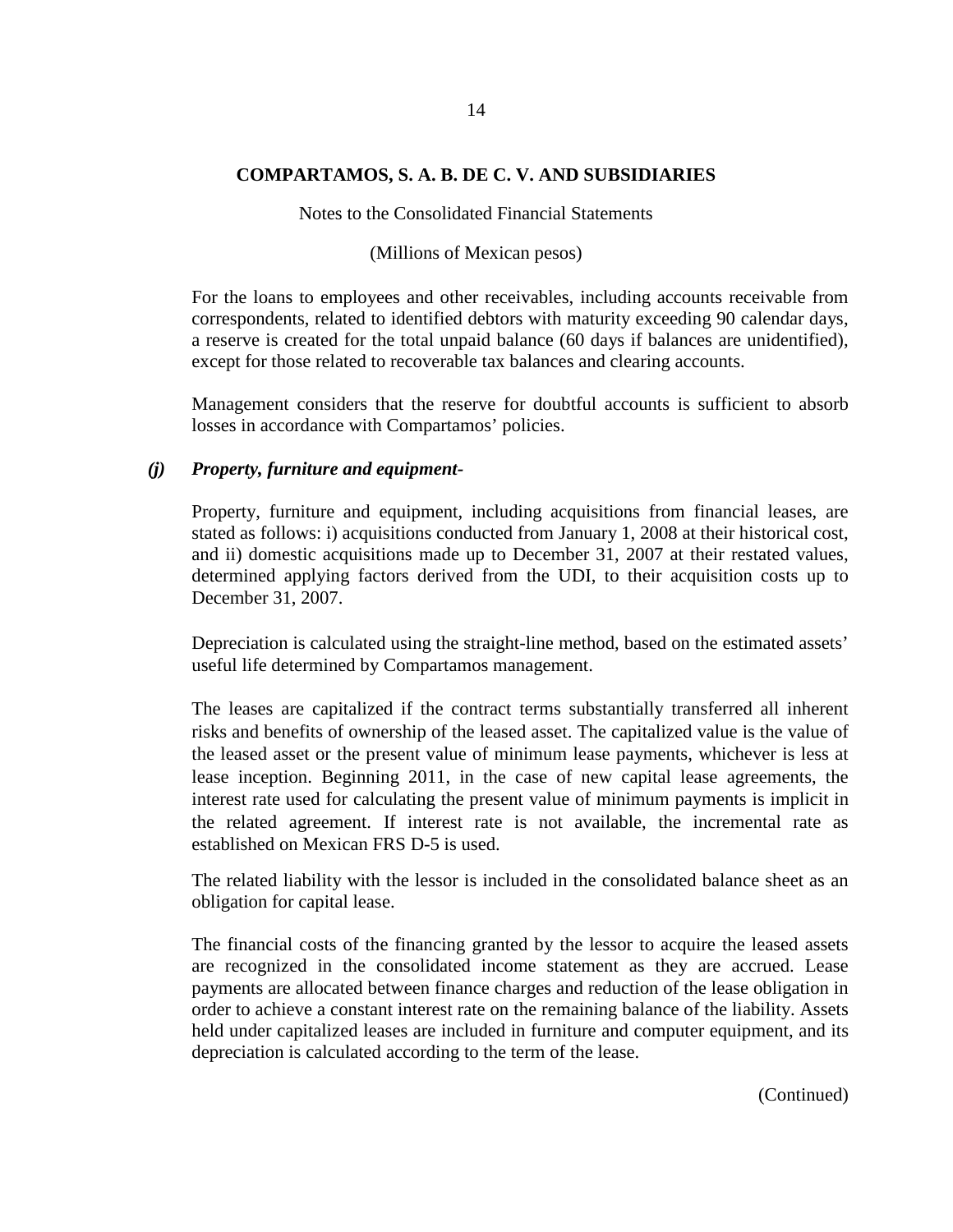Notes to the Consolidated Financial Statements

(Millions of Mexican pesos)

# *(k) Income taxes (income tax (IT) and flat rate business tax (IETU)) and employee statutory profit sharing (ESPS) -*

IT and IETU incurred during the year are determined according to current tax legislation.

Deferred tax is recognized using the assets and liabilities method, which compares their accounting and tax values. Deferred income taxes (assets and liabilities) are recognized for future tax consequences attributable to temporary differences between the value reflected in the consolidated financial statements of existing assets and liabilities and their respective tax bases, as well as for operating losses and tax credit carryforwards.

Deferred income taxes (assets and liabilities) are measured using enacted tax rates expected to apply to taxable income in the years in which those temporary differences are expected to be recovered. The effect of changes in tax rates on deferred income taxes are recognized in results of the period in which they were enacted.

Deferred asset for ESPS is not recognized, given that Compartamos has the policy to reward its employees up to a month of salary, even when there is no resulting payment base for ESPS according to the current tax legislation.

#### *(l) Other assets, deferred charges and intangibles-*

This caption is mainly comprised of goodwill, investment in the development of the electronic banking system, guarantee deposits, insurance and expenses paid in advance, as well as expenses for debt issuance. Amortization is made using the straight-line method during the life of each transaction. For the years ended December 31, 2012 and 2011, the charge to the results for amortization amounted to \$7 and \$11, respectively.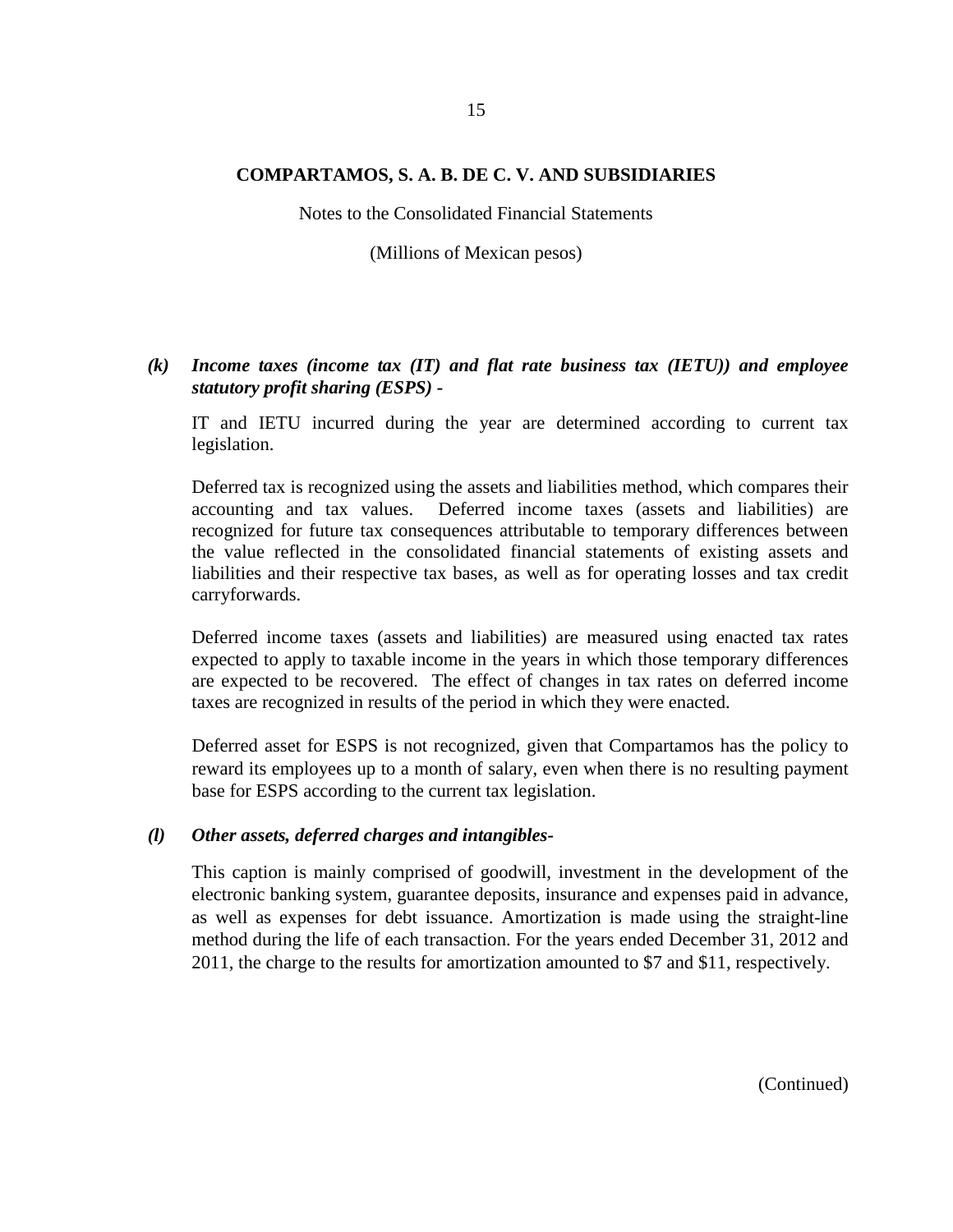Notes to the Consolidated Financial Statements

(Millions of Mexican pesos)

### *(m) Impairment of long-lived assets-*

Compartamos evaluates periodically the net carrying amount of property, furniture and equipment and intangibles assets, to determine whether there is an indication that the carrying amount exceeds the recoverable amount. Recoverability of assets to be held and used is measured by a comparison of the carrying amount of the asset to future net revenues reasonably expected to be generated by the asset. If the net carrying amount of the asset exceeds the recoverable amount, Compartamos records the necessary provisions. When Compartamos has the intention to sell such assets, these are reported in the consolidated balance sheet at the lower of net carrying amount or realizable value.

Long-lived assets, both tangible and intangible, are subject to impairment testing, in the case of assets with an indefinite life, impairment testing is performed annually and assets with a definite life are only subject to impairment testing when there are signs of impairment.

#### *(n) Deposit funding-*

Liabilities arising from deposit funding including demand deposits, Cetificates of Deposit (CEDES for its abbreviation in Spanish) and Cebures are recorded at placement cost, plus interest expense, determined by the straight-line method as they are accrued.

Those securities issued at a different price of the face value, shall be recognized as a deferred charge or credit for the difference between the face value of the security and the amount of cash received and ought to be recognized in the income statement as an interest income or expense as earned, taking into account the term of the security.

Issuance expenses are initially recognized as deferred charges and amortized against results for the period, according to the term of the debt issuance from which they derived.

#### *(o) Bank and other loans-*

Bank and other loans comprise loans from banks and financing provided by development banking institutions and development funds specialized in financing economic, productive or development activities. The bank and other loans are recorded at the value of the contractual obligation; interest is recognized on an accruals basis in the results for the year.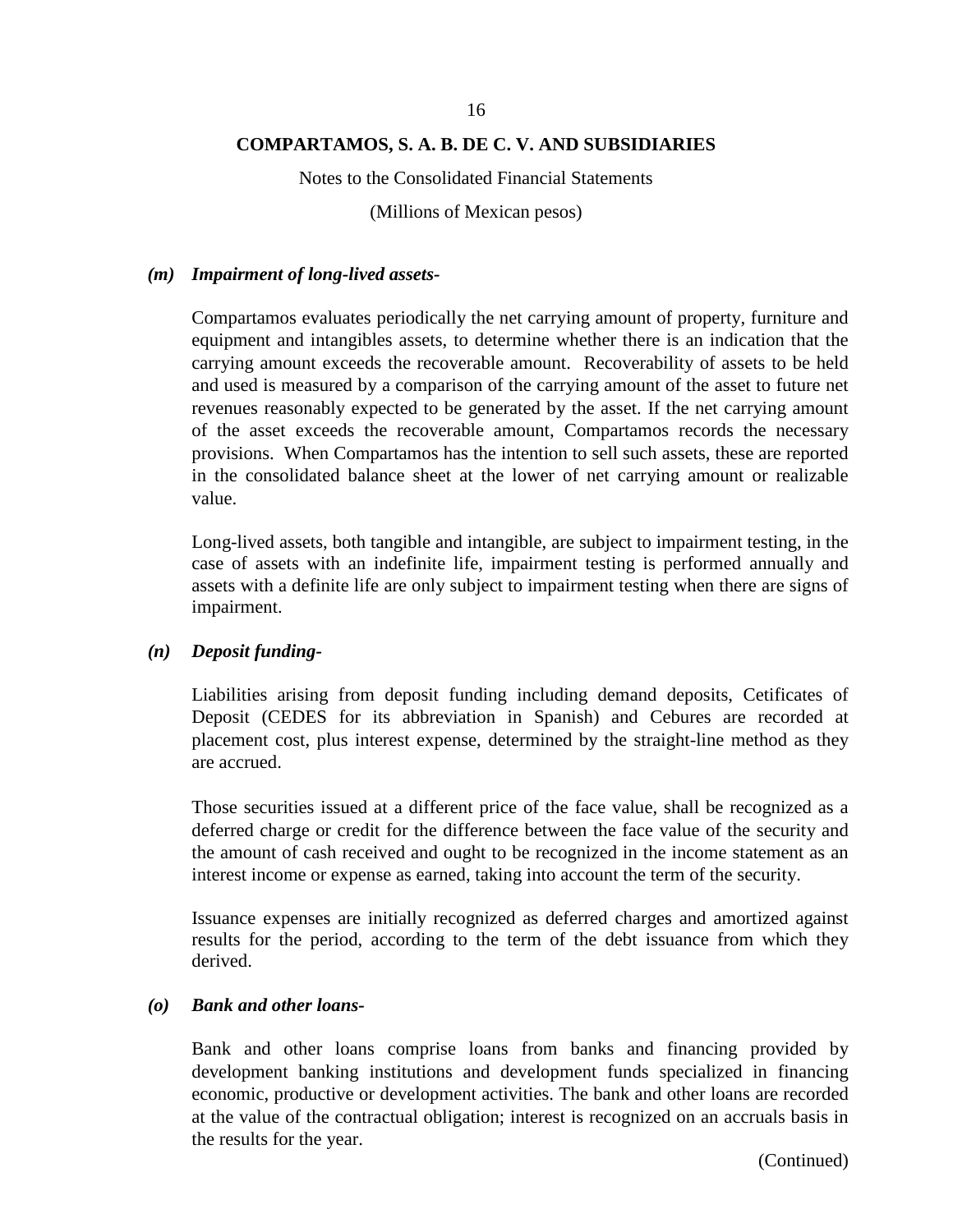Notes to the Consolidated Financial Statements

(Millions of Mexican pesos)

#### *(p) Provisions-*

Provisions for liabilities represent present obligations arising from past events, likely to require the use of economic resources to settle the obligation in the short term. These provisions have been recorded under management's best estimate.

### *(q) Employee benefits-*

The benefits granted by Compartamos to its employees are described as follows:

Direct benefits (salaries, vacations, holidays and paid leave of absence, among others) are applied to income as they arise and the related liabilities are stated at their face value, due to their short-term nature. Absences payable under legal or contractual provisions are non-cumulative.

Employee benefits upon termination of employment for reasons other than restructuring (severance), as well as retirement benefits (seniority premium) are recorded based on actuarial studies conducted by independent experts by the projected unit credit method, considering projected salaries.

The net cost for the period of each benefit plan is recognized as an operating expense in the year as accrued, which includes, among other items, amortization of the labor cost of past services, financial cost and prior years' actuarial gains or losses.

The actuarial gain or loss for termination benefits are recognized directly in the results for the year as they are accrued, while the retirement benefits are recognized in the results based on the average remaining labor life of employees.

#### *(r) Stockholders' equity-*

Capital stock, statutory reserves and prior years' results are stated as follows: i) movements made beginning January 1, 2008 at their historical cost, and ii) movements made prior to January 1, 2008, at their restated values determined by applying factors derived from UDIS to their historical values through December 31, 2007.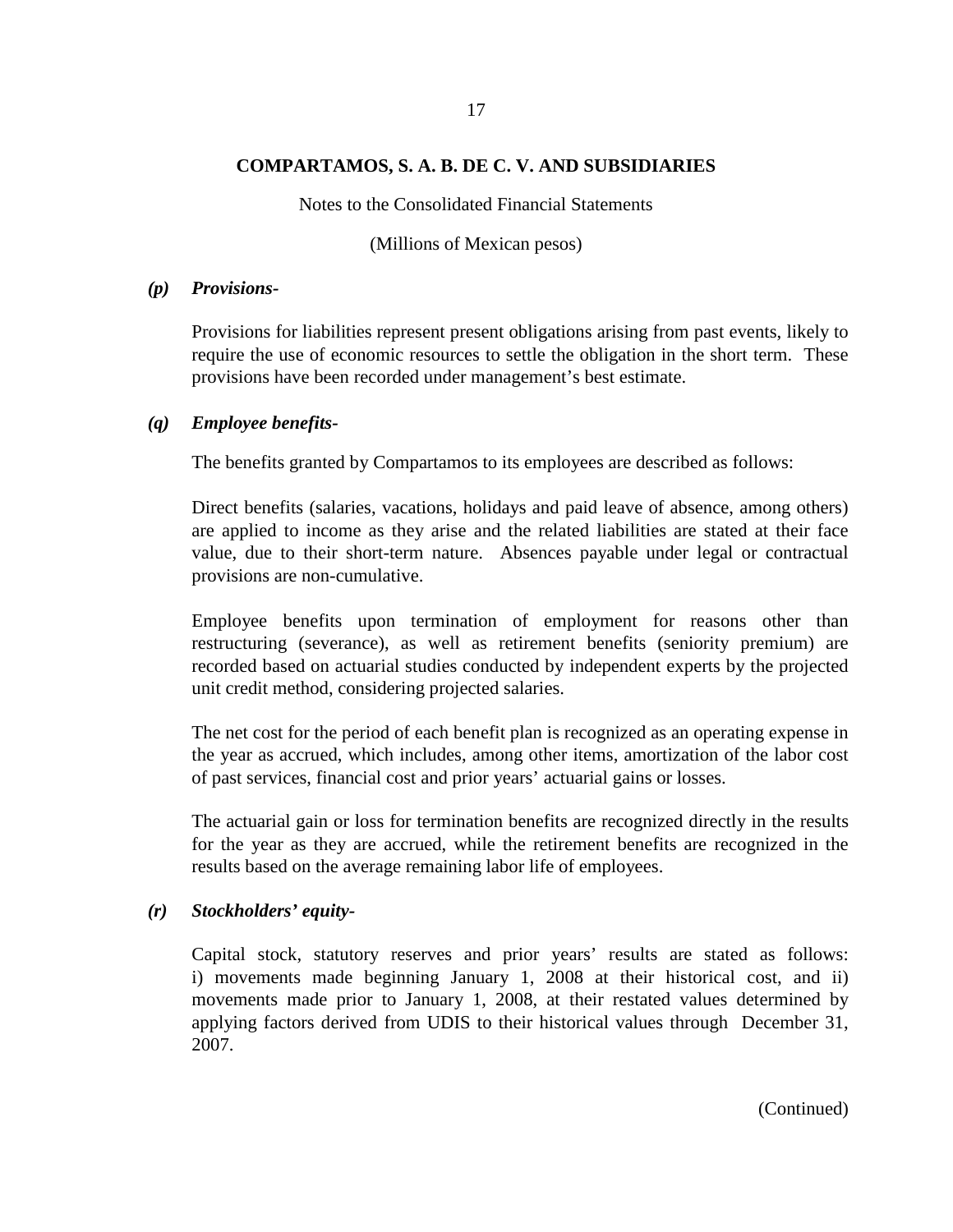Notes to the Consolidated Financial Statements

(Millions of Mexican pesos)

### *(s) Repurchase of shares-*

The own shares acquired are shown as a decrease in the fund for repurchase of own shares, included in the consolidated financial statements under the statutory reserves. Dividends received are recognized by decreasing their cost.

With respect to the sale of repurchased shares, the amount obtained in excess or deficit of their restated cost is recognized as additional paid-in capital.

### *(t) Cumulative translation adjustment-*

Represent the difference arising from translating foreign operations from its functional currency to the reporting currency.

### *(u) Comprehensive income-*

Comprehensive income comprises the net income, cumulative translation adjustment of subsidiaries, as well as items required by specific accounting standards to be included in the stockholders' equity, such items do not constitute capital contributions, reductions or distributions.

# *(v) Revenue recognition-*

Interest gained from cash and cash equivalents and investments in securities are recognized in the income statement as they are accrued, in the latter case, as per the straight-line method.

Loan portfolio interest is recognized as it is accrued, except for those related to pastdue portfolio, which are recognized in income when they are collected.

Amortization of premiums for the issuance of debt securities is also considered as income.

Income from sales of furniture and equipment is recognized in income when all of the following requirements are met: a) the risks and benefits of the goods have been transferred to the buyer and no significant control thereon is retained; b) income, costs incurred or costs to be incurred are determined on a reliable basis, and c) Compartamos is likely to receive economic benefits from the sale.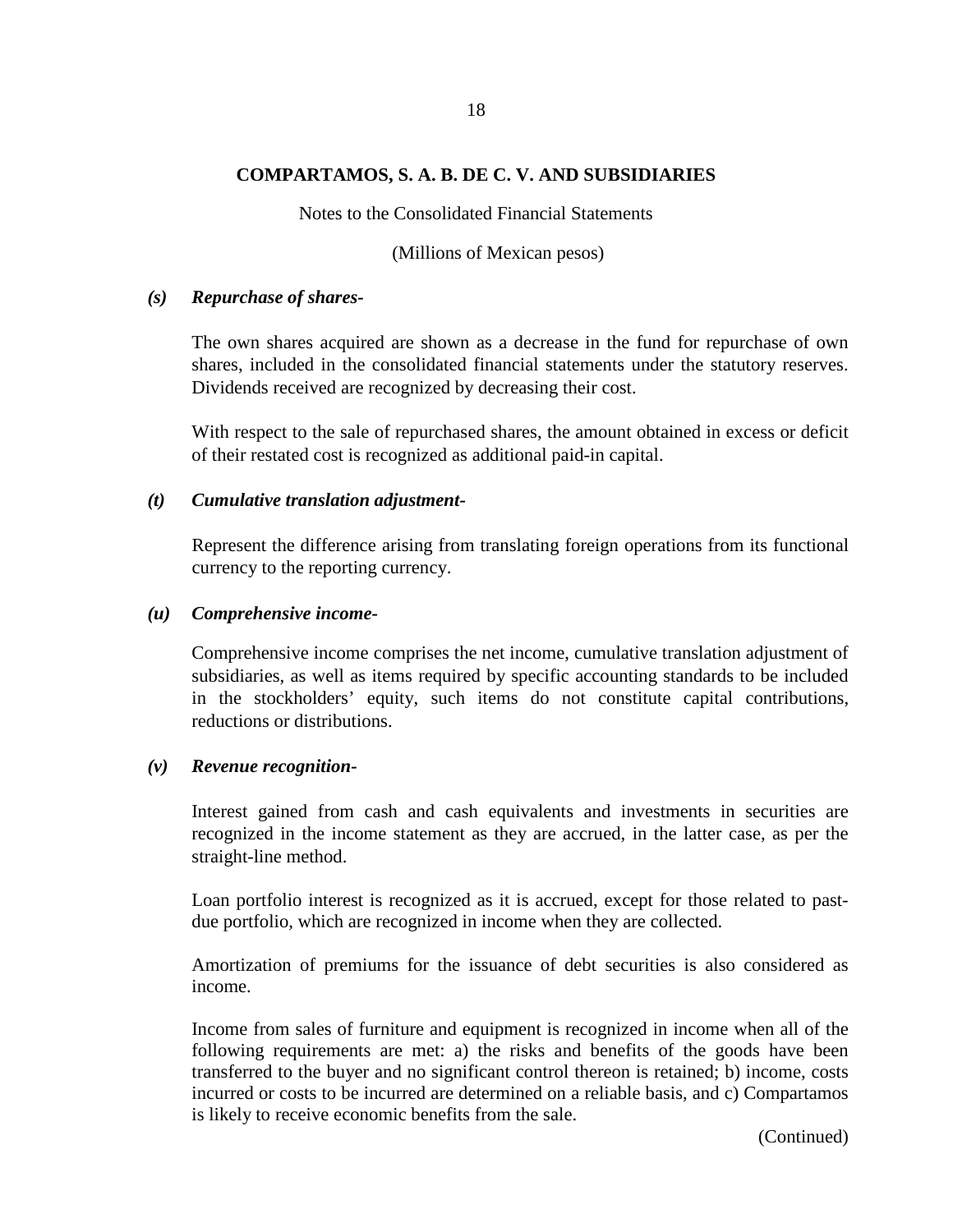#### 19

#### **COMPARTAMOS, S. A. B. DE C. V. AND SUBSIDIARIES**

Notes to the Consolidated Financial Statements

(Millions of Mexican pesos, except earning per share)

#### *(w) Interest expense-*

This caption comprises interest accrued on financing received to fund the operations of Compartamos and the interest accrued from the time deposits received, Cebures issued and bank and other loans.

#### *(x) Other operating income (expense)-*

This caption includes income and expenses such as recoveries of loan portfolio, financing cost of capital lease, charges for doubtful accounts, write offs, donations and result in the sale of furniture and equipment.

#### *(y) Earning per share-*

This caption represents the result of dividing the profit for the period by the number of current shares at year end. For the years ended on December 31, 2012 and 2011, the earning per share is \$1.21 pesos and \$1.17 pesos, respectively.

# *(z) Contributions to the Banks Savings Protection Institute (IPAB) -*

Contributions made by multiple banking institutions to the IPAB are made in order to establish a system to protect the banking savings of parties conducting guaranteed operations in the terms and with the restrictions stipulated in the Bank Savings Protection Law, as well as to regulate the financial support granted to multiple banking institutions for the protection of the interests of the savings of the public.

Contributions made for this concept for the years ended December 31, 2012 and 2011, amounted to \$26 and \$18, respectively, which were charged directly to results of the year.

#### *(aa) Foreign currency transactions*

The accounting records are maintained in both Mexican pesos and foreign currencies, which for financial statement presentation purposes, currencies other than dollars are translated to the dollar equivalent as established by the Commission. For the dollar translation into Mexican pesos, the exchange rate determined by the Central Bank for the settlement in México of transactions denominated in foreign currencies is used. Exchange gains and losses are recognized as earned on an accruals basis in the results of the year.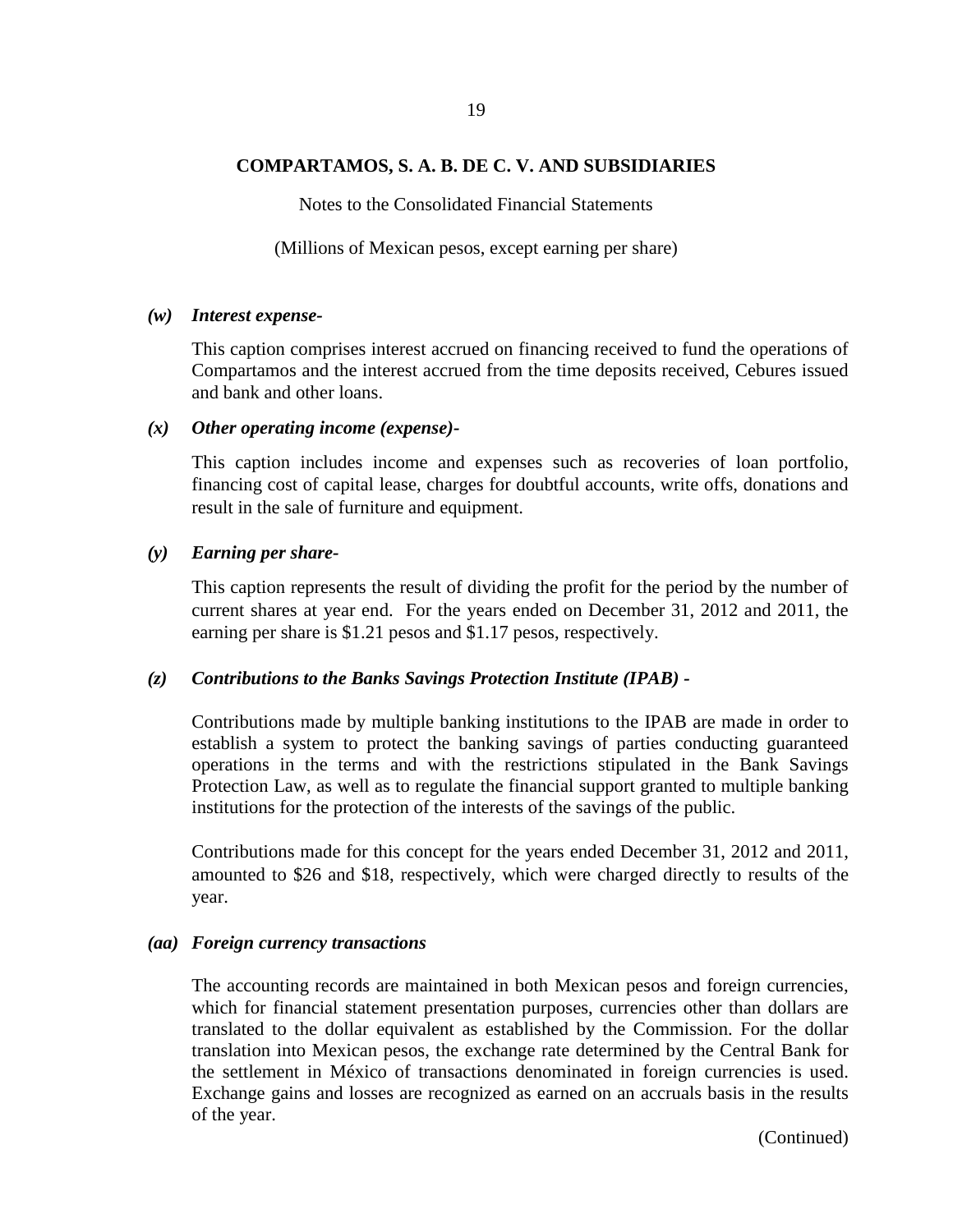Notes to the Consolidated Financial Statements

(Millions of Mexican pesos)

#### *(bb) Contingencies-*

Liabilities or important losses related to contingencies are recorded when it is probable that a liability has been incurred and the amount of the assessment and/or remediation can be reasonably estimated. When a reasonable estimation cannot be made, qualitative disclosure is provided in the notes to the consolidated financial statements. Contingent income, earnings or assets are not recognized until their realization is virtually certain.

#### *(cc) Segment information-*

The accounting criteria prescribed by the Commission establishes that multiple banking institutions must segregate their activities in order to identify the different operating segments, which as minimum includes: i) loan operations; ii) treasury and investment banking operations, and iii) operations conducted on behalf of third parties. In addition, due to materiality, additional operating segments and sub-segments can be identified (see note 23).

#### **(4) Reclassifications and new accounting standards-**

The consolidated balance sheet as of December 31, 2011, includes a reclassification for presentation of \$52 from de caption of furniture and equipment to other assets, deferred charges and intangibles to adequately compare figures presented in the consolidated balance sheet as of December 31, 2012.

The Improvements to the Mexican FRS mentioned below, issued by the Mexican Board of Financial Reporting Standards (CINIF-Spanish abbreviation) became effective for the years beginning on January 1, 2012, with the respective prospective or retrospective application being specified in each case.

• **FRS B-14 "Earnings per share"-** This standard establishes for those entities within its scope, the disclosure of diluted earnings per share regardless of whether there is income or loss from continuing operations. This revision is retrospectively applicable.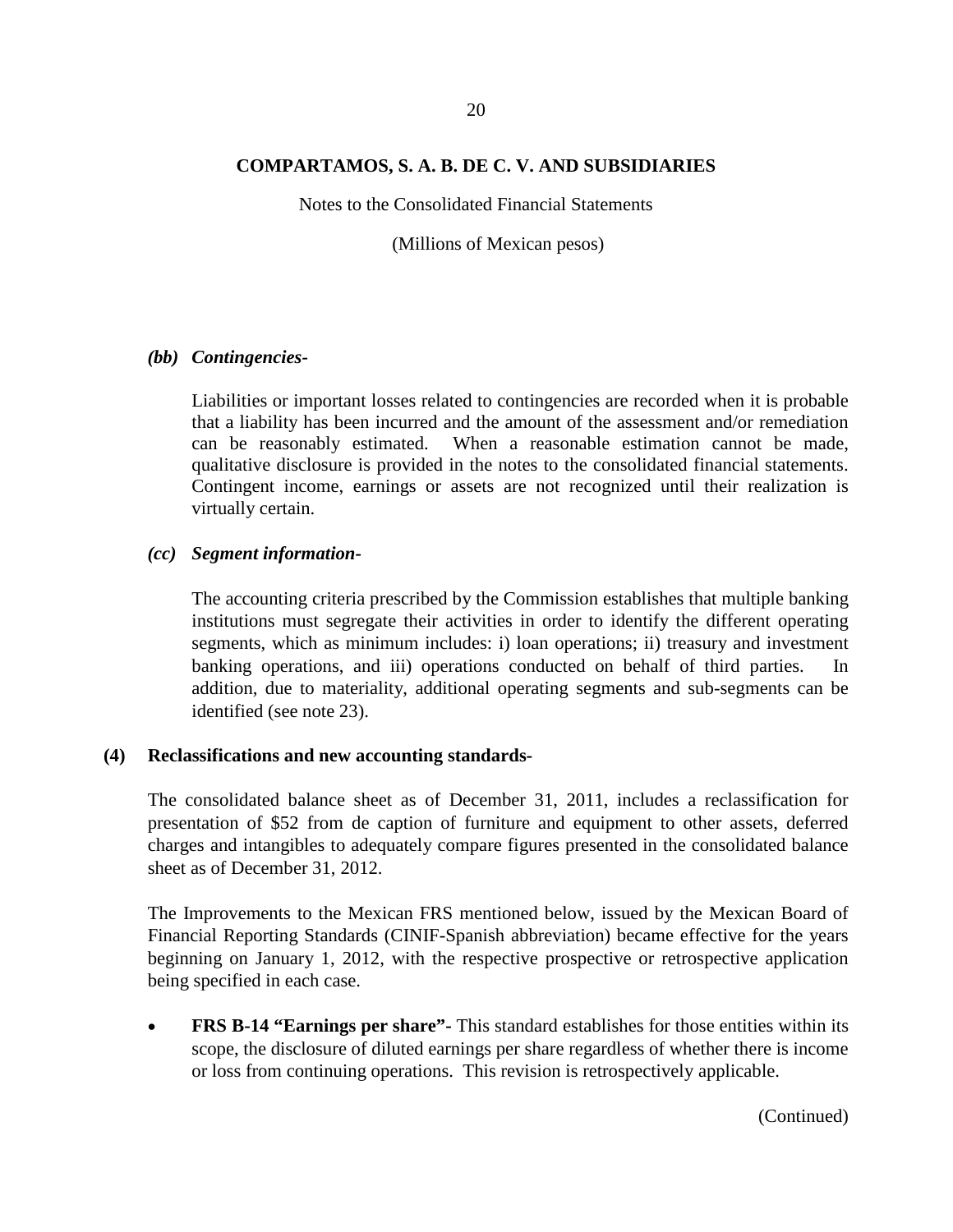Notes to the Consolidated Financial Statements

(Millions of Mexican pesos, except otherwise noted)

• **FRS C-15 "Impairment of long-lived assets and their disposal"-** Elimination of the "not in service" requirement to classify a long-term asset as available-for-sale. Previously recognized goodwill impairment losses shall not be reversed and impairment losses shall be presented and reversed on the statement of income under the line items of costs and expenses in which the depreciation or amortization associated with the respective assets is recognized, unless it relates to a permanent investment in associated companies. These improvements are prospectively applicable as to changes in valuation and retrospectively applicable as to changes in presentation.

The above improvements did not generate changes to the consolidated financial statements of Compartamos.

### **(5) Foreign currency position-**

Central Bank regulations establish the following standards and caps for operations in foreign currencies carried out by the credit institutions:

- 1. The (short or long) position in dollars must not exceed a maximum of 15% of the Bank's net capital.
- 2. The foreign currency position by currency must not exceed 2% of net capital, except that which concerns the dollar or currencies referred to as dollar, which can reach up to 15% of the basic capital of the Bank.
- 3. Liabilities in foreign currency must not exceed 1.83 times the Bank's basic capital.
- 4. The foreign currency operations investment regulations make it necessary to hold a minimum amount of liquid assets, in accordance with a calculation mechanism established by Central Bank, based on the maturity of operations in foreign currency.

As of December 31, 2012 and 2011, the Bank had a long position of 19,354 dollars and 51,734 dollars, respectively. The net assets at December 31, 2012 of Compartamos Guatemala and Financiera Crear represent a long position of 18,731,021 dollars and 93,032,769 dollars, respectively (long position of 10,435,207 dollars and 80,399,133 dollars, respectively in 2011).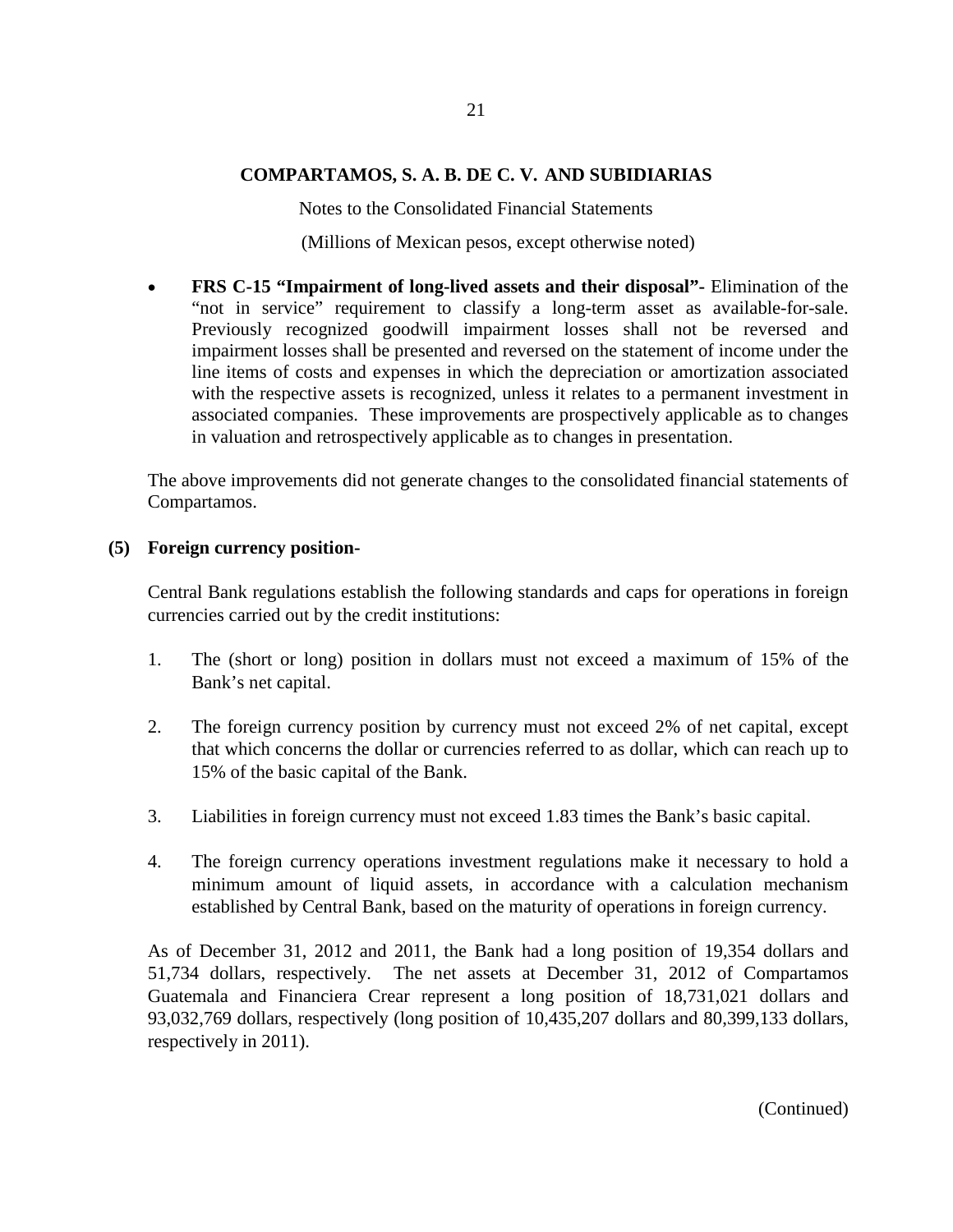Notes to the Consolidated Financial Statements

(Millions of Mexican pesos, except otherwise noted)

As of December 31, 2012 and 2011 the exchange rate determined by the Central Bank and used by Compartamos to value its assets in foreign currency was \$12.9658 pesos per dollar (\$13.9476 pesos per dollar in 2011). On February 26, 2013, issuance date of the consolidated financial statements, the exchange rate was \$12.7028 pesos per dolar.

#### **(6) Cash and cash equivalents-**

As of December 31, 2012 and 2011, cash and cash equivalents consist of the following:

|                             | 2012        | 2011  |
|-----------------------------|-------------|-------|
| Cash on hand                | \$<br>39    | 8     |
| Mexican banks               | 706         | 43    |
| Foreign banks               | 511         | 361   |
| <b>Restricted funds:</b>    |             |       |
| Monetary regulation deposit |             |       |
| with Central Bank           | 204         | 204   |
| Bank loans with maturity    |             |       |
| up to three days            | 822         | 883   |
| Other funds                 | 144         | 107   |
|                             | \$<br>2,426 | 1,606 |
|                             |             |       |

As of December 31, 2012 and 2011, the monetary regulatory deposit with Central Bank has no established term and bears interest at the rate of bank deposit funding. For the years ended December 31, 2012 and 2011, interest obtained from monetary regulatory deposits amount to \$9, in both years.

As of December 31, 2012 and 2011, other restricted funds correspond to guarantee deposits with financial institutions in Peru incurred by Financiera Crear for \$139 and \$104, respectively, and the saving fund of Compartamos' employees for \$5 and \$3, respectively.

As of December 31, 2012, the average rate of interbank loans maturing in 3 days was 4.30% (4.34% in 2011). For the years ended December 31, 2012 and 2011, interest earned from call money transactions amounts to \$59 and \$45, respectively.

As of December 31, 2012 and 2011, Compartamos has no precious metals, coins or position in foreign bills and coins.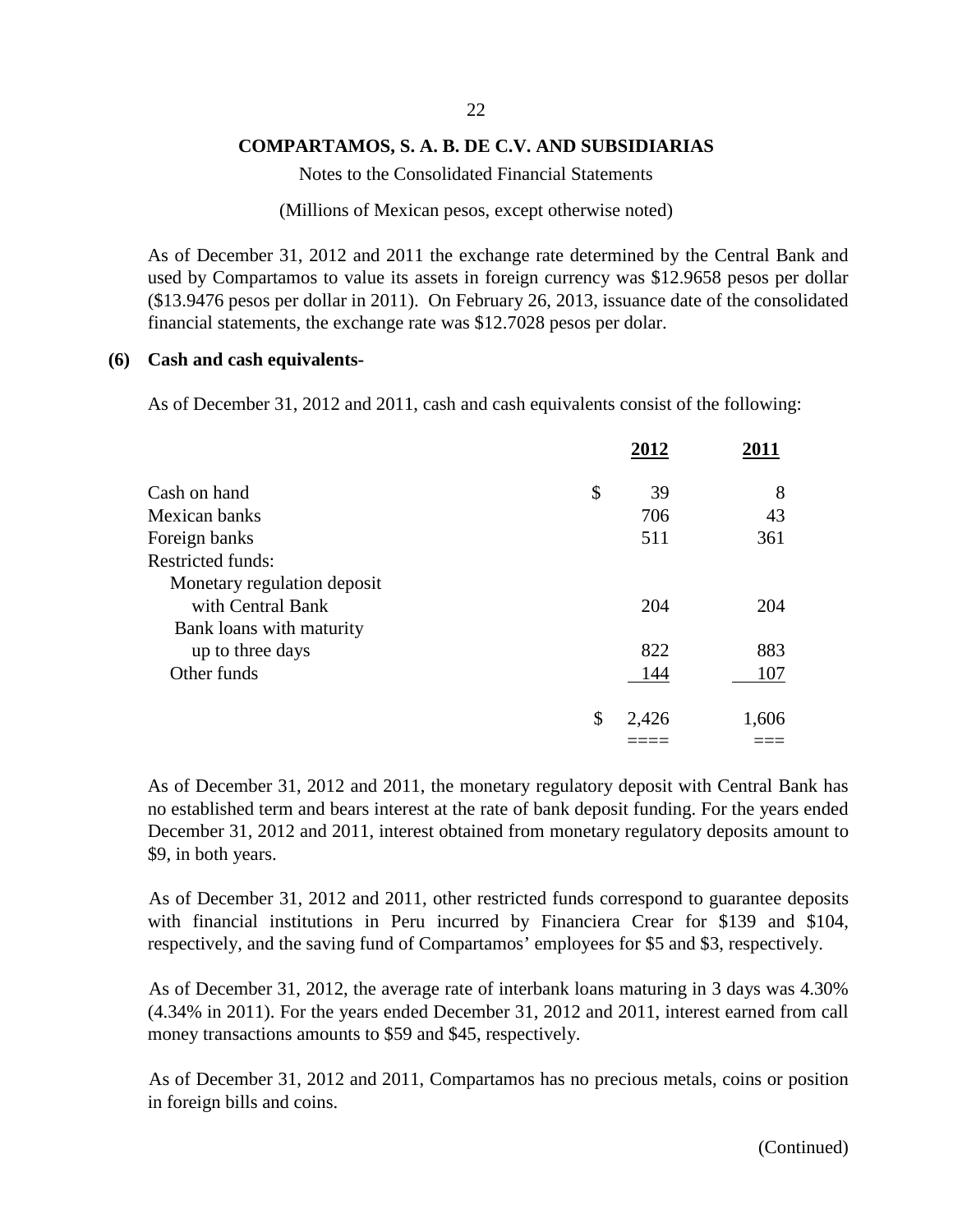Notes to the Consolidated Financial Statements

(Millions of Mexican pesos)

#### **(7) Investment securities**

Cash surpluses resulting from Compartamos operations are invested in debt instruments, and the best available rate is always arranged with the counterparties involved.

Investments in securities are subject to different types of risks directly related to the market in which they operate, such as interest rates and risks inherent to credit and market liquidity.

Risk management policies, as well as the analysis of the risks which Compartamos is exposed to are described in note 24.

As of December 31, 2012 and 2011, investments in securities are classified as trading securities since the purpose of management is to negotiate in a near term and obtain earnings from its operation as a market participant which are analyzed as follows:

|                                                                   |              | 2012 | 2011 |
|-------------------------------------------------------------------|--------------|------|------|
| Debt securities:<br>Promissory notes to be settled at<br>maturity | $\mathbb{S}$ | 400  | 401  |
| Government securities:<br>Cetes                                   |              | 100  | 100  |
|                                                                   | \$           | 500  | 501  |

The average maturity terms of these securities range between 8 and 167 days for 2012 and between 6 and 276 days for 2011**.**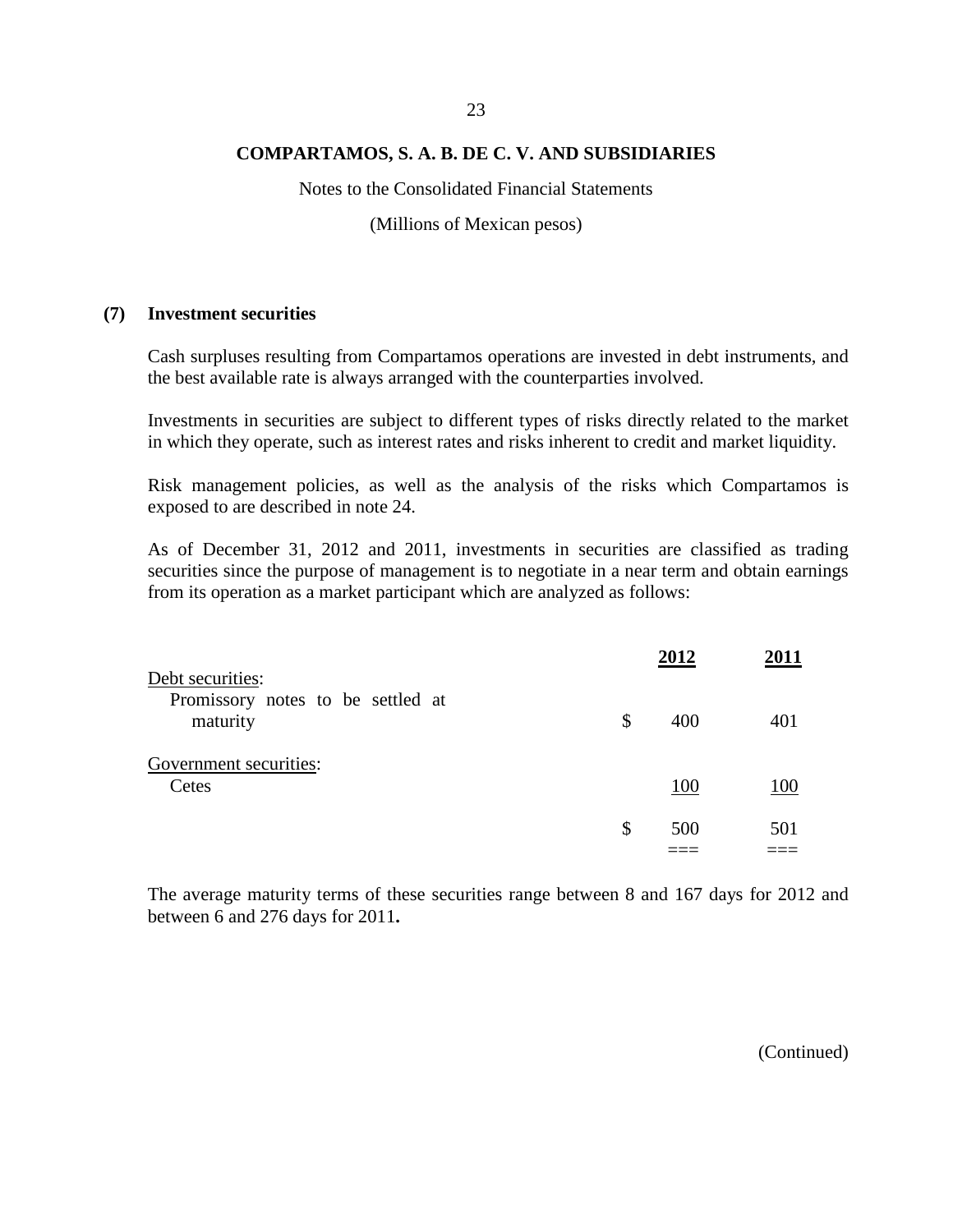Notes to the Consolidated Financial Statements

(Millions of Mexican pesos)

As of December 31, 2012 and 2011, the average rates of investments were 4.47% and 4.53%, respectively. In addition, for the years ended December 31, 2012 and 2011, interest income from investments of trading securities amounted to \$13 and \$26, respectively.

As of December 31, 2012 and 2011, Compartamos had no investments in securities other than government securities comprised of debt securities pertaining to the same issuer, accounting greater than 5% of the Banks's net capital.

#### **(8) Debtors on repurchase/resell agreements -**

Compartamos carries out transactions of repurchase/resell agreements with a 1 day term, acting as buyer. As of December 31, 2012 and 2011, the balance of \$29 and \$4, relates to IPAB bonds.

For the years ended December 31, 2012 and 2011, the interest income arising from repurchase/resell agreements transactions in the consolidated income statement amounted to \$2 and \$1, respectively.

### **(9) Derivatives-**

As of December 31, 2011, Compartamos had entered into the following option agreement:

| <b>Type of</b><br>operation | <b>Underlying</b> | <b>Strike</b><br>price | Reference Premium<br>amount | paid | Fair<br>value            |
|-----------------------------|-------------------|------------------------|-----------------------------|------|--------------------------|
| Purchase                    | Interest rate     | 8%                     | \$ 1.500                    | 16   | $\overline{\phantom{a}}$ |
|                             |                   |                        |                             |      |                          |

The option expired in 2012, and Compartamos management did not exercise any of the caplets due to the ineffectiveness of the hedge, the amount recognized in stockholders' equity at December 31, 2010 of \$9 (net of deferred income taxes) was applied in 2011 to the year's result.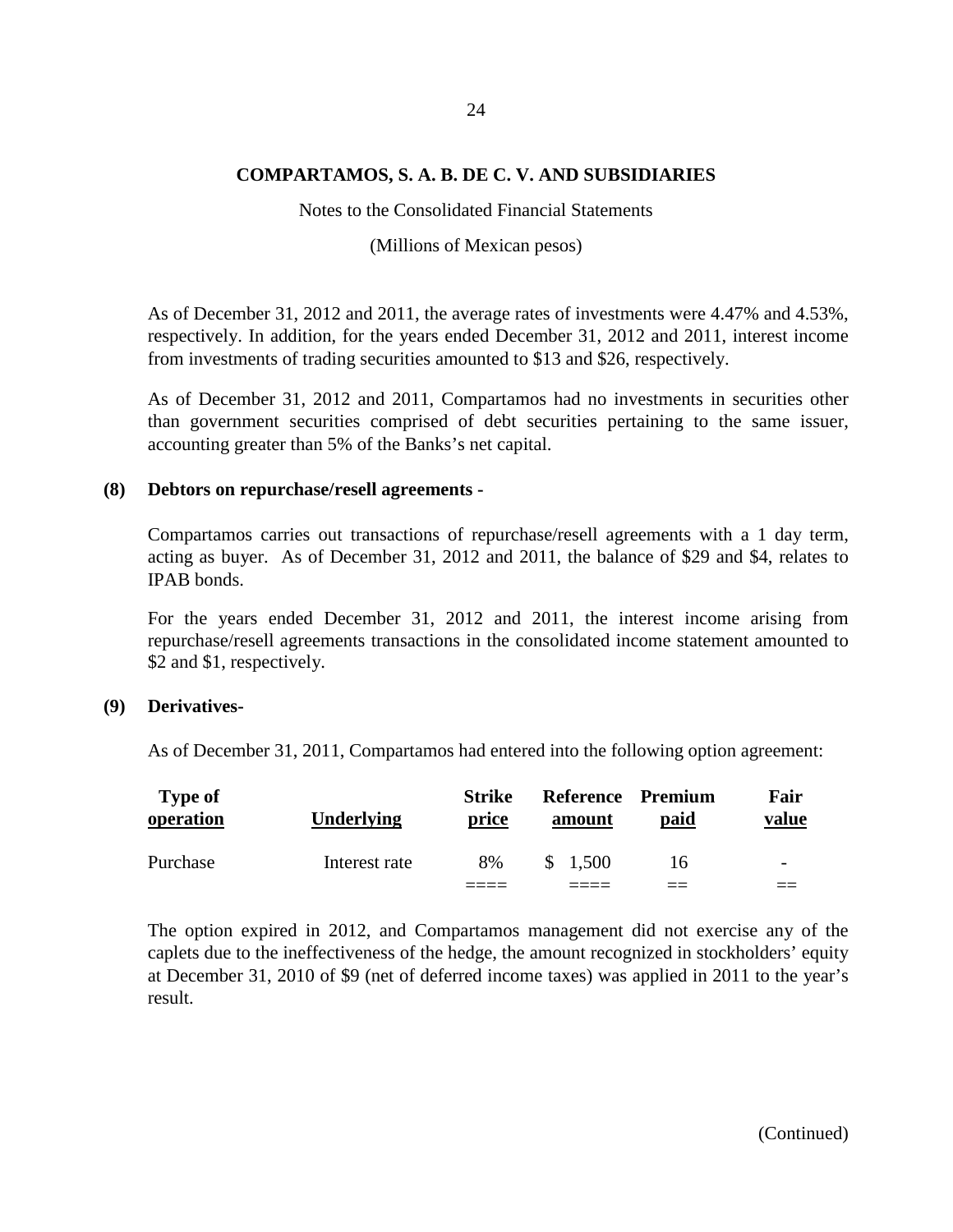Notes to the Consolidated Financial Statements

(Millions of Mexican pesos)

The description of the following matters is mentioned in note 24, Risk management: a) Methodology used to value the option; b) manner of evaluating the effectiveness of the hedge, and c) risks to which the operation is exposed.

#### **(10) Loan Portfolio-**

The loan portfolio is composed mainly of loans in Mexican pesos with an average term of four months with a fixed rate and joint guarantee of the borrowers. Capital and interest are mainly paid weekly.

As of December 31 2012 and 2011, total loan portfolio (current and past due loans) are composed as follows:

|                         |                  | 2012                       |                           |
|-------------------------|------------------|----------------------------|---------------------------|
| Current loans:          | <b>Principal</b> | <b>Accrued</b><br>interest | <b>Total</b><br>portfolio |
| Commercial:             |                  |                            |                           |
| Business and commercial | \$<br>234        | 4                          | 238                       |
| Consumer loans          | 17,054           | 316                        | 17,370                    |
| Residential mortgages   | 30               |                            | 30                        |
|                         | 17,318           | 320                        | 17,638                    |
| Past due loans:         |                  |                            |                           |
| Commercial:             |                  |                            |                           |
| Business and commercial | 9                |                            | 10                        |
| Consumer loans          | 476              | 36                         | 512                       |
| Residential mortgages   |                  |                            |                           |
|                         | 486              | 37                         | 523                       |
| Total loan portfolio    | \$<br>17,804     | 357                        | 18,161                    |
|                         |                  |                            |                           |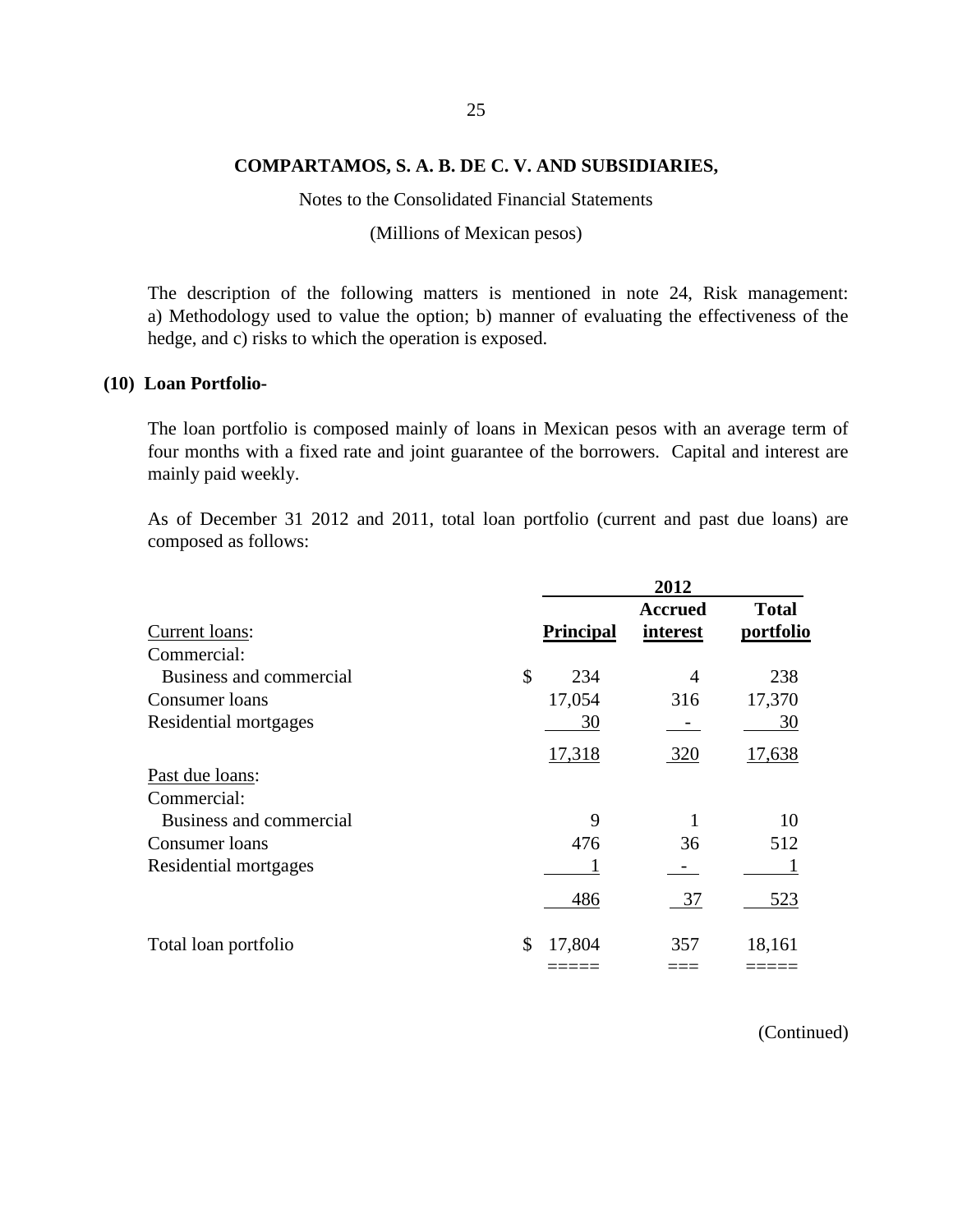Notes to the Consolidated Financial Statements

(Millions of Mexican pesos)

|                                |                  | 2011                       |                           |
|--------------------------------|------------------|----------------------------|---------------------------|
| Current loans:                 | <b>Principal</b> | <b>Accrued</b><br>interest | <b>Total</b><br>portfolio |
| Commercial:                    |                  |                            |                           |
| Business and commercial        | \$<br>191        |                            | 191                       |
| Consumer loans                 | 13,709           | 161                        | 13,870                    |
| Residential mortgages          | 36               |                            | 36                        |
|                                | 13,936           | 161                        | 14,097                    |
| Past due loans:<br>Commercial: |                  |                            |                           |
| Business and commercial        | 7                |                            | 7                         |
| Consumer loans                 | 357              | 18                         | 375                       |
| Residential mortgages          |                  |                            |                           |
|                                | 365              | 18                         | 383                       |
| Total loan portfolio           | \$<br>14,301     | 179                        | 14,480                    |
|                                |                  |                            |                           |

Income from interest and commissions for the years ended at December 31, 2012 and 2011, segmented by type of loan are described as follows:

|                         | 2012        | 2011  |
|-------------------------|-------------|-------|
| Interest income         |             |       |
| Commercial:             |             |       |
| Business and commercial | \$<br>59    |       |
| Consumer loans          | 9,921       | 7,940 |
| Residential mortgage    |             |       |
|                         | \$<br>9,986 | 7,941 |
|                         |             |       |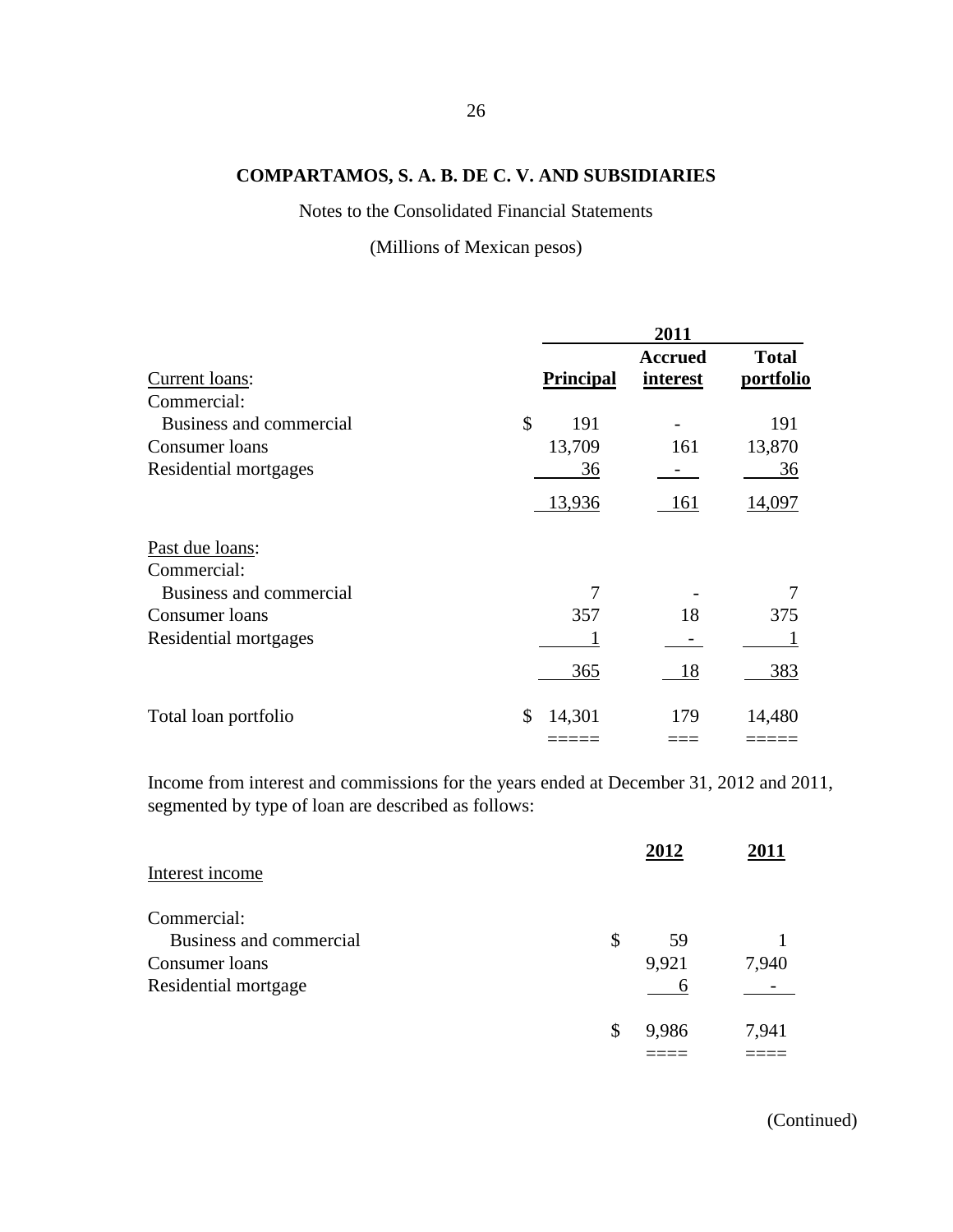# Notes to the Consolidated Financial Statements

# (Millions of Mexican pesos)

|                   | 2012      | 2011 |
|-------------------|-----------|------|
| Commission income |           |      |
| Consumer loans    | \$<br>233 | 108  |
|                   |           |      |

As of December 31, 2012 and 2011, consumer loans (current and past due loans), are brokendown by economic sector, as follows:

|                          | 2012          |                | 2011          |                |  |
|--------------------------|---------------|----------------|---------------|----------------|--|
| <b>Economic activity</b> | <b>Amount</b> | $\frac{0}{0}$  | <b>Amount</b> | $\frac{0}{0}$  |  |
| Commerce                 | \$<br>15,051  | 83             | 12,090        | 83             |  |
| Construction             | 87            |                | 60            |                |  |
| Professional services    | 668           | 4              | 280           | $\overline{2}$ |  |
| Agriculture              | 129           |                | 103           |                |  |
| Cattle raising           | 154           |                | 128           |                |  |
| Manufacturing            | 354           | $\overline{2}$ | 273           | 2              |  |
| Other                    | 1,718         | 9              | 1,546         | 11             |  |
|                          | \$<br>18,161  | 100            | 14,480        | 100            |  |
|                          |               |                |               |                |  |

The distribution of the consumer loan portfolio at December 31, 2012 and 2011, by geographical region is shown as follows:

|                       | 2012 |                |                 | 2011           |                 |  |
|-----------------------|------|----------------|-----------------|----------------|-----------------|--|
| In Mexico:            |      | <b>Current</b> | <b>Past-due</b> | <b>Current</b> | <b>Past-due</b> |  |
| Aguascalientes        | \$   | 75             |                 | 56             |                 |  |
| Baja California Norte |      | 253            | 7               | 238            | 3               |  |
| Baja California Sur   |      | 142            | 3               | 62             |                 |  |
| Campeche              |      | 177            | 5               | 156            | 4               |  |
| Chiapas               |      | 821            | 28              | 768            | 25              |  |
| Chihuahua             |      | 144            | -9              | <u>106</u>     | $\overline{3}$  |  |
| Subtotal, carried     |      |                |                 |                |                 |  |
| forward               |      | 1,612          | 53              | 1,386          | 36              |  |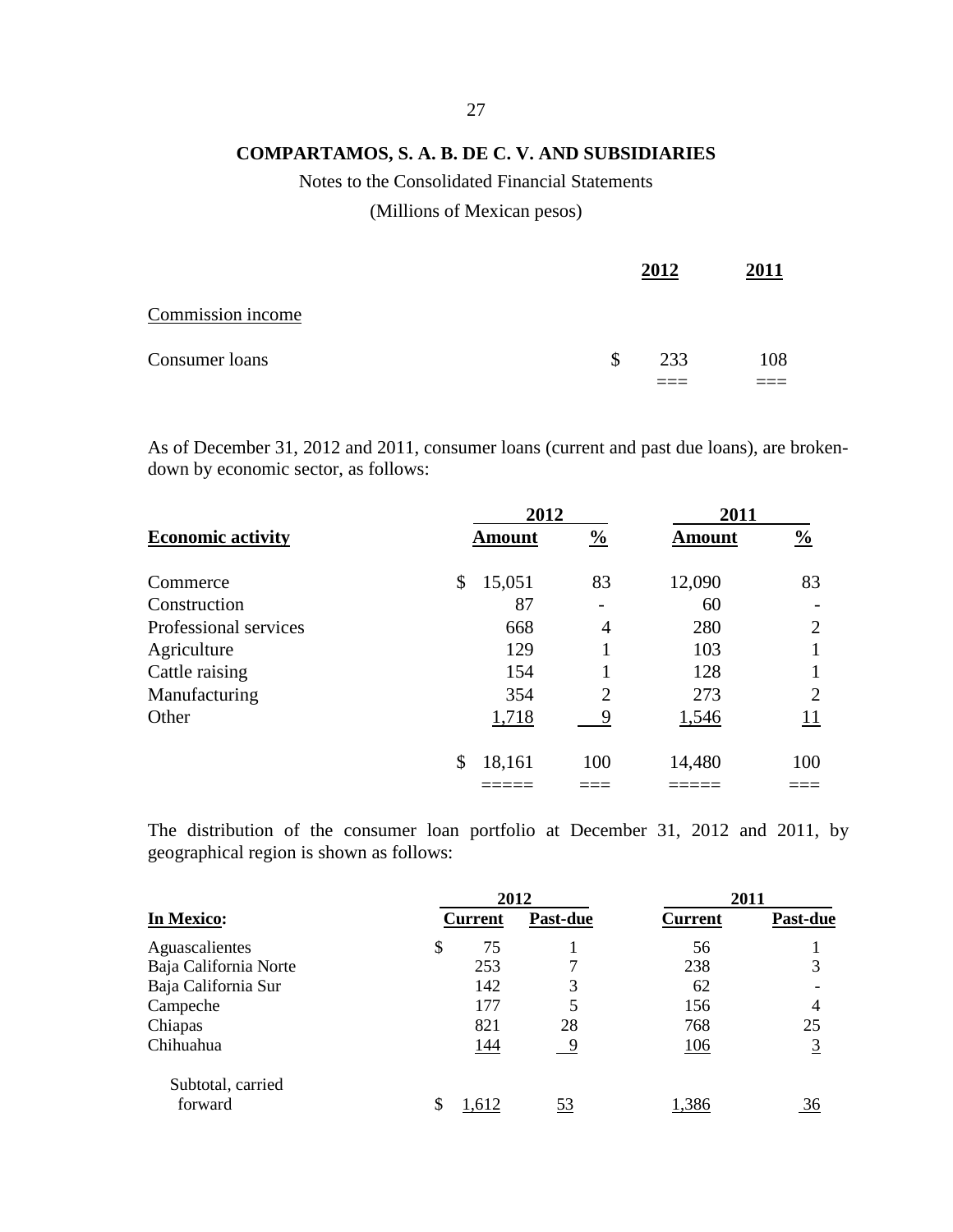# Notes to the Consolidated Financial Statements

# (Millions of Mexican pesos)

|                     |                | 2012           | 2011           |                  |
|---------------------|----------------|----------------|----------------|------------------|
| In Mexico:          | <b>Current</b> | Past-due       | <b>Current</b> | Past-due         |
| Subtotal, brought   |                |                |                |                  |
| forward             | \$<br>1,612    | 53             | 1,386          | 36               |
| Coahuila            | 537            | 30             | 408            | 9                |
| Colima              | 67             | 3              | 65             | 4                |
| Distrito Federal    | 361            | 9              | 207            | 9                |
| Durango             | 298            | 14             | 214            | 3                |
| Estado de México    | 1,552          | 28             | 1,016          | 26               |
| Guanajuato          | 313            | 11             | 239            | 8                |
| Guerrero            | 562            | 14             | 472            | 14               |
| Hidalgo             | 373            | $\tau$         | 301            | $\mathbf{2}$     |
| Jalisco             | 321            | 13             | 283            | 8                |
| Michoacán           | 391            | 10             | 358            | 12               |
| Morelos             | 330            | 12             | 254            | $8\,$            |
| Nayarit             | 119            | 5              | 91             | $\overline{2}$   |
| Nuevo León          | 477            | 20             | 431            | 21               |
| Oaxaca              | 622            | 10             | 538            | 13               |
| Puebla              | 1,204          | 25             | 945            | 12               |
| Querétaro           | 130            | $\mathbf{2}$   | 79             | $\mathfrak{Z}$   |
| Quintana Roo        | 280            | 8              | 238            | 5                |
| San Luis Potosí     | 236            | 6              | 187            | $\boldsymbol{6}$ |
| Sinaloa             | 216            | 5              | 176            | $\overline{2}$   |
| Sonora              | 343            | 11             | 286            | 5                |
| Tabasco             | 732            | 22             | 623            | 18               |
| Tamaulipas          | 548            | 9              | 498            | 12               |
| Tlaxcala            | 396            | $\overline{4}$ | 282            | $\overline{2}$   |
| Veracruz            | 1,905          | 47             | 1,551          | 41               |
| Yucatán             | 208            | 5              | 190            | $8\,$            |
| Zacatecas           | 86             | $\overline{2}$ | 94             | $\overline{2}$   |
| <b>Total Mexico</b> | <u>14,219</u>  | 385            | 11,412         | 291              |
| Abroad:             |                |                |                |                  |
| Guatemala           | 109            | $\overline{2}$ | 46             |                  |
| Peru                | 2,989          | 100            | 2,478          | <u>74</u>        |
|                     |                |                |                |                  |
| Total abroad        | 3,098          | 102            | 2,524          | 74               |
| Interest accrued    | 321            | <u>36</u>      | <u> 161</u>    | 18               |
| Total portfolio     | 17,638<br>\$   | 523            | 14,097         | 383              |
|                     |                | ⋍⋍⋍⋍           |                | $==$             |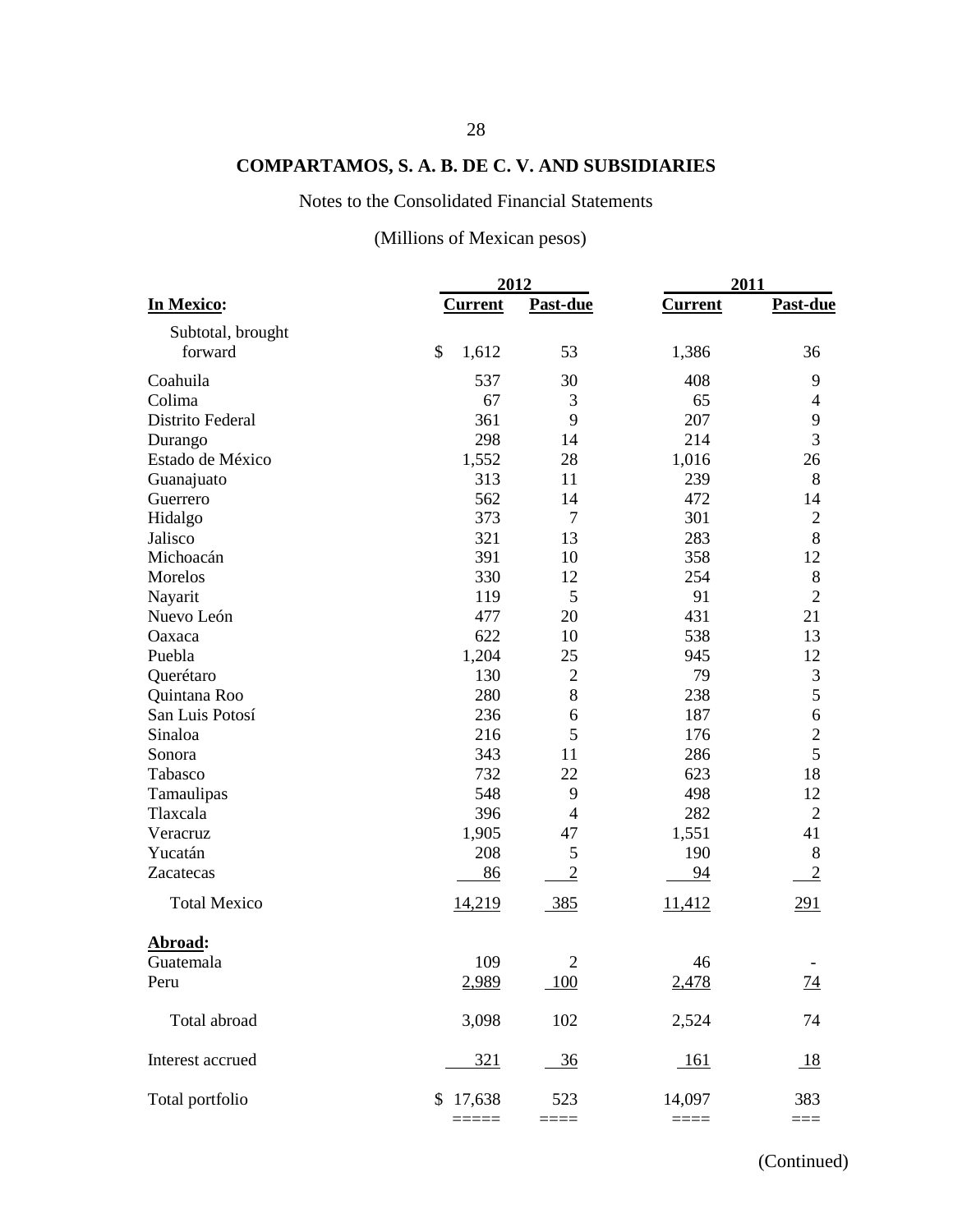Notes to the Consolidated Financial Statements

(Millions of Mexican pesos)

As of December 31, 2012 and 2011, aging of the past-due loan portfolio is as follows:

|                         |                         | Aging |                |                 |                      |              |
|-------------------------|-------------------------|-------|----------------|-----------------|----------------------|--------------|
|                         | 1 to 180<br><u>days</u> |       | 181 to 365     | 1 to 2<br>years | More than<br>2 years | <b>Total</b> |
| 2012                    |                         |       | <u>days</u>    |                 |                      |              |
| Commercial:             |                         |       |                |                 |                      |              |
| Business and commercial | \$                      | 4     | $\overline{2}$ | $\overline{2}$  | $\overline{2}$       | 10           |
| Consumer loans          |                         | 280   | 205            | 15              | 12                   | 512          |
| Residential mortgages   |                         |       |                |                 |                      | <u>1</u>     |
|                         | \$                      | 284   | 207            | 17              | 15                   | 523          |
|                         |                         |       |                |                 |                      |              |
| 2011                    |                         |       |                |                 |                      |              |
| Commercial:             |                         |       |                |                 |                      |              |
| Business and commercial | \$                      |       |                | 3               | 3                    |              |
| Consumer loans          |                         | 181   | 138            | 34              | 22                   | 375          |
| Residential mortgages   |                         |       |                |                 | 1                    |              |
|                         | \$                      | 181   | 139            | 37              | 26                   | 383          |
|                         |                         |       |                |                 |                      |              |

Following is an analysis of the movements of the past-due loans, for the years ended December 31, 2012 and 2011:

|                                             | 2012      | 2011        |
|---------------------------------------------|-----------|-------------|
| Past due loans at the beginning of the year | \$<br>383 | 193         |
| Plus:                                       |           |             |
| Transfer of current loans                   | 1,045     | 521         |
| Financiera Crear acquisition                |           | 91          |
| Less:                                       |           |             |
| Write offs                                  | 632       | 306         |
| Collections                                 | 267       | 95          |
| Transfer to current loans                   | 6         | 21          |
| Past-due loans at year-end                  | \$<br>523 | 383         |
|                                             |           |             |
|                                             |           | (Continued) |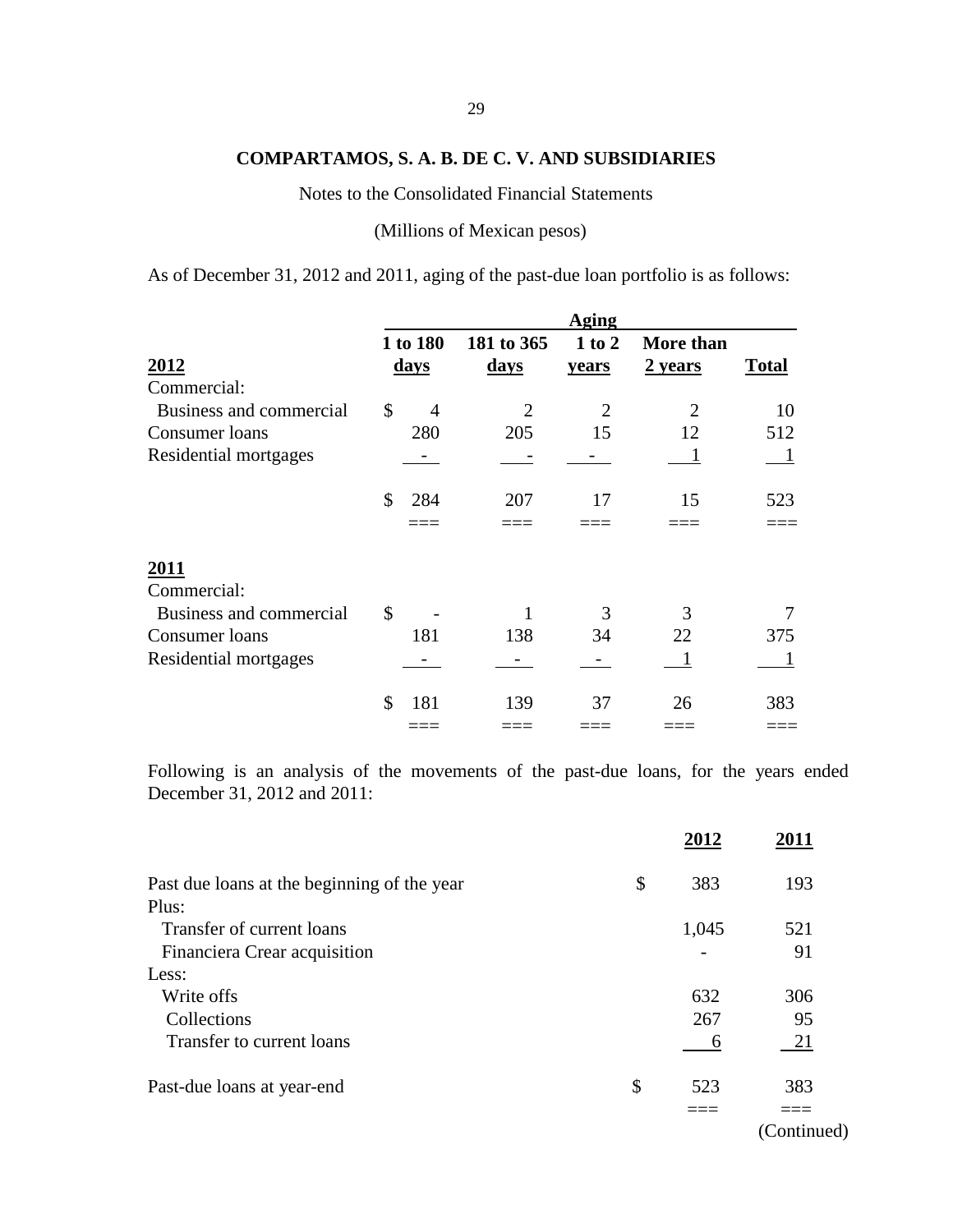Notes to the Consolidated Financial Statements

(Millions of Mexican pesos)

Interest and commission income for the years ended December 31, 2012 and 2011, according to the type of loan is comprised as follows:

|                                |                 | 2012                     |              |
|--------------------------------|-----------------|--------------------------|--------------|
|                                | <b>Interest</b> | <b>Commissions</b>       | <b>Total</b> |
| Current loans:                 |                 |                          |              |
| <b>Business and commercial</b> | \$<br>59        |                          | 59           |
| Consumer loans                 | 9,916           | 233                      | 10,149       |
| Residential mortgages          | <u>6</u>        | $\overline{\phantom{a}}$ | <u>6</u>     |
|                                | 9,981           | 233                      | 10,214       |
| Past due loans:                |                 |                          |              |
| Consumer loans                 | 5               | $\sim$                   | 5            |
|                                | \$<br>9,986     | 233                      | 10,219       |
|                                |                 | $====$                   |              |
|                                |                 | 2011                     |              |
|                                | <b>Interest</b> | <b>Commissions</b>       | <b>Total</b> |
| Current loans:                 |                 |                          |              |
| Consumer                       | \$<br>7,928     | 108                      | 8,036        |
| Past due loans:                |                 |                          |              |
| Commercial                     | $\mathbf{1}$    |                          | $\mathbf{1}$ |
| Consumer loans                 | 12              | $\sim$ 100 $\mu$         | 12           |
|                                | \$<br>7,941     | 108                      | 8,049        |
|                                | $===$           | $===$                    |              |

Interest on past due loans, which by accounting criteria is recorded in memorandum accounts and applied to income until collected, as of December 31, 2012 amounts to \$49 (\$39 in 2011).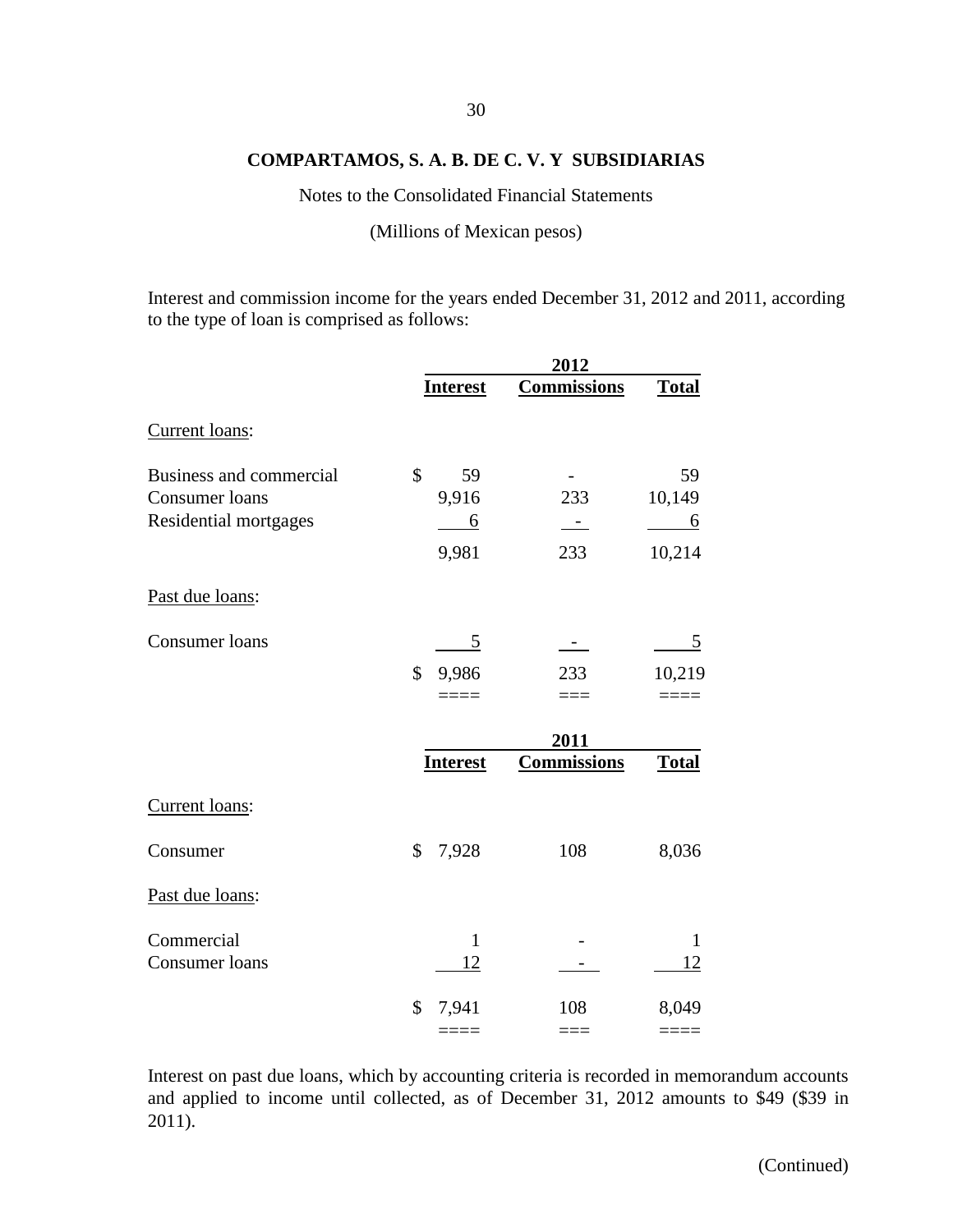Notes to the Consolidated Financial Statements

(Millions of Mexican pesos)

For the years ended December 31, 2012 and 2011, the amount recovered on the previously charged-off loan portfolio amounted to \$22 and \$13, respectively.

The authorization of loans as the responsibility of the Board of Directors is centralized around committees and officers empowered to authorize loans, who in turn can delegate this authorization to the service office's personnel.

For credit management, the general process is defined from the promotion to the recovery of the loan, specifying from each business unit procedures and responsibilities of the officers involved and the tools to be used in each stage of the process.

The loan process is based on an in-depth analysis of loan applications in order to determine the overall risk of the borrower.

During the years ended December 31, 2012 and 2011, loans were not restructured and therefore, no interest arising from capitalization from loan restructurings was recognized.

As of December 31, 2012 and 2011, the Bank's loan portfolio is not pledged as collateral. However there is portfolio of Financiera Crear pledged as collateral for the funding received for its credit operation.

### **Allowance for loan losses**

As of December 31, 2012 and 2011 the rating of the overall portfolio and the provisions created are shown as follows:

### **2012**

| <b>Rated portfolio</b> |              | <b>Risk</b> |                          |             |     |           |              |  |
|------------------------|--------------|-------------|--------------------------|-------------|-----|-----------|--------------|--|
|                        |              | A           | $\underline{\mathbf{B}}$ | $\mathbf C$ | D   | ${\bf E}$ | <b>Total</b> |  |
| Commercial             | \$           | 226         | 11                       |             | 3   | 6         | 247          |  |
| Consumer               |              | 9,066       | 7,945                    | 257         | 526 | 88        | 17,882       |  |
| Residential            |              |             | 9                        | 5           |     |           | 32           |  |
|                        | $\mathbb{S}$ | 9,309       | 7,965                    | 263         | 530 | 94        | 18,161       |  |
|                        |              |             |                          |             |     |           |              |  |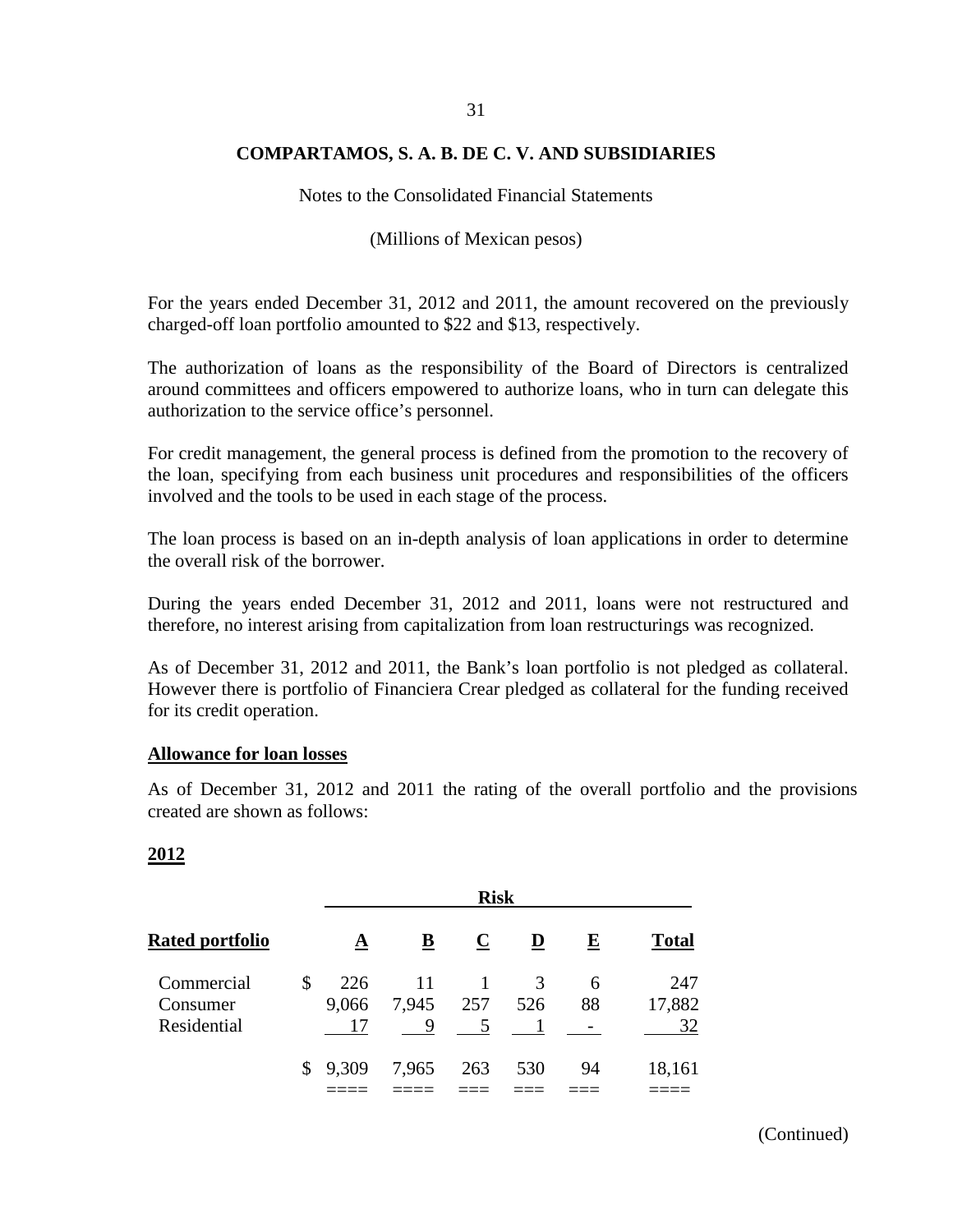Notes to the Consolidated Financial Statements

(Millions of Mexican pesos)

# **2012**

|                                       |                      |                          | <b>Risk</b>              |                            |                         |              |                               |  |  |
|---------------------------------------|----------------------|--------------------------|--------------------------|----------------------------|-------------------------|--------------|-------------------------------|--|--|
| <b>Required allowance</b>             | ${\bf \underline A}$ | $\underline{\mathbf{B}}$ | $\overline{\mathbf{C}}$  | $\overline{\mathbf{D}}$    | $\mathbf E$             | <b>Total</b> |                               |  |  |
| Commercial<br>Consumer<br>Residential | \$                   | 1<br>26                  | 1<br>415                 | 1<br>100<br>$\overline{2}$ | $\overline{2}$<br>381   | 6<br>88      | 11<br>1,010<br>$\overline{3}$ |  |  |
|                                       | \$                   | 27                       | 417                      | 103                        | 383                     | 94           | 1,024                         |  |  |
| <u>2011</u>                           |                      |                          |                          | <b>Risk</b>                |                         |              |                               |  |  |
| <b>Rated portfolio</b>                |                      | $\underline{\mathbf{A}}$ | $\underline{\mathbf{B}}$ | $\overline{\mathbf{C}}$    | $\overline{\mathbf{D}}$ | $\mathbf E$  | <b>Total</b>                  |  |  |
| Commercial<br>Consumer<br>Residential | \$                   | 184<br>8,238<br>20       | 6<br>5,436<br>12         | $\mathbf{1}$<br>160<br>5   | $\overline{2}$<br>341   | 5<br>70      | 198<br>14,245<br>37           |  |  |
|                                       | \$                   | 8,442                    | 5,454                    | 166                        | 343                     | 75           | 14,480                        |  |  |

**2011**

|                           | <b>Risk</b> |      |             |     |    |              |  |
|---------------------------|-------------|------|-------------|-----|----|--------------|--|
| <b>Required allowance</b> | A           | B    | $\mathbf C$ | D   | E  | <b>Total</b> |  |
| Commercial                | \$          |      |             |     | 5  | 8            |  |
| Consumer                  | 24          | 276  | 60          | 246 | 70 | 676          |  |
| Residential               |             |      |             |     |    |              |  |
|                           | \$<br>25    | 2.77 | 62          | 248 | 75 | 687          |  |
|                           |             |      |             |     |    |              |  |

==== ==== === === === ====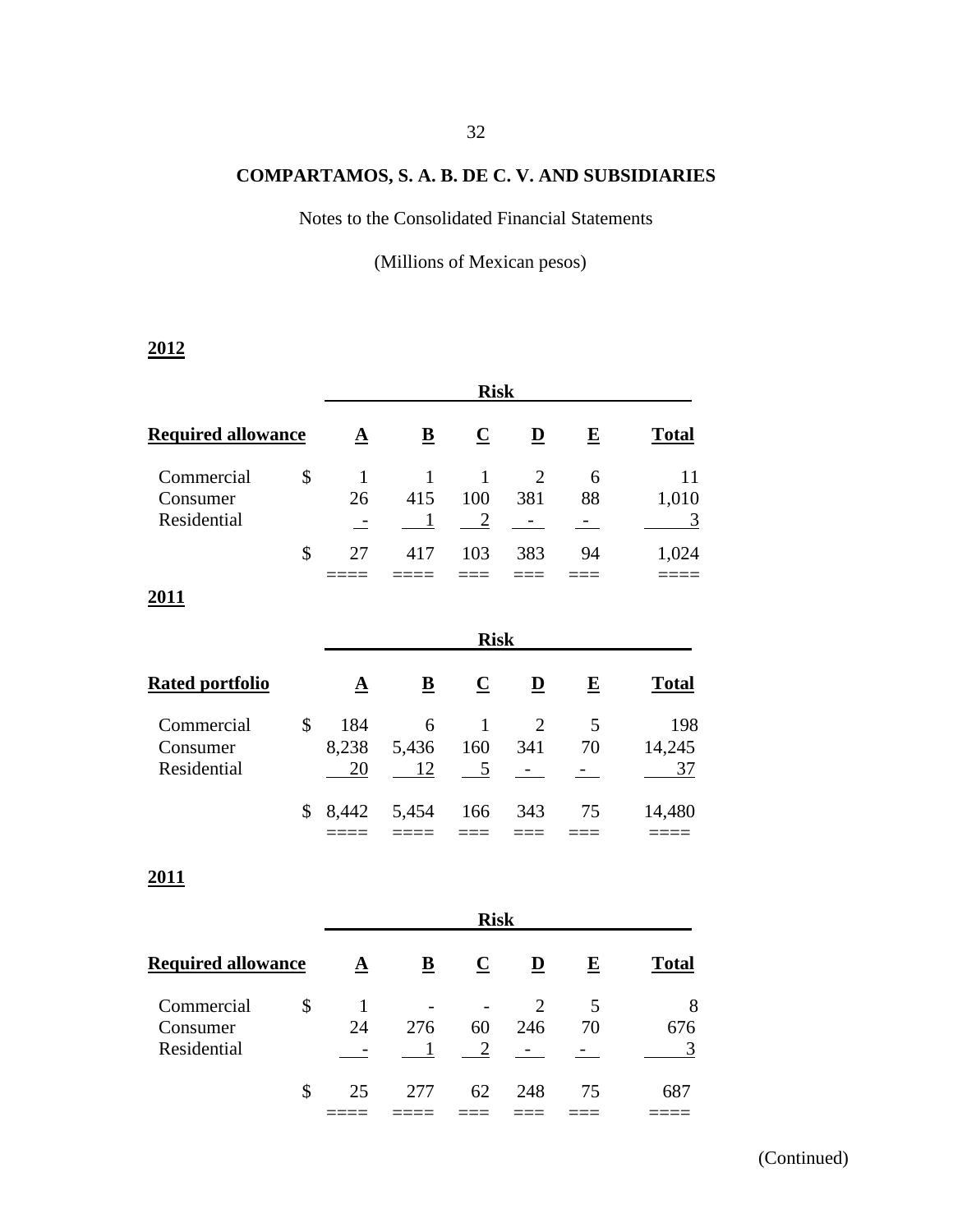Notes to the Consolidated Financial Statements

(Millions of Mexican pesos)

The movements in the allowance for loan losses during the years ended December 31, 2012 and 2011, are shown as follows:

| Balance at the beginning of the year             | S | 687   | 281 |
|--------------------------------------------------|---|-------|-----|
| Plus:                                            |   |       |     |
| Increase in the provision for loan losses        |   | 991   | 537 |
| Effect recognized in priors years 'results       |   |       |     |
| as a result of the change in methodology reserve |   |       | 39  |
| Financiera Crear acquisition                     |   |       | 150 |
| Less application of reserves by write offs:      |   |       |     |
| From current loans (by death)                    |   | 22    | 14  |
| From past due loans                              |   | 632   | 306 |
| Allowance for loan losses at year-end            |   | 1,024 | 687 |
|                                                  |   |       |     |

As of December 31, 2012 the allowance for loan losses set up by Compartamos includes \$10 (\$6 in 2011), as a complement to reserve 100% of past-due interest at the end of those years.

The following is a breakdown of the general and specific allowance for loan losses at December 31, 2012 and 2011.

|             |    |                | 2012            |                | 2011            |
|-------------|----|----------------|-----------------|----------------|-----------------|
| Portfolio   |    | <b>General</b> | <b>Specific</b> | <b>General</b> | <b>Specific</b> |
| Commercial  | \$ |                | 10              |                |                 |
| Consumer    |    | 26             | 984             | 24             | 652             |
| Residential |    |                |                 |                |                 |
| Total       | S  | 27             | 997             | 25             | 662             |
|             |    |                |                 |                |                 |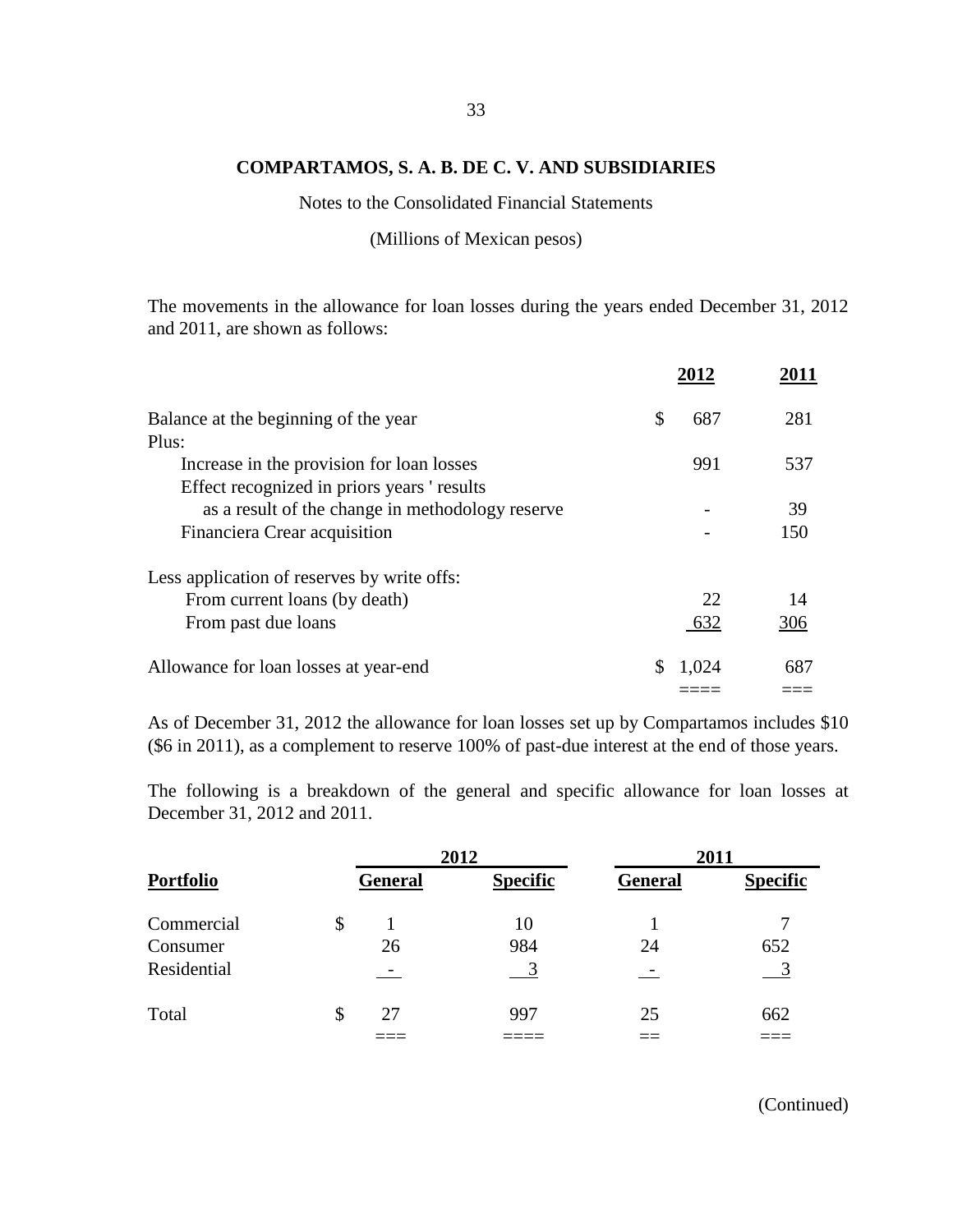#### 34

# **COMPARTAMOS, S. A. B. DE C. V. AND SUBSIDIARIES**

### Notes to the Consolidated Financial Statements

(Millions of Mexican pesos)

### **(11) Other accounts receivable-**

As of December 31, 2012 and 2011, this caption is comprised as follows:

|                                 | 2012      | 2011 |
|---------------------------------|-----------|------|
| Loan portfolio accessories      | \$<br>42  | 26   |
| Other receivables:              |           |      |
| Sundry debtors                  | 112       | 45   |
| Debit by intermediation         | 370       | 111  |
|                                 | 524       | 182  |
| Less:                           |           |      |
| Allowance for doubtful accounts | (31)      | (16) |
|                                 | \$<br>493 | 166  |
|                                 |           |      |

# **(12) Property, furniture and equipment -**

As of December 31, 2012 and 2011, this caption is comprised as follows:

|                            |             |                                                 | 2012               |              |
|----------------------------|-------------|-------------------------------------------------|--------------------|--------------|
|                            | Original    | <b>Depreciation and</b><br>amortization<br>rate | <b>Accumulated</b> | <b>Net</b>   |
|                            | Cost        | $\frac{(\%)}{(\%)}$                             | depreciation       | <u>value</u> |
| Land                       | \$<br>4     |                                                 |                    | 4            |
| Constructions              | 19          | 5                                               | (5)                | 14           |
| Office furniture and       |             |                                                 |                    |              |
| equipment                  | 185         | 10                                              | (57)               | 128          |
| Transportation equipment   | 98          | 25 and 20                                       | (39)               | 59           |
| Computer equipment         | 533         | 30, 25 and 15                                   | (247)              | 286          |
| Others:                    |             |                                                 |                    |              |
| Leasehold                  |             |                                                 |                    |              |
| improvements               | 291         | $2*$                                            | (166)              | 125          |
| Telecommunications         |             |                                                 |                    |              |
| equipment                  | 142         | 10                                              | (25)               | <u>117</u>   |
|                            | \$<br>1,272 |                                                 | (539)              | 733          |
|                            |             |                                                 | $=$ $=$ $=$        | ===          |
| * See comment on next page |             |                                                 |                    | (Continued)  |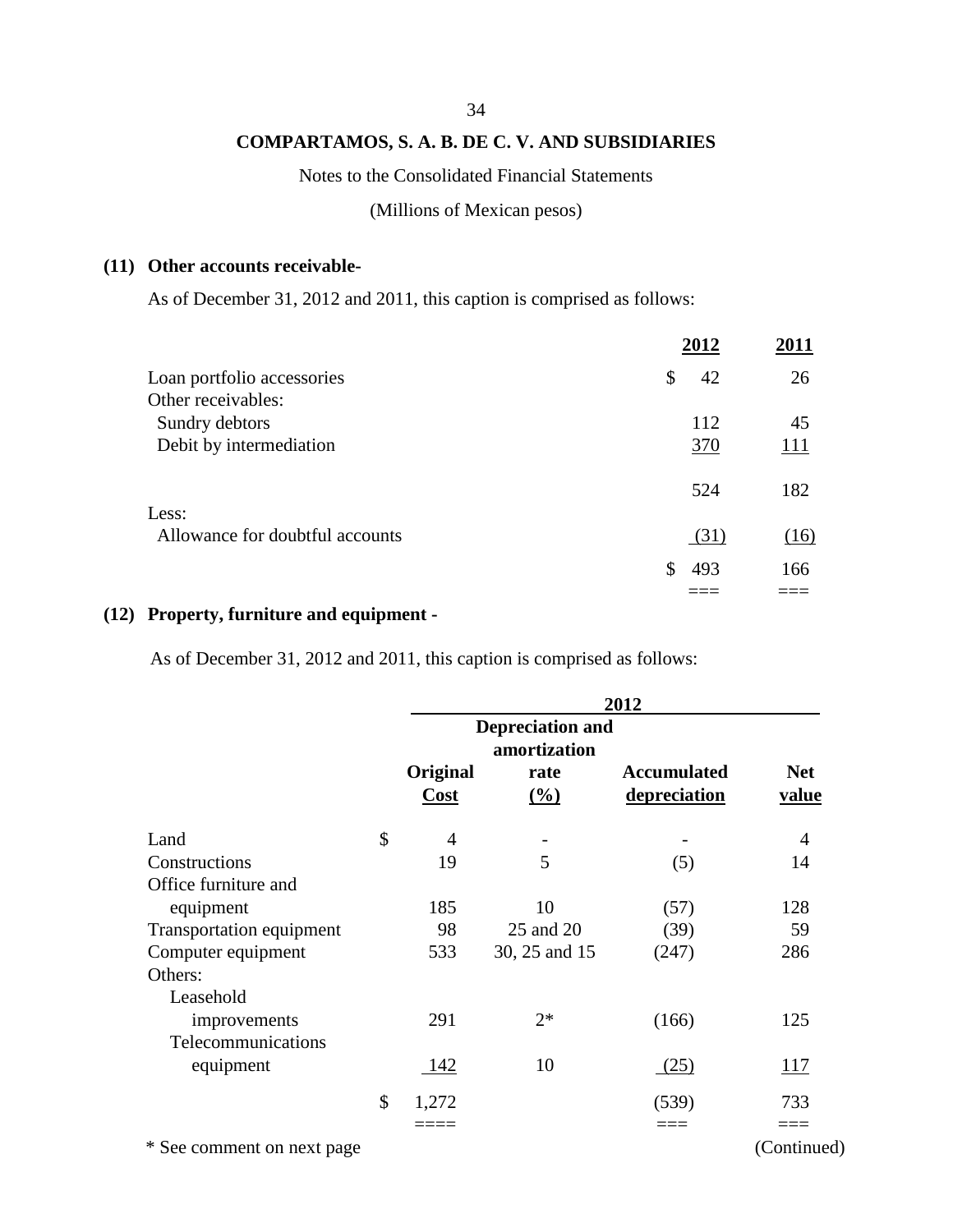#### Notes to the Consolidated Financial Statements

| Original  | amortization<br>rate | <b>Accumulated</b> | <b>Net</b><br>value                                      |
|-----------|----------------------|--------------------|----------------------------------------------------------|
|           |                      |                    | 5                                                        |
| 19        | 5                    | (4)                | 15                                                       |
|           |                      |                    |                                                          |
| 128       | 10                   | (46)               | 82                                                       |
| 71        | 25 and 20            | (25)               | 46                                                       |
| 382       | 30, 25 and 15        | (202)              | 180                                                      |
|           |                      |                    |                                                          |
|           |                      |                    |                                                          |
| 175       | $2*$                 |                    | 59                                                       |
|           |                      |                    |                                                          |
| 71        | 10                   | (11)               | 60                                                       |
| \$<br>851 |                      | (404)              | 447                                                      |
|           |                      |                    |                                                          |
| \$        | Cost<br>5            | (%)                | 2011<br><b>Depreciation and</b><br>depreciation<br>(116) |

#### (Millions of Mexican pesos)

\* The amortization rate of leasehold improvements is in accordance with the term of the lease agreement for each property.

For the year ended December 31, 2012, the charge to income in the "Administrative and promotional expenses" caption related to depreciation and amortization amounts to \$211 and \$7, respectively (\$85 and \$31, respectively, in 2011).

#### Fully depreciated assets

|                                |      | <b>Original cost</b>        |
|--------------------------------|------|-----------------------------|
|                                | 2012 | 2011                        |
| Office furniture and equipment | \$   | $\mathcal{D}_{\mathcal{L}}$ |
| Transportation equipment       |      | $\mathcal{D}_{\mathcal{L}}$ |
| Computer equipment             | 94   | 112                         |
| Leasehold improvements         | 115  |                             |
|                                | 214  | 193                         |
|                                |      |                             |

The property, furniture and equipment property of Compartamos does not have any burden or restriction for its use or disposal.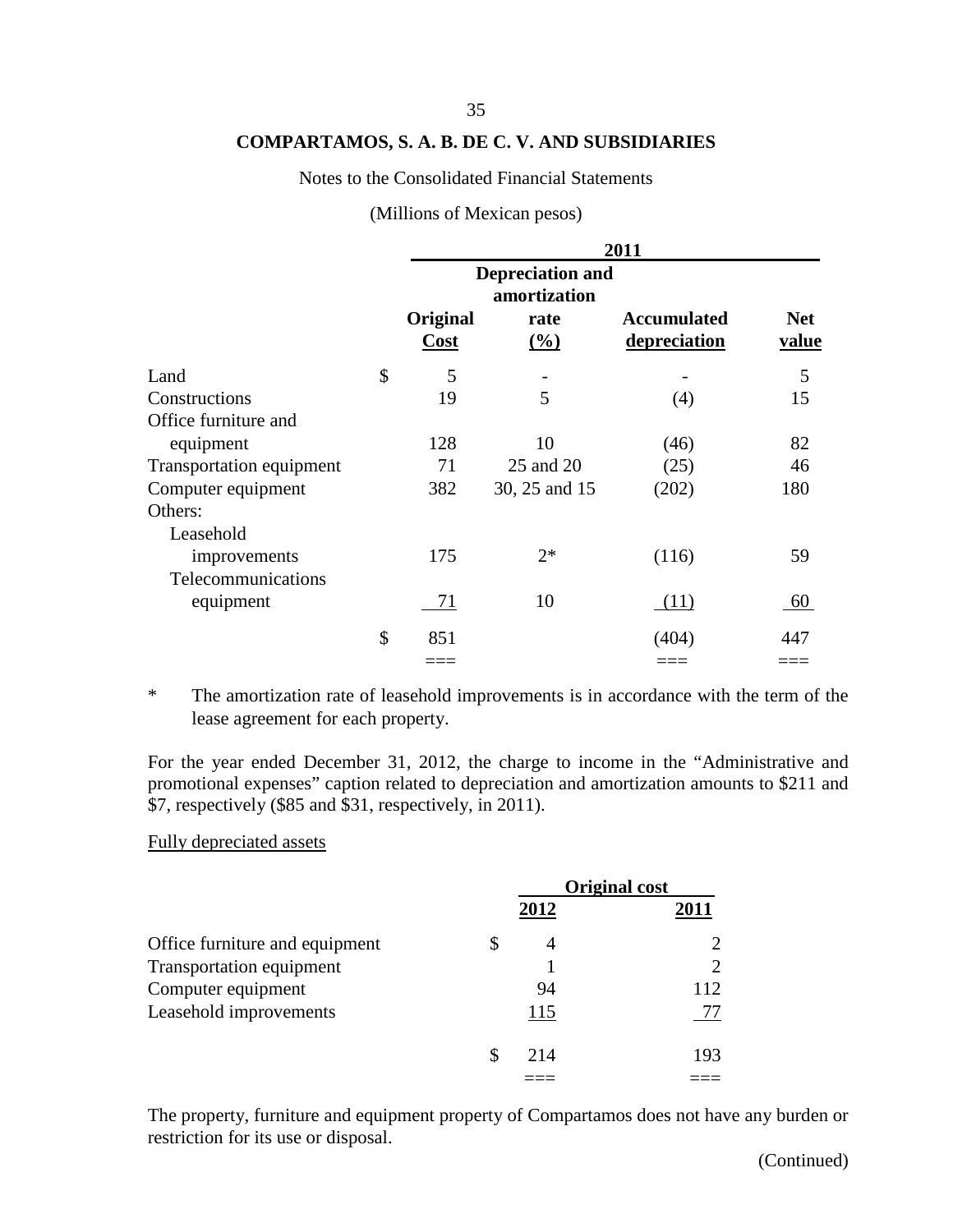Notes to the Consolidated Financial Statements (Millions of Mexican pesos, except otherwise noted)

Compartamos as lessee has capitalized leases for mobile devices and automated teller machines with a term of 3 years and no option to purchase. The lease of furniture, computer and transportation equipment was recognized as capitalized because the present value of minimum lease payments exceeds 90% of fair market value of the asset at the beginning of the agreement.

As of December 31, 2012 and 2011, assets leased through capitalized leases are comprised as follows:

|                                                      | 2012      | 2011 |
|------------------------------------------------------|-----------|------|
| Office furniture and equipment<br>Computer equipment | \$<br>175 | 32   |
| <b>Transportation equipment</b>                      | 182       | 32   |
| Less accumulated depreciation                        | 29        |      |
|                                                      | \$<br>153 | 31   |

The liability related to capitalized leases is payable as follows (see note 18):

|                                      |   |                                  | 2012                                   |       |                                  | 2011                                   |       |
|--------------------------------------|---|----------------------------------|----------------------------------------|-------|----------------------------------|----------------------------------------|-------|
|                                      |   | <b>Future</b><br><i>payments</i> | minimum Discounted Present<br>interest | value | <b>Future</b><br><b>payments</b> | minimum Discounted Present<br>interest | value |
| In less of a year<br>Between one and | S | 66                               | (9)                                    | 57    | 11                               | (2)                                    | 9     |
| five years                           |   | 104                              | (5)                                    | 99    | 24                               | (1)                                    | 23    |
|                                      |   | 170                              | (14)                                   | 156   | 35                               | (3)                                    | 32    |

Interest expense over capitalized leases during the years ended December 31, 2012, and 2011, was of \$5 million and \$187,578 pesos, respectively.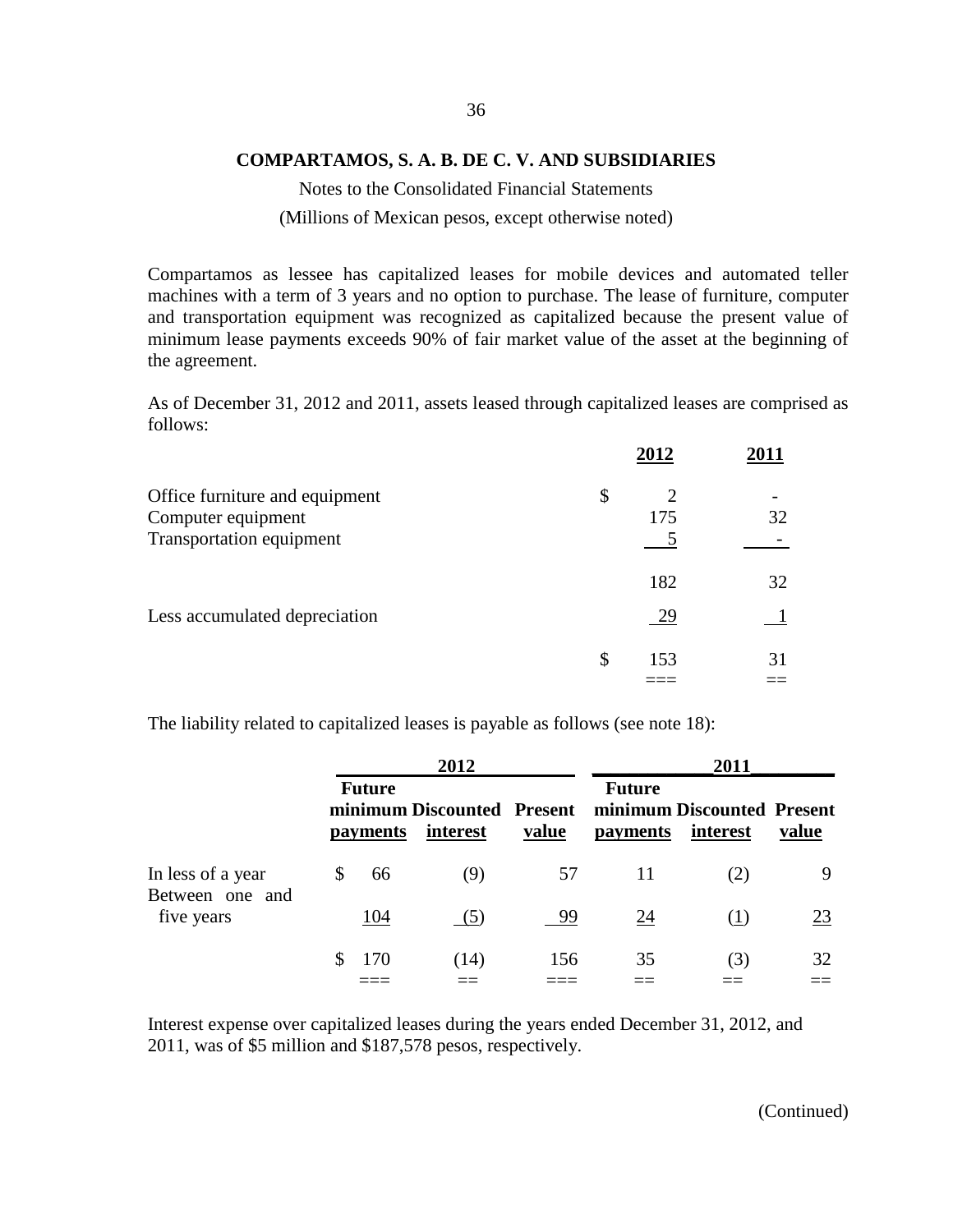Notes to the Consolidated Financial Statements (Millions of Mexican pesos)

#### **(13) Other assets, deferred charges and intangibles-**

As of December 31, 2012 and 2011, this caption comprised as follows:

|                                                  | 2012        | 2011           |
|--------------------------------------------------|-------------|----------------|
| Goodwill (a)                                     | \$<br>776   | 790            |
| Brand (b)                                        | 6           | 6              |
| Guarantee deposits (c)                           | 61          | 27             |
| Insurance $(d)$                                  | 8           | 18             |
| Development of the electronic banking system (e) | 341         | 74             |
| Advance payments                                 | 93          | 8              |
| Debt issuance costs                              | 39          | $\frac{34}{5}$ |
|                                                  | 1,324       | 957            |
| Less:                                            |             |                |
| Accumulated amortization                         | 18          | 22             |
|                                                  | \$<br>1,306 | 935            |
|                                                  |             |                |

- (a) Results from the acquisition of Financiera Crear which is subject to impairment testing.
- (b) During the acquisition of Financiera Crear the brand was recorded at fair value in conformity with Mexican FRS B7.
- (c) Not amortizable, subject to recovery upon expiration of each leasing agreement for the respective service office.
- (d) Insurance is amortized according to the duration of each policy. The amount charged to income in the years ended December 31, 2012 and 2011, was \$36 and \$21, respectively.
- (e) Investment intangibles, includes the rent of licenses and acquisition of software for \$313 at December 31, 2012 (\$52 in 2011), for the development of the new electronic system to book and control the banking operation which is in the development stage as of December 31, 2012. Management estimates that the system will be functional in the last quarter of 2013.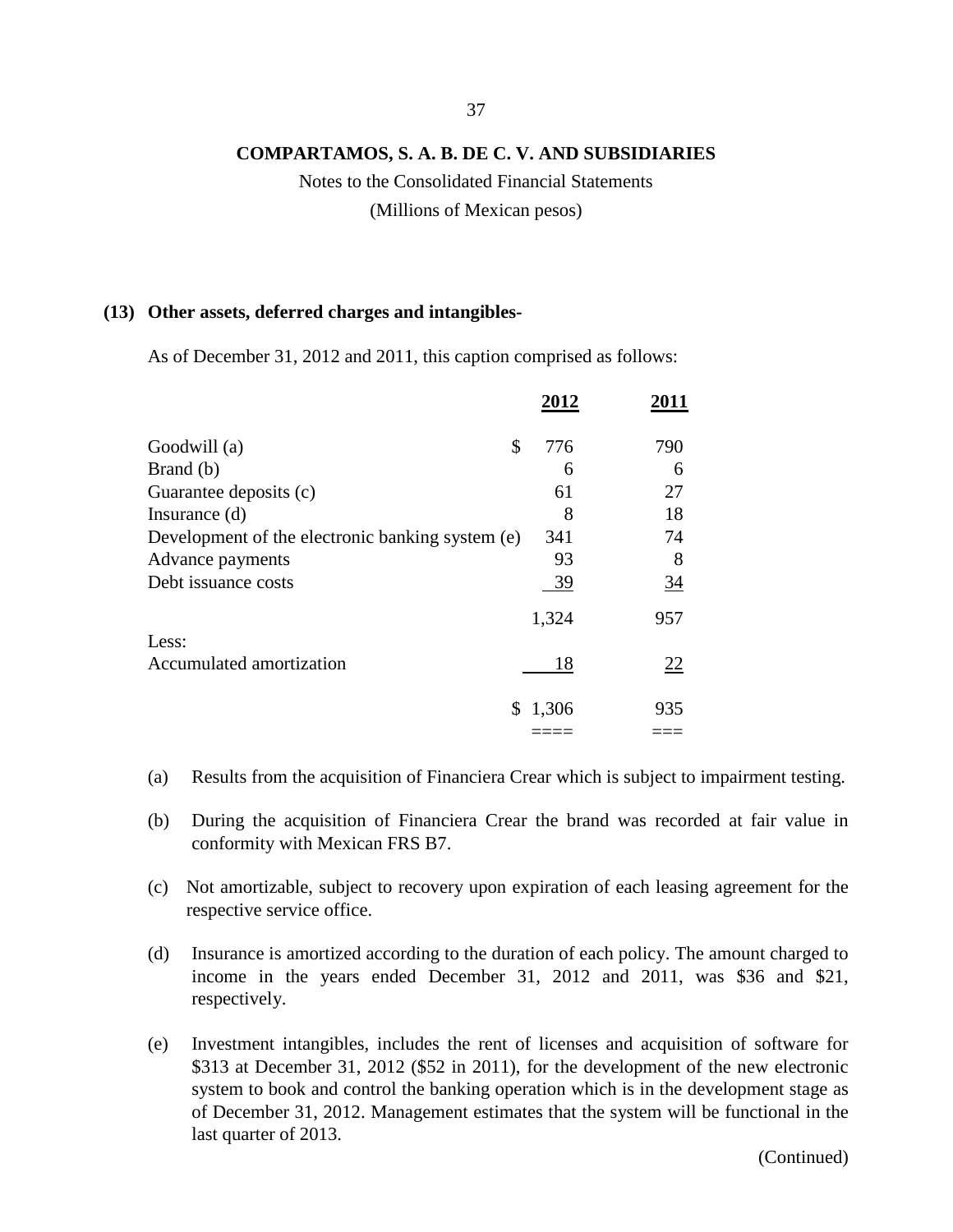Notes to the Consolidated Financial Statements (Millions of Mexican pesos, except otherwise noted)

#### **(14) Deposit funding-**

Deposit funding includes deposits on demand, time deposits and debt securities issued. As part of the deposit funding, 2 and 35 million of soles at December 31, 2012, and 2011, respectively, are kept as demand deposits (equivalent to \$9 and \$181 millions of pesos at December 31, 2012 and 2011, respectively) and 21 million of soles in time deposits at December 31, 2012, (equivalent to \$105 millions of pesos) that are managed by FIDUPERU in conformity with the purchase and sale contract of Financiera Crear.

As of December 31, 2012 and 2011, the interest rate on deposits on demand was 2% for both years.

As of December 31, 2012, Compartamos has a liability for issuing certificates of deposit (Cedes-Spanish acronym) for \$601 (\$600 of principal and \$1 of interest accrued in 2012) which accrued interest at the 28 days TIIE plus 0.30 bp with maturity on October 29, 2013.

As of December 31, 2011, Compartamos had a Promissory note settled at maturity for \$202 (\$200 principal and \$2 accrued interest), which was settled on January 5, 2012.

As of December 31, 2012 and 2011, long term debt securities (Cebures-Spanish acronym) were issued in Mexican pesos of un-secured nature covered by the increase in the program approved by the Commission in the amount of \$12,000 and \$6,000, respectively, as follows:

|                                                                         |                                          |                                                                | 2012                                                          |                                                                                                             |                                  |
|-------------------------------------------------------------------------|------------------------------------------|----------------------------------------------------------------|---------------------------------------------------------------|-------------------------------------------------------------------------------------------------------------|----------------------------------|
| <b>Cebures</b>                                                          | <b>Amount of</b><br>program              | Date of<br>issuance                                            | Date of<br>maturity                                           | <b>Interest rate</b>                                                                                        | <b>Balance</b>                   |
| COMPART 10<br>COMPART $10*$<br>COMPART 11<br>COMPART <sub>12</sub>      | \$1,000<br>\$1,500<br>\$2,000<br>\$2,000 | October 2010<br>December 2012<br>September 2011<br>August 2012 | October 2015<br>Oct0ber 2015<br>September 2016<br>August 2017 | THE 28 Days $+130$ bp \$1,000<br>TIIE $28$ Days + 130 bp<br>THE $28$ Days $+85$ bp<br>THE $28$ Days + 70 bp | 1,500<br>2,000<br>2,000<br>6,500 |
| Interest payable<br>Premium carryforwards of the reopening of COMPART10 |                                          |                                                                |                                                               |                                                                                                             | 21<br>6,521<br>- 28              |
| Total debt issuance<br>*Reopening*                                      |                                          |                                                                |                                                               |                                                                                                             | \$6,549                          |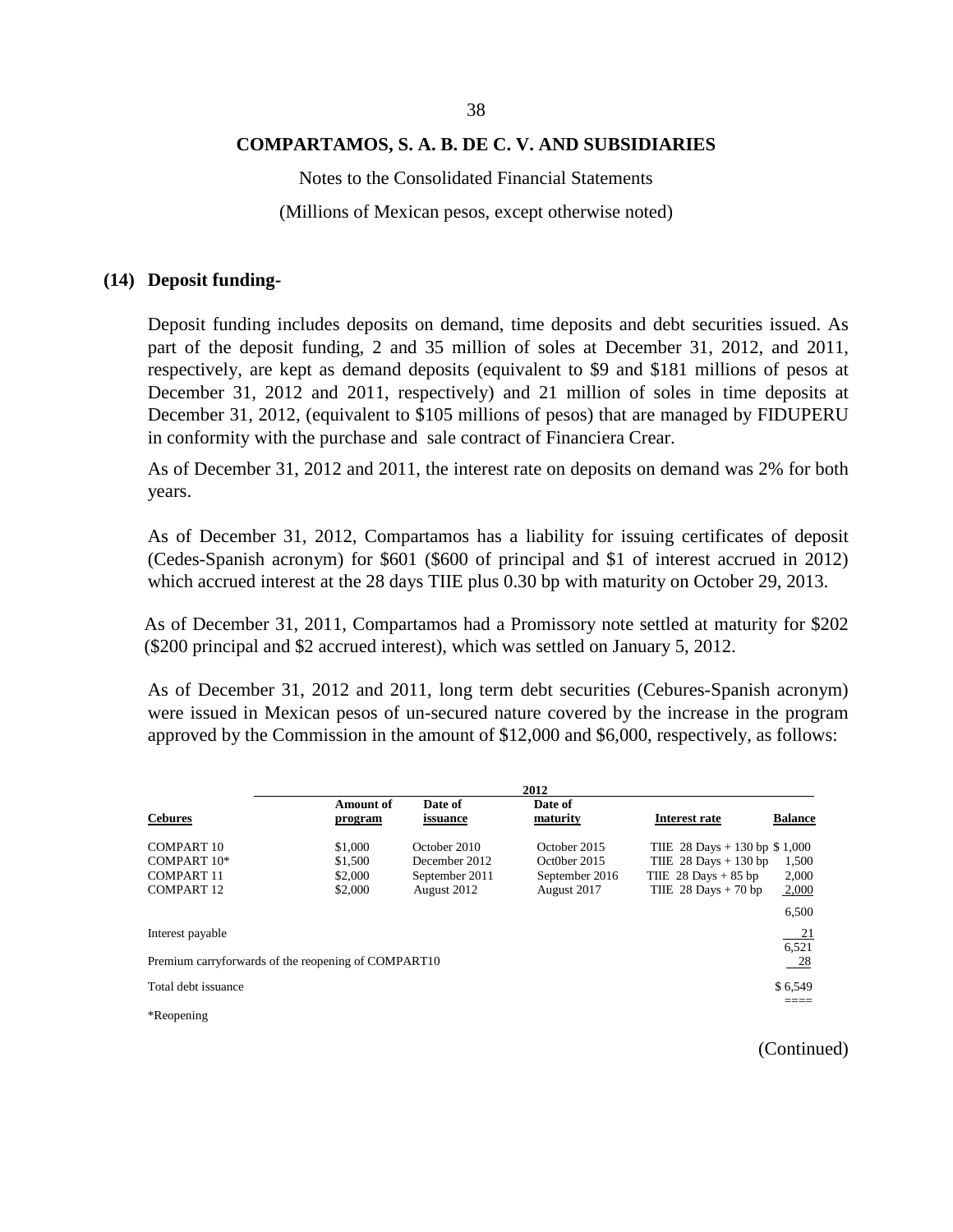Notes to the Consolidated Financial Statements

(Millions of Mexican pesos)

On December 21, 2012, the reopening of COMPART 10 was made, generating a premium for the debt issuance amounting to \$28, which will accrue interest during the term of the issuance.

|                                                       |                               | 2011                                               |                                             |                                                                             |                                    |  |  |
|-------------------------------------------------------|-------------------------------|----------------------------------------------------|---------------------------------------------|-----------------------------------------------------------------------------|------------------------------------|--|--|
| <b>Cebures</b>                                        | <b>Amount of</b><br>program   | Date of<br>issuance                                | Date of<br>maturity                         | <b>Interest rate</b>                                                        | <b>Balance</b>                     |  |  |
| COMPART 09*<br><b>COMPART 10</b><br><b>COMPART 11</b> | \$1,500<br>\$1,000<br>\$2,000 | <b>July 2009</b><br>October 2010<br>September 2011 | June 2012<br>October 2015<br>September 2016 | THE $28$ Days $+200$ bp<br>THE $28$ Days + 130 bp<br>THE $28$ Days $+85$ bp | \$1,500<br>1,000<br>2,000<br>4,500 |  |  |
| Interest payable                                      |                               |                                                    |                                             |                                                                             | <u>16</u>                          |  |  |
| Total debt issuance                                   |                               |                                                    |                                             |                                                                             | \$4,516                            |  |  |

\* There is a CAP to cover this transaction (note 9).

Interest accrued by Cebures for the year ended December 31, 2012 amounts to \$261 (\$196 in 2011).

As of December 31, 2012 and 2011, Cebures had the following terms at maturity:

|                |                         |                          | 2012                             |       |                |                             |
|----------------|-------------------------|--------------------------|----------------------------------|-------|----------------|-----------------------------|
| <b>Concept</b> | 1 to 179<br><u>days</u> | <b>6 to 12</b><br>months | More than Over 2<br>1 to 2 years | years | <b>Balance</b> | <b>Contractual</b><br>value |
| Cebures        | $\frac{1}{21}$          | $\overline{\phantom{a}}$ | 1,250                            | 5,250 | 6,521          | 6,500                       |
|                |                         |                          | 2011                             |       |                |                             |
| Cebures        | \$1,508                 | -                        | -                                | 3,008 | 4,516          | 4,500                       |
|                |                         |                          |                                  |       |                |                             |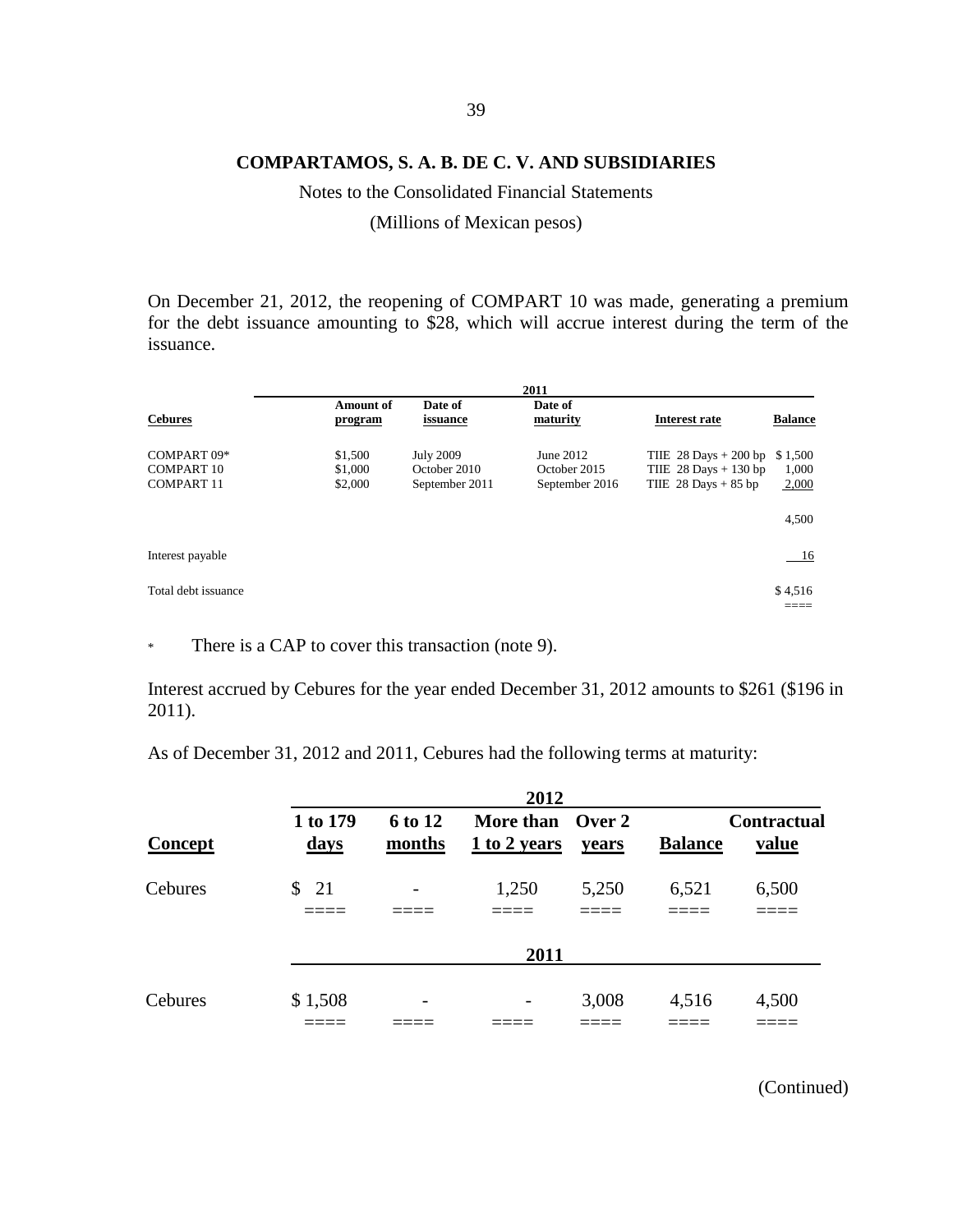Notes to the Consolidated Financial Statements

(Millions of Mexican pesos)

## **(15) Bank and other loans -**

As of December 31, 2012 and 2011, Compartamos had contracted the following loans in mexican pesos and foreign currency:

|                                                                                            | 2012                  | 2011                |
|--------------------------------------------------------------------------------------------|-----------------------|---------------------|
| Demand and short-term:                                                                     |                       |                     |
| Loans of multiple banking institutions<br>Development banks loans<br>Other institutions    | \$<br>402<br>798      | 60<br>903<br>800    |
| Total demand and short-term                                                                | 1,200                 | 1,763               |
| Long-term:                                                                                 |                       |                     |
| Loans of multiple banking institutions<br>Loans of development banks<br>Other institutions | 522<br>1,400<br>2,215 | 413<br>400<br>1,907 |
| Total long-term                                                                            | 4,137                 | 2,720               |
| Total bank and other loans                                                                 | \$<br>5,337           | 4,483               |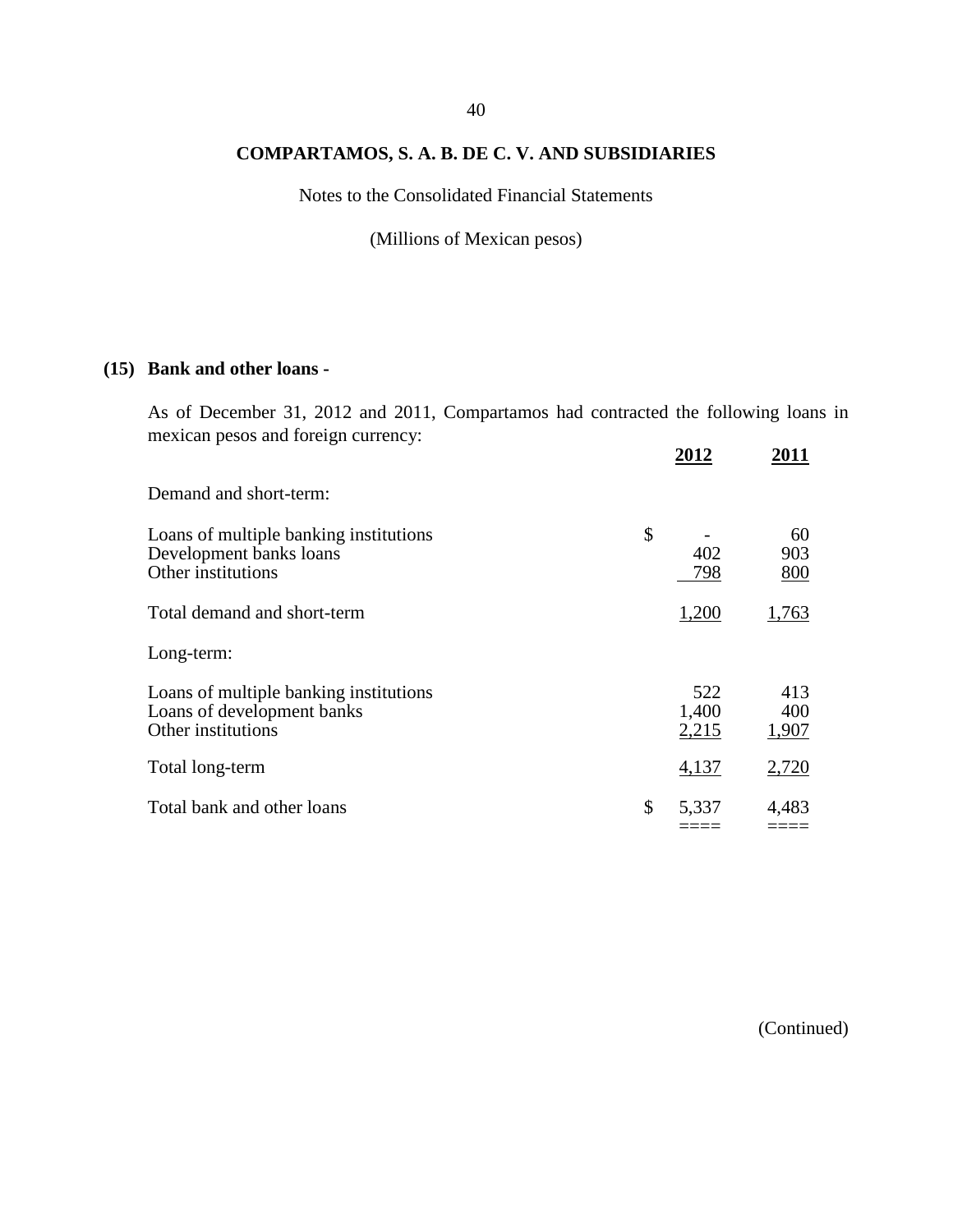# Notes to the Consolidated Financial Statements

(Millions of Mexican pesos)

Lines of credit received by Compartamos, as of December 31, 2012 and 2011, as well as the unused portion is as shown below:

|                                                          | 2012           |               |
|----------------------------------------------------------|----------------|---------------|
|                                                          | Line of credit | <b>Unused</b> |
| <b>Institution</b>                                       | received       | portion       |
| Fideicomiso Instituido en                                |                |               |
| Relación con la Agricultura (FIRA)                       | \$2,000        | 2,000         |
| Nacional Financiera, S. N. C. (NAFIN)                    | 2,000          | 200           |
| BBVA Bancomer, S. A.                                     | 250            | 250           |
| Banco Nacional de México, S. A.                          | 350            | 350           |
| HSBC México, S. A.                                       | 400            | 400           |
| Banco Ve por Más, S. A.                                  | 300            | 99            |
| Corporación Interamericana de Inversiones                | 400            |               |
| <b>International Finance Corporation</b>                 | 373            | 50            |
| Banco Mercantil del Norte, S. A. (Banorte)               | 900            | 579           |
| Banco Santander (México), S. A.                          | 250            | 250           |
| Banco Ahorro Famsa, S. A.                                | 300            | 300           |
| Corporación Financiera de Desarrollo S.A. (COFIDE)       | 481            | 166           |
| <b>FONDEMI - COFIDE</b>                                  | 8              | 7             |
| Banco de la Nación                                       | 154            | 24            |
| FIDEICOMISO MIMDES - FONCODES                            |                |               |
| - Banco de la Nación                                     | 21             |               |
| <b>BBVA Banco Continental</b>                            | 66             |               |
| <b>Banco Interbank</b>                                   | 141            |               |
| Banco Interamericano de Finanzas                         | 34             |               |
| Corporación Andina de Fomento - CAF                      | 25             | 12            |
| Microfinance Growth Fund LLC                             | 43             | 22            |
| Dexia Microcredit Fund                                   |                |               |
| (Sub-fund BlueOrchard Debt)                              | 43             | 22            |
| Selectum SICAV-SIF                                       | 29             |               |
| Pettelaar Effectenbewaarbedrijf N.V.                     | 102            |               |
| Triodos Fair Share Fund                                  | 61             |               |
| Triodos SICAV II - Triodos Microfinance Fund             | 155            |               |
| ResponsAbility SICAV (Lux)                               | 140            |               |
| Credit Suisse Microfinance Fund Management               | 150            |               |
| Dual Return Fund SICAV                                   | 28             |               |
| Microfinance Enhancement Facility S.A., SICAV-SIF        | 116            |               |
| Oikocredit Ecumenical Development Cooperative Society UA | 109            | 88            |
| <b>FMO</b>                                               | 202            |               |
| Finethic Microfinance Societe en Commandite – Symbiotics | 26             |               |
| Citibank                                                 | 131            |               |
| DWM Income Funds S.C.A. - SICAV SIF                      | 133            |               |
| SNS Institutional Microfinance Fund II                   | 76             |               |
| Instituto de Crédito Oficial del Reino de España - ICO   | 95             | 4             |
| Corporación Interamericana de Inversiones - BID          | 26             |               |
| Microfinance Loan Obligations S.A.                       | 20             |               |
|                                                          |                |               |
|                                                          | \$<br>10,138   | 4,823         |
|                                                          | ====           | ====          |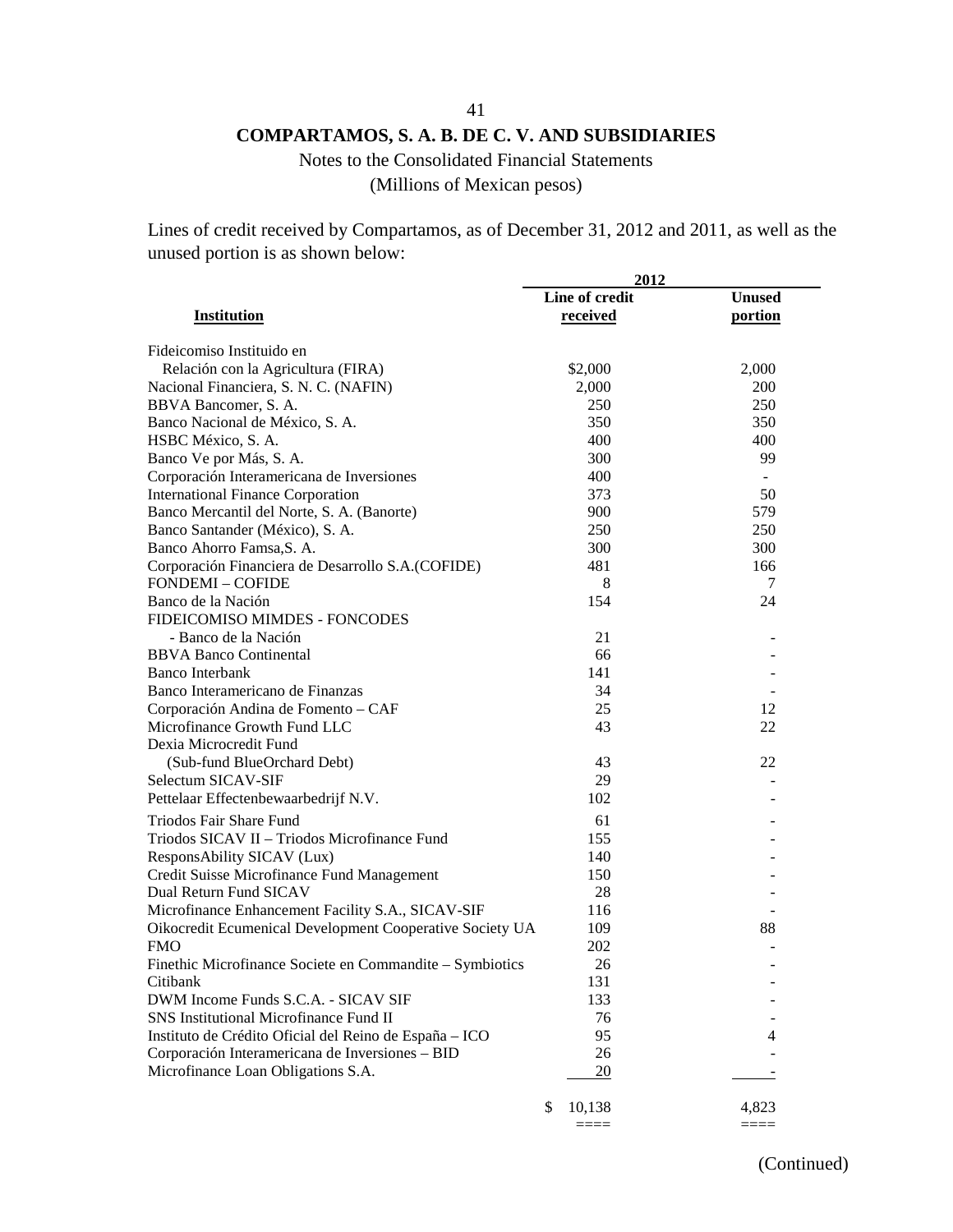## Notes to the Consolidated Financial Statements

# (Millions of Mexican pesos)

|                                                           | 2011           |               |
|-----------------------------------------------------------|----------------|---------------|
|                                                           | Line of credit | <b>Unused</b> |
| <b>Institution</b>                                        | received       | portion       |
| Fideicomisos Instituidos en                               |                |               |
| Relación con la Agricultura (FIRA)                        | \$<br>2,000    | 2,000         |
| Nacional Financiera, S. N. C. (NAFIN)                     | 2,000          | 700           |
| BBVA Bancomer, S. A.                                      | 250            | 250           |
| Banco Nacional de México, S. A.                           | 350            | 350           |
| HSBC México, S. A.                                        | 400            | 400           |
| IXE Banco, S. A.                                          | 300            | 256           |
| Banco Ve por Más, S. A.                                   | 250            |               |
| Corporación Interamericana de Inversiones                 | 400            |               |
| <b>International Finance Corporation</b>                  | 200            |               |
| Banco Mercantil del Norte, S.A. (Banorte)                 | 600            | 425           |
| Corporación Financiera de Desarrollo S.A.                 |                |               |
| (COFIDE)                                                  | 547            | 77            |
| <b>FONDEMI - COFIDE</b>                                   | 54             | 16            |
| Banco de la Nación                                        | 145            | 70            |
| FIDEICOMISO MIMDES - FONCODES                             |                |               |
| - Banco de la Nación                                      | 21             |               |
| Scotiabank Perú S.A.A.                                    | 43             |               |
| <b>BBVA Banco Continental</b>                             | 128            |               |
| <b>Banco Interbank</b>                                    | 39             |               |
| BlueOrchard Loans For Development S.A.                    | 82             |               |
| Capital Gestión                                           | 42             |               |
| Corporación Andina de Fomento - CAF                       | 26             |               |
| Microfinance Growth Fund LLC                              | 43             |               |
| Dexia Microcredit Fund                                    |                |               |
| (Sub-fund BlueOrchard Debt)                               | 43             |               |
| Selectum SICAV-SIF                                        | 29             |               |
| Pettelaar Effectenbewaarbedrijf N.V.                      | 147            |               |
| Triodos Fair Share Fund                                   | 88             |               |
| Triodos SICAV II - Triodos Microfinance Fund              | 116            |               |
| ResponsAbility SICAV (Lux)                                | 92             |               |
| Credit Suisse Microfinance Fund Management                | 109            |               |
| Dual Return Fund SICAV                                    | 28             |               |
| Microfinance Enhancement Facility SA,                     |                |               |
| <b>SICAV-SIF</b>                                          | 35             |               |
| Oikocredit Ecumenical Development                         |                |               |
| Cooperative Society U.A.                                  | 111            | 60            |
| DWM Income Funds S.C.A. - SICAV SIF                       | 136            |               |
| SNS Institutional Microfinance Fund II                    | 78             |               |
| Instituto de Crédito Oficial del Reino<br>de España - ICO | 102            |               |
| Microfinance Loan Obligations S.A.                        | <u>21</u>      |               |
|                                                           | \$<br>9,055    | 4,604         |
|                                                           | $====$         | ====          |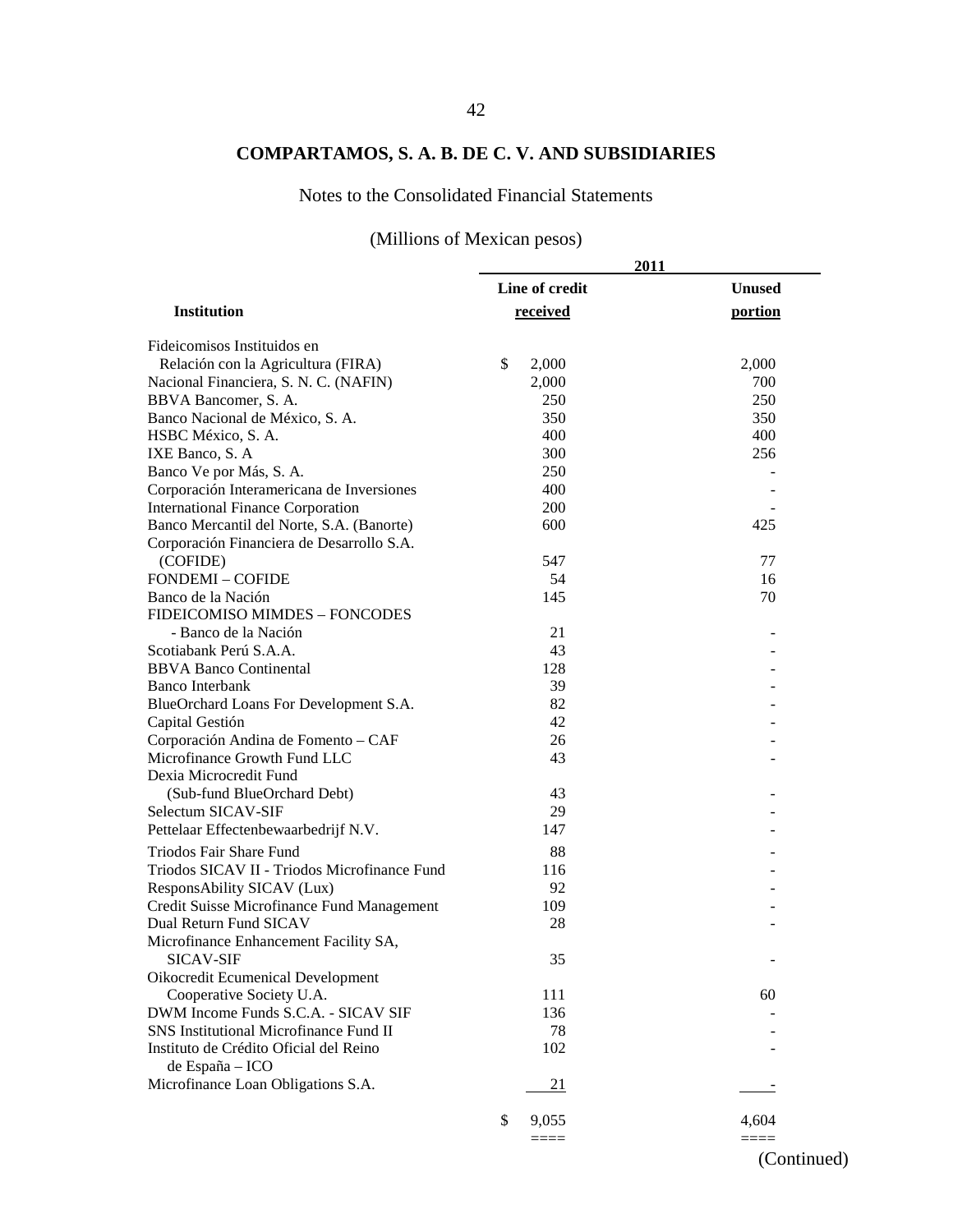Notes to the Consolidated Financial Statements

(Millions of Mexican pesos)

As of December 31, 2012 the Bank had obtained resources from NAFIN for \$1,800 (\$1,300 as of December 31, 2011). Resources were assigned to small entrepreneurs and the amount accrued in the year ended December 31, 2012, for the loans of NAFIN was \$108 (\$92 in 2011 by NAFIN and FIRA).

Loans at December 31, 2012 accrued interest at average interest rates of 6.3895% (6.3485% in 2011) for Mexican pesos.

Under article 106, section III of the Law of Credit Institutions, the Bank may not pledge debt securities issued or accepted by them or kept in their treasury.

#### **(16) Employees' benefits -**

On January 1, 2012, the Bank transfered to Compartamos Servicios, related company, all of its employees with the exception of its Chief Executive Officer who assumed as new employer the obligations incurred by employees up to that date.

As of December 31, 2012, Compartamos has a mixed pension plan (defined benefit and defined contribution) that covers its employees. The benefits are based on years of service and the amount of employee's compensation. Compartamos' policy to fund the defined benefit plan is to contribute according to the project credit unit method, while funding the pension plan of defined contribution is according to seniority and age of the employees. The amount charge to results of the year for 2012 for the defined contribution plan amounts to \$9.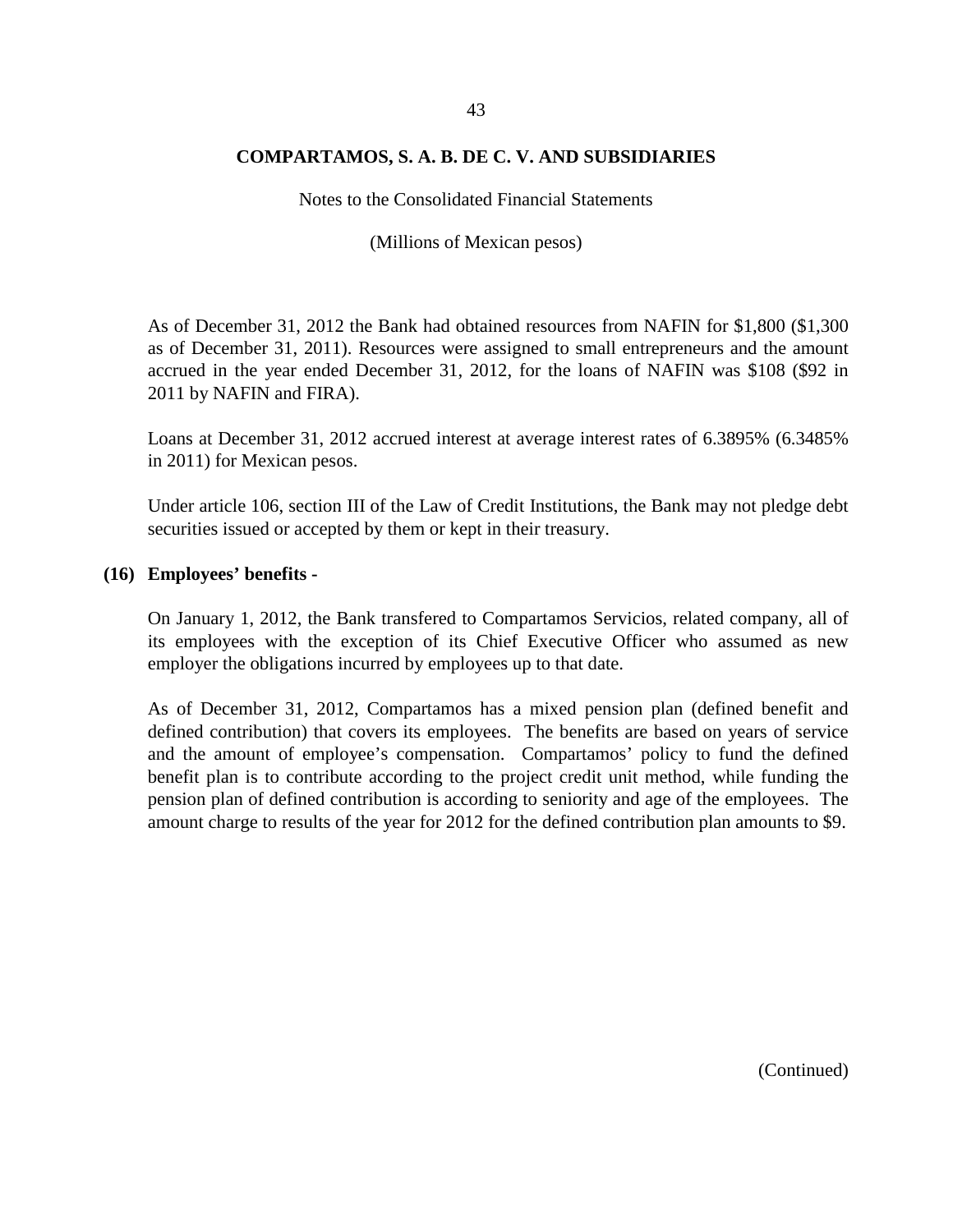#### 44

### **COMPARTAMOS, S. A. B. DE C. V. AND SUBSIDIARIES**

Notes to the Consolidated Financial Statements

(Millions of Mexican pesos, except otherwise noted)

At December 31, 2012 and 2011, labor liability recognized is comprised as follows:

**(a)** Reconciliation between the initial and final balances of the defined benefit obligations (OBD-Spanish abbreviation) for the years ended at December 31, 2012 and 2011.

| <b>Financial position of</b><br>assets and liabilities                          |                 | <b>Pre-retirement</b><br>severance<br>payment |          | <b>Pre-retirement</b><br>seniority<br>premium |          | <b>Seniority premium</b><br>at<br>retirement |
|---------------------------------------------------------------------------------|-----------------|-----------------------------------------------|----------|-----------------------------------------------|----------|----------------------------------------------|
|                                                                                 | 2012            | 2011                                          | 2012     | 2011                                          | 2012     | 2011                                         |
| OBD at beginning of period<br>Plus (less):                                      | (21)<br>\$      | (19)                                          | (5)      | (5)                                           | (2)      | (2)                                          |
| Labor cost of current service<br>Financial cost<br>Actuarial earnings generated | (8)<br>$^{(1)}$ | (7)<br>(1)                                    | (3)<br>۰ | (3)                                           | (1)<br>۰ | (1)                                          |
| in the period<br>Paid benefits                                                  | (5)<br>1        | (10)<br>-16                                   |          | $\overline{c}$<br>Ŧ                           | (3)      |                                              |
| OBD at the end of the period                                                    | (34)            | (21)                                          | (7)      | (5)                                           | (6)      | (2)                                          |

- **(b)** The value of the acquired benefits obligations as of December 31, 2012 and 2011 was \$8,000 pesos and \$83,000 pesos, respectively.
- **(c)** Reconciliation of the OBD and the Net Projected Liability (PNP-Spanish abbreviation).

Following is the reconciliation between the OBD and the PNP recognized in the consolidated balance sheet.

| <b>Labor liabilities</b>                 | <b>Pre-retirement</b><br>severance<br>payment |      | <b>Pre-retirement</b><br>seniority<br>premium |      | <b>Seniority premium</b><br>at<br>retirement |             |
|------------------------------------------|-----------------------------------------------|------|-----------------------------------------------|------|----------------------------------------------|-------------|
|                                          | 2012                                          | 2011 | 2012                                          | 2011 | 2012                                         | <u>2011</u> |
| <b>OBD</b> at December 31<br>Plan assets | \$<br>(34)                                    | (21) | (7)                                           | (5)  | (6)                                          | (2)         |
| Financial position of<br>plan            | (34)                                          | (21) | (7)                                           | (5)  | (6)                                          | (2)         |
| Actuarial gains                          |                                               |      |                                               |      | $\overline{-2}$                              | (1)         |
| <b>PNP</b>                               | \$<br>(34)                                    | (21) | (7)                                           | (5)  | (4)                                          | (3)         |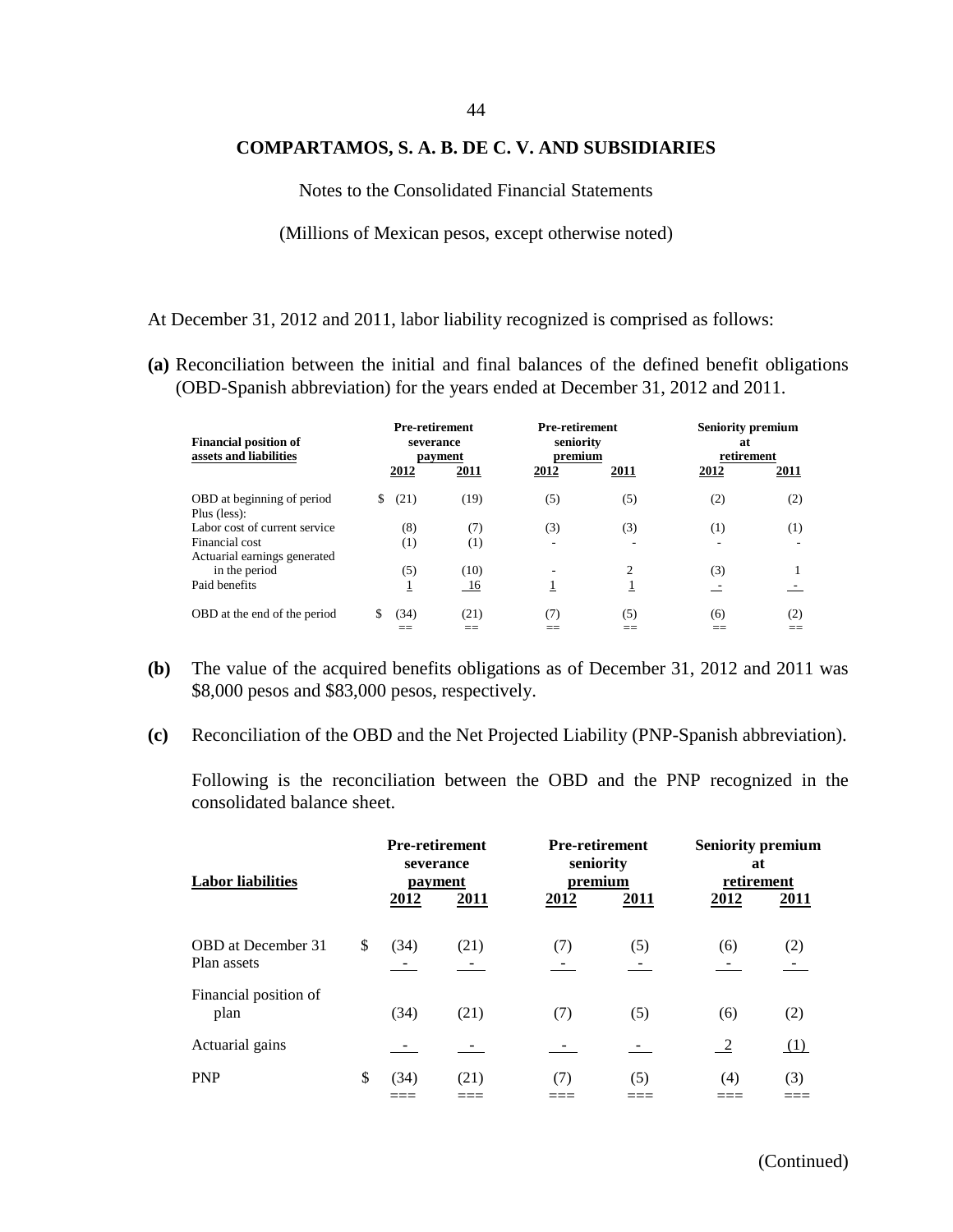#### 45

### **COMPARTAMOS, S. A. B DE C. V. Y SUBSIDIARIAS**

Notes to the Consolidated Financial Statements

(Millions of Mexican pesos)

### **(d)** Period net cost (CNP-Spanish abbreviation):

An analysis of the CNP by plan type is presented as follows:

|                                              |    | <b>Pre-retirement</b><br>severance<br>payment |      | seniority<br>premium        |      | <b>Pre-retirement</b> Seniority premium<br>at<br>retirement |                   |
|----------------------------------------------|----|-----------------------------------------------|------|-----------------------------|------|-------------------------------------------------------------|-------------------|
| <b>CNP</b>                                   |    | 2012                                          | 2011 | 2012                        | 2011 | 2012                                                        | 2011              |
| Labor cost of the current<br>service         | \$ | 8                                             |      | $\mathcal{D}_{\mathcal{L}}$ | 3    | $\mathcal{D}_{\mathcal{L}}$                                 |                   |
| Financial cost                               |    |                                               |      |                             |      | $\overline{2}$                                              |                   |
| Actuarial (earnings)                         |    |                                               |      |                             |      |                                                             |                   |
| loss                                         |    | 3                                             | 10   |                             | (3)  |                                                             |                   |
| Reduction/liquidation<br>Amortization of the |    |                                               |      |                             |      |                                                             | $\left( 1\right)$ |
| transition liability                         |    |                                               |      |                             |      |                                                             |                   |
| Total                                        | \$ | 13                                            | 19   | 2                           |      |                                                             |                   |
|                                              |    |                                               |      |                             |      |                                                             |                   |

#### **(e)** Main actuarial assumptions:

The main actuarial assumptions used, expressed in absolute terms, as well as the discount rates, yield of the plan assets (AP-Spanish abbreviation), salary increases and changes in the indexes or other variables referred, as of December 31, 2012 and 2011, are as follows:

|            |               | 2012               |                  |
|------------|---------------|--------------------|------------------|
| <u>Age</u> | Death $(\% )$ | Disability $(\% )$ | Rotation $(\% )$ |
| 20         | 0.000453      | 0.000760           | 0.606061         |
| 25         | 0.000719      | 0.001000           | 0.112179         |
| 30         | 0.001085      | 0.001120           | 0.068027         |
| 35         | 0.001509      | 0.001290           | 0.042735         |
| 40         | 0.002093      | 0.001640           | 0.027349         |
| 45         | 0.002969      | 0.002210           | 0.016340         |
| 50         | 0.004337      | 0.003470           | 0.009033         |
| 55         | 0.006493      | 0.007120           | 0.003814         |
| 60         | 0.010062      | 0.000000           | 0.000000         |
| 65         | 0.016000      | 0.000000           | 0.000000         |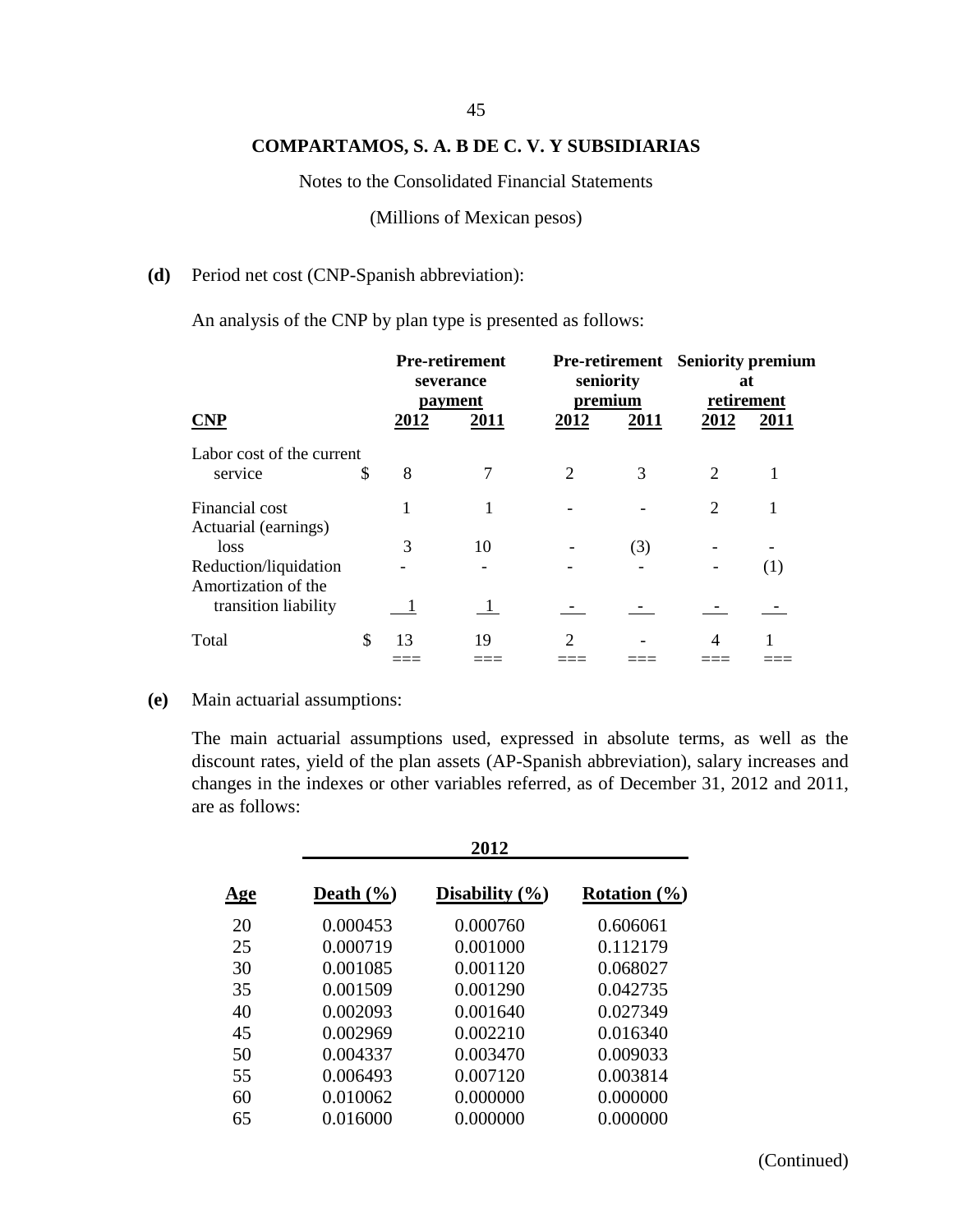Notes to the Consolidated Financial Statements

(Millions of Mexican pesos)

|                          |                       | 2011               |                   |                            |  |  |  |  |  |
|--------------------------|-----------------------|--------------------|-------------------|----------------------------|--|--|--|--|--|
| $\mathbf{Age}$           | Death $(\frac{6}{6})$ | Disability $(\% )$ | Dismissal $(\% )$ | <b>Resignation</b> $(\% )$ |  |  |  |  |  |
| 15                       | 0.00032               | 0.00017            | 0.426291          | 0.032835                   |  |  |  |  |  |
| 25                       | 0.00084               | 0.00039            | 0.225974          | 0.019910                   |  |  |  |  |  |
| 35                       | 0.00181               | 0.00068            | 0.116251          | 0.010873                   |  |  |  |  |  |
| 45                       | 0.00343               | 0.00123            | 0.038911          | 0.003780                   |  |  |  |  |  |
| 55                       | 0.00706               | 0.00167            | 0.013461          | 0.001323                   |  |  |  |  |  |
| 60                       | 0.01078               | 0.00257            | 0.008726          | 0.000860                   |  |  |  |  |  |
|                          |                       | 2012               | 2011              |                            |  |  |  |  |  |
| Discount rate            |                       | 7.00%              | 7.50%             |                            |  |  |  |  |  |
| Rate of salary increases |                       | 5.57%              | 5.47%             |                            |  |  |  |  |  |
| Rate of increases to the |                       |                    |                   |                            |  |  |  |  |  |
| minimum salary           |                       | 3.50%              | 4.17%             |                            |  |  |  |  |  |
|                          |                       |                    |                   |                            |  |  |  |  |  |

**(f)** OBD and plan situation at the end of the last four annual periods:

The OBD value, the plan situation, as well as the adjustments by experience of the last four years are shown as follows:

|      |            | <b>Seniority premium</b><br><b>Historical values</b> |                                 | <b>Adjustments by</b>     |
|------|------------|------------------------------------------------------|---------------------------------|---------------------------|
| Year | <b>OBD</b> | AP                                                   | <b>Plan</b><br><b>Situation</b> | experience<br>OBD $(\% )$ |
| 2012 | 13<br>\$   |                                                      | 13                              |                           |
| 2011 |            |                                                      |                                 |                           |
| 2010 |            |                                                      |                                 | 10                        |
| 2009 |            |                                                      |                                 | 6                         |
| 2008 |            |                                                      | 4                               | 10                        |
| 2007 |            |                                                      |                                 | 11                        |
| 2006 |            |                                                      |                                 |                           |
| 2005 |            |                                                      |                                 |                           |
|      |            |                                                      |                                 |                           |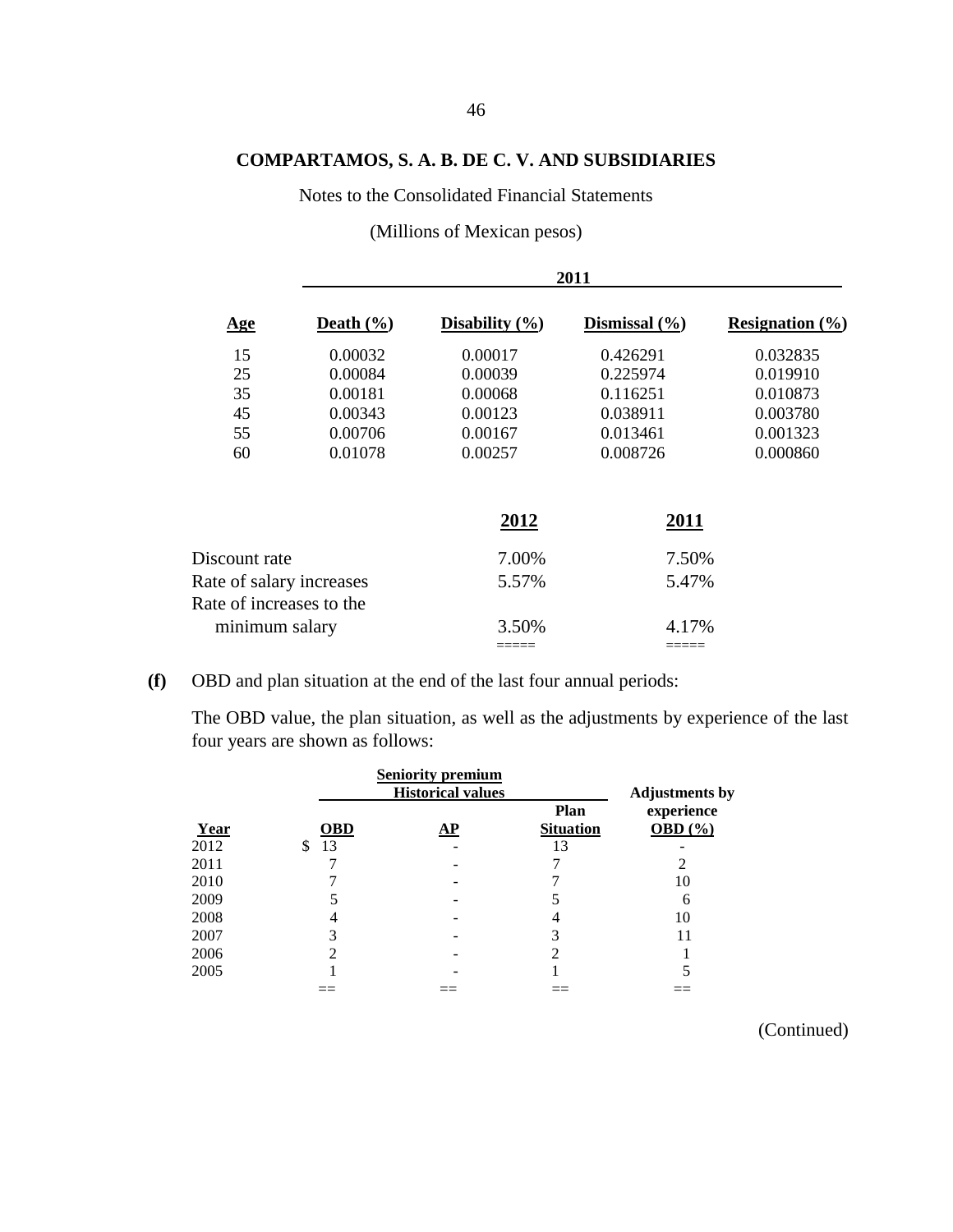Notes to the Consolidated Financial Statements

(Millions of Mexican pesos)

|      |            | <b>Severance payment</b> |                          |                           |
|------|------------|--------------------------|--------------------------|---------------------------|
|      |            | <b>Historical value</b>  |                          |                           |
| Year | <b>OBD</b> | AP                       | <b>Plan</b><br>situation | experience<br>OBD $(\% )$ |
| 2012 | \$34       |                          | 34                       |                           |
| 2011 | 21         |                          | 21                       |                           |
| 2010 | 19         |                          | 19                       |                           |
| 2009 | 14         |                          | 14                       |                           |
| 2008 | 11         |                          | 11                       |                           |
| 2007 | 8          |                          | 8                        | 10                        |
| 2006 |            |                          | 5                        | 21                        |
| 2005 | 3          |                          | 3                        | 11                        |
|      |            |                          |                          |                           |

## **(17) Tax on earnings (Income Tax (IT) and Flat Rate Business Tax (IETU)) and employee statutory profit sharing (ESPS)-**

**(a)** IT

In Mexico, companies must pay the tax greater between IETU and IT. If it pays IETU, the payment is considered final and not subject to recovery in subsequent years.

Under the current tax legislation, the IT rate for fiscal years of 2011 to 2013 is 30%, for 2014 29%, and for 2015 and thereafter, 28%. The current rates for 2012 and 2011 for IETU and ESPS are 17.5% and 10%, respectively.

The tax results differ from the accounting result, mainly in such items cumulative by the time and deducted differently for accounting and tax purposes, by the recognition of the inflation effects for tax purposes, as well as such items only affecting either the accounting or tax results.

Based on its financial and tax projections, Compartamos determined that the tax to be paid in the future will be the IT, therefore deferred income tax has been recognized on that basis.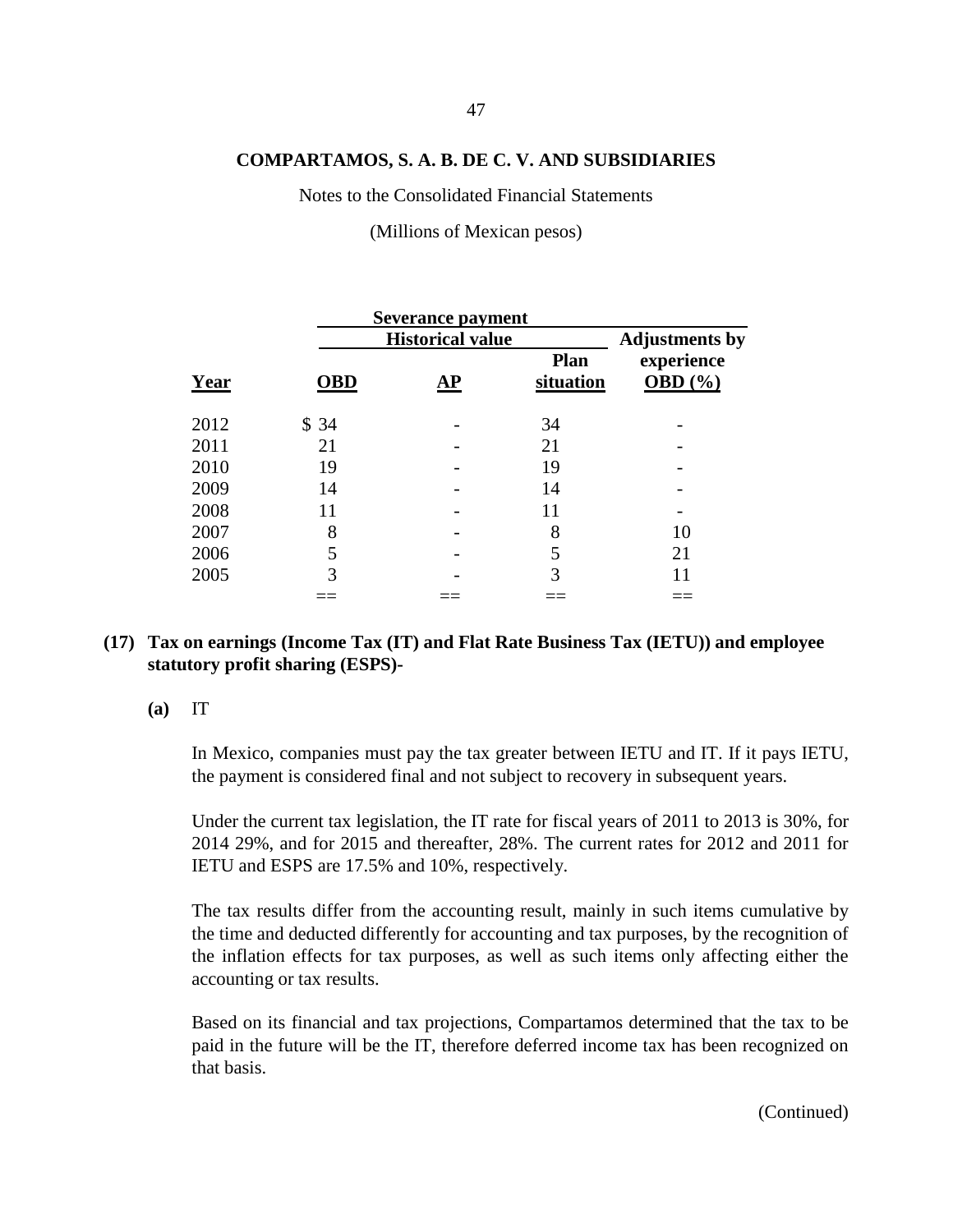Notes to the Consolidated Financial Statements

(Millions of Mexican pesos)

The expense (income) in the consolidated statement of income for current and deferred IT for the years ended December 31, 2012 and 2011, is comprised as follows:

|                                                          | 2012 |                | 2011            |                |                 |
|----------------------------------------------------------|------|----------------|-----------------|----------------|-----------------|
|                                                          |      | <b>Current</b> | <b>Deferred</b> | <b>Current</b> | <b>Deferred</b> |
| Bank (IT)                                                | \$   | 979            | 16              | 938            | 39              |
| Financiera Crear                                         |      | 49             | (2)             | 26             |                 |
| Compartamos S. A. B. de<br>C. V. (IT)<br>Red Yastás (IT) |      |                | (31)            |                |                 |
| <b>Compartamos Servicios</b><br>(TT)                     |      | 131            | (89)            |                |                 |
|                                                          |      | 1,159          | (106)           | 964            | 41              |

The reconciliation between the current and effective IT tax rates of the Bank for the year ended December 31, 2012 which provision is the main consolidated IT expense, is shown as follows:

|                                        | 2012        | 2011  |
|----------------------------------------|-------------|-------|
| Income before IT                       | \$<br>3,046 | 3,045 |
|                                        |             |       |
| IT at the rate of 30% on income        |             |       |
| before IT                              | \$<br>(914) | (914) |
| Plus (minus) the effective IT on:      |             |       |
| Deductible annual inflation adjustment | 59          | 65    |
| Non-deductible provisions              | (141)       | (60)  |
| Other non-deductible or cumulative     | 17          | (29)  |
| Current IT                             | (979)       | (938) |
| Deferred IT                            | (16)        | (39)  |
| IT provision                           | \$<br>(995) | (977) |
|                                        |             |       |
| Effective IT rate                      | \$<br>33%   | 32%   |
|                                        |             |       |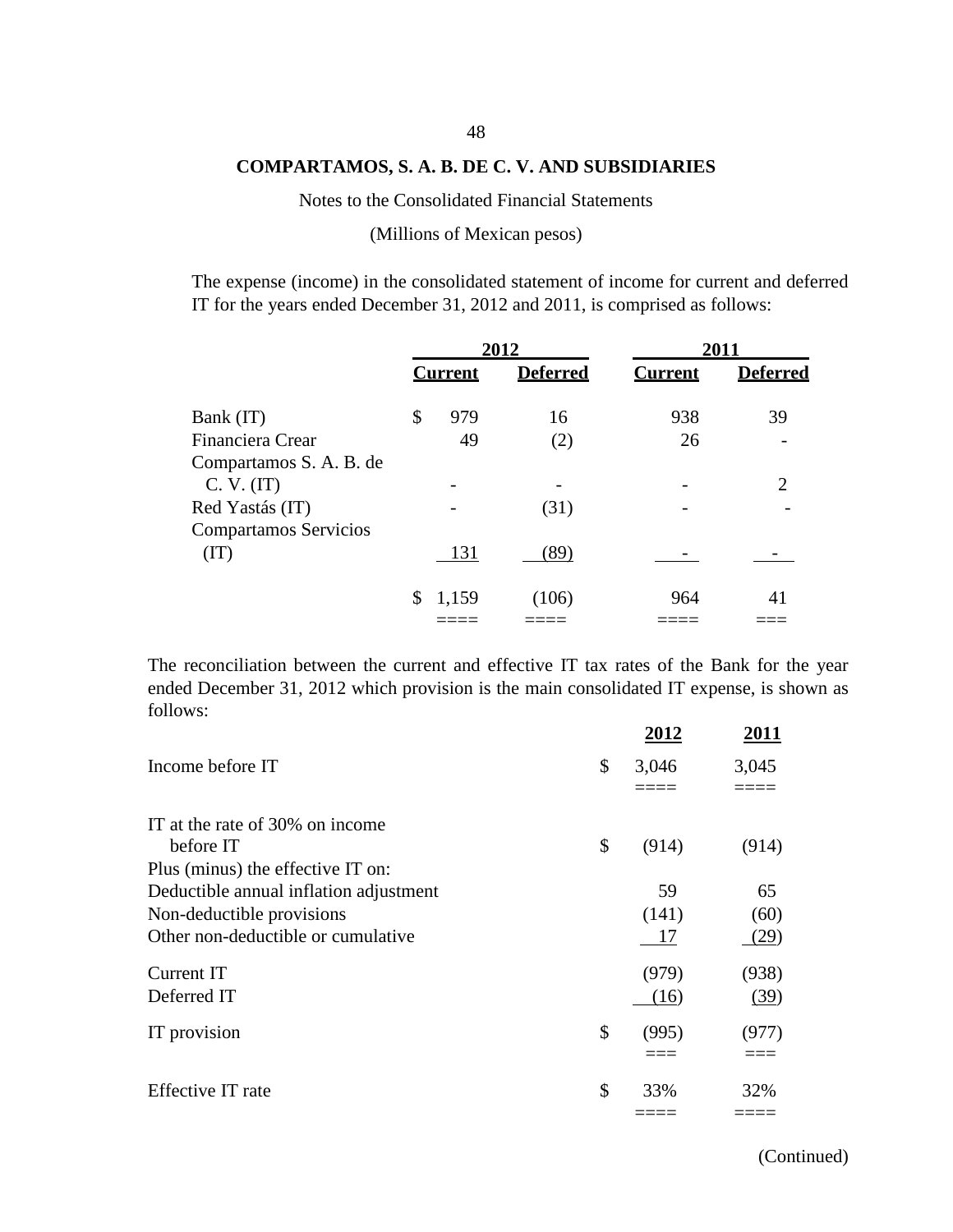Notes to the Consolidated Financial Statements

(Millions of Mexican pesos)

As of December 31, 2012 and 2011, the main temporary differences on which deferred IT was recognized are as follows:

|                                    | 2012       | <u> 2011 </u> |
|------------------------------------|------------|---------------|
| Provision for loan loss reserves   | \$<br>948  | 473           |
| Furniture and equipment            | (1)        | (52)          |
| Installation expenses              | 135        | 98            |
| Valuation of financial instruments | 5          | 17            |
| <b>ESPS</b> payable                | 44         | 96            |
| Employees' benefits                | 253        | 29            |
| Provisions                         | 38         | 138           |
| Tax loss                           | 107        | 93            |
| Other                              | 105        | -12           |
|                                    | 1,634      | 904           |
| IT rate                            | 29 and 30% | 29 and 30%    |
| Deferred IT                        | 488        | 267           |
| Less:                              |            |               |
| Valuation allowance                | <u>279</u> | 162           |
| Deferred IT (net)                  | \$<br>209  | 105           |
|                                    |            |               |

### **(b) IETU-**

Current IETU for the year ended December 31, 2012 and 2011, is calculated at the 17.5% rate on the profit determined based on the cash flows, such net income represents the difference between the total income collected by taxable activities, less the authorized tax deduction paid. IETU credits are deducted from the aforementioned result, in accordance with current legislation. In the case of Compartamos, IT was greater than IETU.

#### **(c) ESPS -**

For the year ended December 31, 2012, Compartamos Servicios calculated ESPS base on article 16 of the IT Law and in 2011 the Bank used as the basis for calculation of ESPS article 127, section III of the Federal Labor Law. The amount of ESPS determined for the years ended December 31, 2012 and 2011 amounts to \$43 and \$96, respectively, which were recognized under administrative and promotion expenses in the consolidated income statement. As of December 31, 2012 and 2011, Financiera Crear recorded a provision of \$9 and \$10, respectively, for this concept.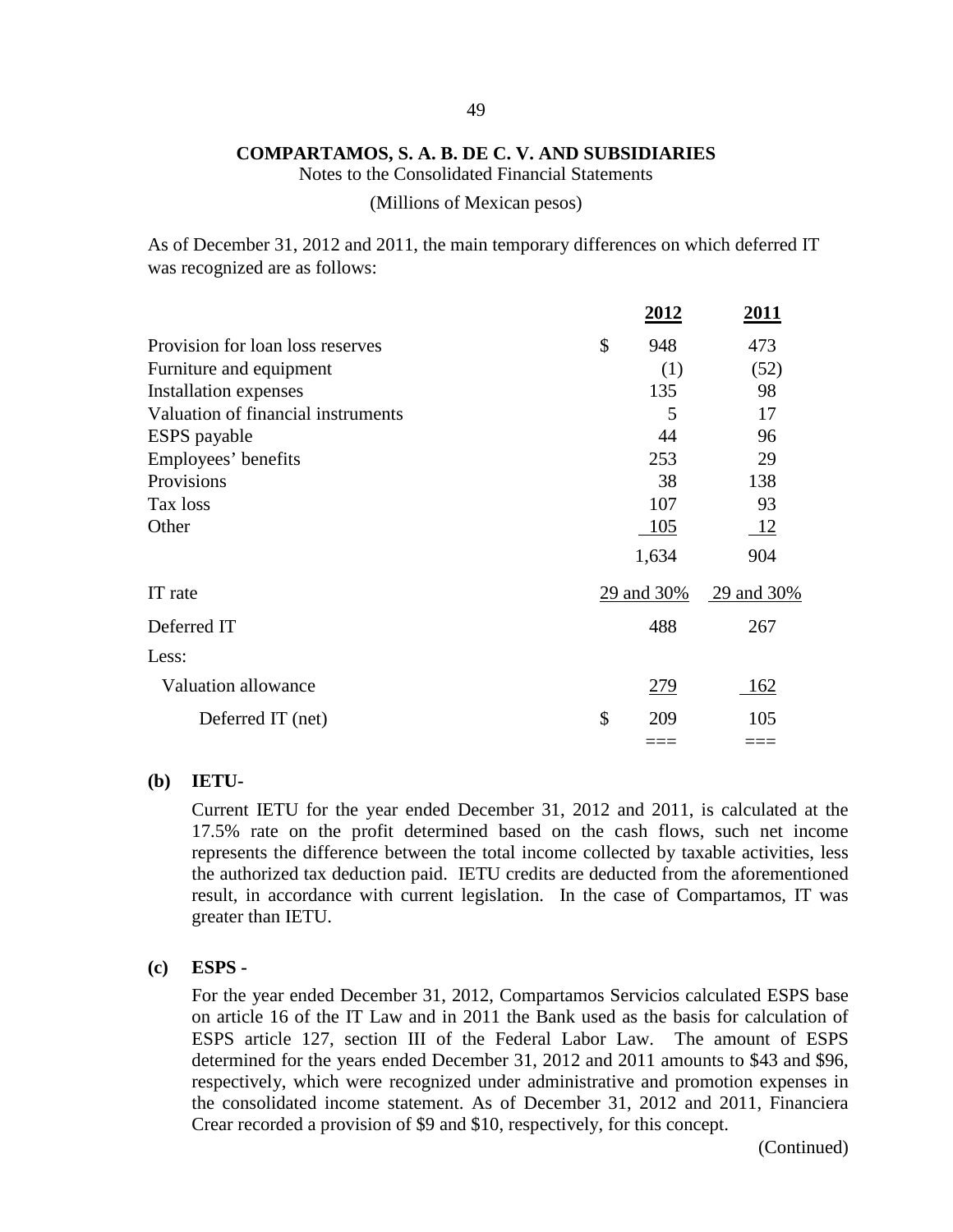Notes to the Consolidated Financial Statements

### (Millions of Mexican pesos)

### **(18) Sundry creditors and other accounts payable -**

As of December 31, 2012 and 2011, the balance of this caption is comprised as follows:

|                                         | 2012      | 2011       |
|-----------------------------------------|-----------|------------|
| Taxes payable                           | \$<br>21  | <u>19</u>  |
| ESPS (note 17)                          | 44        | 106        |
| Capitalized lease liabilities (note 12) | 156       | 32         |
| Social security contributions           | 68        | 66         |
| Other taxes                             | 87        | 96         |
| Labor liabilities (note 16) $(*)$       | 57        | 33         |
| Sundry provisions                       | 272       | 146        |
| Sundry creditors                        | 294       | 146        |
|                                         | 934       | <u>519</u> |
|                                         | \$<br>999 | 644        |
|                                         |           |            |

(\*) Includes \$12 and \$4, at December 31, 2012 and 2011, respectively, of labor liability of Financiera Crear.

Following is the analysis of the activity of the most significant provisions for the year ended December 31, 2012 and 2011.

| <b>Type of</b>       | <b>Balance at</b><br>January 1, | <b>Plus</b> | <b>Less</b> | <b>Less</b>                | <b>Balance at</b><br>December 31, |
|----------------------|---------------------------------|-------------|-------------|----------------------------|-----------------------------------|
| <b>Provision</b>     | 2012                            | increases   |             | applications cancellations | 2012                              |
| Short term:          |                                 |             |             |                            |                                   |
| <b>ESPS</b>          | 106<br>S                        | 43          | 105         |                            | 44                                |
| Sundry<br>provisions | 146<br>S                        | 680         | 549         | 5                          | 272                               |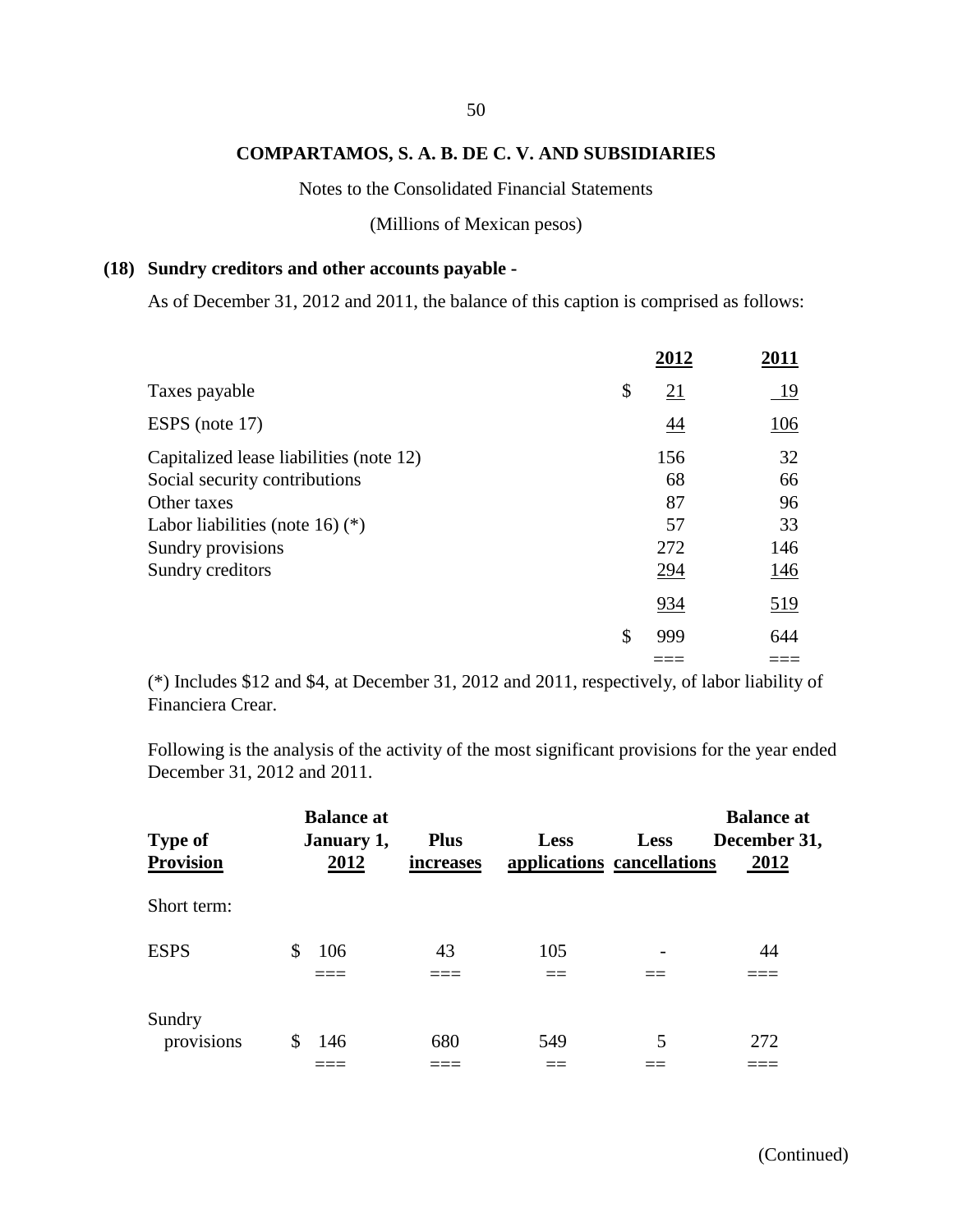Notes to the Consolidated Financial Statements

(Millions of Mexican pesos)

| <b>Type of</b><br><b>Provision</b> | <b>Balance at</b><br>January 1,<br>2011 | <b>Plus</b><br>increases | <b>Less</b> | <b>Less</b><br>applications cancellations | <b>Balance at</b><br>December 31,<br>2011 |
|------------------------------------|-----------------------------------------|--------------------------|-------------|-------------------------------------------|-------------------------------------------|
| Short term:                        |                                         |                          |             |                                           |                                           |
| <b>ESPS</b>                        | 68<br>\$                                | 106                      | 68          |                                           | 106                                       |
| Sundry<br>provisions               | 112<br>S                                | 146                      | 98          | 14                                        | 146                                       |

The liabilities' provisions represent present obligations for past events where more likely than not there will be outflow of economic resources in the short-term.

Following are presented the main provision concepts as of December 31 2012 and 2011:

|                   | 2012            | 2011      |
|-------------------|-----------------|-----------|
| Performance bonus | 221<br>\$       | 108       |
| Commissions       | 22              | 23        |
| Other             | $\overline{29}$ | <u>15</u> |
| Total provisions  | 272<br>\$       | 146       |
|                   |                 |           |

### (**19) Institute for the protection of bank saving (IPAB-Spanish abbreviation)-**

The Bank Savings Protection Law went into effect on January 20, 1999 as part of the measures adopted by the federal government to deal with the economic crisis arising in late 1994. The law provides for the creation of the IPAB to replace the Bank Savings Protection Fund.

The purpose of the IPAB is to apply a series of preventive measures designed to avoid financial problems at banks and ensure compliance with bank obligations towards their depositors.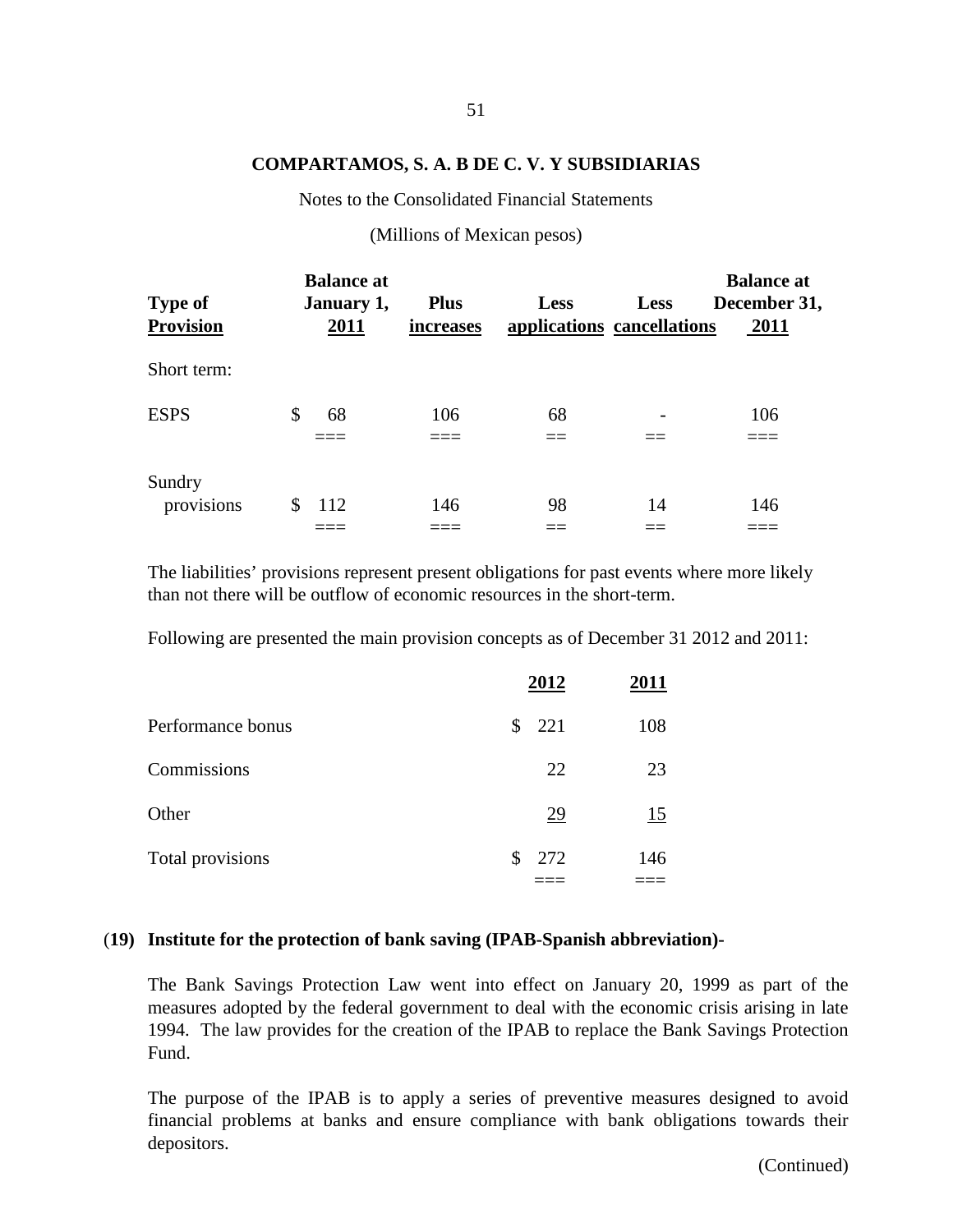Notes to the Consolidated Financial Statements

(Millions of Mexican pesos, except the earning per share)

The IPAB administers the Bank Savings Protection System, which was gradually restructured as per the transition guidelines established. The new System for the Protection of Bank Savings, in effect since 2005, comprises, among other changes, the protection of deposits from the general public amounting to the equivalent of 400,000 UDI (approximately \$1.95 and \$1.87 at December 31, 2012 and 2011, respectively), excluding interbank deposits and those payable to its stockholders and upper bank management, among others.

Fees paid to the IPAB during the years ended December 31, 2012 and 2011, amounted to \$26 and \$18, respectively, which were charged directly to the results of the year.

### **(20) Stockholders' equity-**

The company was incorporated with a minimum fixed capital of fifty thousand pesos and an unlimited variable capital.

#### *Movements 2012-*

During the term of the trust that is mentioned on capital movements in 2011 (the Trust), 268,084 shares of Compartamos, equivalent to 67,021 shares of the Bank were sold. On August 31, 2012, the Technical Committee of the Trust instructed its cancellation, in which 46,008 remaining shares of Compartamos were transferred to Shares in Treasury recognizing an effect of \$1 in additional paid-in capital.

At the April 23, 2012 Ordinary and Extraordinary General Stockholders' Meeting, it was resolved to declare and pay dividends for \$499 equivalent to \$0.03 pesos per share, which was paid on May 23, 2012 through S.D. Indeval S.A. de C.V., (Institution for the Deposit of Securities). In the same meeting it was resolved to declare a fund for the acquisition of own shares for \$700. At December 31, 2012, 14,066,994 shares have been repurchased amounting to \$198. In addition it was approved the increase of statutory reserve for \$97.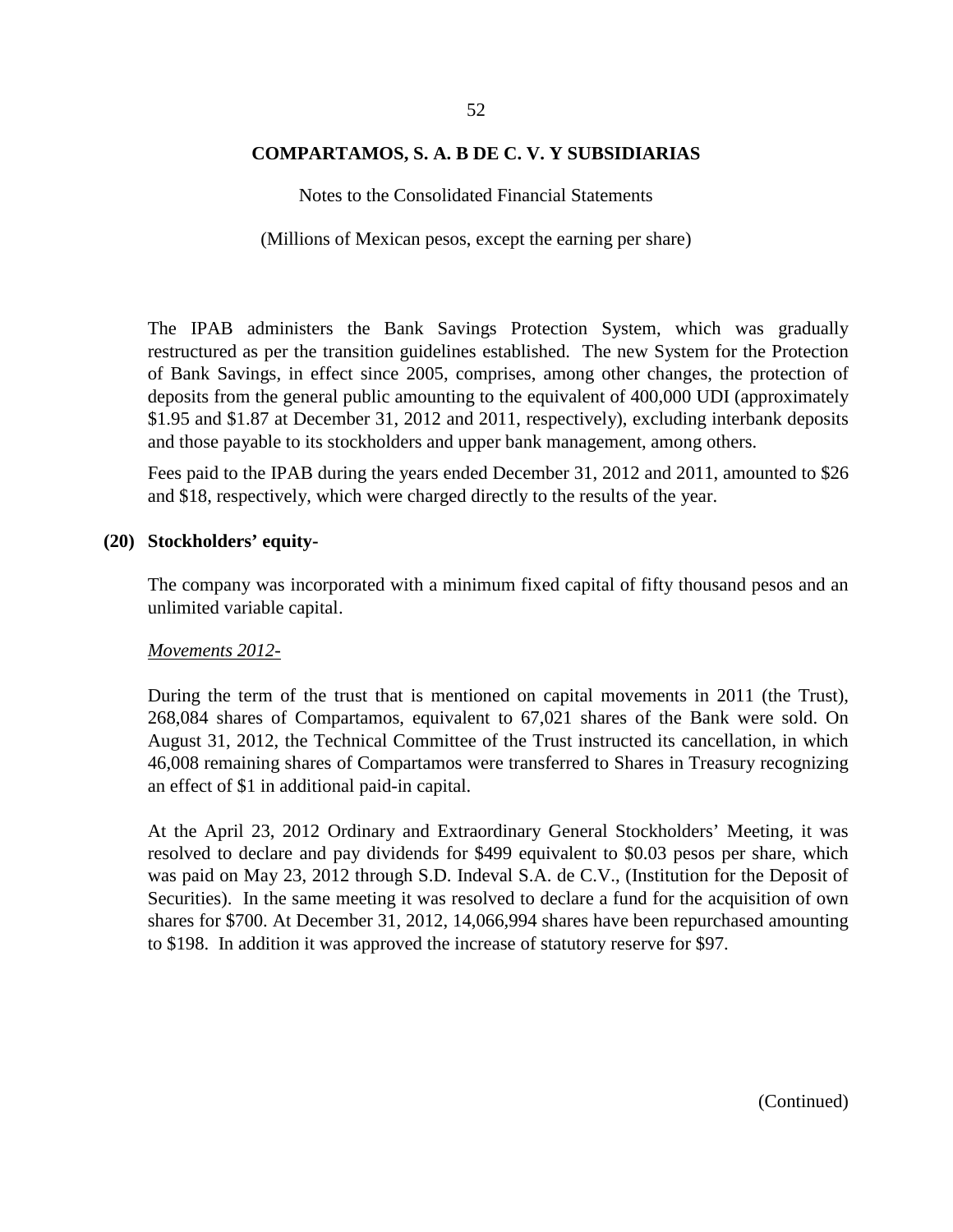Notes to the Consolidated Financial Statements (Millions of Mexican pesos, except otherwise noted)

*Movements 2011-*

On September 6, 2011, Compartamos started the public offering of the acquisition and reciprocal subscription of shares to acquire up to 2.84% of the Bank's shares, which were owned by public investors and they were different from those owned by Compartamos. On October 4, 2011, such public offering was finalized having acquired 11,749,290 shares which represents the 2.83% of the Bank's subscribed and paid capital, in exchange of the subscription of 46,997,160 shares which represent the 2.83% of Compartamos subscribed and paid capital. As a result of the Public Offering, Compartamos owns 99.98% of the Bank's capital stock, recording an additional paid-in capital for \$178, net of placement expenses of \$10.

Compartamos decided to cancel the registration of the Bank's shares in the National Securities Registry, as well as delisting the shares from the Mexican Stock Exchange. Based on the aforementioned, and in terms of Article 108 of the Securities Exchange Act, from the date of cancellation of the registration of the shares, 314,092 shares of Compartamos, equivalent to 78,523 shares of the Bank that were not acquired in connection with the Exchange Offer, will be affected in a trust, for a minimum period of six months.

At the April 29, 2011 Ordinary General Stockholders' Meeting, the stockholders agreed to apply income for the year ended December 31, 2010, increasing the statutory reserve by \$3 and payment of dividends of \$48, equivalent to \$0.03 pesos per share and the remaining balance of \$1 was applied to prior years' income. In the same Stockholders' meeting, the stockholders decreed an interim dividend derived from the results as of March 31, 2011 for \$404, equivalent to \$0.25 pesos per share.

At the March 31, 2011 Extraordinary General Stockholders' Meeting, the stockholders agreed the cancellation of 12,241,200 shares related to the fixed minimum capital and 36,723,600 shares related to the variable capital held in Treasury, given that on December 24, 2010, when the mandatory acquisition and reciprocal subscription public offering made by Compartamos was settled, such shares were not exchanged in connection with the Public Offering because they were not subject to be exchanged due to express restriction prescribed by law.

Derived from the aforementioned cancellation of shares, the capital stock was reduced to 415,595,676 ordinary shares corresponding to the fixed minimum portions and 1,246,787,028 ordinary shares corresponding to the variable portion, "Single" series, with no face value.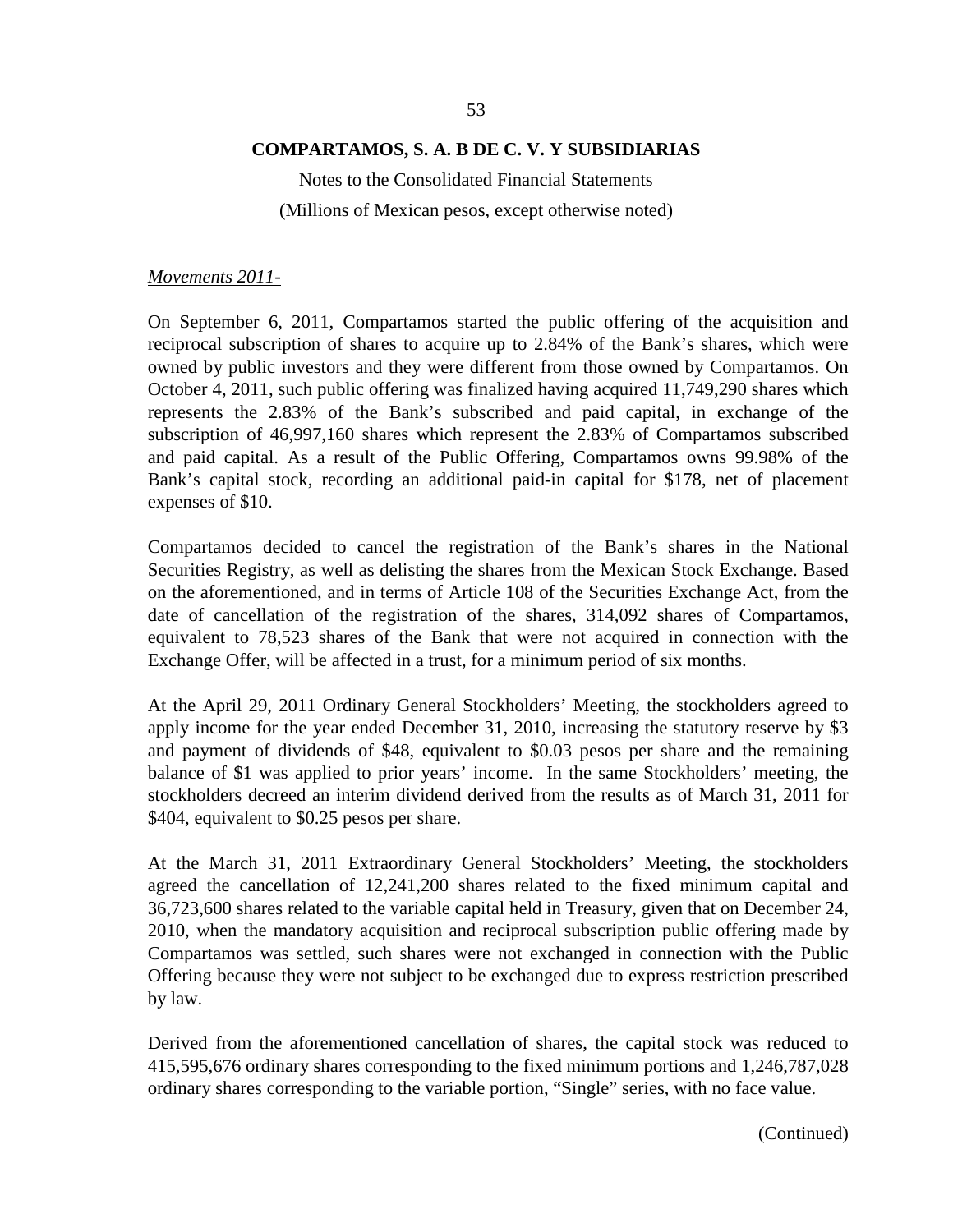Notes to the Consolidated Financial Statements

(Millions of Mexican pesos)

Compartamos equity subscribed and paid at December 31, 2012 and 2011 is comprised as follows:

| <b>Series</b> | Shares*       | <b>Description</b>                                               | Amount  |
|---------------|---------------|------------------------------------------------------------------|---------|
| "Single"      | 415,595,676   | Minimum fixed capital with<br>no withdrawal rights               | \$1,157 |
|               | 1,246,787,028 | Variable capital                                                 | 3,472   |
|               | 1,662,382,704 | Capital stock as of December 31, 2012 and 2011 $\frac{4,629}{2}$ |         |

The General Corporations Law requires the Company to separate annually 5% of their profits to constitute the statutory reserve until it reaches 20% of the capital stock.

Dividends paid are not subject to IT if they are paid from the net tax profit account (CUFIN - Spanish abbreviation). Any dividends paid in excess of this account will cause IT. The current tax will be payable by Compartamos and may be credited against its IT in the same year or the following two years or in its case against IETU of the period. Dividends paid that come from earnings previously taxed by IT will not be subject of any kind of retention or additional tax payment.

In the event of a capital reduction, the provisions of the IT Law arrange any excess of stockholders' equity over capital contributions, to be accounted with the same tax treatment as dividends.

The Ministry of Finance and Public Credit (SHCP-Spanish acronym) requires banks to have a percentage of capitalization on assets at risk, which are calculated by applying certain percentages depending on assigned risk. As of December 31, 2012, the Bank had complied with the percentage.

#### *Minimum capital stock -*

The Bank's subscribed and paid-in minimum capital is equivalent, in Mexican pesos, to the value of ninety million UDIs. The minimum capital stock required for the Bank to operate must be subscribed and paid-in. When the capital stock exceeds the minimum, at least 50% must be paid-in, provided this percentage is not below the established minimum.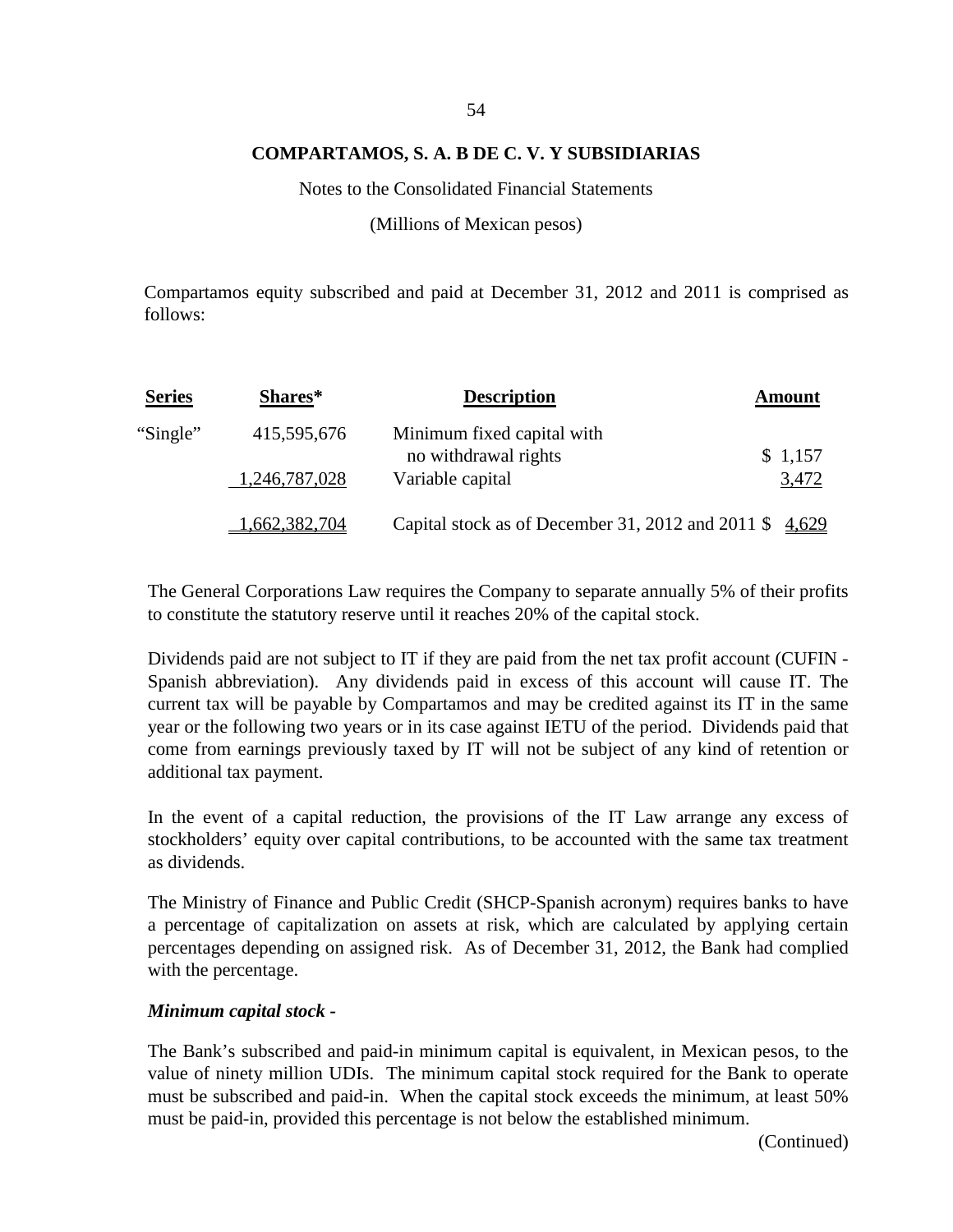# Notes to the Consolidated Financial Statements (Millions of Mexican pesos)

In order to comply with minimum capital requirements, the Bank can consider the net capital held, as per the provisions of article 50 of the Law of Credit Institutions. At no time net capital can be less than minimum capital.

### *Capitalization -*

### *Net capital-*

The Bank maintains net capital related to the market, credit and operating risk to which it is exposed, and which is not below the sum of the capital requirements pertaining to said types of risk, in terms of the Capitalization Requirement Rules for Multiple Banking Institutions issued by the SHCP.

As of December 31, 2012 and 2011, the Bank is in compliance with the capitalization rules, which require it to maintain a certain net capital in relation to market and credit risks incurred in their operations, which may not be less than the amount arrived at by adding capital requirements for both types of risk.

### *Capitalization index-*

Capitalization rules for financial institutions establish requirements for specific levels of net capital, such as a percentage of assets subject to market, credit or operational risks. The Bank's capitalization Index (Icap by its acronym in Spanish) as of December 31, 2012 and 2011 is 33.4% and 39.6%, respectively.

To calculate the Icap, assets are weighted according to the related market, credit and operating risks. The Icap on assets subject to credit risk as of December 31, 2012 and 2011, is 40.5% and 47.3%, respectively.

Following are the most relevant items of the Icap as of December 31, 2012 and 2011:

|                                        | 2012         | <u>2011</u> |
|----------------------------------------|--------------|-------------|
| Assets in market risk                  | \$<br>1,515  | 1,003       |
| Assets in credit risk                  | 15,971       | 12,922      |
| Assets in operational risk             | 1,879        | 1,511       |
| Total risk assets                      | \$<br>19,365 | 15,436      |
|                                        |              |             |
| Net capital                            | \$<br>6,475  | 6,115       |
|                                        |              |             |
| Ratio on assets subject to credit risk | 40.5%        | 47.3%       |
|                                        |              |             |
| Ratio on assets subject to total risk  | 33.4%        | 39.6%       |
|                                        |              |             |

(Continued)

55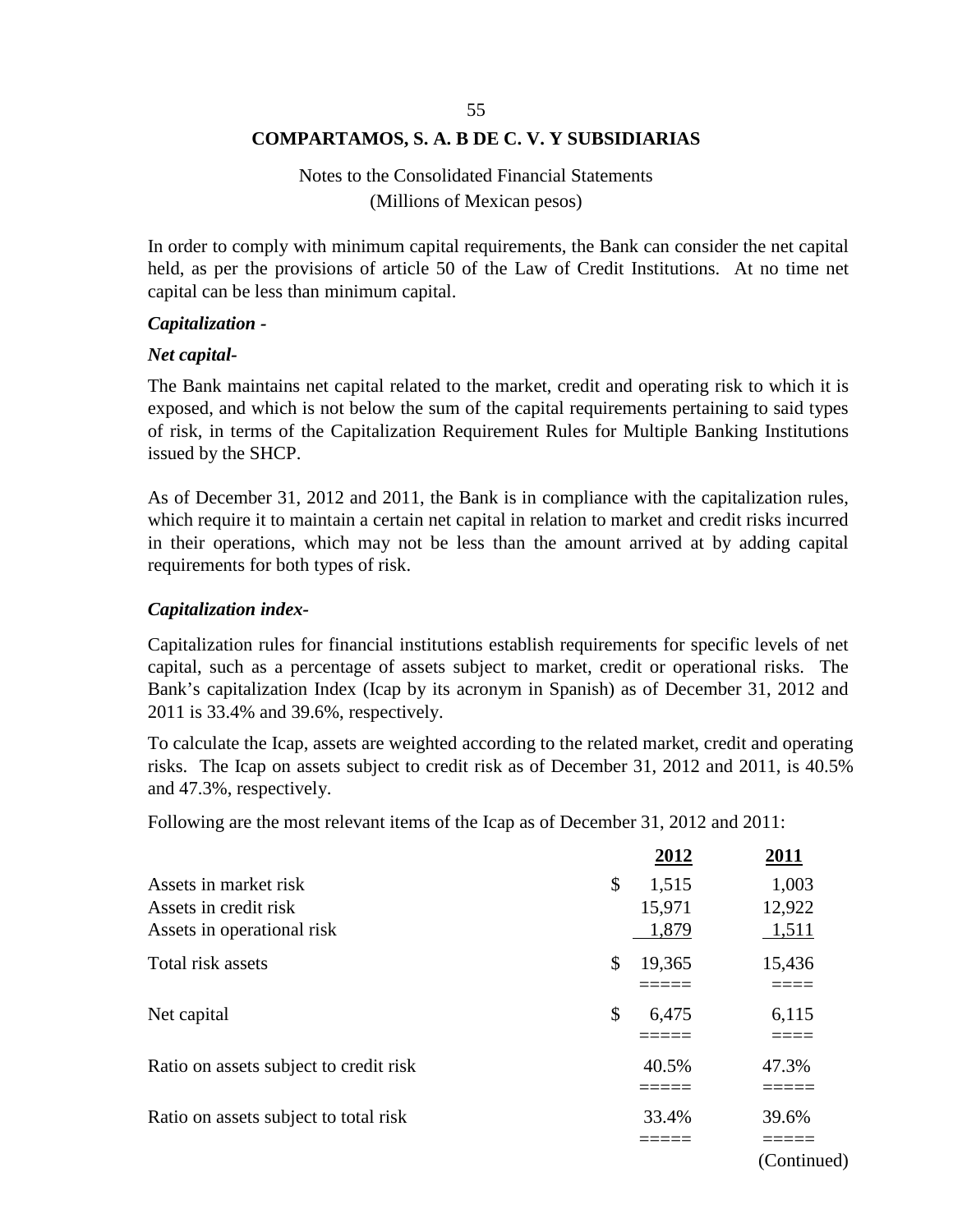Notes to the Consolidated Financial Statements

(Millions of Mexican pesos)

The Bank's net capital requirement for its exposure to credit risk must have a minimum Icap of 8%, which is the result of multiplying the weighted assets for which the standard method was used.

The net capital is determined by decreasing the amounts corresponding to investments in shares and intangible assets from stockholders' equity, plus the general preventive reserves set up in an amount not exceeding 1.25% of the weighted assets subject to credit risk, as follows:

|                                                                   | December 31   |         |  |
|-------------------------------------------------------------------|---------------|---------|--|
|                                                                   | 2012          | 2011    |  |
| Stockholders' equity                                              | \$<br>6,764.4 | 6,093.0 |  |
| Deduction of investments in shares of non - financial<br>entities | (0.2)         | (0.2)   |  |
| Deduction of intangibles and deferred expenses or costs           | (313.6)       | (0.5)   |  |
| Basic capital                                                     | 6,450.6       | 6,092.3 |  |
| General preventive loan loss reserves                             | 24.6          | 22.9    |  |
| Complementary capital                                             | 24.6          | 22.9    |  |
| Net capital                                                       | \$<br>6,475.2 | 6,115.2 |  |
|                                                                   |               |         |  |

In 2004, the Commission issued general rules for rating multiple banking institutions on the basis of their capitalization indexes (categories I to V, whereby category I is the best and category V the worst) and, when pertinent, applying the necessary corrective measures to guarantee a proper capital amount that will allow for facing solvency problems experienced by this type of institutions.

Multiple banking institutions will be notified by the Commission of their rating with respect to their categories, as well as the corresponding minimum corrective measures and/or special additional measures.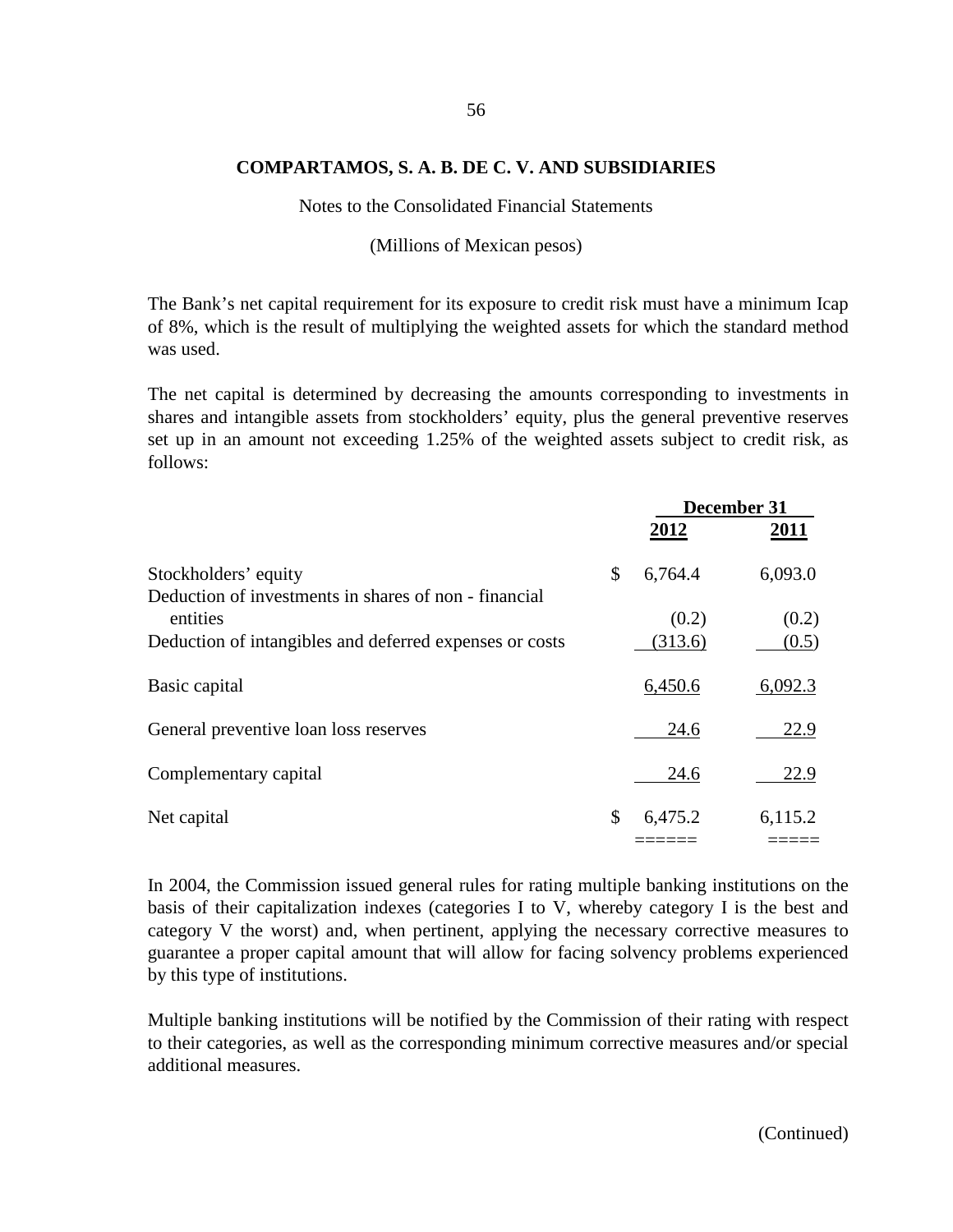#### Notes to the Consolidated Financial Statements

#### (Millions of Mexican pesos)

Special additional corrective measures could be applied by the Commission in addition to minimum corrective measures, which, depending on the category, could include the requirement to issue more detailed reports to the Board of Directors of those institutions and the Commission, and contracting special auditors to deal with specific questions with external auditors authorized by the Commission, to the replacement of officers, directors, statutory auditors and auditors, the modification of interest rate policies and the withdrawal of the multiple banking institution's operating permit.

As of December 31, 2012 and 2011, since the capitalization index is more than 10%, the Bank was classified in Category I, as established in Title Five of chapter I of article 220 of the General Dispositions Applicable to Credit Institutions published in the December 2, 2005 Official Gazette and in subsequent amendments.

#### *(a) Market risk-*

The capital required for the position of assets at market risk of the Bank as of December 31, 2012 and 2011 is as follows:

|                                                                                          | <b>Amount of the</b><br>equivalent positions |         |       | Capital<br>requirement |  |
|------------------------------------------------------------------------------------------|----------------------------------------------|---------|-------|------------------------|--|
| <b>Item</b>                                                                              | 2012                                         | 2011    | 2012  | <b>2011</b>            |  |
| Operations at nominal rate in local<br>currency<br>Positions in foreign currency or with | \$1,514.4                                    | 1,002.2 | 121.2 | 80.2                   |  |
| return indexed to exchange rates                                                         | 0.4                                          | 1.2     | 0.0   | 0.1                    |  |
|                                                                                          | \$1,514.8                                    | 1,003.4 | 121.2 | 80.3                   |  |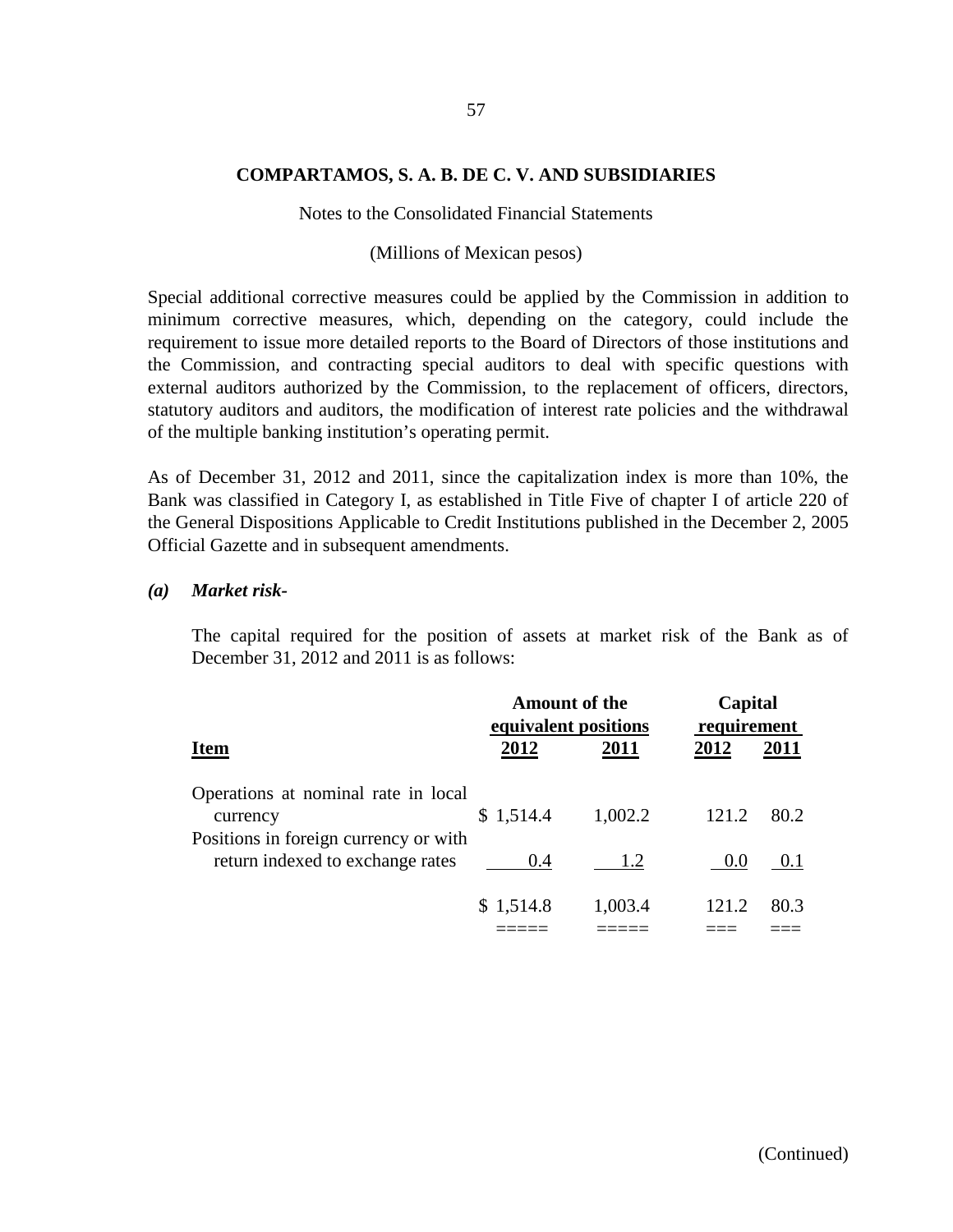Notes to the Consolidated Financial Statements

(Millions of Mexican pesos)

#### *(b) Credit risk -*

The amount corresponding to weighted assets subject to credit risk and their respective capital requirements of the Bank as of December 31, 2012 and 2011 is described below per risk group and item:

|                                                                |    | <b>Risk-weighted</b><br><b>Assets</b> |          | Capital<br>requirement |         |
|----------------------------------------------------------------|----|---------------------------------------|----------|------------------------|---------|
|                                                                |    |                                       |          |                        |         |
|                                                                |    | 2012                                  | 2011     | 2012                   | 2011    |
| Risk group:                                                    |    |                                       |          |                        |         |
| Group III (weighted at 20%)                                    | \$ | 69.9                                  | 33.8     | 5.6                    | 2.7     |
| Group III (weighted at 50%)                                    |    | 287.5                                 | 375.1    | 23.0                   | 30.0    |
| Group VI (weighted at 100%)                                    |    | 14,056.5                              | 11,341.0 | 1,124.5                | 907.3   |
| Group VII (weighted at 23%)                                    |    |                                       | 3.5      |                        | 0.3     |
| Group VIII (weighted at 125%)                                  |    | 116.8                                 | 95.1     | 9.3                    | 7.6     |
| Customer in debt securities<br>Permanent investments and other |    | 300.3                                 | 300.9    | 24.0                   | 24.1    |
| assets                                                         |    | 1,140.1                               | 772.7    | 91.2                   | 61.8    |
| Total credit risk                                              | \$ | 15.971.1                              | 12,922.1 | 1,277.6                | 1,033.8 |

### *(c) Operational risk-*

The capital requirement of the Bank pertaining to exposure to operational risk for December 2012 is \$159.3, while in 2011 was \$120.9, both equivalent to the corresponding percentage (15%), as established in Transitory Rule Eight of the rules setting forth the capitalization requirements for multiple banking institutions, of the average of the requirement for market and credit risks.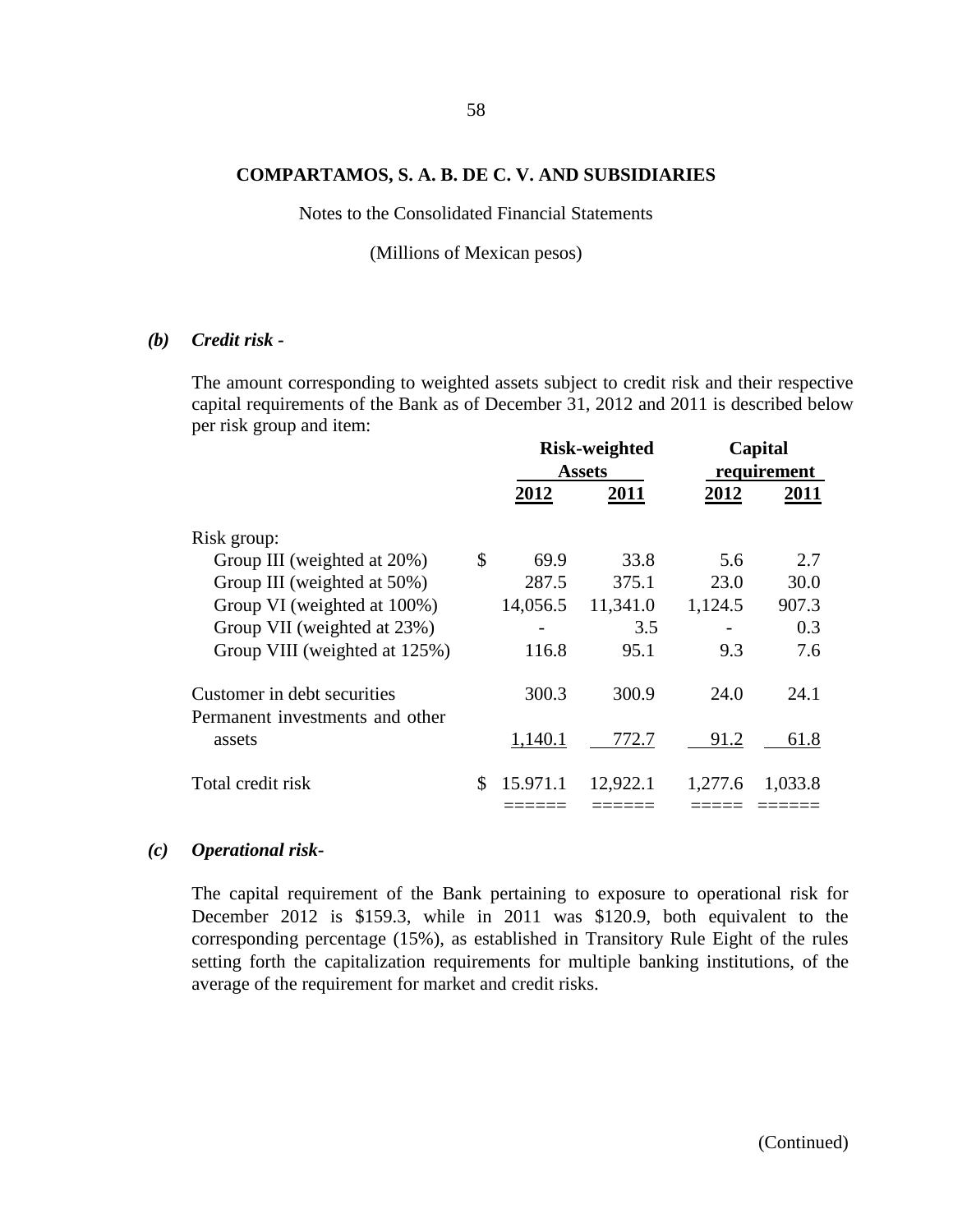Notes to the Consolidated Financial Statements

(Millions of Mexican pesos)

Capital requirements are calculated periodically and the sufficiency on the Bank's capital is evaluated. Over the past two years, the Bank has maintained an Icap without relevant fluctuations.

#### **(21) Commitments and contingent liabilities –**

Compartamos has entered into a number of lease agreements for its head office and service offices from which it performs its transactions. The average terms of these agreements range from two to five years. Rent payments to be made over the next five years amount to \$462 (\$154 in 2013, \$91 in 2014 \$81 in 2015, \$78 in 2016, \$53 in 2017 and \$5 in 2018).

Compartamos Servicios entered into a lease agreement of a building for the exclusive use of corporate offices, the amount of the rent is in dollars and will be translated into Mexican pesos as of April 1, 2013, in which conditions are met to occupy the building. The term of the agreement is for a period of 126 months, starting on October 1, 2012, and ending on March 31, 2023, paying a total of 44,889,935 dollars during the aforementioned period. For the payment of the rent Compartamos has a grace period of six months to condition the property for its use beginning on October 1, 2012. To date Compartamos has not contracted a hedge to cover its payments of his commitments of the rent in dollars.

The lease agreements for the service offices are, for the most part, Compartamos' forms, containing the following clauses: purpose, intent, duration, rent, guarantee deposit, form of payment, expense, additional obligations, rescission, returning of the building, maintenance and leasehold improvements, assignment, absence of flaws and jurisdiction.

Most of the agreements establish the option of early termination for Compartamos after notifying the lesser in writing.

For the most part, contract renewals require that the lesser respect the preemptive right established in the legislation, as well as signature of a new lease agreement in the same terms and conditions set forth in the expiring agreement. The lesser is to grant the Bank 60 days prior to expiration of the agreement to conduct the renewal. Compartamos will enjoy a term of 10 business days as from the first working date after the lesser delivers the agreement, in order for the former to decide whether or not to sign the agreement.

Compartamos does not sign lease agreements with an option to buy.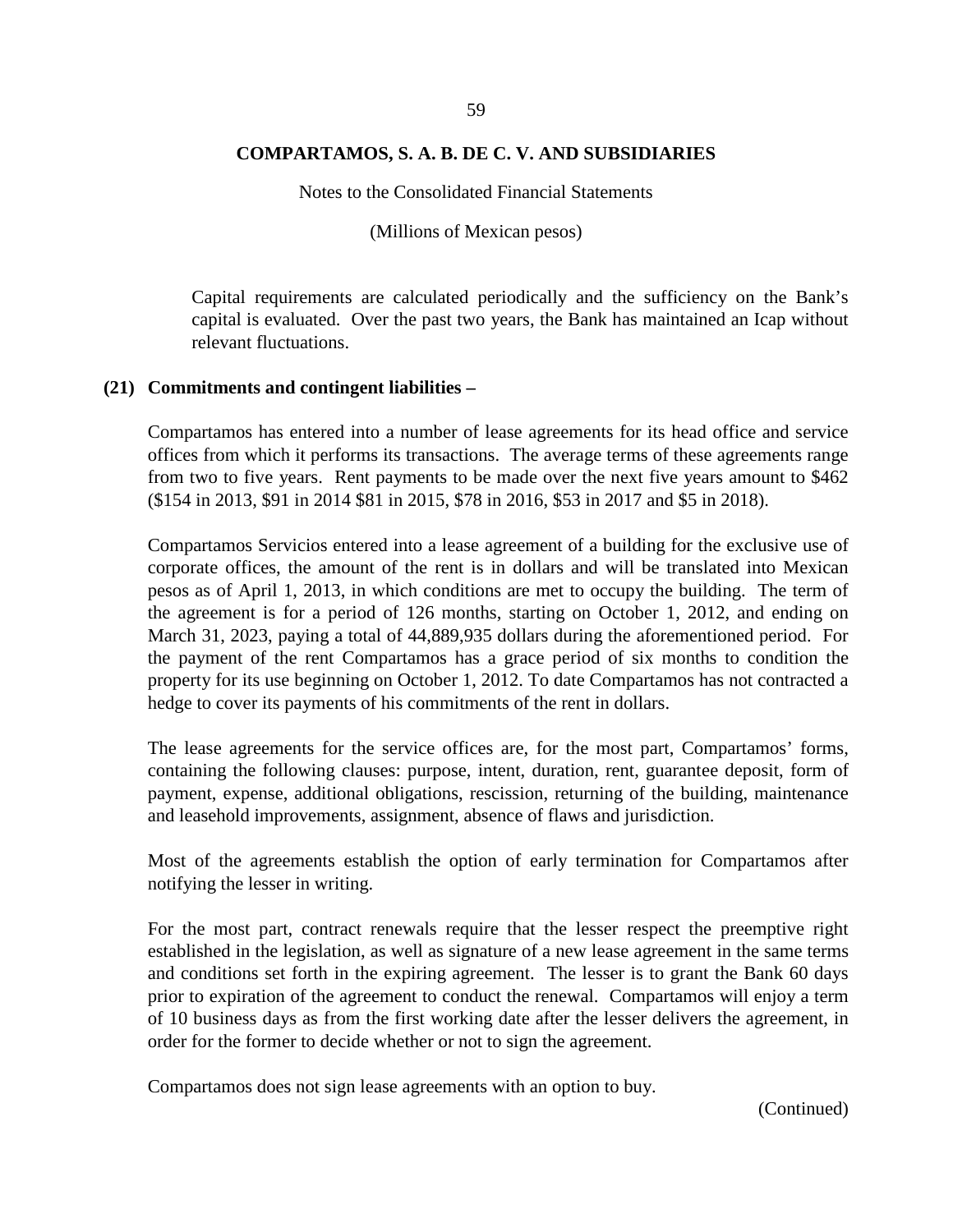Notes to the Consolidated Financial Statements

(Millions of Mexican pesos)

All of the lease agreements are guaranteed with guarantee deposits, which are the equivalent of 1 or 2 months' rent, as the case may be. Under no circumstances does Compartamos offer additional guarantees.

Rent conditions are updated annually and increases are determined as per the National Consumer Price Index published by Central Bank the month immediately prior to signing the agreement supporting said increase.

In most cases, the annual increase is capped at 10% of the rent price paid the prior year, as a result of which, in the event of macroeconomic contingencies, said percentage will be applied.

Rent increases must be supported through an amending agreement, to be signed 30 days prior to the date on which the rent is to be increased.

Compartamos' lease agreements do not consider caps on dividend payments and debt contracting.

For the years ended December 31, 2012 and 2011, lease payments were recorded in the consolidated income statement for \$189 and \$140, respectively.

The Bank is involved in several claims and judgments, derived from the normal course of its operations, according to the opinion of its legal counsels and the assessment made by management, there are elements of defense in which exists a probability to obtain a favorable outcome. As part of those claims, up to date stands out the nullity judgments and claims brought by the Mexican Internal Revenue Service (SAT-Spanish acronym) for fiscal years 2004, 2006 and 2008, whose claim comes mainly from the difference in the criteria applied up to 2011 for determining the ESPS; the amounts observed by the SAT, regarding to ESPS are \$26, \$74 and \$101 for the years 2004, 2006 and 2008, respectively.

#### *Commitment on option to purchase shares*

Per the agreement entered into on March 28, 2011 by Compartamos related to the acquisition of 82.70% of the stockholders' equity of Financiera Crear, as described in note 1, the minority shareholders, whose equity represents 17.3% of Financiera Crear's paid-in capital, and Compartamos agreed an option to purchase/sale shares as follows: (i) Compartamos may exercise the purchase over all the shares owned by minority shareholders and (ii) minority shareholders may exercise the sale over all the shares owned by them.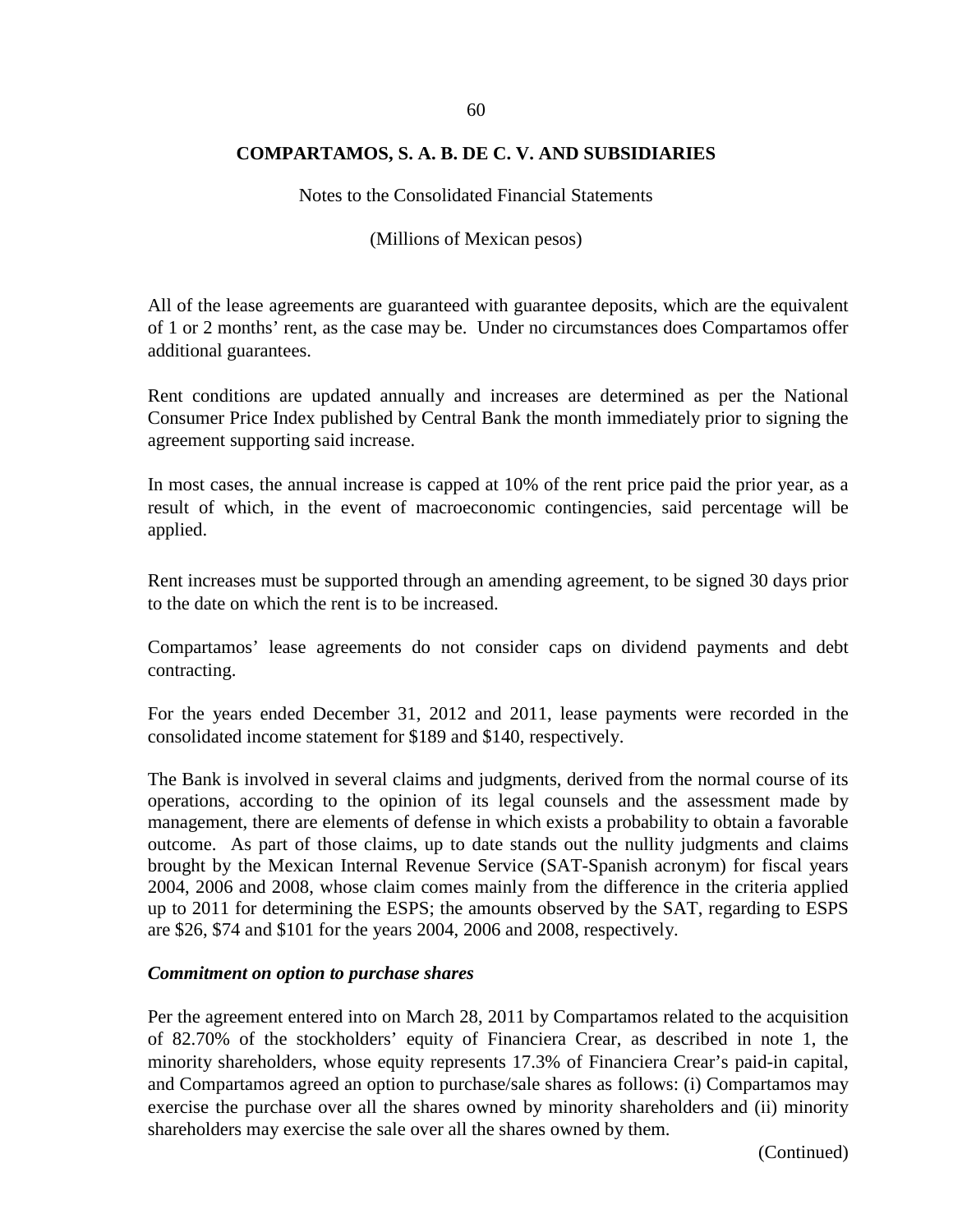Notes to the Consolidated Financial Statements

(Millions of Mexican pesos, except otherwise noted)

Such options may be exercised by any of the parties considering the following: (i) 15% of the minority interest (represented by 552,l74 shares) exercisable at either 18, 24, 36 and 48 months following the day after the agreement is closed, considering the highest price per share between 57.05 soles (\$290.07 pesos as of December 31, 2012) or 3.5 times the net stockholders' equity per share, to the extent that such value is not greater than 114.09 soles (\$580.10 pesos as of December 31, 2012) (ii) 2.3% of the minority interest (represented by 84,666 shares) will be exercisable beginning 18 months and up to 5 years after the agreement is closed, considering the highest price per share between 57.05 soles (\$290.07 pesos as of December 31, 2012) or 3.5 times the net stockholders' equity per share, among other considerations. As of December 31, 2012, an option of purchase was exercised acquiring 97,793 shares of Financiera Crear at a price of 57.05 soles per share, increasing Compartamos participation in 84.20% leaving the minority stockholders with 15.80%.

#### **(22) Balances and operations with related parties -**

During the normal course of operations, Compartamos conducted transactions with related parties.

Related parties are defined as either individuals or entities holding direct or indirect control of 2% or more of the shares representing Compartamos' capital and the members of Compartamos' Board of Directors.

Also considered as related parties are entities, as well as the advisors and officers thereof, in which Compartamos has direct or indirect control over 10% or more of their shares.

The total sum of operations with related parties did not exceed 50% of the basic portion of the Bank's net capital, as set out in article 50 of the Law of Credit Institutions.

The main transactions celebrated with related parties for the years ended December 31, 2012 and 2011, are as follows:

|                       |                       | <b>Expenses</b> |  |
|-----------------------|-----------------------|-----------------|--|
|                       | 2012                  | 2011            |  |
| Donations             | \$<br>13              | 13              |  |
| Advisory and services | $\mathcal{D}_{\cdot}$ |                 |  |
| Other                 |                       |                 |  |
|                       |                       |                 |  |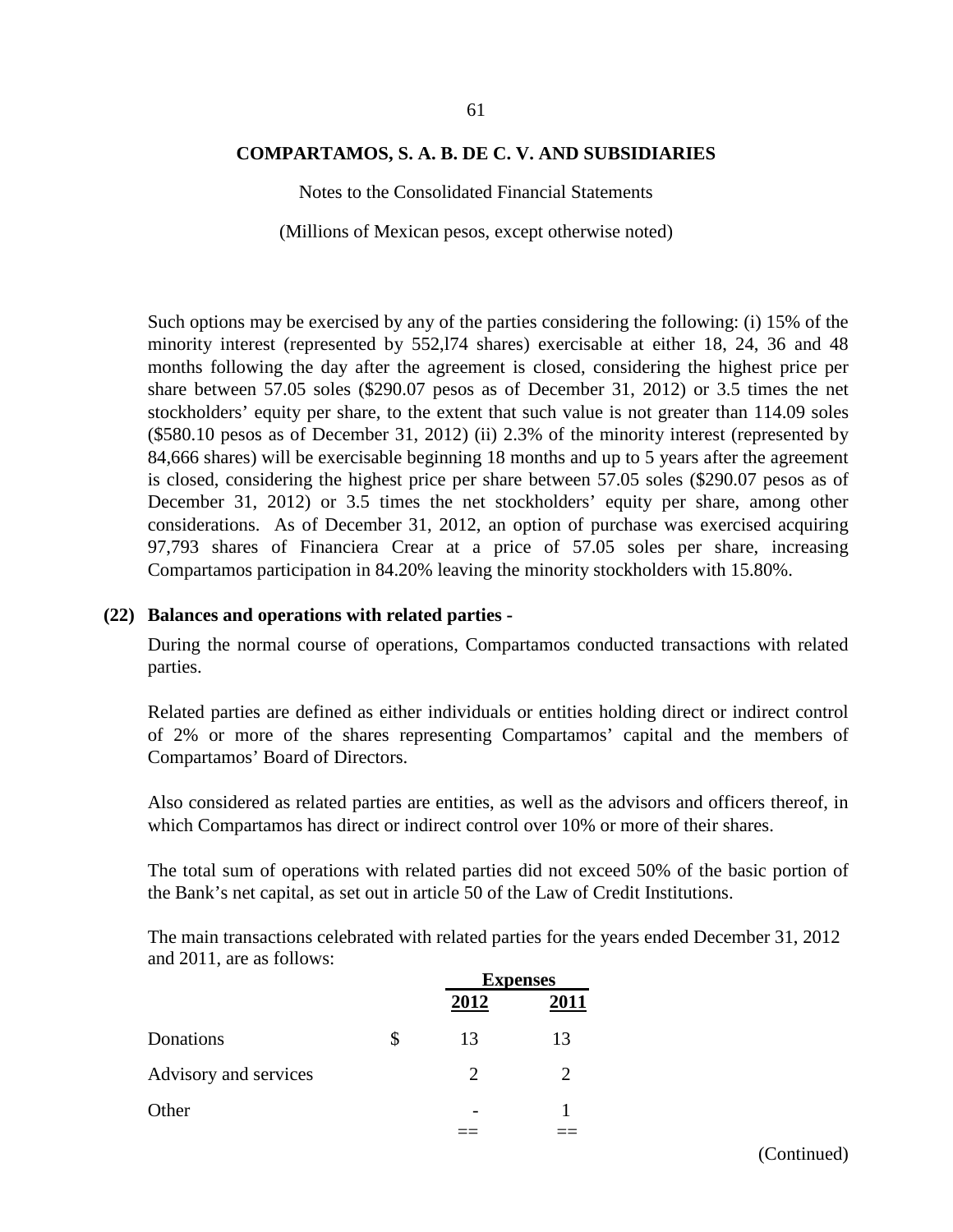Notes to the Consolidated Financial Statements

(Millions of Mexican pesos)

For the year ended December 31, 2011, \$10 were capitalized within the caption of furniture and equipment, as leasehold improvements expenses paid to related parties.

#### **(23) Additional information on segments and consolidated income statement -**

Compartamos has consumer, commercial and mortgage, thus its source of income is derived from interest of the loan products offered, in addition to the products of treasury operations, such as interest from investments in securities. Liability transactions include time deposits, Cebures and bank and other loans, from which interest expenses arise.

Out of the total income earned by the Bank (main subsidiary) for the year ended December 31, 2012, 99% came from its credit operation. Consequently, the resources of deposit funding and bank and other loans obtained during the year were primarily used for the placement of credits, therefore the accrued interest is identified by the credit segment, and the same trend is reflected in administrative expenses. The remaining operations (approximately 1% of the operation of the Bank for 2012) is the treasury segment.

#### *Financial margin*

For the years ended on December 31, 2012 and 2011, the financial margin is shown as follows:

| Interest income:                  |             |       |
|-----------------------------------|-------------|-------|
| Loan portfolio interest           | 9,986<br>\$ | 7,941 |
| Interest on cash and cash         |             |       |
| equivalents                       | 101         | 54    |
| Interest arising from investments |             |       |
| in securities                     | 13          | 26    |
| Interest for repurchase/resell    |             |       |
| agreements                        |             |       |
|                                   | 10,102      | 8,022 |
|                                   |             |       |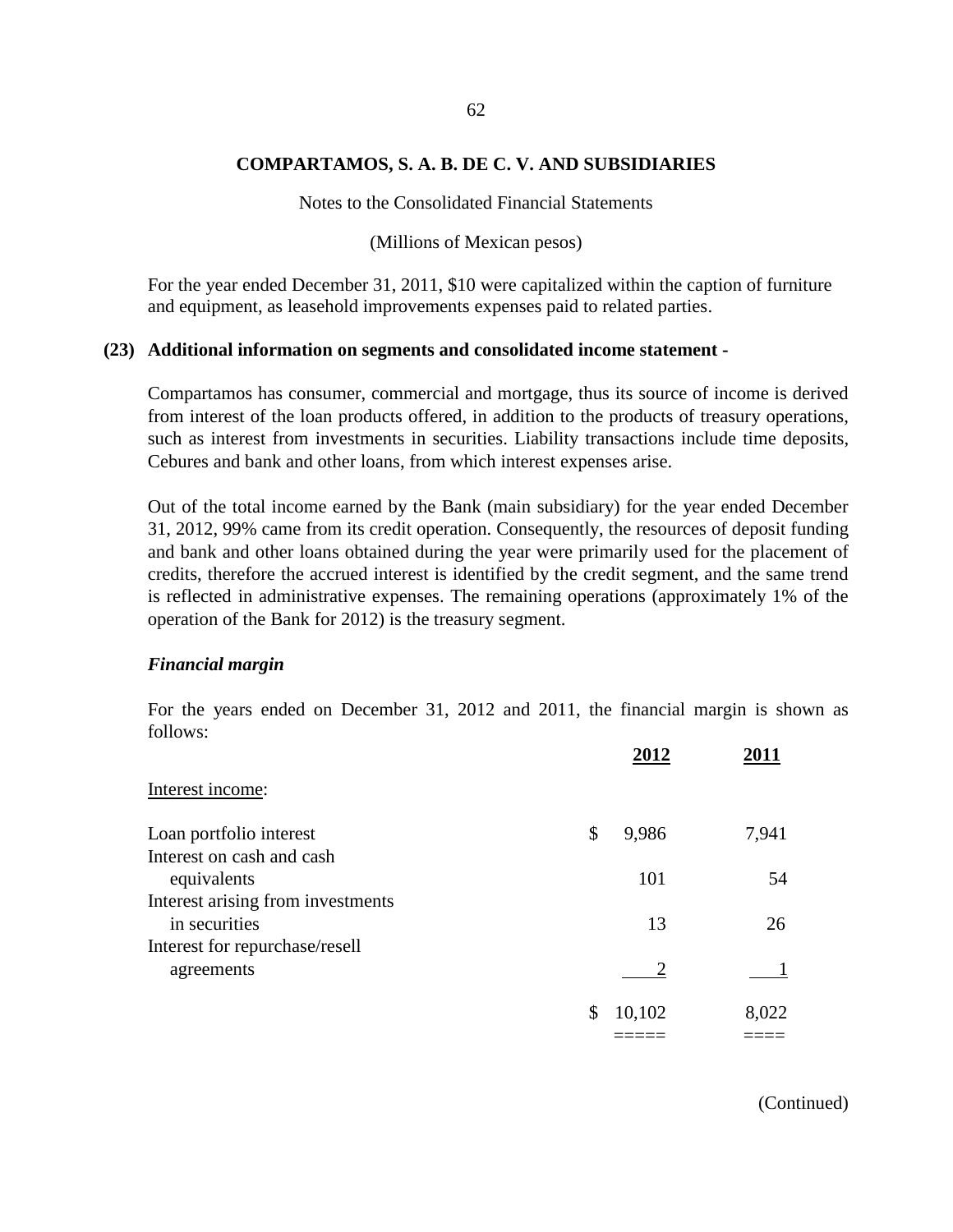Notes to the Consolidated Financial Statements

(Millions of Mexican pesos)

| Interest expense:                                                  |           |     |
|--------------------------------------------------------------------|-----------|-----|
| Time deposits and deposits on                                      |           |     |
| demand                                                             | \$<br>44  | 11  |
| Cebures (includes amortization of<br>issuance expenses of \$10 and |           |     |
|                                                                    |           |     |
| \$11 in 2012 and 2011,                                             |           |     |
| respectively)                                                      | 271       | 207 |
| Bank and other loans                                               | 391       | 255 |
| Commissions for the initial                                        |           |     |
| granting of credit lines                                           | 12        |     |
|                                                                    | \$<br>718 | 477 |
|                                                                    |           |     |

# *Interests and commissions per type of loan -*

Interests and commissions per type of loan, for the years ended December 31, 2012 and 2011 are comprised as follows:

|                        | 2012           |          | 2011           |                 |
|------------------------|----------------|----------|----------------|-----------------|
|                        | <b>Current</b> | Past-due | <b>Current</b> | <b>Past-due</b> |
| <b>Interest income</b> |                |          |                |                 |
| Commercial:            |                |          |                |                 |
| Business and           |                |          |                |                 |
| commercial             | \$<br>60       |          |                | 1               |
| Consumer loans         | 9,916          | 5        | 7,928          | 12              |
| Residential mortgage   |                |          |                |                 |
|                        | \$<br>9,981    | 5        | 7,928          | 13              |
|                        |                |          |                |                 |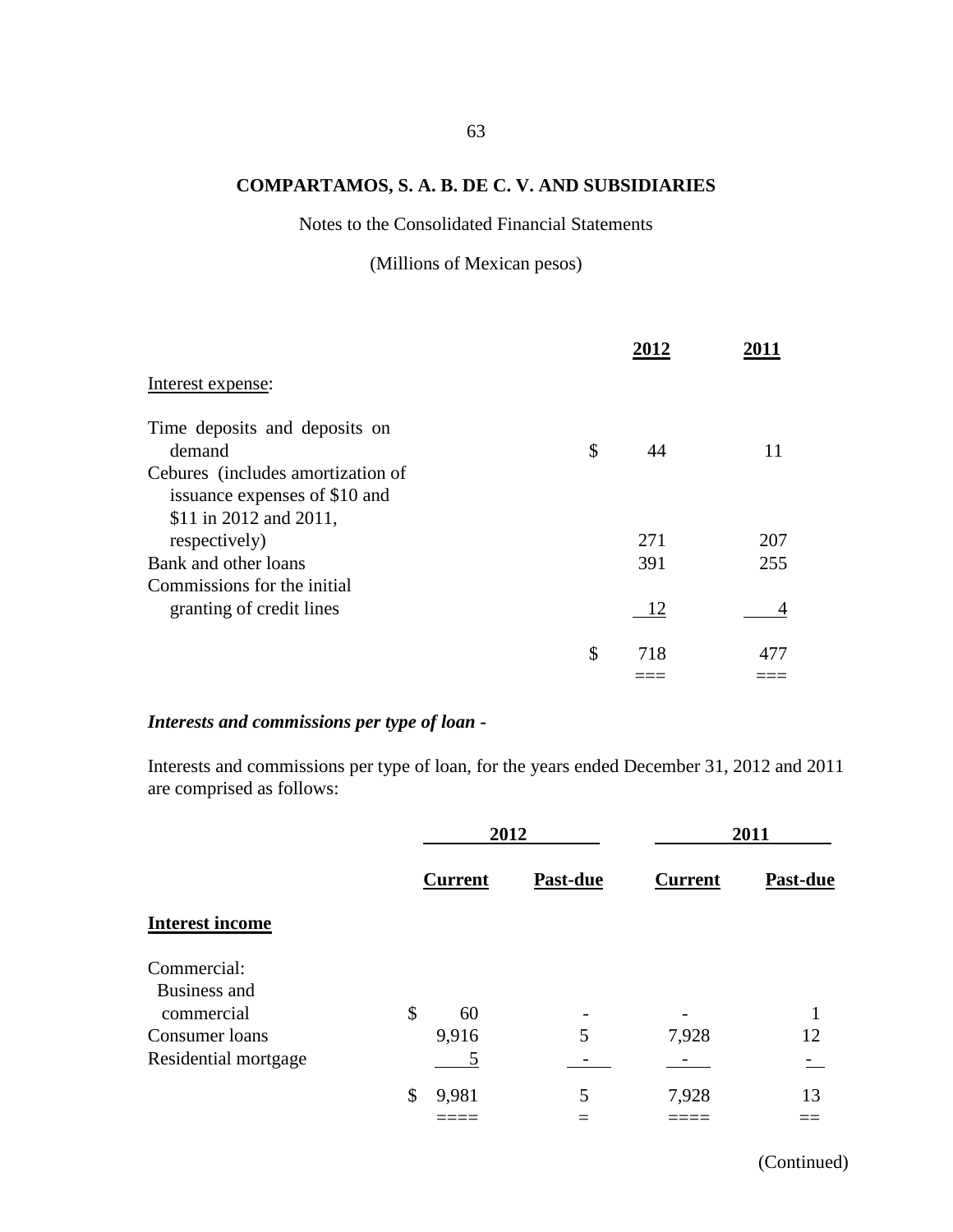Notes to the Consolidated Financial Statements

(Millions of Mexican pesos, except otherwise noted)

For the years ended at December 31, 2012 and 2011, income and expense for commissions and fees are comprised as follows:

|                               | 2012      | 2011 |
|-------------------------------|-----------|------|
| Commissions and fees income:  |           |      |
| Consumer loans                | \$<br>233 | 118  |
| Insurance operations          | 127       | 111  |
| Other                         | 77        | 3    |
|                               | \$<br>437 | 232  |
|                               |           |      |
| Commissions and fees expense: |           |      |
| <b>Bank</b> fees              | \$<br>282 | 206  |
| <b>Brokers</b>                | 42        | 33   |
| Insurance operations          | 102       | 98   |
| Other                         |           |      |
|                               | \$<br>428 | 337  |
|                               |           |      |

For the years ended December 31, 2012 and 2011, financial intermediation result, generated income and losses for \$64,383 pesos and \$12 millions of pesos, respectively, from valuation of hedging derivatives.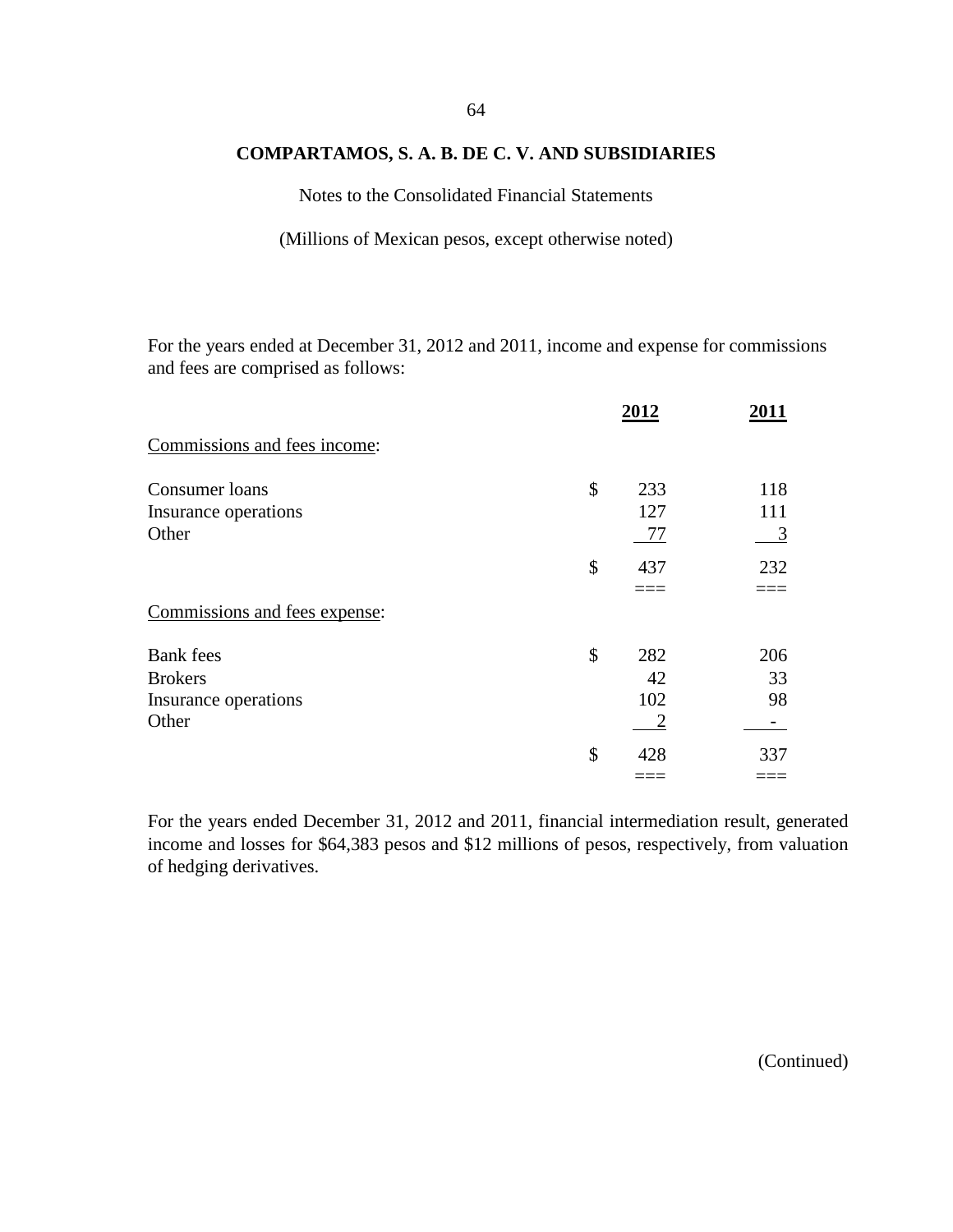Notes to the Consolidated Financial Statements

(Millions of Mexican pesos)

For the years ended December 31, 2012 and 2011, "Other operating income (expenses)" are shown as follows:

|                                             | 2012     |      |
|---------------------------------------------|----------|------|
| Other operating income (expenses)           |          |      |
| Loan portfolio recoveries                   | \$<br>21 | 11   |
| Allowance for bad debts                     | (34)     | (13) |
| Miscellaneous losses                        | (2)      | (3)  |
| Donations                                   | (36)     | (34) |
| Results on sales of furniture and equipment | (4)      | 2    |
| Other income (expenses) $(*)$               | 92       | 57   |
| Totals                                      | \$<br>37 | 20   |
|                                             |          |      |

(\*) For the year ended December 31, 2012, includes, mainly, dividends of premium insurance for \$32 and provision cancellations for \$11 (dividends of premium insurance for \$40 and provision cancellations for \$18 in 2011).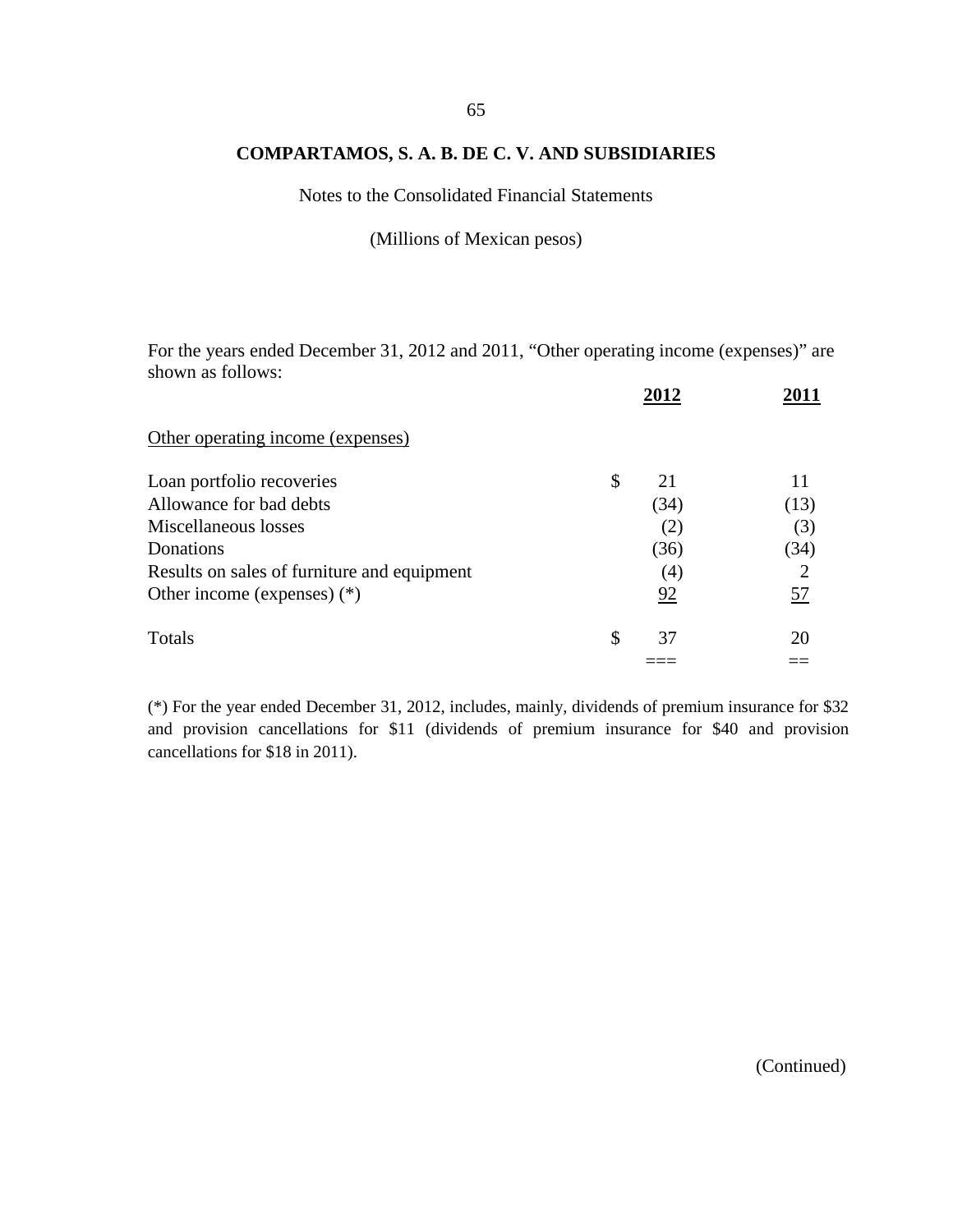# Notes to the Consolidated Financial Statements

# (Millions of Mexican pesos)

Following is a condensed income statement (including intercompany eliminations) of the consolidated income statement of Compartamos for the years ended December 31, 2012 and 2011.

|                                              |                    | <b>Subsidiaries</b> |                                 |                                   |                               |                                        |                        |              |  |
|----------------------------------------------|--------------------|---------------------|---------------------------------|-----------------------------------|-------------------------------|----------------------------------------|------------------------|--------------|--|
| 2012                                         | <b>Compartamos</b> | <b>Bank</b>         | <b>Compartamos</b><br>Guatemala | <b>Financiera</b><br><b>Crear</b> | <b>Red</b><br>Yastás          | <b>Compartamos</b><br><b>Servicios</b> | ${\bf \underline{AT}}$ | <b>Total</b> |  |
| Interest income                              | 2<br>\$            | 9,159               | 58                              | 873                               |                               | 10                                     |                        | 10,102       |  |
| Interest expenses                            | (1)                | (503)               |                                 | (214)                             |                               |                                        |                        | (718)        |  |
| Financial margin                             |                    | 8,656               | 58                              | 659                               |                               | 10                                     |                        | 9,384        |  |
| Financial margin adjusted<br>for credit risk |                    | 7,837               | $\underline{50}$                | 495                               |                               | 10                                     |                        | 8,393        |  |
| Operating income before<br>income taxes      | (45)               | 6,972               | (8)                             | 154                               | (37)                          | (3,971)                                |                        | 3,074        |  |
| Net result                                   | $\frac{(45)}{2}$   | 5,977               | $\underline{(8)}$               | <u>107</u>                        | $\underline{\underline{(6)}}$ | (4,013)                                |                        | 2,021        |  |

| 2011                                         |    | <b>Compartamos</b> | <b>Bank</b> | <b>Compartamos</b><br>Guatemala | Financiera<br><b>Crear</b> | <b>Red</b><br>Yastás | <b>Total</b> |
|----------------------------------------------|----|--------------------|-------------|---------------------------------|----------------------------|----------------------|--------------|
| Interest income                              | \$ |                    | 7,645       | 8                               | 369                        |                      | 8,022        |
| Interest expenses                            |    |                    | (388)       |                                 | (89)                       |                      | (477)        |
| Financial margin                             |    |                    | 7,257       | 8                               | 280                        |                      | 7,545        |
| Financial margin adjusted<br>for credit risk |    |                    | 6,783       |                                 | 218                        |                      | 7,008        |
| Operating income before<br>income taxes      |    | (46)               | 2,980       | (2)                             | 77                         |                      | 3,002        |
| Net result                                   | \$ |                    | 2,002       |                                 | 51                         |                      | 1,997        |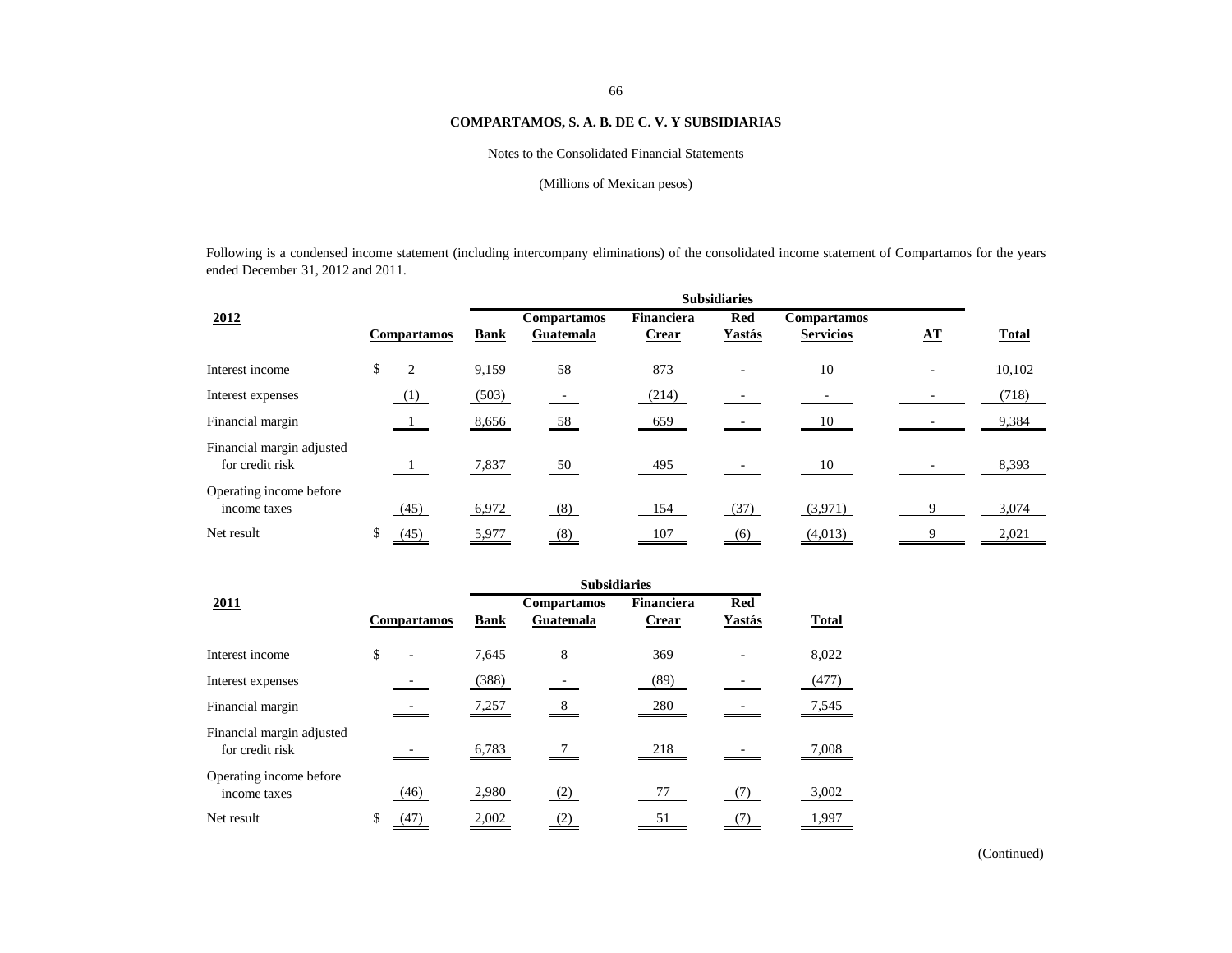Notes to the Consolidated Financial Statements

(Millions of Mexican pesos)

# **(24) Comprehensive risk management (CRM) (information from the Bank, main subsidiary) (unaudited)-**

The Bank recognizes that the essence of its business is to assume risks in seeking potential financial and social returns. Consequently, CRM is a core component of the business' strategy for identifying, measuring, overseeing and controlling the different types of risks faced during the normal course of operations.

The Bank's CRM is considered to be an on-going process involving all levels of management. The structure for the Bank's CRM is based on the following guidelines:

- a. Commitment by the Top Management and the Board of Directors to properly manage risks encountered.
- b. On-going supervision of CRM policies and procedures.
- c. Clear segregation of duties to ensure independence and objectivity in risk management.
- d. Formal cooperation between the CRM structure and the business units.
- e. Clear determination of responsibilities pertaining to CRM.
- f. On-going supervision of the Internal Control and Audit area, to ensure proper compliance with CRM duties.

The Board of Directors has set up a Risk Committee to ensure that operations are conducted in line with the objectives, policies and procedures for CRM, as well as with the exposure limits approved by said committee. This committee meets at least once a month and works in accordance with the guidelines set out in the General dispositions applicable to credit institutions.

The Risk Committee is aided by the Comprehensive Risk Management Unit (CRMU) for identification, measurement, oversight and disclosure of risks as per the General Provisions Applicable to Credit Institutions in effect and applicable best practices.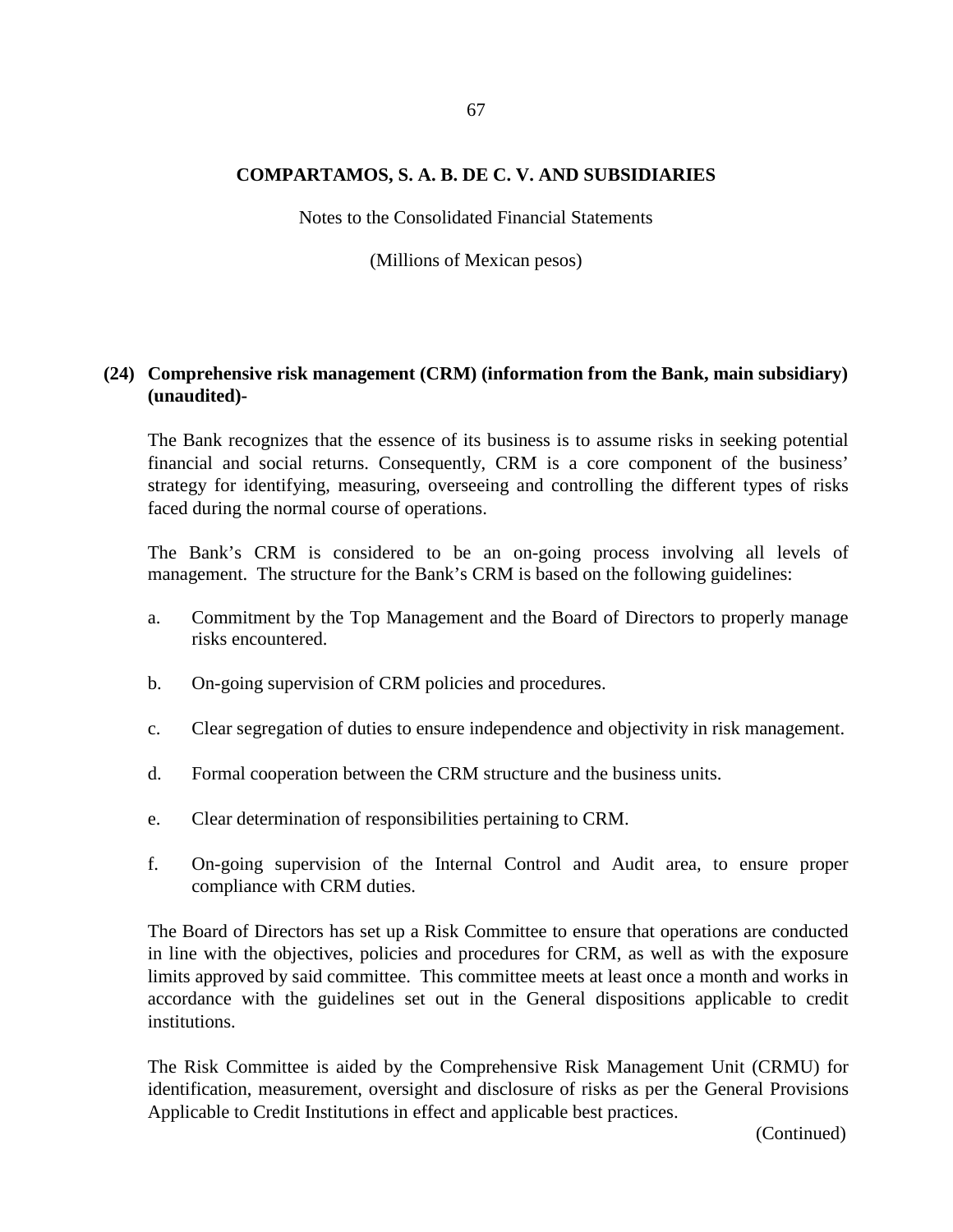Notes to the Consolidated Financial Statements

(Millions of Mexican pesos, except otherwise noted)

CRM is mainly based on the determination of a structure of global and specific limits, and on the application of risk methodology authorized by the Board of Directors.

## *Credit risk-*

Credit risk management considers: identification, quantification, establishing of limits, risk policies and risk monitoring, potential losses due to borrower or counterparty default in operations with financial instruments.

The Bank's loan portfolio at December 31, 2012 is made up in 100% of loans made to individuals for a specific purpose (consumer portfolio) in Mexican pesos. The consumer portfolio is sufficiently diversified to represent no concentration risk and there is a scarce value of individual positions. The commercial loans, despite being focused on a single counterparty, have the lowest risk accoording to the rating given.

In accordance with the criteria set forth in paragraph 70 of "International convergence of capital measurements and capital standards" Basel II, we classified the Bank's loan portfolio as retail portfolio.

As of December 31, 2012, the portfolio is comprised of 2.8 million loans (2.6 million in 2011), the average outstanding balance in 2012 has remained at approximately \$5,127 mexican pesos (\$4,537 mexican pesos for 2011), at an average term of four months.

The maximum authorized amount for a loan is \$100,000 Mexican pesos, as a result of which, the maximum financing limits established in the provisions for one individual or group of individuals representing a common risk were complied with no exceptions. In addition, no operations were conducted with customers considered an individual or group of individuals who, comprising one or more liabilty operations payable by the Bank, exceeded 100% of the basic capital.

Analyses of quality of the loan portfolio and credit risk rating thereof are conducted at least monthly. Loans are rated as per the methodology mentioned in note 10.

Rating-based distribution of the loan portfolio, that could be interpreted as the risk profile of the Bank's loan portfolio, shows its greatest concentration in rating A, current portfolio.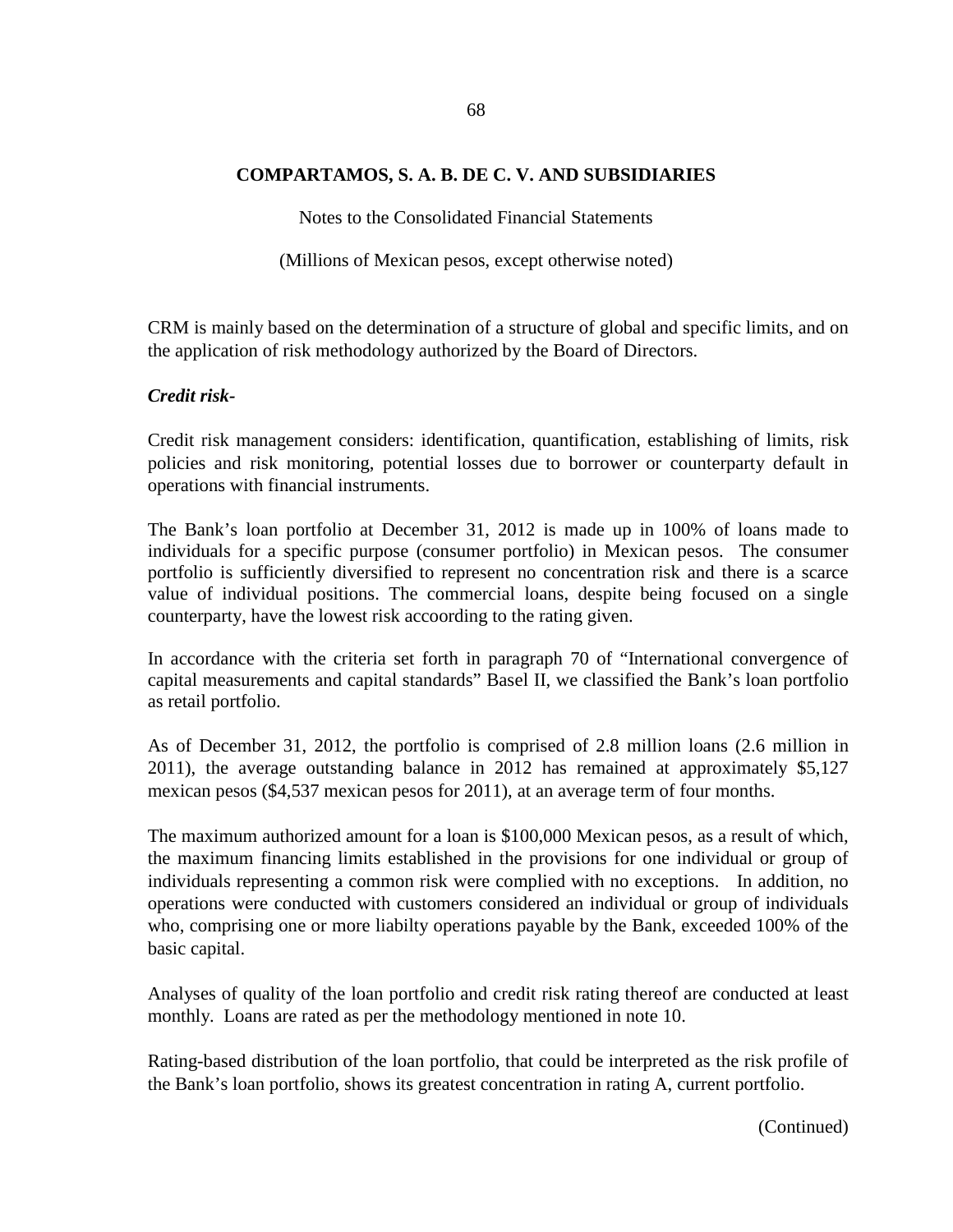Notes to the Consolidated Financial Statements

(Millions of Mexican pesos)

#### Commercial

|               | Distribution of the loan portfolio by rating<br>As of December 31, 2012<br>(Data in percentages to the total loan portfolio) |         |  |  |  |
|---------------|------------------------------------------------------------------------------------------------------------------------------|---------|--|--|--|
| <b>Rating</b> | <b>Balance</b>                                                                                                               | Average |  |  |  |
| $A-1$         | 100                                                                                                                          | 100     |  |  |  |
|               |                                                                                                                              |         |  |  |  |

Consumer loan portfolio

|        | Distribution of the loan portfolio by rating<br>(data in percentages to the total loan portfolio) |         |                |                |  |  |  |
|--------|---------------------------------------------------------------------------------------------------|---------|----------------|----------------|--|--|--|
|        | 2012                                                                                              |         | 2011           |                |  |  |  |
| Rating | <b>Balance</b>                                                                                    | Average | <b>Balance</b> | <b>Average</b> |  |  |  |
| A      | 59.6                                                                                              | 65.4    | 68.5           | 73.8           |  |  |  |
| B      | 35.7                                                                                              | 30.5    | 27.6           | 23.1           |  |  |  |
|        | 1.2                                                                                               | 1.0     | 1.0            | 0.8            |  |  |  |
| D      | 3.1                                                                                               | 2.8     | 2.6            | 1.9            |  |  |  |
| E      | 0.4                                                                                               | 0.3     | 0.3            | 0.4            |  |  |  |
| Total  | 100.0                                                                                             | 100.0   | 100.0          | 100.0          |  |  |  |
|        |                                                                                                   |         |                |                |  |  |  |

The measurement methodology used in calculating expected and unexpected losses arising from the portfolio's credit risk is a Credit Risk+ model, which generates a thousand scenarios for each loan pertaining to the portfolio considered. The risk exposure considered by the model is that of the loan portfolio that has shown no default at the date of the analysis, defining default as an event in which a loan has not been paid in the allotted time and in the proper form.

The expected loss is calculated, multiplying the exposure of the operation by the likelihood of default by the borrower, using the aforementioned rating model for assigning of likelihood of default, mentioned above.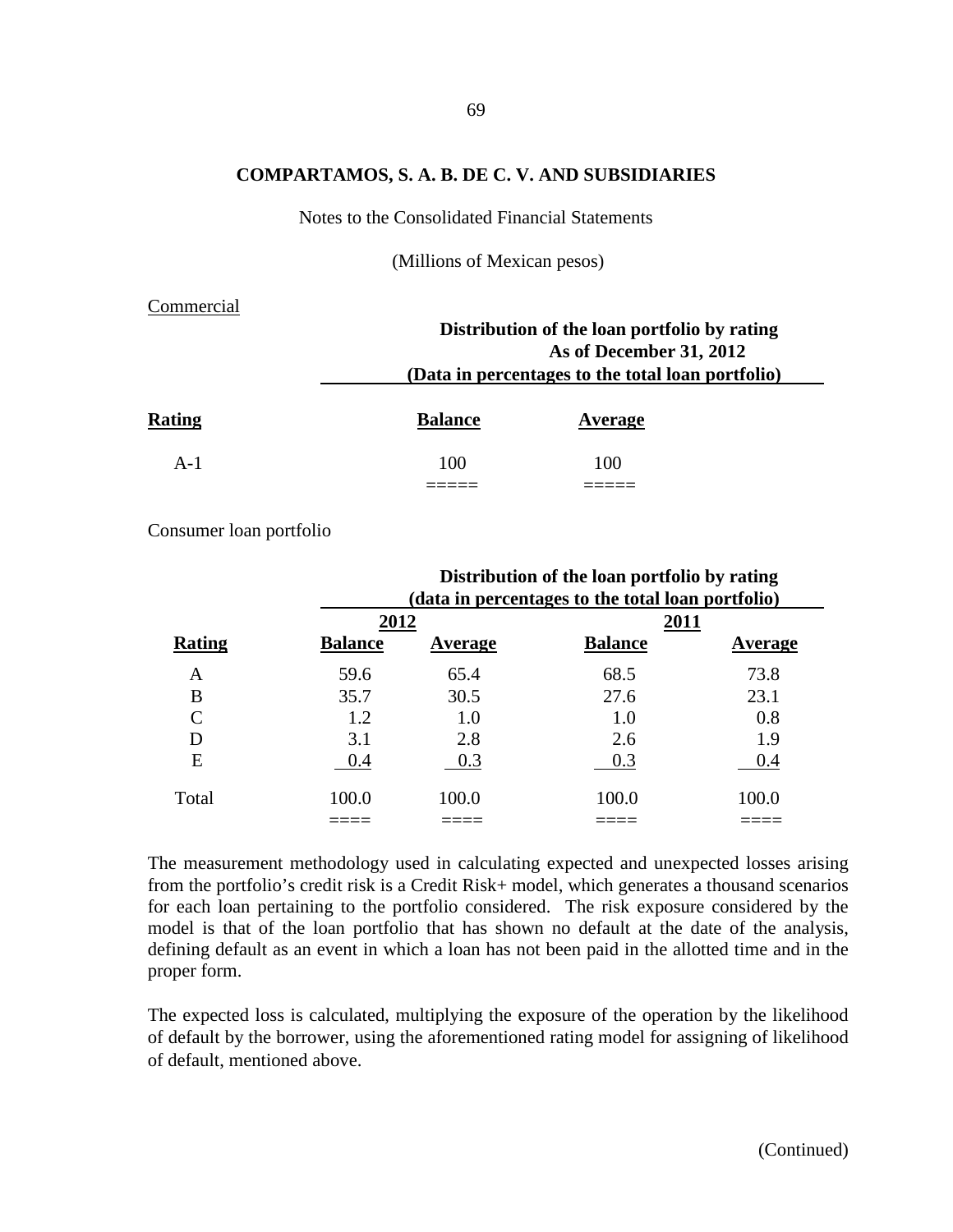Notes to the Consolidated Financial Statements

(Millions of Mexican pesos)

Commercial loan portfolio

|                                | <b>Credit Risk 2012</b> |         |
|--------------------------------|-------------------------|---------|
| Concept                        | <b>Balance</b>          | Average |
| Commercial loan portfolio:     |                         |         |
| Total exposure                 | \$<br>0.0               | 138.5   |
| <b>Expected</b> loss           | 0.0                     | 0.7     |
| Unexpected loss at 95%         | 0.0                     | 8.9     |
| Expected loss/total exposure   | 0.0%                    | 0.4%    |
| Unexpected loss/total exposure | 0.0%                    | 5.6%    |

As of December 31, 2012 and 2011 the quantitative information for the credit risk of the consumer loan portfolio, is as follows:

|                                                |                        | <b>Credit Risk</b> |            |                                |  |  |  |
|------------------------------------------------|------------------------|--------------------|------------|--------------------------------|--|--|--|
| <b>Concept</b>                                 | <b>Balance</b><br>2012 | Average<br>2012    | 2011       | <b>Balance Average</b><br>2011 |  |  |  |
| Consumer loan portfolio:                       |                        |                    |            |                                |  |  |  |
| Total exposure                                 | \$<br>14,216           | 12,969             | 11,559     | 10,715                         |  |  |  |
| <b>Expected</b> loss<br>Unexpected loss at 95% | 230<br>232             | 195<br>197         | 172<br>174 | 168<br>169                     |  |  |  |
|                                                |                        |                    |            |                                |  |  |  |
| Expected loss/total exposure                   | 1.6%                   | 1.5%               | 1.5%       | 1.6%                           |  |  |  |
| Unexpected loss/total exposure                 | 1.6%                   | 1.5%               | 1.5%       | 1.6%                           |  |  |  |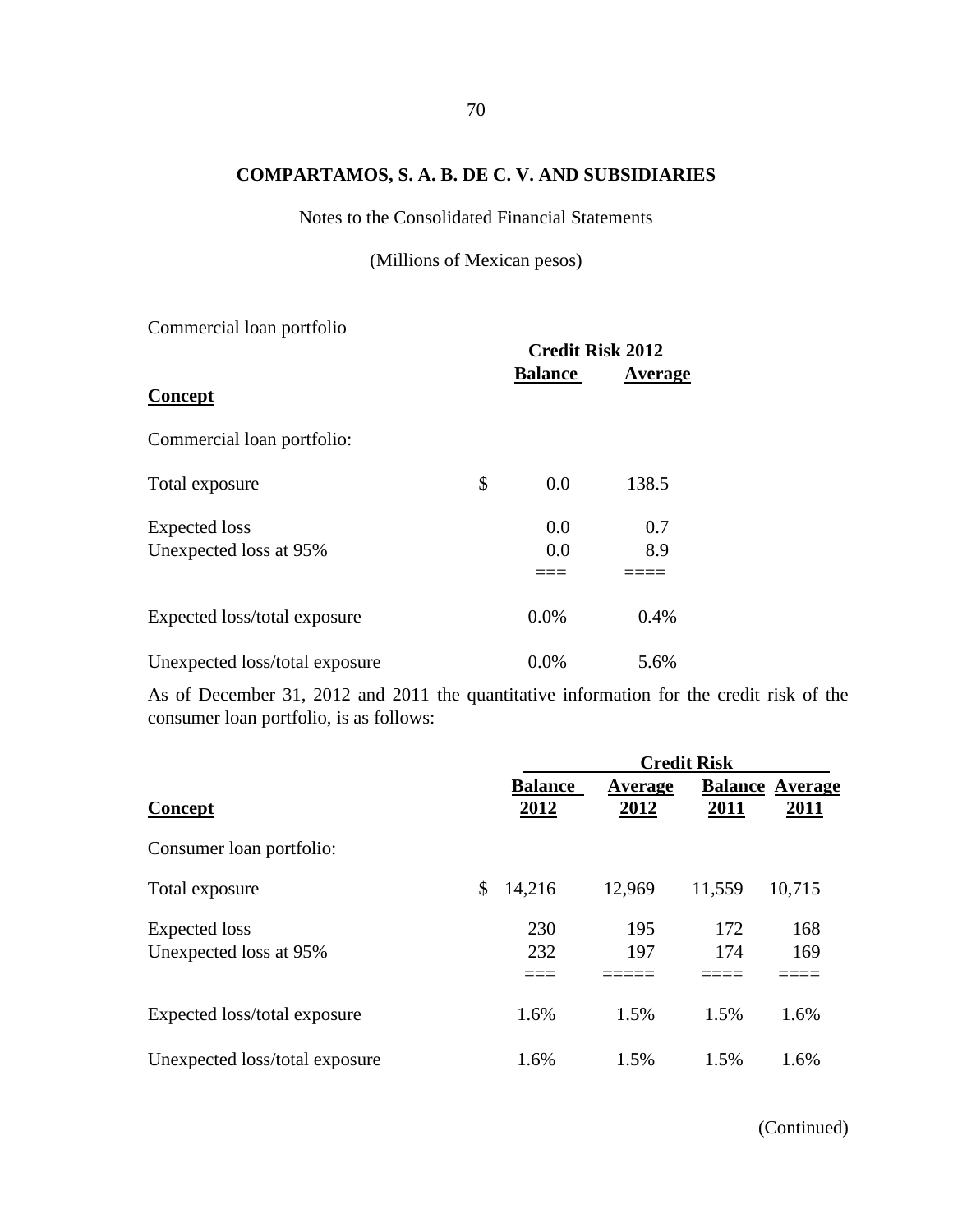Notes to the Consolidated Financial Statements

(Millions of Mexican pesos)

The expected loss pertaining to the portfolio under consideration as of December 31, 2012 represents 1.6% of the overall balance exposed to default. The Bank has set up loan loss reserves totaling \$761, equivalent to 5.1% of the balance of the overall portfolio. As of December 31, 2011, the expected loss was of 1.5% and the allowance amounted to \$487; 4.1% with respect to the balance of the overall portfolio. The loan portfolio is rated in accordance with the rules for rating the loan portfolio issued by the SHCP and the methodology established by the Commission. The Bank only sets up allowance for loan losses in addition to those created as a result of the portfolio rating process, in compliance with Title Two, Chapter I, Section Four of Art. 39 of the General Provisions Applicable to Credit Institutions. As of December 31, 2012 and 2011, no additional allowance for loan losses were required (note 10).

Expected and unexpected losses are calculated monthly under different scenarios (sensitivity analyses), including stress scenarios. The results of the analyses are presented to the areas involved in portfolio risk management, to the Chief Executive Officer's Office and to the Risk Committee.

The efficiency of the model and assumptions assumed are evaluated periodically "*backtesting;"* in the event the projected results and those observed differ significantly, the necessary corrections are made; however, this has not been necessary, as the expected loss has been smaller than the loss observed in 100% of the cases in a one-year horizon.

Income from loan operations of the Bank at December 31, 2012 were \$9,086, representing 99% of the Bank's total income, compared to the same item as of December 31, 2011, the variation in income, in percentage terms is 19%.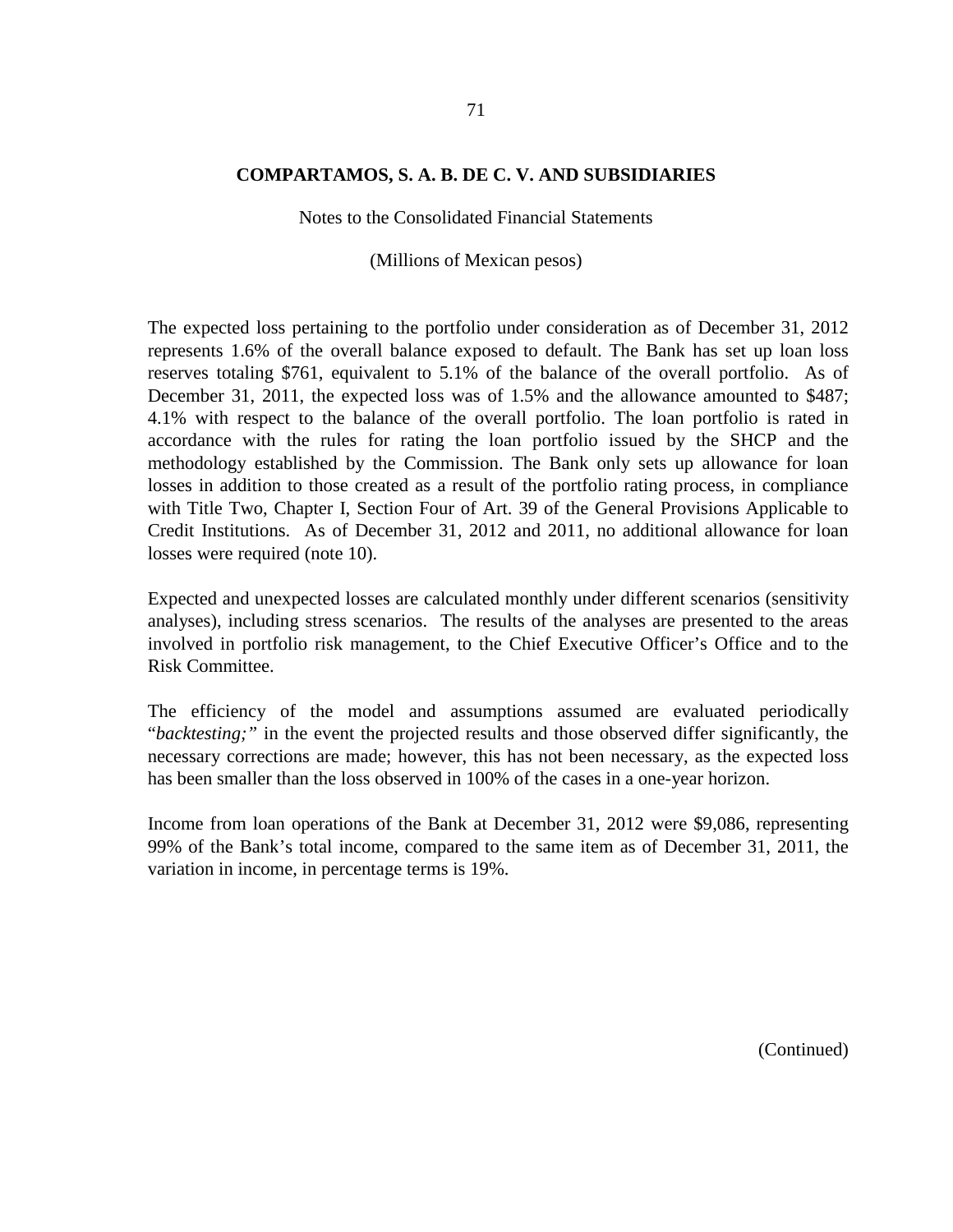#### Notes to the Consolidated Financial Statements

#### (Millions of Mexican pesos)

#### Income from loan operations

|                                    | 2012    | 2011  | Variation $(\% )$        |
|------------------------------------|---------|-------|--------------------------|
| Loan income                        | \$9,086 | 7,607 | 19                       |
| Total income                       | \$9,168 | 7,676 | 19                       |
| Income from loan operations $(\%)$ | 99      | 99    | $\overline{\phantom{0}}$ |
|                                    |         |       |                          |

With respect to credit risk management for operations with financial instruments or counterparty risk, the credit risk exposure in operations with financial instruments, and the expected and unexpected loss thereof, are calculated on a daily basis. Said allowance forms part of the daily report on market risk. As of December 31, 2012, the Bank's position in financial instruments subject to counterparty risk totals \$1,322; 62% in call money operations and 38% in direct positions in CETES and PRLVs. The expected loss pertaining to counterparty risk is 4.5% of the overall exposure. In comparison, as of December 31, 2011, the Bank's position in financial instruments subject to counterparty risk totaled \$1,383; 64% in call money operations and the remaining 36% in direct positions in PRLV with an expected loss from counterparty risk of 4.9%, with respect to the overall exposure.

The methodology for managing credit risk in financial operations consists of an economic capital type model which generates an allocation of capital that must be available to cover the losses.

Likelihood of default: This information is obtained from 4 sources, which are used in the following order: 1) Standard & Poors, rating granted to financial institutions based on their rating scale known as CAVAL over the long term; 2) Moody's, as with S&P, according to the rating granted over the long-term; 3) Fitch, is the third source for learning the rating granted by this agency, and 4) in the event the Bank has no rating from any of the 3 agencies, an average rating is assigned according to its group. The above grouping refers to the group to which it pertains in the market (P8, AAA, P12, other). In the event of rating differences, the lowest rating is used.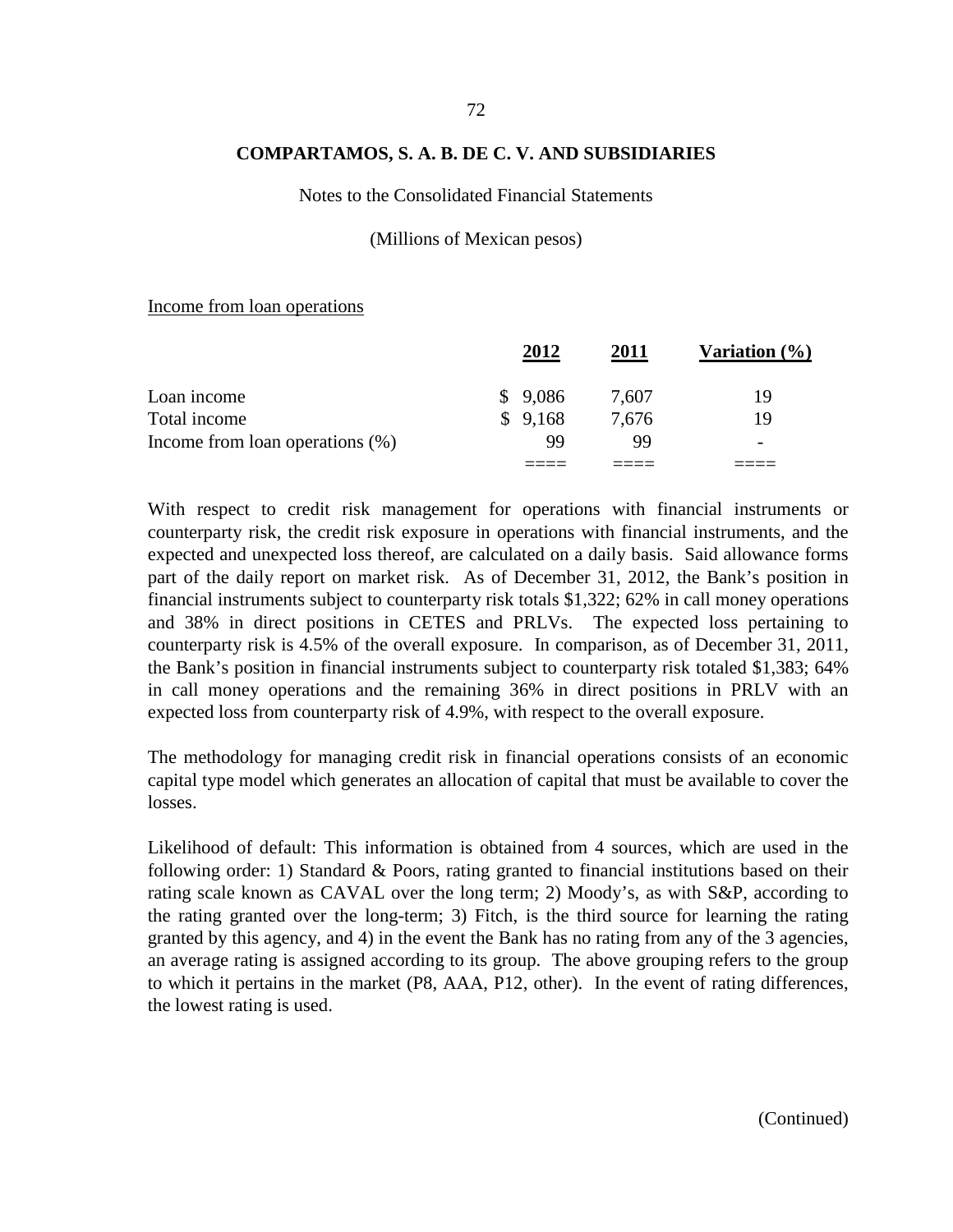Notes to the Consolidated Financial Statements

(Millions of Mexican pesos)

Following is the exposure to counterparty risk for purchase/sale of securities and interbank loans as of December 31, 2012 and 2011 of the Bank, as well as the maximum exposure to said risk during said years.

|                             | <b>Exposure to counterparty risk</b><br>at December 31, 2012 |                            |                                        |  |  |
|-----------------------------|--------------------------------------------------------------|----------------------------|----------------------------------------|--|--|
|                             | <b>Amount</b><br>at end                                      | <b>Maximum</b><br>exposure | <b>Concentration</b><br>at end $(\% )$ |  |  |
| Total position              | \$<br>1,322                                                  | 1,889                      | 100                                    |  |  |
| Purchase/sale of securities | \$<br>500                                                    | 99                         | 37.8                                   |  |  |
| Rating AAA                  | 99                                                           | 99                         | 7.5                                    |  |  |
| Rating AA                   | 200                                                          |                            | 15.1                                   |  |  |
| Rating A                    | 201                                                          |                            | 15.2                                   |  |  |
| Call Money                  | 822                                                          | 1,790                      | 62.2                                   |  |  |
|                             |                                                              |                            |                                        |  |  |

\* The authorized counterparty risk limit is 10% of the Bank's latest know net capital. The Bank's net capital as of December 31, 2012 is \$6,475.2.

|                                                                            | <b>Exposure to counterparty risk</b><br>at December 31, 2011 |                            |                                                                  |  |  |  |
|----------------------------------------------------------------------------|--------------------------------------------------------------|----------------------------|------------------------------------------------------------------|--|--|--|
|                                                                            | <b>Amount</b><br>at end                                      | <b>Maximum</b><br>exposure | <b>Concentration</b><br><u>at end <math>(\frac{6}{6})</math></u> |  |  |  |
| Total position                                                             | \$<br>1,384                                                  | 2,007                      | 100                                                              |  |  |  |
| Purchase/sale of securities<br>Rating AAA<br>Rating A<br><b>Rating BBB</b> | \$<br>501<br>100<br>201<br>200                               | 660<br>89<br>571           | 36<br>15<br>14                                                   |  |  |  |
| Call Money                                                                 | \$<br>$==$<br>883                                            | $==$<br>1,347              | $==$<br>64                                                       |  |  |  |

\* The authorized counterparty risk limit is 10% of the Bank's latest known net capital. The Bank's net capital as of December 31, 2011 is \$6,115.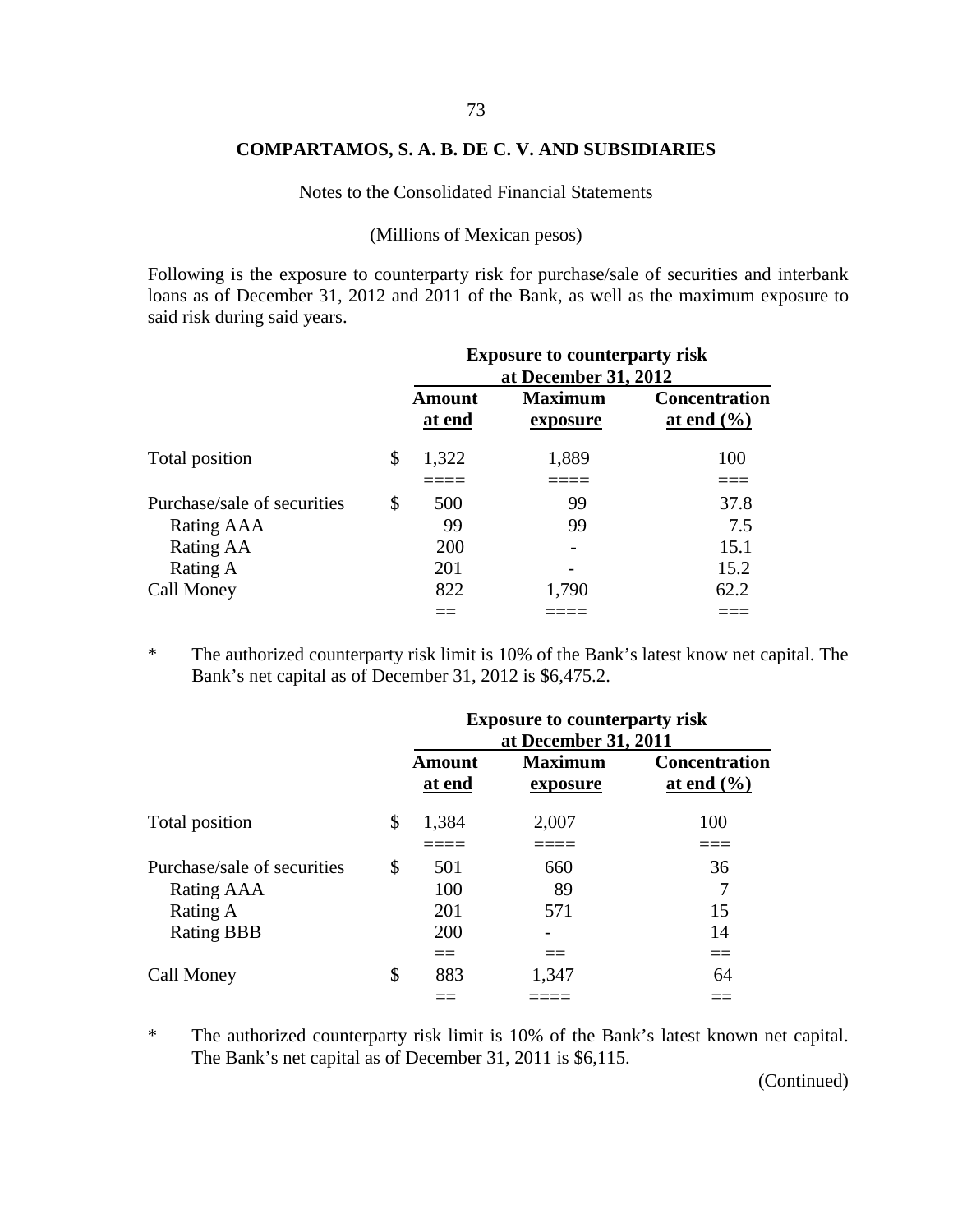Notes to the Consolidated Financial Statements

(Millions of Mexican pesos)

In order to reduce risk exposure related to movements in interest rates or exchange rates, operations with derivative financial instruments conducted by the Bank are solely intended for hedging purposes.

Due to the nature of its business, it is the Bank's policy not to conduct brokerage operations or to act as issuer of derivative products.

As of December 31, 2012, the Bank does not have operations with derivative financial instruments intended solely for cash flow hedging. Respect the position at December 31, 2011 to recognize said purpose, the requirements set forth in the Accounting Criteria of Statement C-10 of Mexican FRS must be met, such as showing, among other aspects, that there is significant inverted relation between the changes in the fair value of the hedging instrument and the value of the liability to be hedged. In compliance with Title Two, Chapter IV, Section Four, Article 85, Point A, of the General Provisions Applicable to Credit Institutions.

Following are the features of the Bank's derivative, which it had at December 31, 2011:

| Counterparty:                             | <b>Banamex</b>              |
|-------------------------------------------|-----------------------------|
| Date of operation:                        | 14/10/2009                  |
| Notional amount:                          | \$1,500                     |
| Reference:                                | TIIE <sub>28</sub>          |
| Maturity date:                            | 18/06/2012                  |
| Net initial investment:                   | \$16.6                      |
| CAP or Floor, as applicable:              |                             |
| $Cap(C)$ or $Floor(F)$ :                  | $\mathcal{C}_{\mathcal{C}}$ |
| Long $(L)$ or Short $(S)$ :               | L                           |
| Style in exercising option (A, E, other): | European                    |
| Exercising price or return:               | 8.0%                        |
| Fisrt date of review of reference rate:   | 09/11/2009                  |
| Frequency of review:                      | Every 28 days               |
| Number of periods to be hedged:           | 34                          |

The operation in question was conducted to manage risk arising from interest rates on interest payments pertaining to issuance of unsecured notes known as COMPART 09. The effectiveness of the hedge is determined based on changes in the intrinsic and extrinsic values of the option (time value and volatility) are excluded from measurement of the effectiveness of this option-based hedge.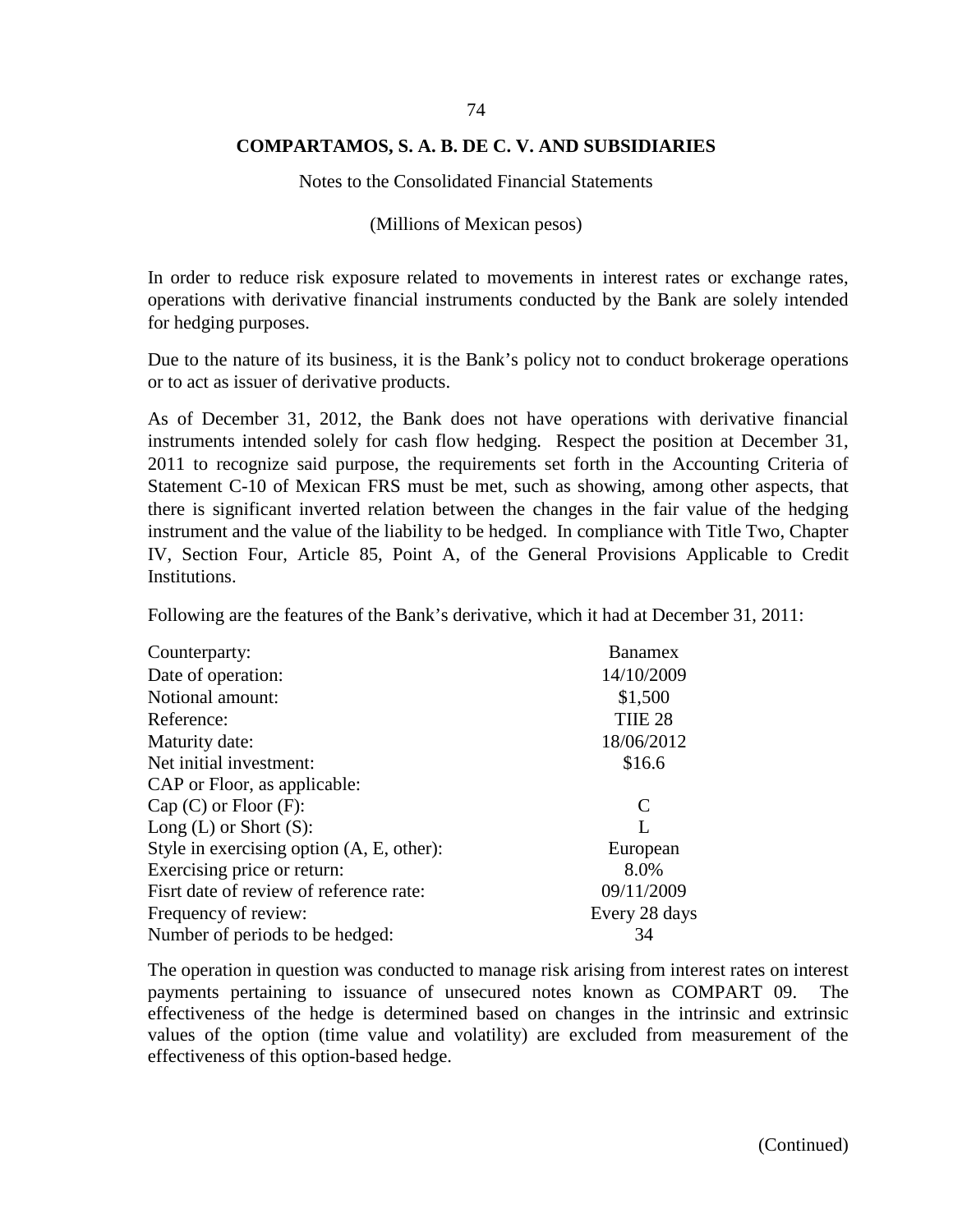Notes to the Consolidated Financial Statements

(Millions of Mexican pesos)

#### *Market risk-*

Market risk management considers, at least, identification, quantification and establishing of limits and monitoring of risks arising from changes in the risk factors affecting the valuation or expected results of active or passive operations or those giving rise to contingent liabilities.

As of December 31, 2012, the Bank's portfolio of financial instruments subject to market risk is comprised solely of Call Money operations and purchase of CETES and PRLVs. As a result, the main risk factors that could affect the value of the investment portfolio are interest rates, spreads, and the prices of other financial instruments. It should be mentioned that the Bank's treasury operation is limited to investment of cash surpluses from the credit operation.

The means for measurement of risk assumed by the Bank to manage this type of risk is the Value at Risk (VaR), which is calculated daily. VaR is an estimation of the potential loss in value of a determined period of time given the level of confidence. The method used by the Bank is the historical simulation method.

Parameters used in calculating the VaR.

- Method: Historical simulation
- Confidence level: 99%
- Investment horizon: one day
- Number of observations: 252 days
- Weighting of scenarios: Equally probable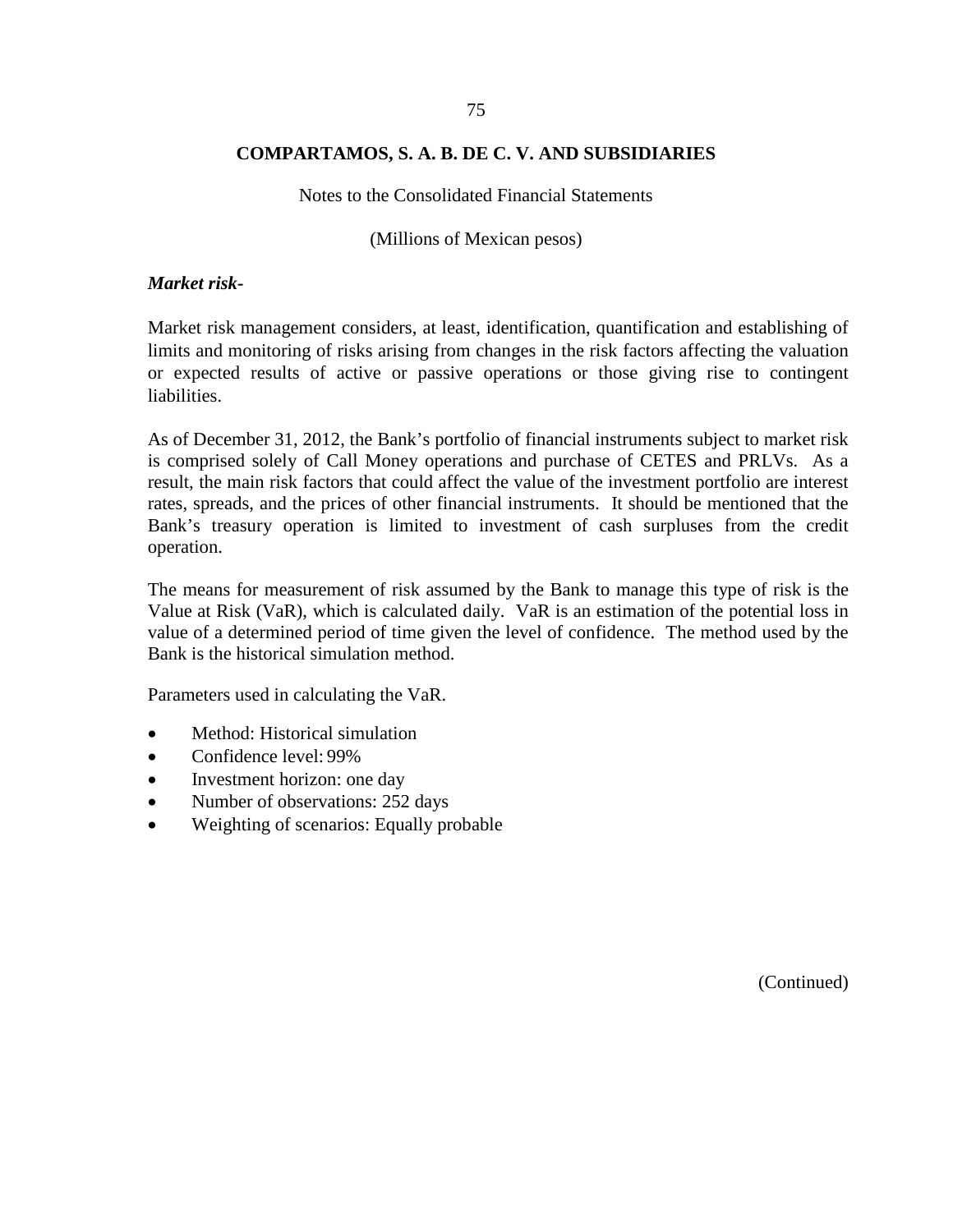Notes to the Consolidated Financial Statements

(Millions of Mexican pesos)

Following is the quantitative information for market risk as of December 31, 2012:

|                          | Value at Risk, 1 day (VaR) on December 31, 2012 |               |                                  |                          |  |  |  |
|--------------------------|-------------------------------------------------|---------------|----------------------------------|--------------------------|--|--|--|
| <b>Portfolio</b>         | <b>Market</b><br><b>Value</b>                   | VaR at<br>99% | $\frac{6}{6}$<br><b>Position</b> | Use of<br>limit $(\%)^1$ |  |  |  |
| Total position           | \$<br>1,322                                     | 0.03          | 0.002                            | 0.3                      |  |  |  |
| Money <sup>2</sup>       | \$<br>1,322                                     | 0.03          | 0.002                            | 0.3                      |  |  |  |
| Purchase of securities   | 500                                             | 0.03          | 0.002                            | 0.3                      |  |  |  |
| Call Money               | 822                                             | 0.00          | 0.000                            | 0.0                      |  |  |  |
| Derivatives <sup>3</sup> |                                                 |               |                                  |                          |  |  |  |
| Foreign exchange         |                                                 |               |                                  |                          |  |  |  |
| Capital                  |                                                 |               |                                  |                          |  |  |  |

- 1. The authorized risk limit is .15% of the Bank's last known net capital. The Bank's net capital as of December 31, 2012 is \$6,475.2.
- 2. The positions subject to market risk referred to are call money operations and purchase of PRLVs and CETES.
- 3. There are no derivative operations for trade or hedge purposes to be sold.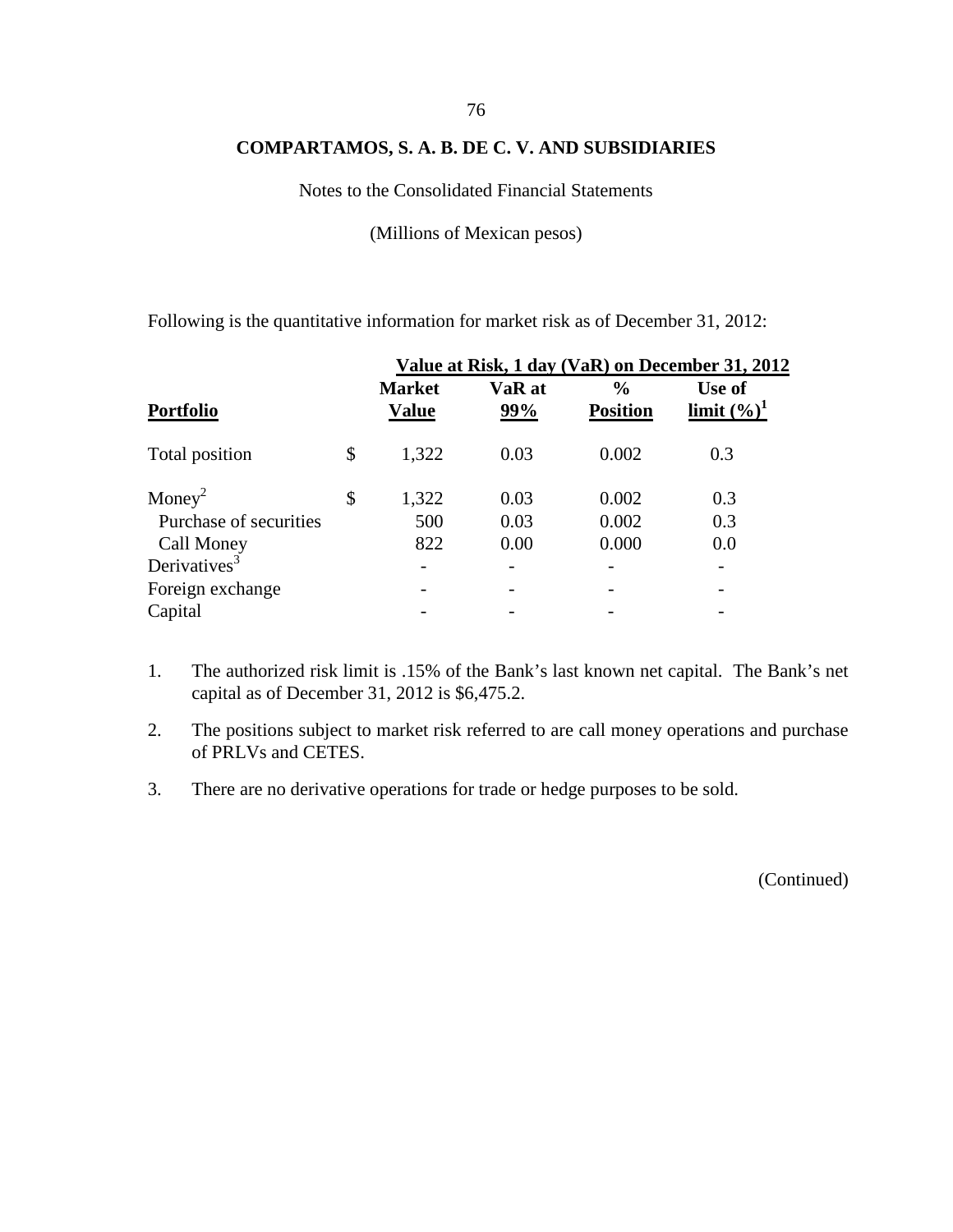Notes to the Consolidated Financial Statements

(Millions of Mexican pesos, except otherwise noted)

Following is the quantitative information for market risk as of December 31, 2011:

|                          |                               |                          |                                  | Value at Risk, 1 day (VaR) on December 31, 2011 |  |
|--------------------------|-------------------------------|--------------------------|----------------------------------|-------------------------------------------------|--|
| <b>Portfolio</b>         | <b>Market</b><br><b>Value</b> | VaR at<br>99%            | $\frac{0}{0}$<br><b>Position</b> | Use of<br>limit $(\%)^1$                        |  |
| Total position           | \$<br>1,384                   | 0.02                     | 0.001                            | 0.2                                             |  |
| Money <sup>2</sup>       | \$<br>1,384                   | 0.02                     | 0.001                            | 0.2                                             |  |
| Purchase of securities   | 501                           | 0.01                     | 0.003                            | 0.1                                             |  |
| Call Money               | 883                           | 0.01                     | 0.001                            | 0.1                                             |  |
| Derivatives <sup>3</sup> |                               |                          |                                  |                                                 |  |
| Foreign exchange         |                               | $\overline{\phantom{0}}$ |                                  |                                                 |  |
| Capital                  |                               |                          |                                  |                                                 |  |
|                          |                               |                          |                                  |                                                 |  |

- 1. The authorized risk limit is .15% of the Bank's latest known net capital. The Bank's net capital as of December 31, 2011 is \$5,993.
- 2. The positions subject to market risk referred to are call money operations and purchase of PRLVs and CETES.
- 3. There are no derivative operations for trade or hedge purposes to be sold.

The market VaR is calculated daily, including the main positions, asset and liability, subject to market risk shown in the balance sheet, which is also used for interest rate risk management. The daily average VaR of the Bank in 2012 was \$46,756 pesos, corresponding to 0.0007% of the last known net capital as of December 31, 2012. The daily average VaR held in 2011 was \$16,678 pesos, corresponding to 0.003% of the last known net capital as of December 31, 2011.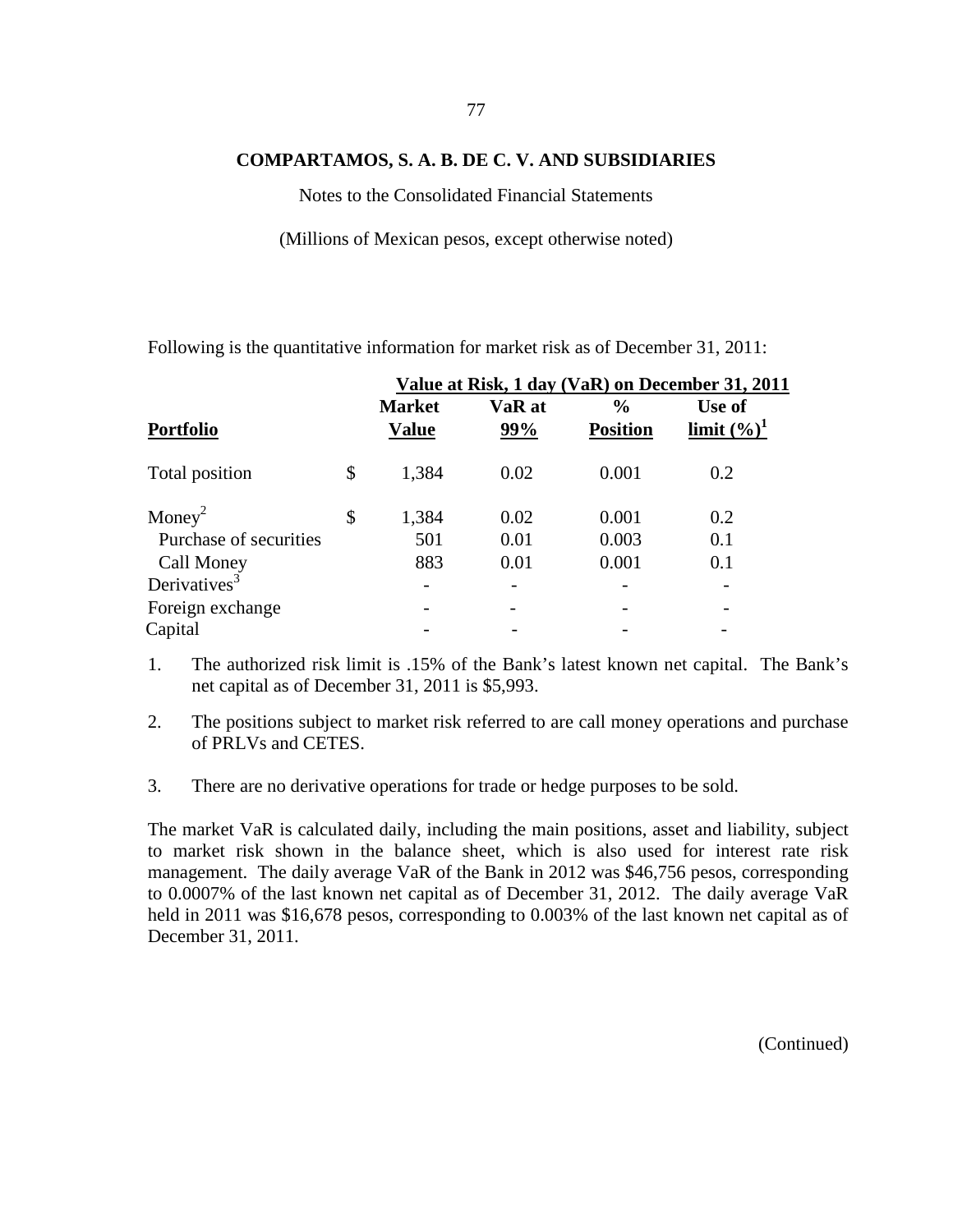Notes to the Consolidated Financial Statements

(Millions of Mexican pesos)

As part of the market-risk management process, backtesting, sensitivity and stress scenario tests are conducted.

Backtesting is conducted monthly to compare the losses and gains that would have been observed had the same positions been maintained, considering only the change in value due to market movements, against the calculation of the VaR. This allows for evaluating the accuracy of the prediction. To date, testing has been highly effective by more than 94.6%.

The sensitivity analyses conducted periodically normally considers movements of  $\pm 100$  base points in rates or risk factors. Whereas to generate stress scenarios, movements of  $\pm 150$  base points are considered in rates or risk factors.

Following are the sensitivity and stress tests of the Bank conducted as of December 31, 2012 and 2011, respectively.

|                                               | <b>Sensitivity analysis as of December 31, 2012</b> |                      |                                 |                           |
|-----------------------------------------------|-----------------------------------------------------|----------------------|---------------------------------|---------------------------|
|                                               | <b>Market</b><br><b>Value</b>                       | VaR at<br>99%        | <b>Sensitivity</b><br>$+100$ pb | <b>Stress</b><br>$+150pb$ |
| Total position                                | \$<br>1,322                                         | 0.10                 | 0.4                             | 0.6                       |
| Money<br>Purchase of securities<br>Call money | \$<br>1,322<br>500<br>822                           | 0.10<br>0.10<br>0.01 | 0.4<br>0.4<br>0.1               | 0.6<br>0.6<br>0.1         |

|                        | <b>Sensitivity analysis as of December 31, 2011</b> |               |                                 |                           |
|------------------------|-----------------------------------------------------|---------------|---------------------------------|---------------------------|
|                        | <b>Market</b><br><b>Value</b>                       | VaR at<br>99% | <b>Sensitivity</b><br>$+100$ pb | <b>Stress</b><br>$+150pb$ |
| Total position<br>\$   | 1,383                                               | 0.02          | 0.3                             | 0.4                       |
| \$<br>Money            | 1,383                                               | 0.02          | 0.3                             | 0.4                       |
| Purchase of securities | 501                                                 | 0.01          | 0.2                             | 0.3                       |
| Call money             | 883                                                 | 0.01          | 0.1                             | 0.2                       |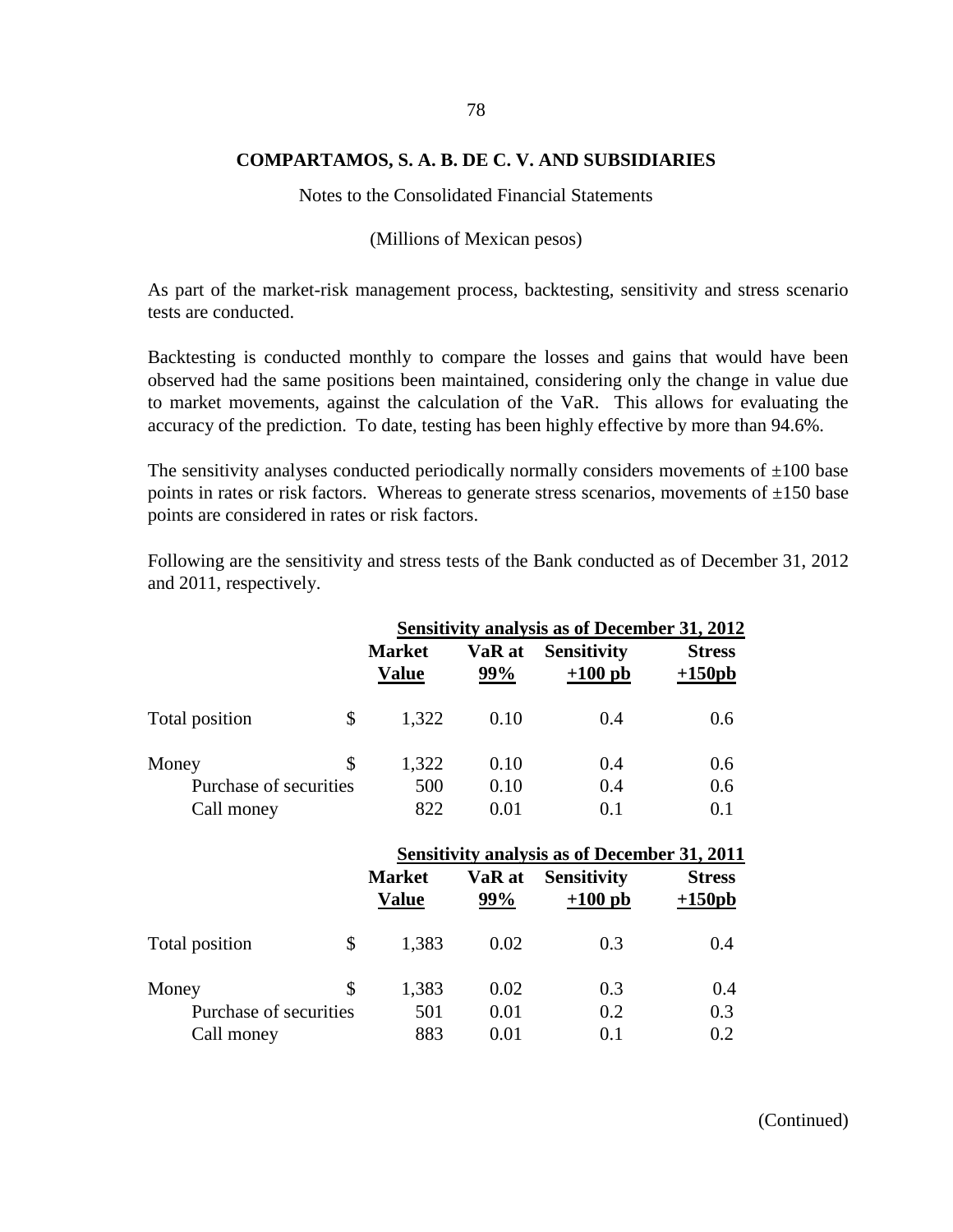#### Notes to the Consolidated Financial Statements

(Millions of Mexican pesos)

Income from treasury operations at end of 2012 was \$81, accounting for 0.6% of the Bank's overall income. The variation in treasury income was determined comparing the same item for the prior year 2011, was \$70.

|                                     | <b>Income from treasury operations</b> |       |       |                  |
|-------------------------------------|----------------------------------------|-------|-------|------------------|
|                                     |                                        | 2012  | 2011  | Variation $(\%)$ |
| Income from treasury operations     |                                        | ΧI    | 70    |                  |
| Total income                        |                                        | 9.168 | 7.676 | 26               |
| Income from treasury operations (%) |                                        | 0.6%  | l %   |                  |

### *Liquidity risk-*

Liquidity risk management includes, at least, identification, measurement and establishment of limits and follow up on risks or potential losses arising from the impossibility or difficulty of renewing liabilities or of contracting others under normal Institution conditions due to early or forced sale of assets at unusual discounts to settle its obligations, or to the fact that a position cannot be promptly sold, acquired or hedged by means of establishing an equivalent contrary position.

The Banks's business model is based on its reputation as a solid institution that always responds to its customers' credit needs. Therefore, liquidity risk management is an essential element for timely prevention of the differences arising from the possible "gap" between its main positions in terms of liquidity risk: expected cash flows (payments on current loans) and projected outflows (current expenses, placement of new loans).

The measurement methodology used in liquidity risk management is:

- Liquidity gap analyses consider the Bank's main assets and liabilities, whether recorded on or off the balance sheet, establishing maturity bands according to the characteristics of the products offered. A limit is established for each bucket.
- Liquidity Value at Risk (liquidity VaR) for measurement of the market's liquidity risk determines the possible inability to liquidate positions in one day and is calculated in the same way as the market VaR with a 10-day horizon.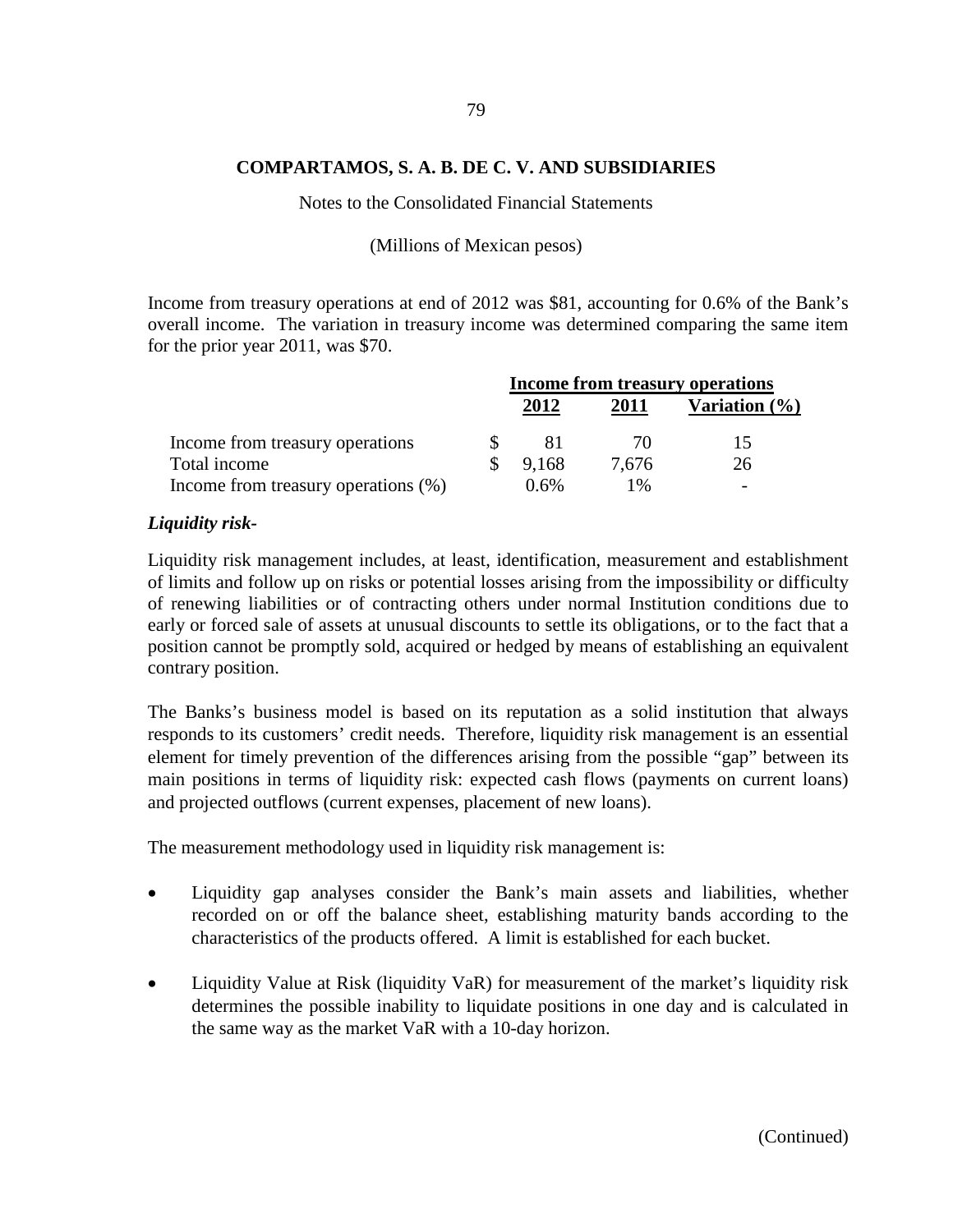Notes to the Consolidated Financial Statements

(Millions of Mexican pesos)

As of December 31, 2012, the quantitative information for the analysis of liquidity gaps is as follows:

| Gap      | Limit* | Use of<br>limit (%)                       |  |
|----------|--------|-------------------------------------------|--|
| 4,920    | 80 %   | 0%                                        |  |
| 4,188    | 149 %  | 0%                                        |  |
| 2,287    | 186%   | 0%                                        |  |
| 1,033    | 203%   | 0%                                        |  |
| 770      | 216%   | 0%                                        |  |
| 750      | 228%   | 0%                                        |  |
| (267)    | 224%   | 0%                                        |  |
| (1,444)  | 200%   | 0%                                        |  |
| (2,688)  | 213%   | 0%                                        |  |
| (2,199)  | 120%   | 0%                                        |  |
| (1, 491) | $-24%$ | 24%                                       |  |
|          |        | <b>Analysis of liquidity gaps</b><br>2012 |  |

\* The authorized risk limit is calculated as a percentage of the total assets considered.

The Bank's total assets at December 31, 2012 were \$17,286.

As of December 31, 2011, the quantitative information for the analysis of liquidity gaps is as follows:

| <b>Analysis of liquidity gaps</b><br>2011 |            |        |                     |  |  |
|-------------------------------------------|------------|--------|---------------------|--|--|
| <b>Buckets</b>                            | <b>Gap</b> | Limit* | Use of<br>limit (%) |  |  |
| $1-30$ days                               | 3,021      | 49%    | 0%                  |  |  |
| $31-60$ days                              | 6,659      | 109%   | 0%                  |  |  |
| 61-90 days                                | 8,848      | 145%   | 0%                  |  |  |
| 91-120 days                               | 9,620      | 157%   | 0%                  |  |  |
| 121-180 days                              | 8,539      | 140%   | 0%                  |  |  |
| 181-270 days                              | 8,232      | 135%   | 0%                  |  |  |
| 271-360 days                              | 8,330      | 136%   | 0%                  |  |  |
| 361-720 days                              | 7,070      | 116%   | 0%                  |  |  |
| 721-1,080 days                            | 5,708      | 213%   | 0%                  |  |  |
| 1,081-1,440 days                          | 5,708      | 93%    | 0%                  |  |  |
| 1,441-1,800 days                          | (2,481)    | $-41%$ | 41%                 |  |  |

\* The authorized risk limit is calculated as a percentage of the total assets considered.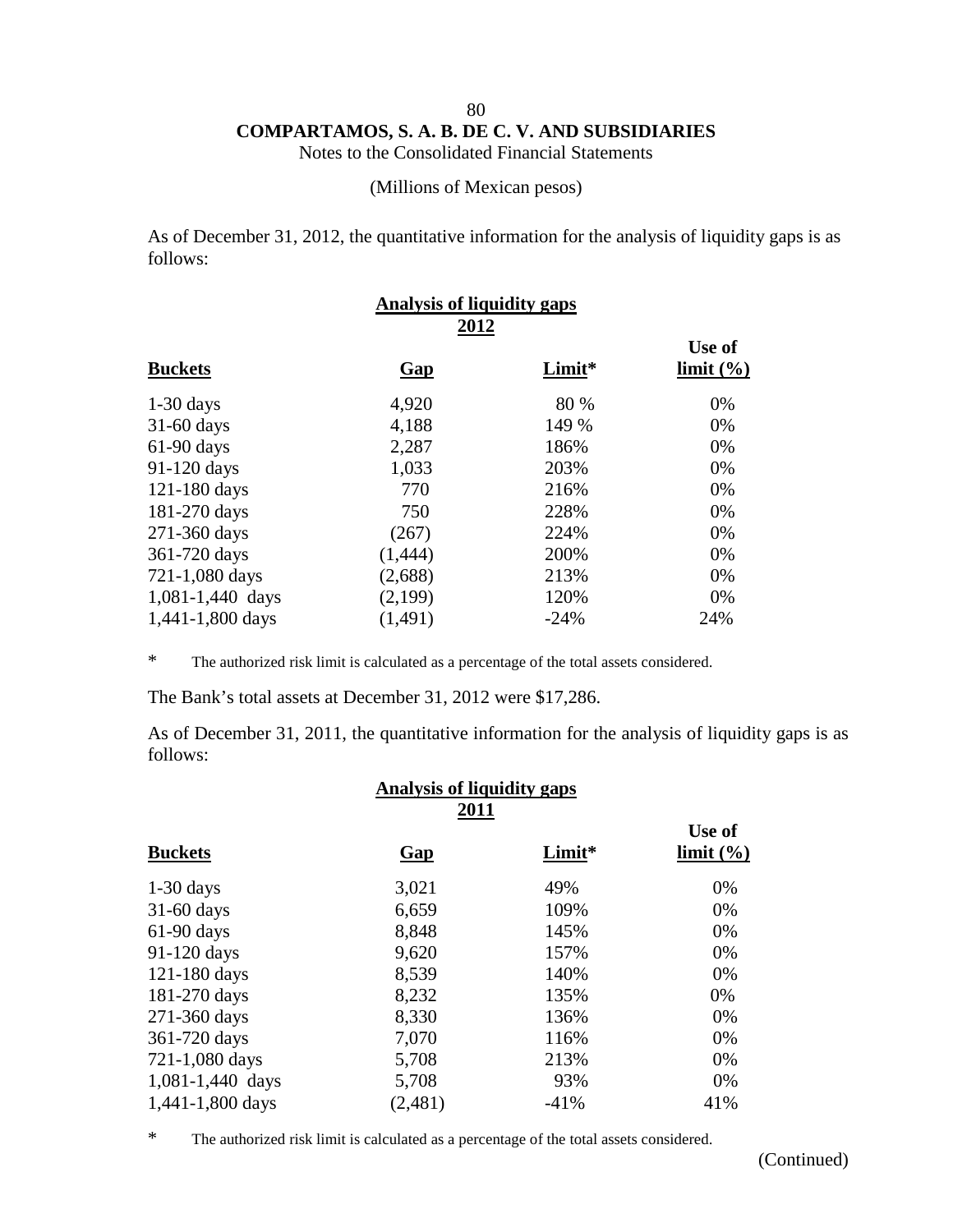Notes to the Consolidated Financial Statements

(Millions of Mexican pesos)

The Bank's total assets at December 31, 2011 were \$13,810.

Differences in flows (gaps) show excesses (greater asset flows than liability flows) in the first buckets, which is natural for the type of operations handled by the Bank, as 82.0% of the assets considered correspond to cash flows arising from recovery of loans with an average term of four months and investments at terms below 180 days, while liability flows correspond to financing contracted at the short and medium term maturity date, giving rise to a positive accumulated gap over 360 days, at the end of 2012, of \$8,330. The overall accumulated gap is negative.

On January 25, 2012, the Risk Committee approved the methodology for the calculation of liquidity gaps at year end of December 31, 2012, this change was approved to be best practices in risk monitoring Liquidity Risk. This change ranges from the construction of time intervals up how to consolidate assets and liabilities maturing in each of the intervals.

Under the change in methodology mentioned above, the calculation is made with the data at December 31, 2011. This information has no impact on financial statements and is used only for monitoring the Bank's cash outflows.

As of December 31, 2012 the quantitative information for market liquidity risk, as follows:

|                          | VaR Liquidity, 10 days |              |                  |                          |
|--------------------------|------------------------|--------------|------------------|--------------------------|
|                          |                        | <b>Value</b> | Position $(\% )$ | Use of<br>limit $(\%)^*$ |
| VaR liquidity at 99%     | \$                     | 0.10         | 0.007            | 0.3                      |
| Money                    | \$                     | 0.10         | 0.007            | 0.3                      |
| Repurchase of securities |                        | 0.10         | 0.020            | 0.3                      |
| Call money               |                        | 0.01         | 0.002            | 0.0                      |

\* The authorized risk limit is 0.48% of the Bank's last known net capital.

The Bank's net capital as of December 31, 2012 is \$6,475.2.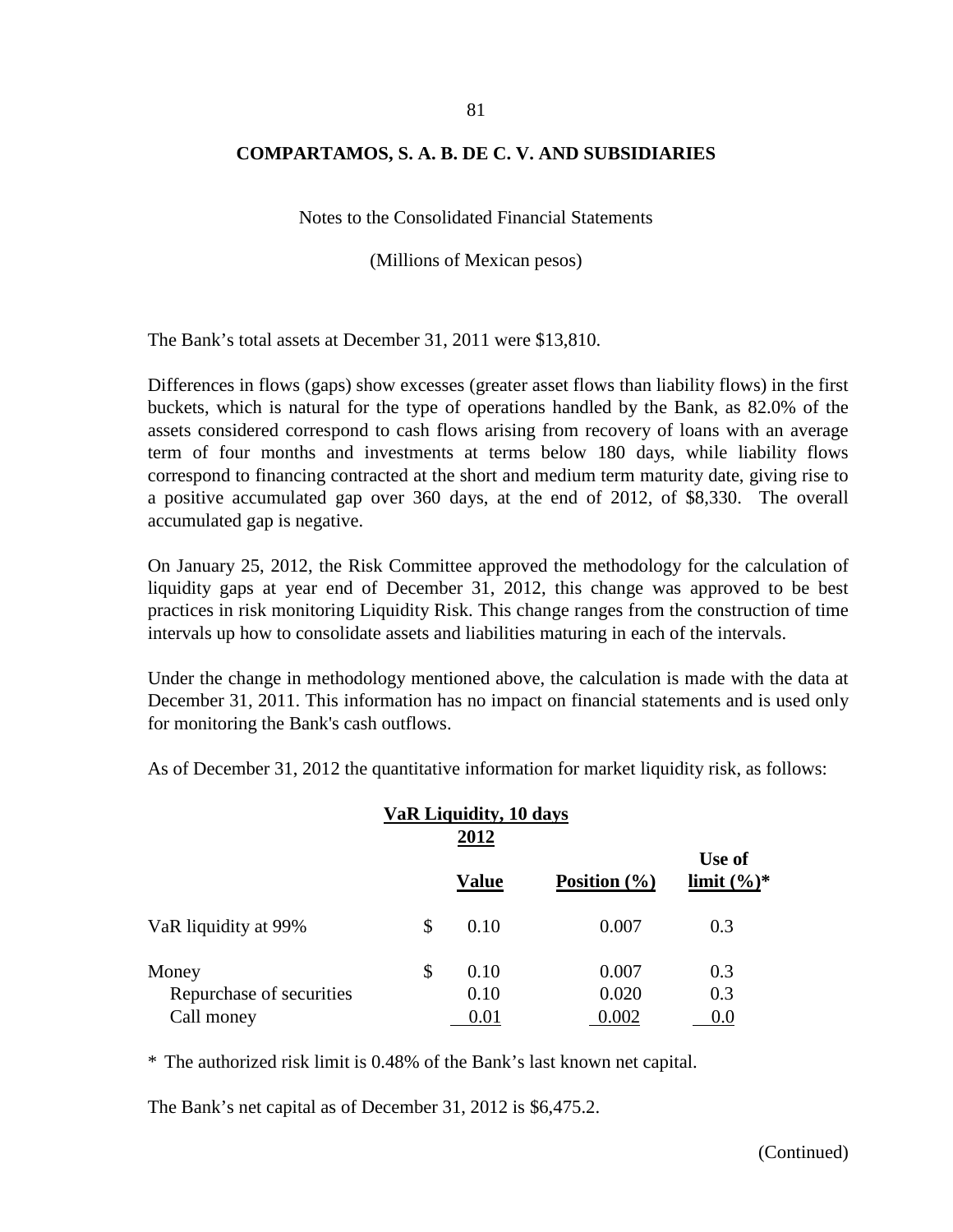## 82

#### **COMPARTAMOS, S. A. B. DE C. V. AND SUBSIDIARIES**

Notes to the Consolidated Financial Statements

(Millions of Mexican pesos, except otherwise noted)

As of December 31, 2011 the quantitative information for market liquidity risk, as follows:

|                        | VaR Liquidity, 10 days |              |                  |                          |
|------------------------|------------------------|--------------|------------------|--------------------------|
|                        |                        | <b>Value</b> | Position $(\% )$ | Use of<br>limit $(\%)^*$ |
| VaR liquidity at 99%   |                        | .05          | .004             | .2                       |
| Money                  |                        | .05          | .004             | $\cdot$ .2               |
| Purchase of securities |                        | .04          | .01              |                          |
| Call money             |                        | .02          | .003             | $\cdot$ 1                |
|                        |                        |              |                  |                          |

\* The authorized risk limit is 0.48% of the Bank's last known net capital. The Bank's net capital as of December 31, 2011 is \$6,115.

The average liquidity VaR for 2012 was \$81,120 Mexican pesos, equivalent to .001% of Bank's net capital. Sensitivity and stress tests are also conducted for liquidity risk management. The average liquidity VaR for 2011 was \$80,212 Mexican pesos, equivalent to .001% of Bank's net capital as of December 31, 2011.

Diversification of the Bank's sources of financing are assessed periodically, assuming the related risk limits established in Chapter III of the General Provisions Applicable to Credit Institutions on Risk Diversification for conducting Active and Passive Operations. The diversification is evaluated through the liquidity indicators, mentioned above.

Additionally, in complying with the General Provisions Applicable to Credit Institutions, there is a Liquidity Contingency Plan in place, the purpose of which is to ensure that the Bank will be able to face its daily obligations under any circumstances, including a liquidity crisis; said Plan has been included in the policies and procedures manual for CRM.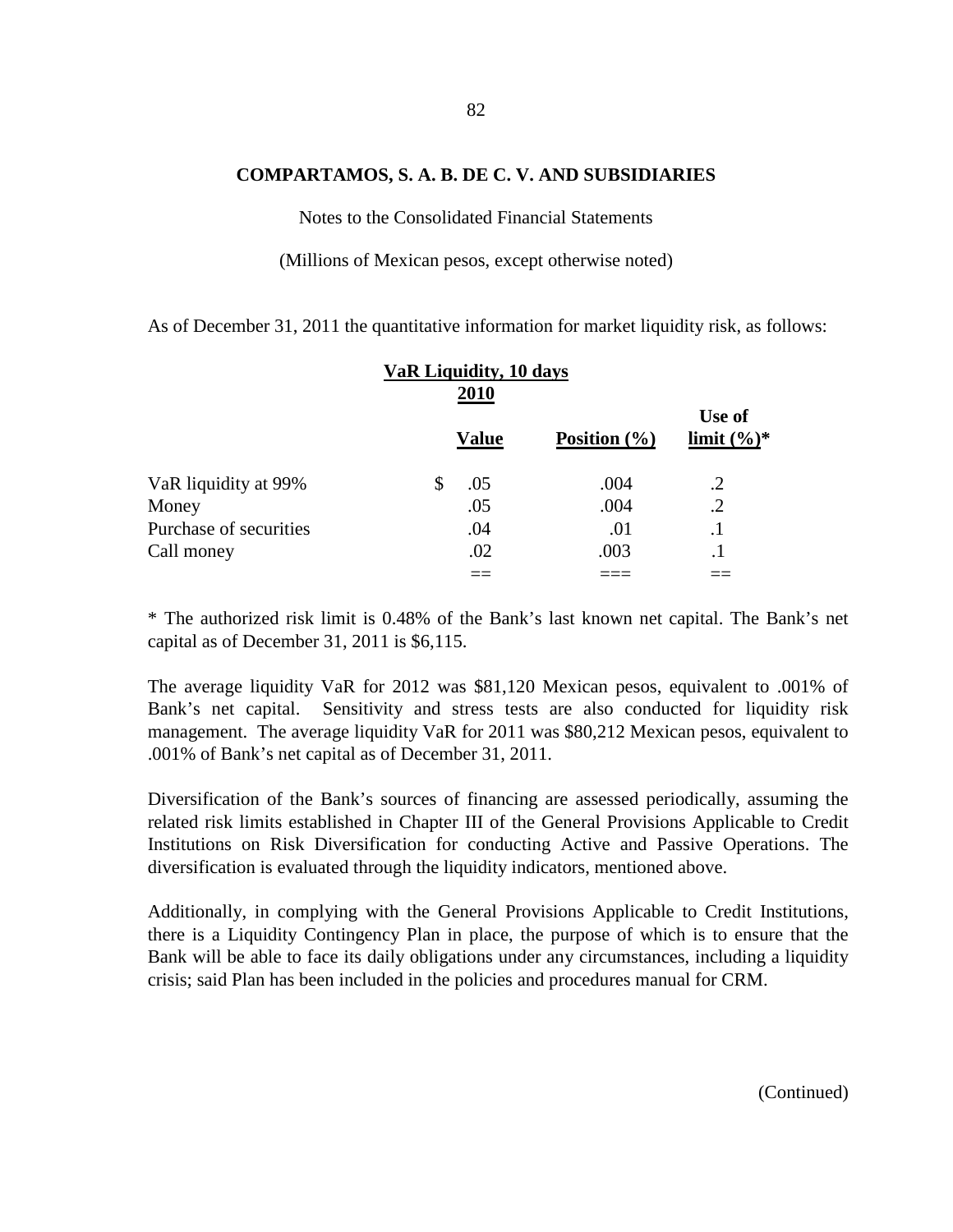Notes to the Consolidated Financial Statements

(Millions of Mexican pesos)

Operational risk (including legal and technological risk).

Operational risk can be defined as the potential loss due to defects or deficiencies in internal controls resulting from errors in processing and storing operations or in the transmission of information, as well as to adverse administrative and legal rulings, fraud or theft, and it includes legal and technological risks.

In the Bank's methodology, management and control of operational risks include the following matters, among others:

The processes that describe each area's duties are identified and documented. The Bank has areas engaged in developing and documenting methods, procedures and processes under the Internal Control Director's Office.

Inherent operational risks and the controls pertaining to the processes that describe the Bank's substantial processes under "Risk and Control Matrixes" are identified and documented. Additionally, the internal audit area has implemented its audit model based on risks.

Consequences for the business arising from materialization of identified risks are assessed and reported to the heads of the areas involved, to the Chief Executive Officer and the Risk Committee. Each area must be aware of and participate in the control and management of own risks.

A historical database is maintained through systematic recording of the different loss events and their effects on the accounting records. Those events are duly identified through classification per business unit within the Bank, and are recorded in the Operational risk system.

A global level of tolerance has been established for operational risks, taking into account the causes, origin and risk factors thereof.

Loss events identified by both the Risk area and the other Bank's areas are recorded, which are responsible for reporting any operating risk event that could arise or that has represented a loss for the Bank, the mentioned above environment of a culture of risk.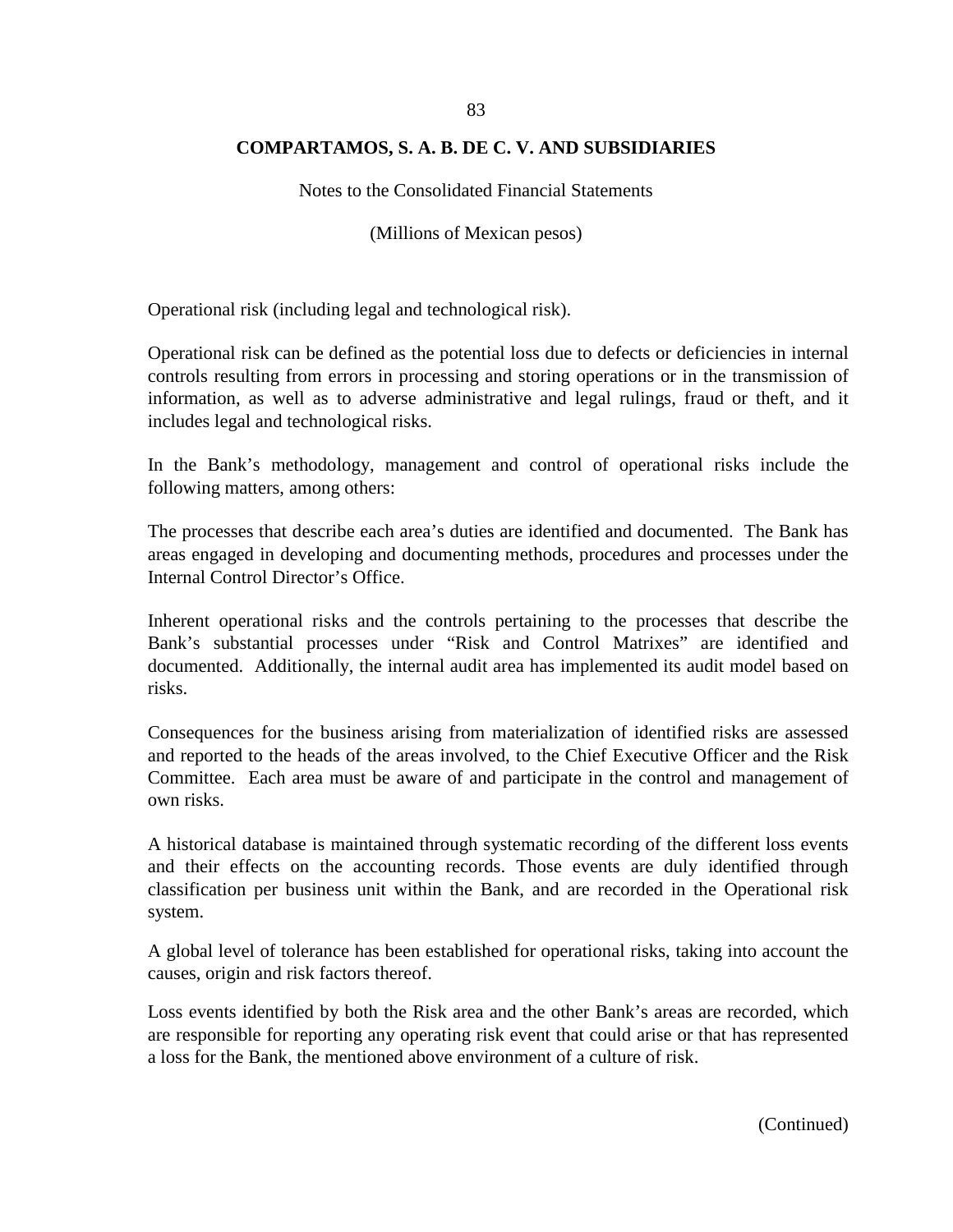Notes to the Consolidated Financial Statements

(Millions of Mexican pesos)

Loss events related to operational risks, including technological and legal risks, are recorded systematically, with an association to the corresponding lines of business or business units, as well as to the type of loss. The Bank considers events of fraud or asset damage to be its main exposures.

There is a Business Continuity Management (BCM) Plan in place that includes a Disaster Recovery Plan (DRP) focusing on technological risks, as well as a Business Contingency Plan (BCP). Special officers are designated to ensure that such plans are duly updated.

### *Technological risk-*

One important aspect of operational risk management is that pertaining to technological risk, which involves potential loss due to damage or failure from use or reliance on hardware, software, systems, applications, networks and any other means of conveying information in the Bank's supply of services to its customers. There are policies and procedures in place intended to minimize the negative impacts of materialization of technological risks such as: historical filing of all operations and transactions entered into, daily reconciliations, contingency policies in the event of: electrical power failure, communication failure, acts of vandalism, and natural disasters, among others.

Due to the nature and characteristics of the market served by the Bank, there are no channels of distribution for banking operations conducted with customers via the Internet.

#### *Legal risk-*

With respect to legal risk management, the Bank has implemented policies and procedures for minimizing this risk, which include the following matters:

- i. The review and approval of all agreements by the Legal Director's Office to ensure proper instrumentation of agreements and contracts.
- ii. Detailed management of powers granted to the Board of Directors, so as to avoid misuse.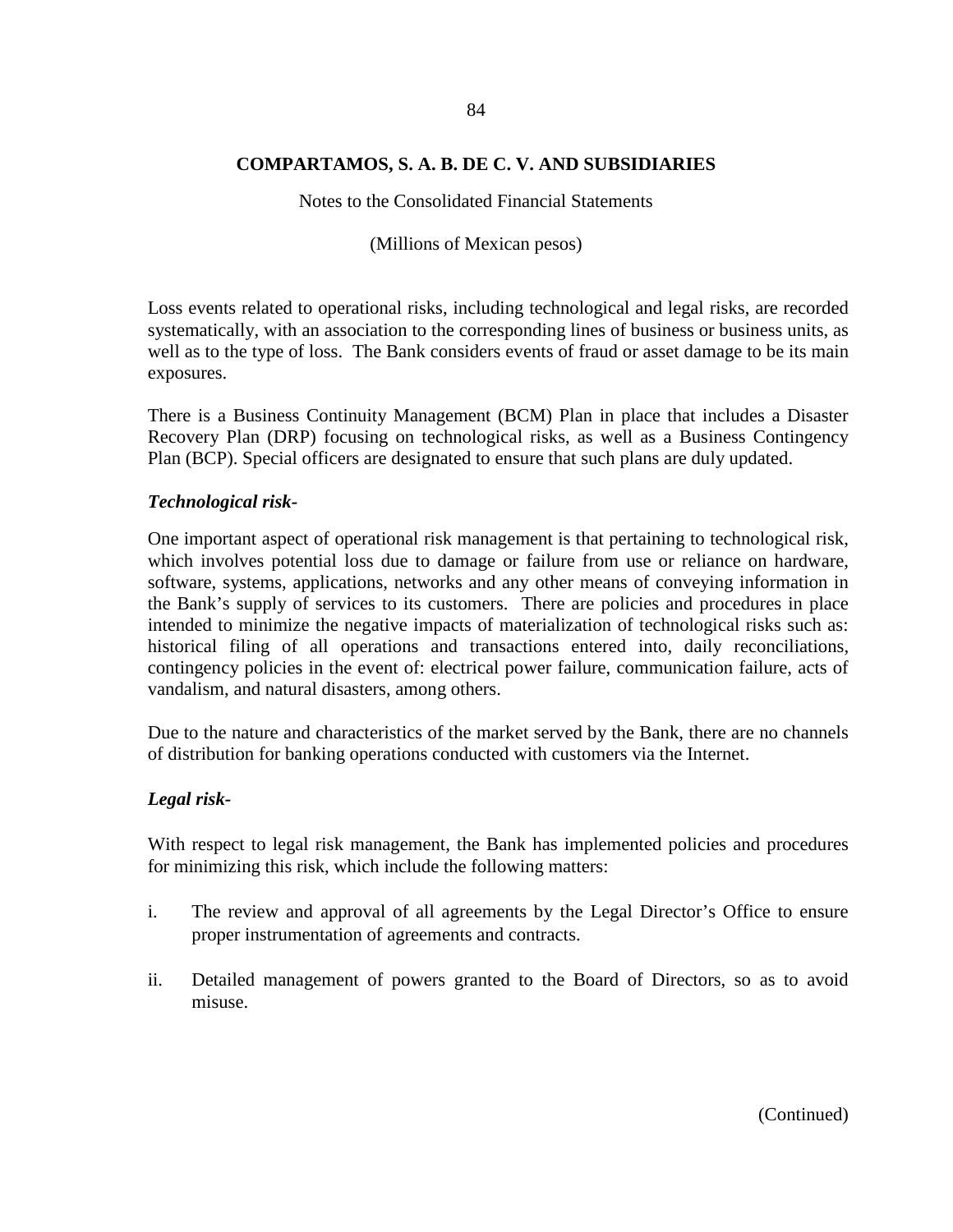Notes to the Consolidated Financial Statements

(Millions of Mexican pesos)

- iii. Procedures for filing and safeguarding agreements and other legal information.
- iv. Preparation of reports on the likelihood of issuance of adverse legal or administrative rulings. The reports are prepared at least on a quarterly basis.

The Bank estimates that materialization of operational risks identified would generate an annual loss of no more than 0.4% of the Bank's annual income, which is considerably below the authorized level of tolerance, which is the same at the end of year.

At December 31, 2012, the Bank's ICAP is 33.4% according to the current rules. ICAP with Basel III rules at the same date remains at 33.4% since the comprised of its core capital (99.6% of net's capital) is considered high quality because it comes from capital accounts, capital reserves , retained earnings and net income, and has no involvement whatsoever with capital deductions for deferred taxes. Also, the Bank considers to be in a position to meet the new liquidity requirements of Basel III.

### **(25) Subsequent event-**

On January 2, 2013, the loan with Banco Ve por Más was settled in advance for an amount of \$201, which had an original maturity date on July 31, 2014, this operation generated an expense fee of \$2 that corresponds to 1% of the amount of the loan in accordance with the agreement between the two parties.

### **(26) Recently issued financial reporting standards -**

The CINIF has issued the Mexican FRS and improvements listed below:

**FRS B-3** *"Statement of comprehensive income"-* FRS B-3 supersedes FRS B-3 "Statement of Income", Bulletin B-4 "Comprehensive Income" and the FRS Guideline 1 "Presentation or disclosure of the operating income or loss", and is effective beginning January 1, 2013. The principal changes with respect to the superseded FRS B-3 include what is shown on the next page.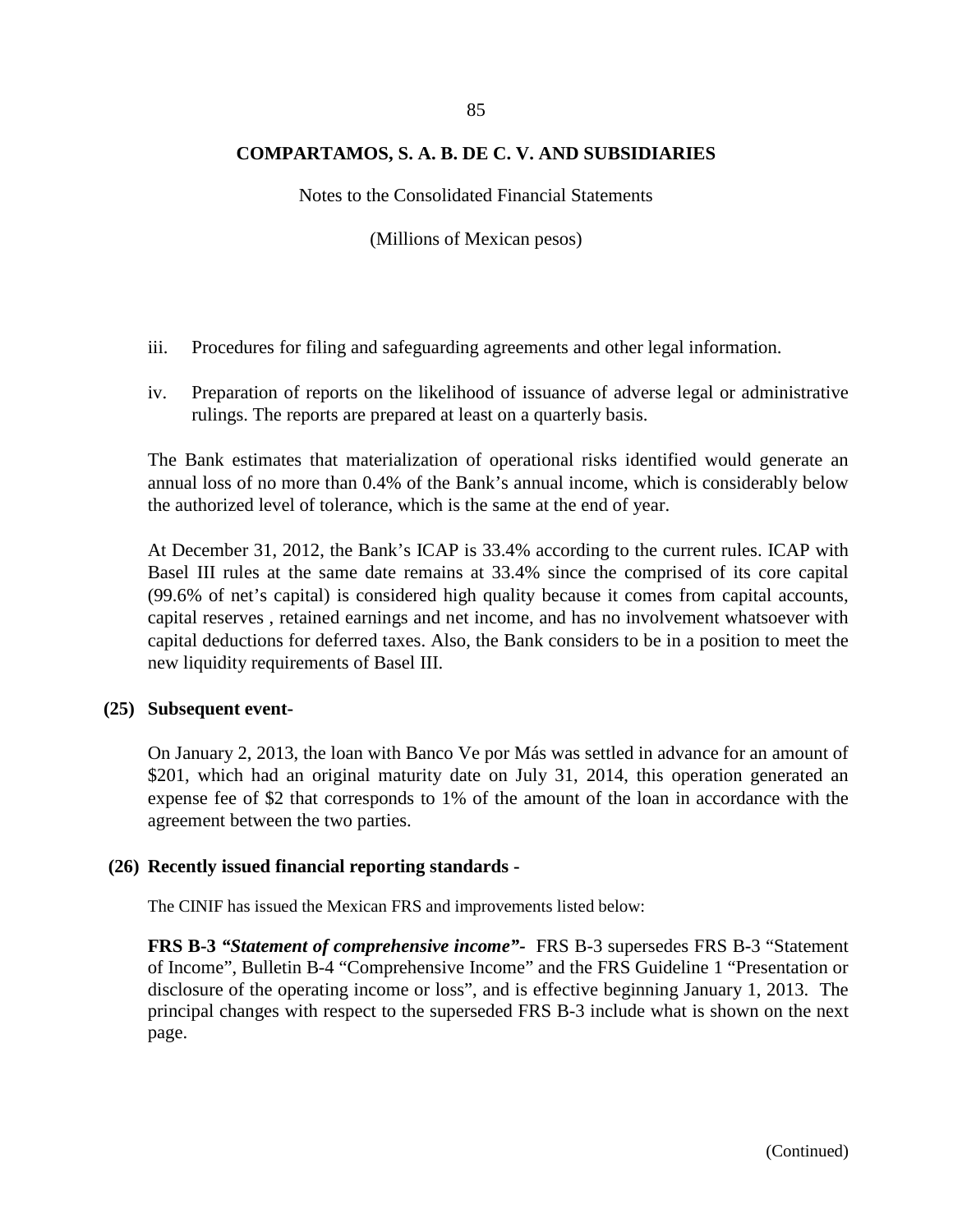Notes to the Consolidated Financial Statements

(Millions of Mexican pesos)

- The comprehensive income can be displayed in one or two statements as follows:
	- a) In one statement: all the line items that comprise the net income or loss, as well as other comprehensive income (OCI) and the equity in the OCI of other entities shall be presented in one single document and shall be named "Statement of Comprehensive Income".
	- b) In two statements: the first statement shall include solely the line items that comprise the net income or loss and shall be named "Statement of Income" and, the second statement shall bring forward the net income or loss reported at the end of the statement of income and present right away the OCI and the equity in the OCI of other entities. This statement shall be named "Statement of Other Comprehensive Income".
- The OCI shall be presented right after the net income or loss.
- Items shall not be presented in a segregated manner as non-ordinary, neither in the financial statement nor in the notes to the financial statements
- Certain points are clarified regarding the items that shall be presented as part of the comprehensive financial results.
- "Other income and expenses" shall regularly include amounts that are not relevant and shall not include operating items (such as gain or loss on sale of property, plant and equipment and the ESPS); thus, it is not required that it be presented in a segregated manner

**FRS B-4** *"Statement of changes in stockholders' equity"-* FRS B-4 is effective for fiscal years beginning January 1, 2013 and is applicable retrospectively. It mainly requires that the following be presented in a segregated manner under the statement of changes in stockholders' equity:

- Reconciliation between the initial and final balances of the line items that comprise the stockholders' equity.
- If applicable, retrospective adjustments arising from accounting changes and error corrections, which have an effect on the initial balances of each of the line items that comprise the stockholders' equity.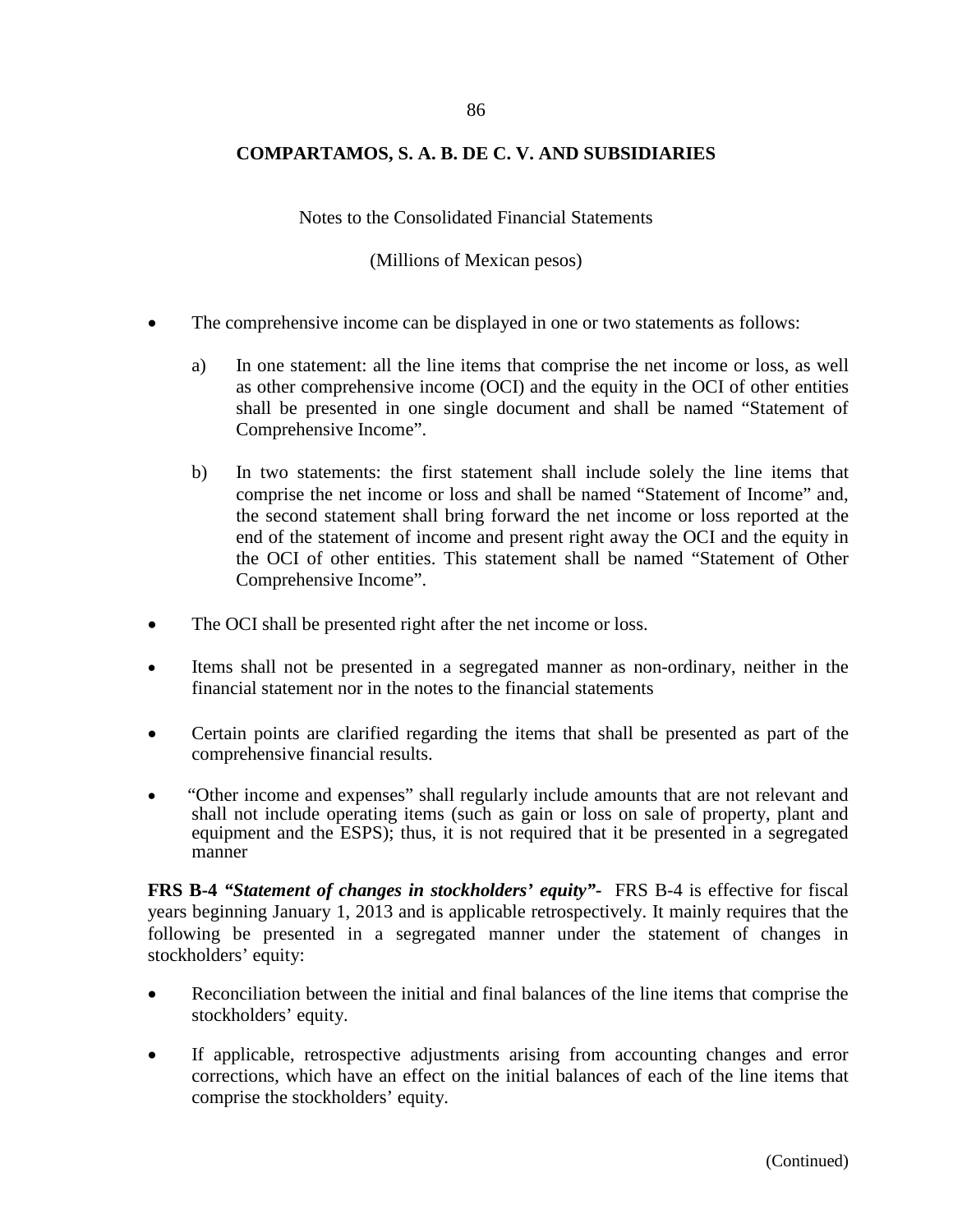Notes to the Consolidated Financial Statements

(Millions of Mexican pesos)

- Give a breakdown of ownership transactions relating to owners' equity in the entity.
- Reserve transactions.
- Comprehensive income in one line item, but broken down into all the items that comprise it: net income or loss, other comprehensive income, and the equity in the other comprehensive income of other entities.

**FRS B-6 "***Statement of Financial Position***"-** FRS B-6 is effective for years beginning on or after January 1, 2013. The main distinguishing feature of this FRS is that a single standard specifies the structure of the statement of financial position, as well as the related presentation and disclosure principles.

At the date of entry into force of the NIF above, it would have no effect on the financial statements of Compartamos, unless adopted as a standard by the Commission applicable to credit institutions.

### **2013 Improvements to FRS**

In December 2012 the CINIF published a document called "Improvements to 2013 FRS, which contains specific amendments to certain existing FRS. The improvements that produce accounting changes are as follows:

• **FRS C-5 "Prepayments", Bulletin C-9 "Liabilities, provisions, contingent assets and liabilities and commitments" and Bulletin C-12 "Financial instruments with characteristics of liabilities, equity or both"-** Provides that expenses on the issue of debentures such as legal fees, issuance, printing and placement costs, etc. should be presented as a reduction of the corresponding liability and charged to income based on the effective interest method. This improvement is effective for years beginning on or after January 1, 2013 and presentation changes should be recognized retrospectively.